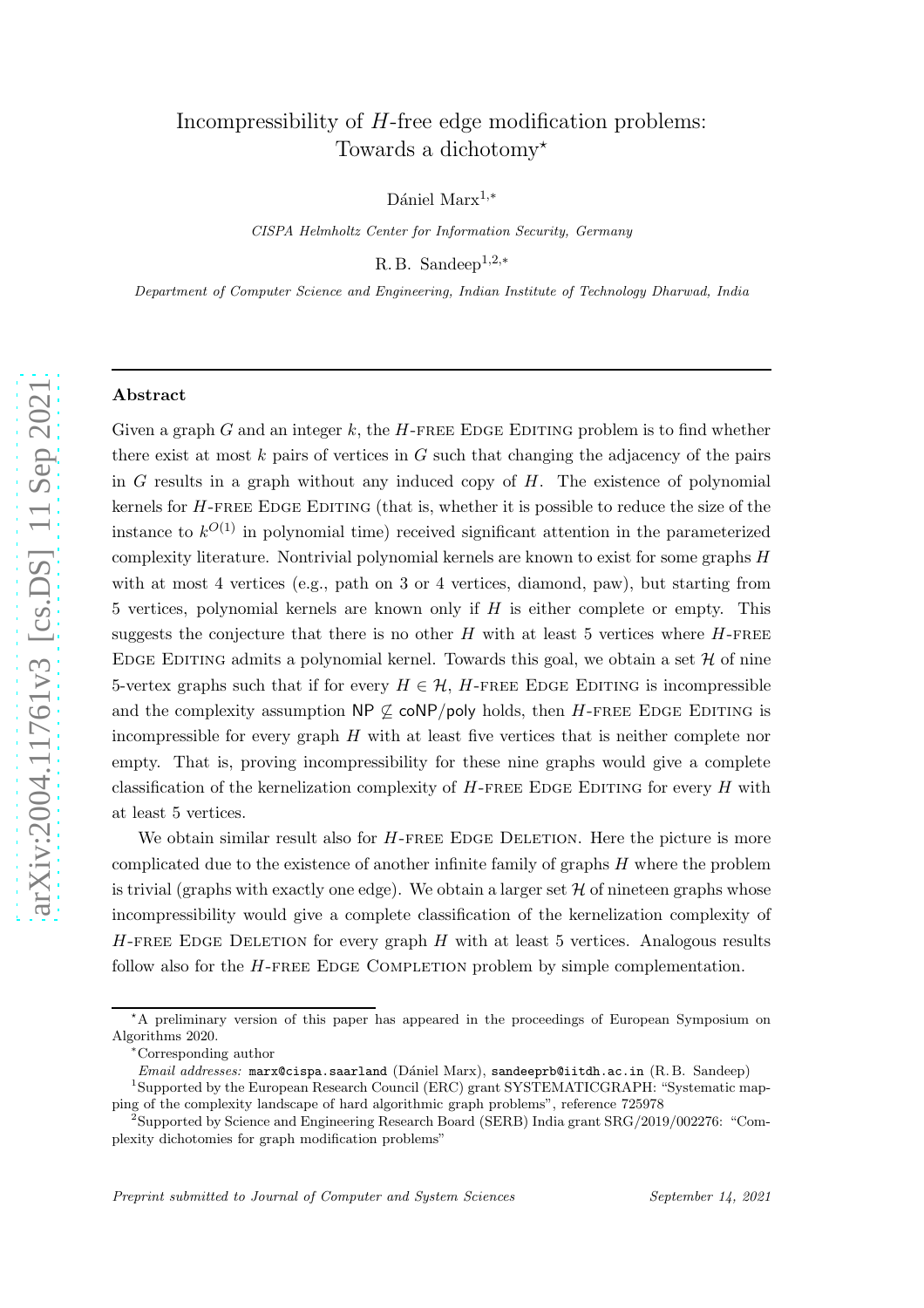#### 1. Introduction

In a typical graph modification problem, the input is a graph  $G$  and an integer  $k$ , and the task is to perform at most k allowed editing operations on  $G$  to make it belong to a certain graph class or satisfy a certain property. For example, VERTEX COVER (remove  $k$ vertices to make the graph edgeless), FEEDBACK VERTEX SET (remove  $k$  vertices to make the graph acyclic), ODD CYCLE TRANSVERSAL (remove  $k$  edges/vertices to make the graph bipartite), MINIMUM FILL-IN (add  $k$  edges to make the graph chordal), and CLUSTER EDITING  $(\text{add}/\text{remove } k \text{ edges to make the graph a disjoint union of cliques})$  are particularly well-studied members of this problem family. Most natural graph modification problems are known to be NP-hard, in fact, there are general complexity results showing that large families of problems are hard [1, 2, 3]. On the other hand, most of these problems are fixed-parameter tractable (FPT) parameterized by k: it can be solved in time  $f(k)n^{O(1)}$ , where f is a computable function depending only on k [4, 5, 6, 7]. Looking at the parameterized complexity literature, one can observe that, even though there are certain recurring approaches and techniques, these FPT results are highly problem specific, and often rely on a very detailed understanding of the graph classes at hand.

A class of problems that can be treated somewhat more uniformly is  $H$ -FREE EDGE EDITING. This is a separate problem for every fixed graph  $H$ : given a graph  $G$  and an integer  $k$ , the task is to find whether there exist at most  $k$  pairs of vertices in  $G$  such that changing the adjacency of the pairs in G results in a graph without any induced copy of  $H$ . Aravind et al. [\[8](#page-55-0)] proved that  $H$ -FREE EDGE EDITING is NP-hard for every graph  $H$ with at least 3 vertices. However, a simple application of the technique of bounded-depth search trees shows that  $H$ -FREE EDGE EDITING is FPT parameterized by  $k$  for every fixed  $H$  [4].

Graph modification problems were explored also from the viewpoint of polynomial kernelization: is there a polynomial-time preprocessing algorithm that does not necessarily solve the problem, but at least reduces the size of the instance to be bounded by a polynomial of k? The existence of a polynomial kernelization immediately implies that the problem is FPT (after the preprocessing, one can solve the reduced instance by brute force or any exact method). Therefore, one can view polynomial kernelization as a special type of FPT result that tries to formalize the question whether the problem can be efficiently preprocessed in a way that helps exhaustive search methods. There is a wide literature on algorithms for kernelization (see, e.g., [\[9\]](#page-55-1)). Conversely, incompressibility results can show, typically under the complexity assumption  $\mathsf{NP} \not\subseteq \mathsf{coNP/poly}$ , that a parameterized problem has no polynomial kernelization.

Most of the highly nontrivial FPT algorithms for graph modification problems do not give kernelization results and, in many cases, it required significant amount of additional work to obtain kernelization algorithms. In particular, the FPT algorithm for  $H$ -FREE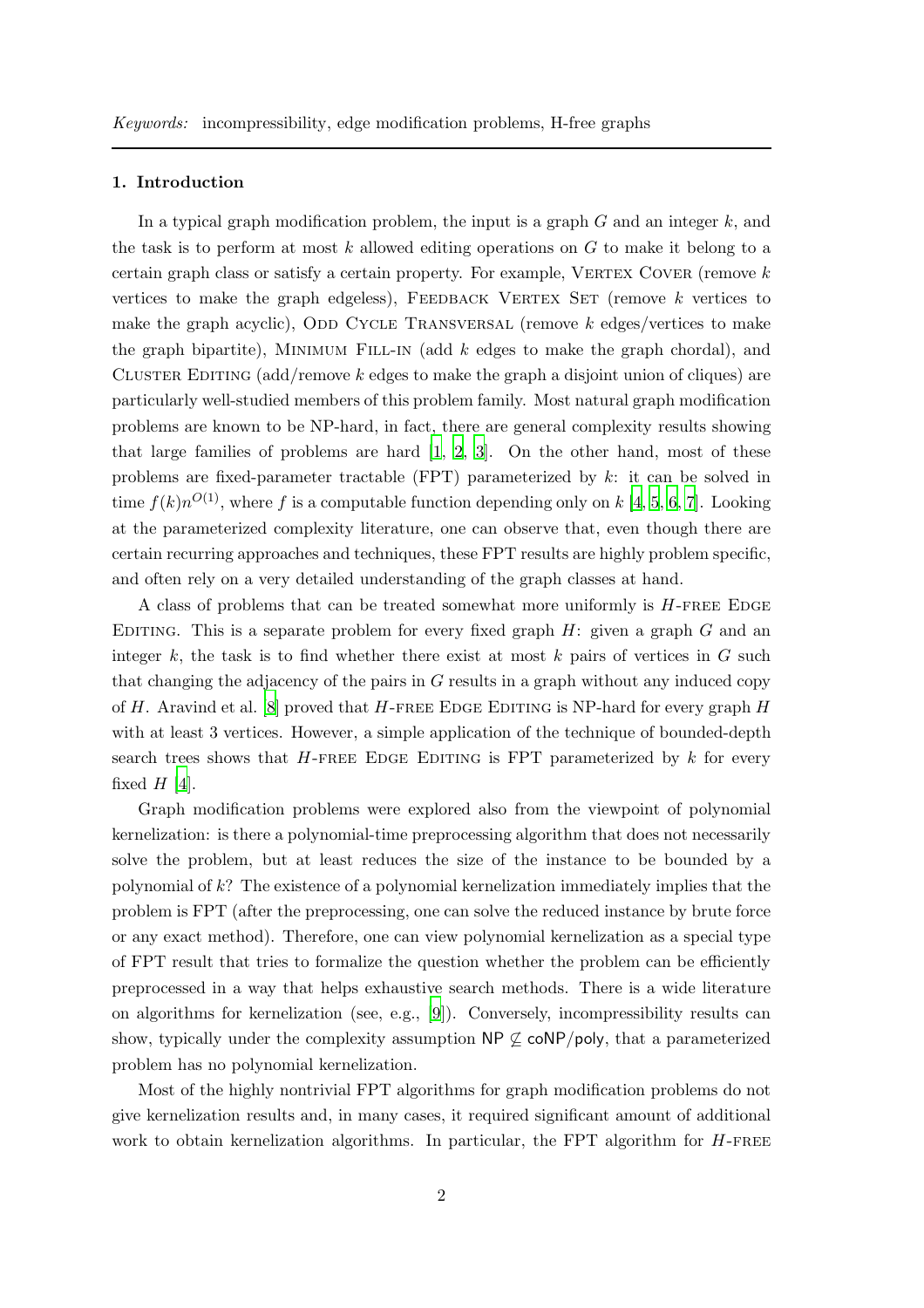Edge Editing based on the technique of bounded-depth search trees does not give polynomial kernels. For the specific case when  $H = K_r$  is a complete graph, it is easy to see that there is a solution using only deletions. Now the problem essentially becomes a Hitting Set problem with sets of bounded size: we have to select at least one edge from the edge set of each copy of  $K_r$ . Therefore, known kernelization results for HITTING SET can be used to show that  $K_r$ -FREE EDGE EDITING has a polynomial kernel for every fixed r. A similar argument works if  $H$  is an empty graph on  $r$  vertices.

Besides cliques and empty graphs, it is known for certain graphs  $H$  of at most 4 vertices (diamond  $[10, 11]$  $[10, 11]$  $[10, 11]$ , path  $[12, 13, 14]$  $[12, 13, 14]$  $[12, 13, 14]$ , paw  $[15, 16]$  $[15, 16]$  $[15, 16]$ , and their complements) that  $H$ -FREE Edge Editing has a polynomial kernel, but these algorithms use very specific arguments exploiting the structure of H-free graphs. As there is a very deep known structure theory of claw-free (i.e.,  $K_{1,3}$ -free) graphs [17, 18, 19, 20, 21, 22, 23], it might be possible to obtain a polynomial kernel for Claw-free Edge Editing, but this is currently a major open question  $[24, 25, 26]$  $[24, 25, 26]$  $[24, 25, 26]$ . However, besides cliques and empty graphs, no H with at least 5 vertices is known where H-free Edge Editing has a polynomial kernel and there is no obvious candidate  $H$  for which one would expect a kernel. This suggests the following conjecture:

<span id="page-2-0"></span>**Conjecture 1.** If H is a graph with at least 5 vertices, then H-FREE EDGE EDITING has a polynomial kernel if and only if H is a complete or empty graph.

We are not able to resolve this conjecture, but make substantial progress towards it by showing that only a finite number of key cases needs to be understood. Our main result for  $H$ -FREE EDGE EDITING is the following.

<span id="page-2-1"></span>**Theorem 1.1.** There exists a set  $\mathcal{H}^E$  of nine graphs, each with five vertices, such that if H-FREE EDGE EDITING is incompressible for every  $H \in \mathcal{H}^E$ , then for a graph H with at least five vertices  $H$ -free EDGE EDITING is incompressible if and only if  $H$  is neither complete nor empty, where the incompressibility assumes  $\mathsf{NP} \not\subseteq \mathsf{coNP/poly}.$ 

The set  $\mathcal{H}^E$  of nine graphs are shown in Figure [1.](#page-3-0) Note that a simple reduction by complementation shows that H-FREE EDGE EDITING and  $\overline{H}$ -FREE EDGE EDITING have the same complexity. Therefore, for each of these nine graphs, we could put either it or its complement into the set  $\mathcal{H}^E$ . As it will be apparent later, we made significant efforts to reduce the size of  $\mathcal{H}^E$  as much as possible. However, the known techniques for proving incompressibility do not seem to work for these graphs. Let us observe that most of these graphs are very close to the known cases that admit a polynomial kernel: for example, they can be seen as a path, paw, or diamond with an extra isolated vertex or with an extra degree-1 vertex attached. Thus resolving the kernelization complexity of  $H$ -FREE Edge Editing for any of these remaining graphs seems to be a particularly good research question: either one needs to extend in a nontrivial way the known kernelization results, or significant new ideas are needed for proving hardness.

The reader might not be convinced of the validity of Conjecture [1](#page-2-0) and may wonder about the value of Theorem [1.1](#page-2-1) when the conjecture is false. However, we can argue that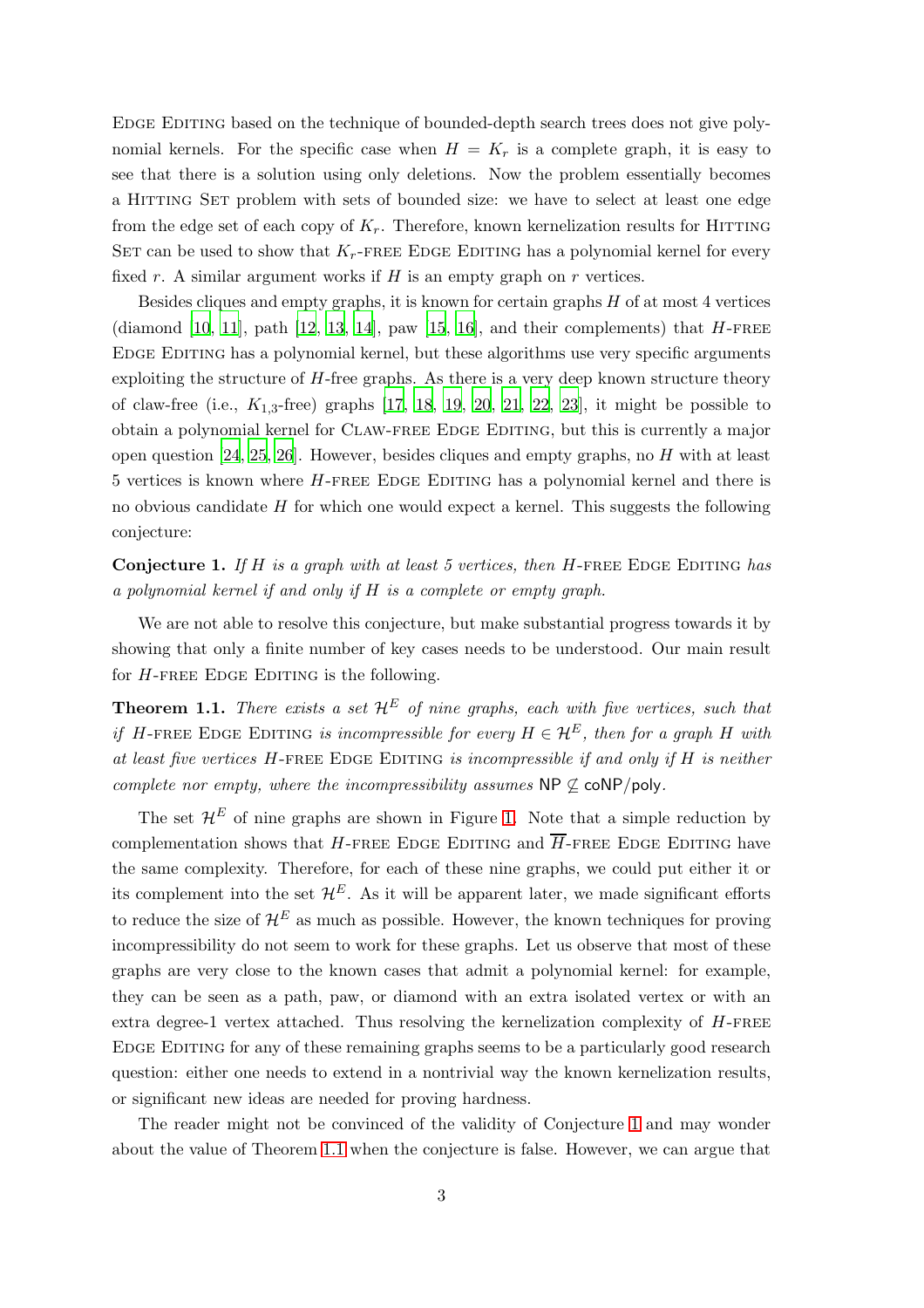<span id="page-3-0"></span>

Figure 1: The set  $H$  of graphs

<span id="page-3-2"></span>

| $\#$           | л | Α | $\#$ | А | А    | $\#$ | А |  |
|----------------|---|---|------|---|------|------|---|--|
|                |   |   | 4    |   | same |      | Ω |  |
| $\overline{2}$ |   |   | 5    |   | same | 8    |   |  |
| 3              |   |   | 6    |   |      | 9    |   |  |

Figure 2: The set  $A$  of graphs

Theorem [1.1](#page-2-1) is meaningful even in this case. It shows that if there is any  $H$  violating Conjecture [1,](#page-2-0) then one of the 9 graphs in  $\mathcal{H}^E$  also violates it. That is, if we believe that there are kernelization results violating the conjecture, then we should focus on the 9 graphs in  $\mathcal{H}^E$ , as these are the easiest cases where we may have a kernelization result. In other words, Theorem [1.1](#page-2-1) precisely shows the frontier where new algorithmic results are most likely to exist.

 $H$ -FREE EDGE DELETION is the variant of  $H$ -FREE EDGE EDITING where only edge removal is allowed. For the same fixed graph  $H$ , it seems that  $H$ -FREE EDGE DELETION should be a simpler problem than  $H$ -FREE EDGE EDITING, but we want to emphasize that  $H$ -FREE EDGE DELETION is not a special case of  $H$ -FREE EDGE EDITING. There is no known general reduction from the former to the latter, although the technique of

<span id="page-3-1"></span>

Figure 3: The sets  $D$  and  $B$  of graphs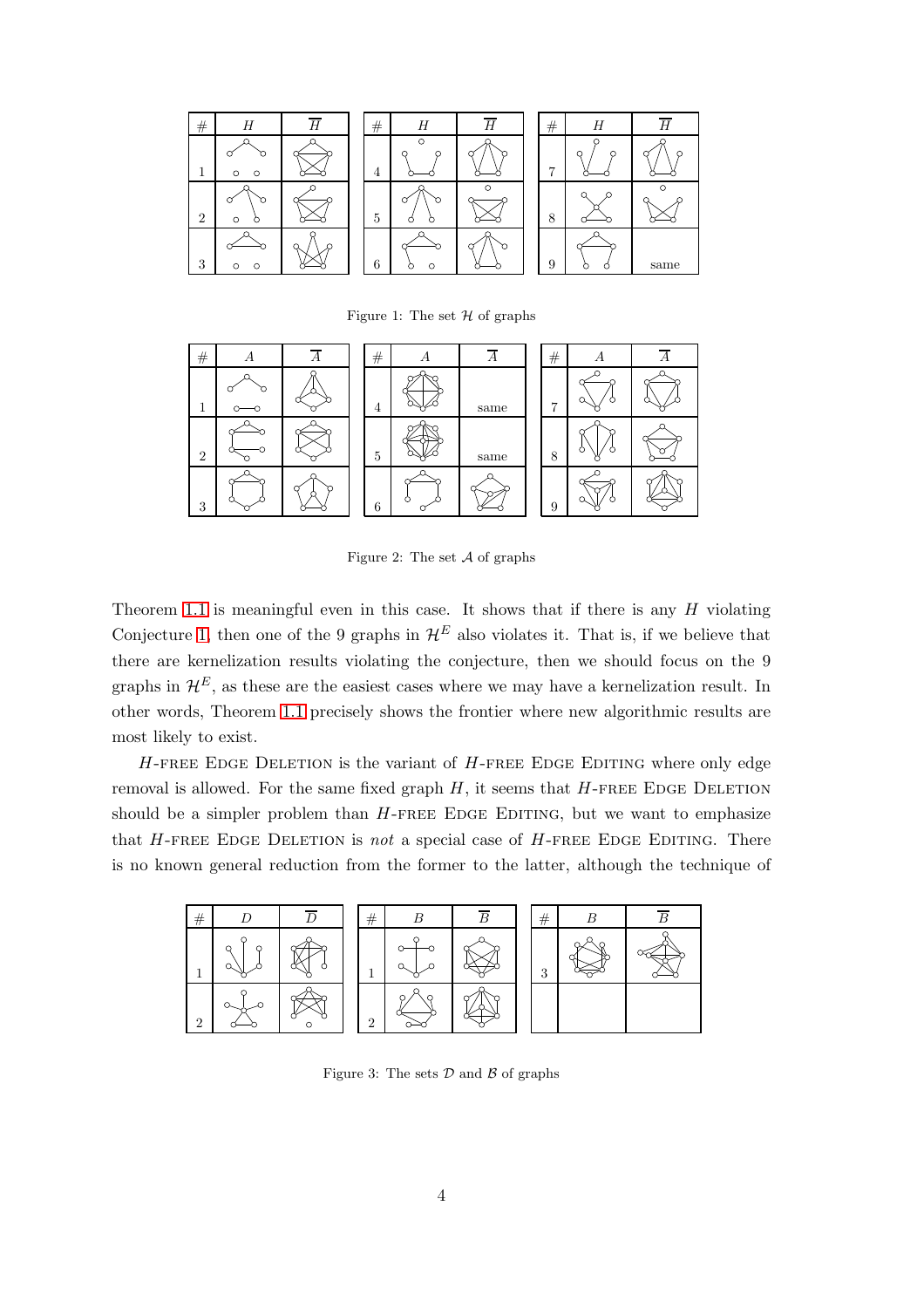completion enforcers (see Section [5](#page-35-0) and [\[24](#page-57-0)]) can be used for many specific graphs  $H$ <sup>[3](#page-4-0)</sup> There is a known case where  $H$ -FREE EDGE DELETION seems to be strictly easier: if  $H$ has at most one edge, then there is only one way of destroying a copy of an induced H by edge removal, making the problem polynomial-time solvable. Aravind et al. [\[8](#page-55-0)] showed that having at most one edge is the only condition that makes  $H$ -FREE EDGE DELETION polynomial-time solvable: if  $H$  has at least two edges, then the problem is NP-hard. Therefore, the counterpart of Conjecture [1](#page-2-0) for H-FREE EDGE DELETION should take this case also into account.

**Conjecture 2.** If H is a graph with at least 5 vertices, then H-FREE EDGE DELETION has a polynomial kernel if and only if H is a complete graph or has at most one edge.

Working toward this conjecture, we show that only a finite number of cases needs to be shown incompressible.

<span id="page-4-1"></span>**Theorem 1.2.** There exists a set  $\mathcal{H}^D$  of nineteen graphs, each with either five or six vertices such that if H-FREE EDGE DELETION is incompressible for every  $H \in \mathcal{H}^D$  then for a graph  $H$  with at least five vertices,  $H$ -FREE EDGE DELETION is incompressible if and only if  $H$  is a graph with at least two edges but not complete, where the incompressibility assumes NP  $\not\subseteq$  coNP/poly.

The set  $\mathcal{H}^D$  contains the graphs in set  $\mathcal{H}^E$ , as well as their complements. This seems reasonable and hard to avoid: if we do not have an incompressibility result for  $H$ -FREE EDGE EDITING for some  $H \in \mathcal{H}^E$ , then it is unlikely that we can find such a result for H-FREE EDGE DELETION (even though, as discussed above, there is no formal justification for this). Together with these 17 graphs (note that  $H_9$  is the same as its complement), we need to include into  $\mathcal{H}^D$  the two graphs  $D_1$  and  $D_2$  shown in Figure [3.](#page-3-1) In the case of editing, we can prove incompressibility for these two graphs by a reduction from  $H$ -FREE EDGE EDITING where H is the graph with 5 vertices and one edge. However,  $H$ -FREE EDGE DELETION for this  $H$  is polynomial-time solvable.

Finally, let us consider the  $H$ -FREE EDGE COMPLETION problem, where we have to make G induced  $H$ -free by adding at most  $k$  edges. As  $H$ -FREE EDGE COMPLETION is essentially the same problem as  $\overline{H}$ -FREE EDGE DELETION, we can obtain a counterpart of Theorem [1.2](#page-4-1) by simple complementation:

<span id="page-4-2"></span>**Theorem 1.3.** There exists a set  $\mathcal{H}^C$  of nineteen graphs, each with either five or six vertices such that if H-FREE EDGE COMPLETION is incompressible for every  $H \in \mathcal{H}^C$ then for a graph  $H$  with at least five vertices,  $H$ -FREE EDGE COMPLETION is incompressible if and only if  $H$  is a graph with at least two nonedges but not empty, where the  $incompressibility\;assumes\; \mathsf{NP}\not\subseteq\mathsf{coNP/poly}.$ 

<span id="page-4-0"></span><sup>&</sup>lt;sup>3</sup>Interestingly, going beyond H-free graphs we have evidence that such reductions are impossible: SPLIT EDITING (Split graphs are the class of  $\{2K_2, C_4, C_5\}$ -free graphs) is known to be polynomial-time solvable [27], while SPLIT DELETION is NP-hard [28].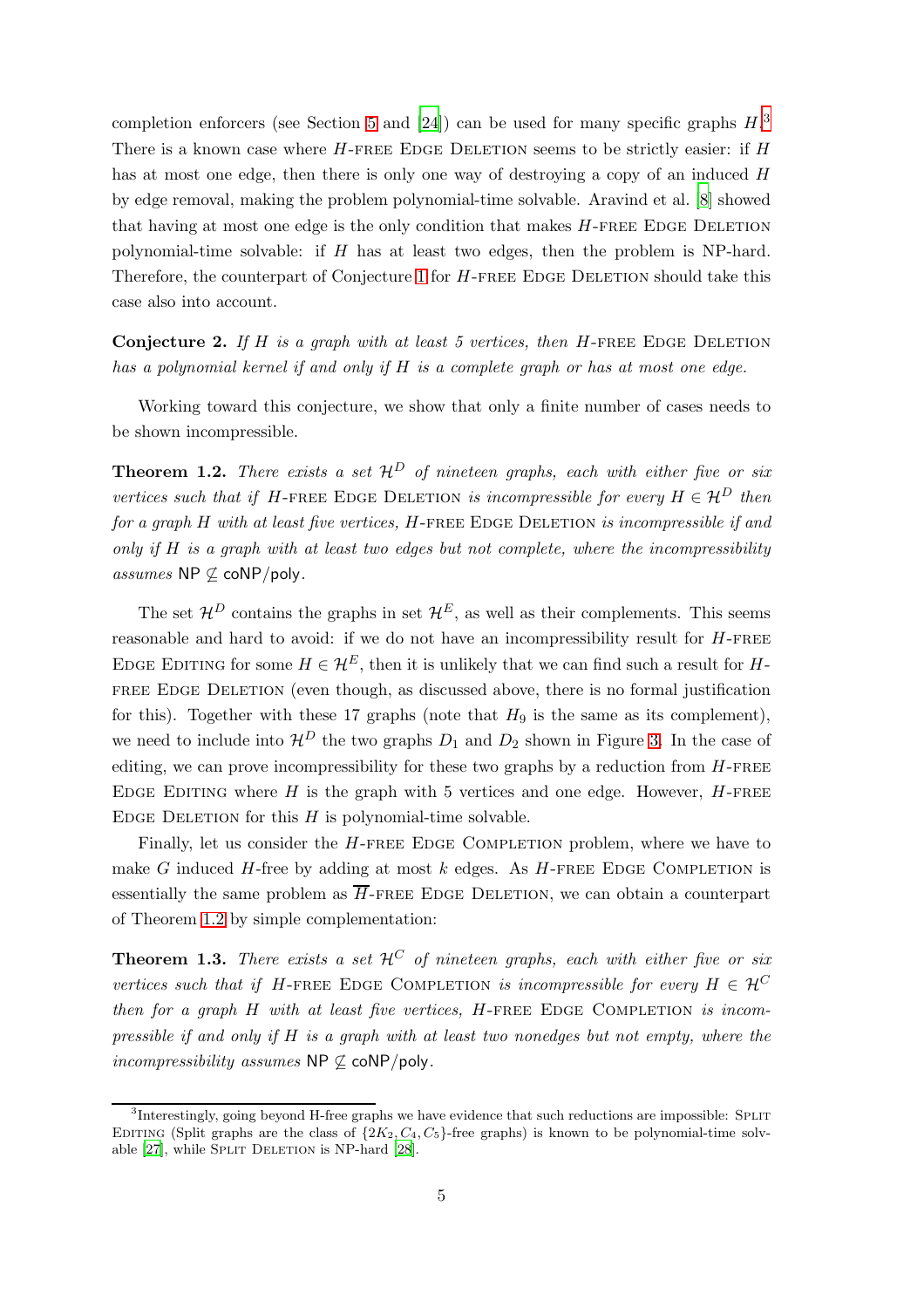Our techniques. We crucially use two earlier results. First, Cai and Cai [\[24](#page-57-0)] proved that H-FREE EDGE EDITING is incompressible (assuming NP  $\mathcal{L}$  coNP/poly) when H or  $\overline{H}$ is a cycle or a path of length at least 4, or 3-connected but not complete. While these result handle many graphs and prove to be very useful for our proofs, they do not come close to a complete classification. Second, we use a key tool in the polynomial-time dichotomy result of Aravind et al. [\[8\]](#page-55-0): if  $V_{\ell}$  is the set of lowest degree vertices of H, then  $(H - V_{\ell})$ -FREE Edge Editing can be reduced to H-free Edge Editing. The same statement holds for the set  $V_h$  of highest degree vertices.

Our proofs of Theorems [1.1](#page-2-1)[–1.3](#page-4-2) introduce new incompressibility results and new reductions, which we put together to obtain an almost complete classification by a graphtheoretic analysis. Additionally, to make the arguments simpler, we handle small graphs by an exhaustive computer search. In the following, we highlight some of the main ideas that appear in the paper.

• Analysis of graphs. Our goal is to prove Theorem [1.1](#page-2-1) by induction on the size of  $H$ . First we handle the case when  $H$  is regular: we show that this typically implies that either H or  $\overline{H}$  is 3-connected, and the result of Cai and Cai [\[24](#page-57-0)] can be used. If H is not regular, then the graphs  $H - V_{\ell}$  and  $H - V_h$  are nonempty and have stricly fewer vertices than H. If one of them, say  $H - V_{\ell}$ , has at least 5 vertices and is neither complete nor empty, then the induction hypothesis gives an incompressibility result for  $(H - V_\ell)$ -FREE EDGE EDITING, which gives an incompressibility result for  $H$ -FREE EDGE EDITING by the reduction of Aravind et al. [\[8](#page-55-0)]. Therefore, we only need to handle those graphs H where it is true for both  $H - V_{\ell}$  and  $H - V_h$  that they are either small, complete, or empty. But we can obtain a good structural understanding of  $H$  in each of these cases, which allows us to show that either H or  $\overline{H}$  is 3-connected, or H has some very well defined structure. With these arguments, we can reduce the problem to the incompressibility of  $H$ -FREE EDGE EDITING for a few dozen specific graphs  $H$  and for a few well-structured infinite families (such as  $K_{2,t}$ ).

For  $H$ -FREE EDGE DELETION, we have the additional complication that one or both of  $H - V_{\ell}$  and  $H - V_h$  can be near-empty (i.e., has exactly one edge), which is not an incompressible case for this problem. We need additional case analysis to cover such graphs, but the spirit of the proof remains the same.

• Computer search. Our analysis of graphs becomes considerably simpler if we assume that  $H$  is not too small. In this case, we can assume that at least one of  $H - V_{\ell}$  and  $H - V_h$  is a complete or empty graph of certain minimum size, which is a very helpful starting point for proving the 3-connectivity of H or  $\bar{H}$ , respectively. Therefore, we handle every graph with at most 11 vertices using an exhaustive computer search and assume in the proof that  $H$  has at least 12 vertices. The list provided by McKay [\[29\]](#page-57-3) shows that there are 1031291298 different graphs with at most 11 vertices. Verifying all these graphs with a computer search was a nontrivial,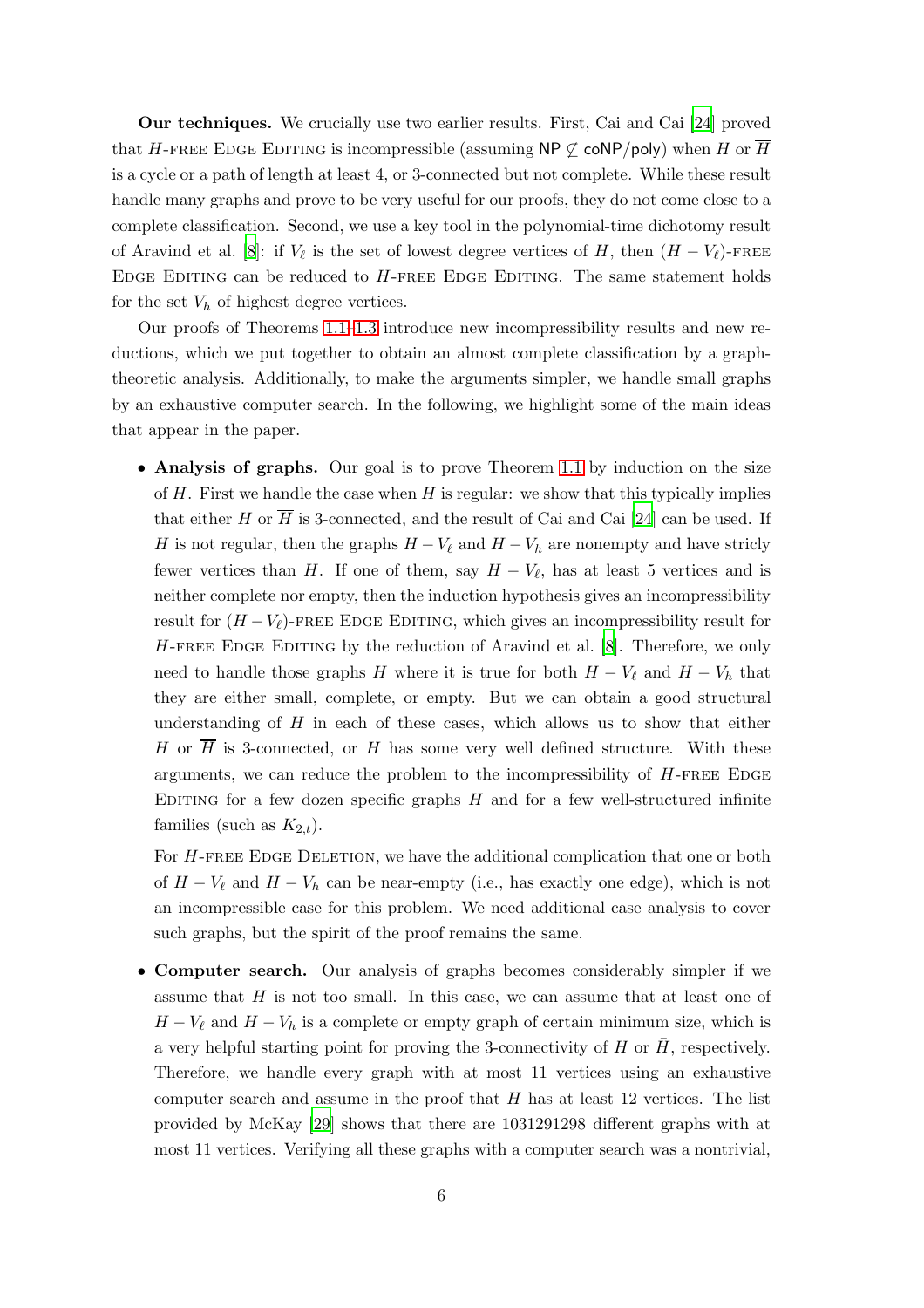but doable task. We ran the search parallelly on 45 threads of a computing server (2.5 GHz CPUs). It took around 24 hours to complete the search. We remark that there is trade off between the amount of computer search done and the complexity of the proof. For example, in earlier versions of the paper, the exhaustive search was performed up to a smaller number of vertices, which meant that several small graphs needed to be treated as special cases in the proofs. In principle, it would be possible to extend our case analysis to completely avoid computer search, but it would significantly complicate the proof and is not clear what additional insight it would give.

- Reductions. We investigate different reductions that allow us to reduce  $H'$ -FREE EDGE EDITING to  $H$ -FREE EDGE EDITING when  $H'$  is an induced subgraph of  $H$ satisfying certain conditions. With extensive use of such reductions, we can reduce the remaining cases of  $H$ -FREE EDGE EDITING that needs to be handled to a smaller finite set.
- Incompressibility results. We carefully revisit the proof of Cai and Cai [\[24](#page-57-0)] showing the incompressibility of  $H$ -FREE EDGE EDITING when  $H$  is 3-connected, and observe that, with additional ideas, it can be made to work also for certain 2-connected graphs that are not 3-connected (the set A of graphs shown in Figure [2](#page-3-2) and the set  $\beta$  of graphs shown in Figure [3\)](#page-3-1). This allows us to handle every graph, except those finite sets that are mentioned in Theorems [1.1–](#page-2-1)[1.3.](#page-4-2) A key step in many of these incompressibility results is to establish first incompressibility for the RESTRICTED  $H$ -FREE EDGE DELETION problem, which is the generalization of  $H$ -FREE EDGE DELETION where some of the edges of  $G$  are marked as forbidden in the input, and the solution is not allowed to delete forbidden edges. Then we use deletion and completion enforcer gadgets specific to  $H$  to reduce RESTRICTED  $H$ -FREE EDGE DELETION to  $H$ -FREE EDGE EDITING.

The paper is organized as follows. Preliminaries are in Section [2.](#page-6-0) Section [3](#page-12-0) presents the churning procedure, our main technical tool in the analysis of graphs, and shows that it reduces the problem to a finite number of graphs, plus a few well-defined infinite families. Section [4](#page-25-0) presents reductions (old and new) that allow us to further reduce the number of graphs we need to handle. Finally, in Setion [5,](#page-35-0) we give new incompressibility results, showing that only the cases stated in Theorems [1.1](#page-2-1)[–1.3](#page-4-2) need to be proved incompressible to complete the exploration of the complexity landscape of the problems.

## <span id="page-6-0"></span>2. Preliminaries

**Graph-theoretic notation and terminology.** For a graph  $G$ ,  $V(G)$  and  $E(G)$ denote the set of vertices and the set of edges of G respectively. For a set  $V' \subseteq V(G)$ ,  $G - V'$  denotes the graph obtained by removing all vertices in  $V'$  and their incident edges from G. For a set F of pairs of vertices and a graph G,  $G \triangle F$  denotes the graph G'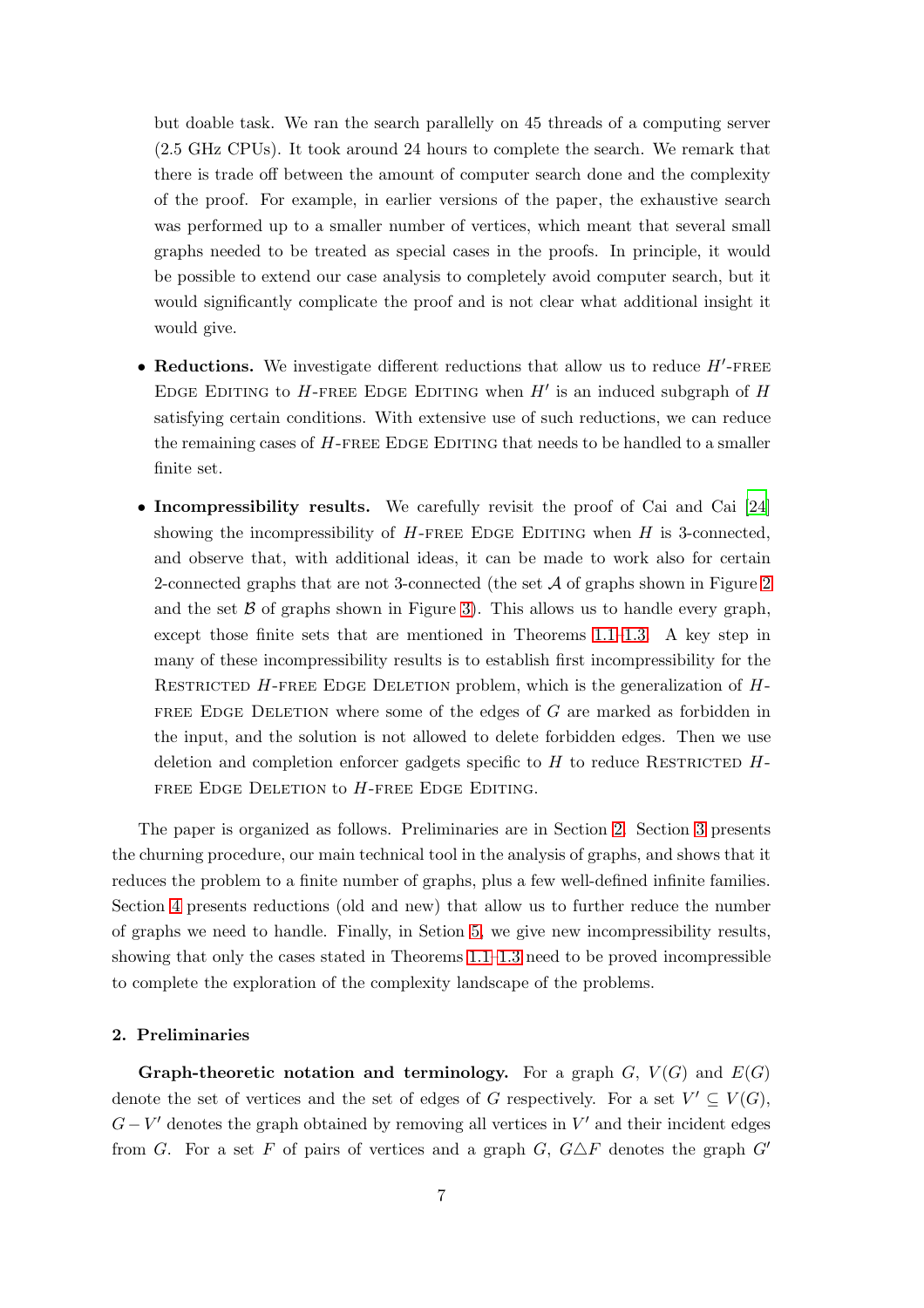such that  $V(G') = V(G)$  and  $E(G') = \{(u, v) | ((u, v) \in E(G) \text{ and } (u, v) \notin F) \text{ or } (u, v \in G)\}$  $V(G)$ ,  $(u, v) \notin E(G)$ , and  $(u, v) \in F$ }. Similarly,  $G - F$  denotes the graph  $G'$  such that  $V(G') = V(G)$  and  $E(G') = E(G) \setminus F$ , and  $G + F$  denotes the graph  $G'$  such that  $V(G') = V(G)$  and  $E(G') = E(G) \cup \{(u, v) | u, v \in V(G) \text{ and } (u, v) \in F\}.$  Whenever we say that a set of (non)edges F is a solution of an instance  $(G, k)$  of a problem, we refer to a subset of F containing all (non)edges where both the end vertices are in  $V(G)$ . A graph is empty if it does not have any edges. A graph is near-empty if it has exactly one edge. A graph is complete if it has no nonedges. A component of a graph is a largest component if it has maximum number of vertices among all components of the graph. Similarly, a component of a graph is a smallest component if it has minimum number of vertices among all components of the graph. For a graph H which is not complete, the vertex connectivity of  $H$  is the minimum integer c such that there exists a set  $S \subseteq V(H)$  such that  $|S| = c$  and  $H - S$  is disconnected. For a complete graph on *n* vertices, the vertex connectivity is defined to be  $n - 1$ . For a graph H with vertex connectivity 1, a vertex v in H is known as a *cut vertex* if  $H - v$  is disconnected. A graph is k-connected, if its vertex connectivity is at least k. An induced subgraph  $H'$  of  $H$ is known as a 2-connected component if  $H'$  is a maximal 2-connected induced subgraph of H. The adjectives 'largest' and 'smallest' can be applied to 2-connected components as done for components. A *twin-star* graph  $T_{\ell_1,\ell_2}$  for  $\ell_1,\ell_2 \geq 0$  is defined as the tree with two adjacent vertices u and v such that  $|N(u) \setminus \{v\}| = \ell_1, |N(v) \setminus \{u\}| = \ell_2$ , and every vertex in  $N(u) \cup N(v) \setminus \{u, v\}$  has degree 1. A graph G is H-free if G does not contain any induced subgraph isomorphic to H. For two graphs  $G_1$  and  $G_2$ , where  $V(G_1)$  and  $V(G_2)$ are disjoint, the *disjoint union* of  $G_1$  and  $G_2$  denoted by  $G_1 \cup G_2$  (or  $G_2 \cup G_1$ ) is the graph G such that  $V(G) = V(G_1) \cup V(G_2)$  and  $E(G) = E(G_1) \cup E(G_2)$ . For two graphs  $G_1$  and  $G_2$ , the join of  $G_1$  and  $G_2$  denoted by  $G_1 \boxtimes G_2$  (or  $G_2 \boxtimes G_1$ ), is the graph G such that  $V(G) = V(G_1) \cup V(G_2)$  and  $E(G) = E(G_1) \cup E(G_2) \cup \{(x, y) | x \in V(G_1), y \in V(G_2)\}.$ A complete graph, a cycle, and a path with t vertices are denoted by  $K_t, C_t$ , and  $P_t$ respectively. By  $K_t - e$ , we denote the graph obtained by deleting an edge from a complete graph on  $t$  vertices. A graph is  $r$ -regular if the degree of each vertex is  $r$ . A graph is regular if it is r-regular for some integer  $r \geq 0$ . We call a graph non-regular if it is not regular. A modular decomposition  $M$  of a graph  $G$  is a partitioning of its vertices into maximal sets, known as modules, such that for every set  $M \in \mathcal{M}$ , every vertex in M has the same neighborhood outside M. Let  $\mathcal{M}' \subseteq \mathcal{M}$ . Let  $V' = \bigcup_{M \in \mathcal{M}'} M$ . Then we say that  $\mathcal{M}'$ corresponds to V'. For a set S of graphs, by  $\overline{\mathcal{S}}$  we denote the set of complements of graphs in  $S$ . Figure [4](#page-8-0) shows all graphs with at most four vertices which are neither empty nor complete.

For  $t \geq 3$ , let  $J_t$  be the graph obtained from  $K_2 \boxtimes tK_1$  and  $C_4$  by identifying an edge of  $C_4$  with the edge between the highest degree vertices in  $K_2 \boxtimes tK_1$ . Let  $Q_t$  be the graph graph obtained from  $K_{2,t}$ , for some  $t \geq 3$ , by adding a path of length three between the highest degree vertices in  $K_{2,t}$ . Let  $H$ ,  $A$ ,  $D$ ,  $B$ ,  $S$  denote the graphs  $(H, A, D, B, S)$ respectively) shown in Figures [1,](#page-3-0) [2,](#page-3-2) [3,](#page-3-1) and [5.](#page-9-0) Let  $\mathcal F$  be the union of graphs in the classes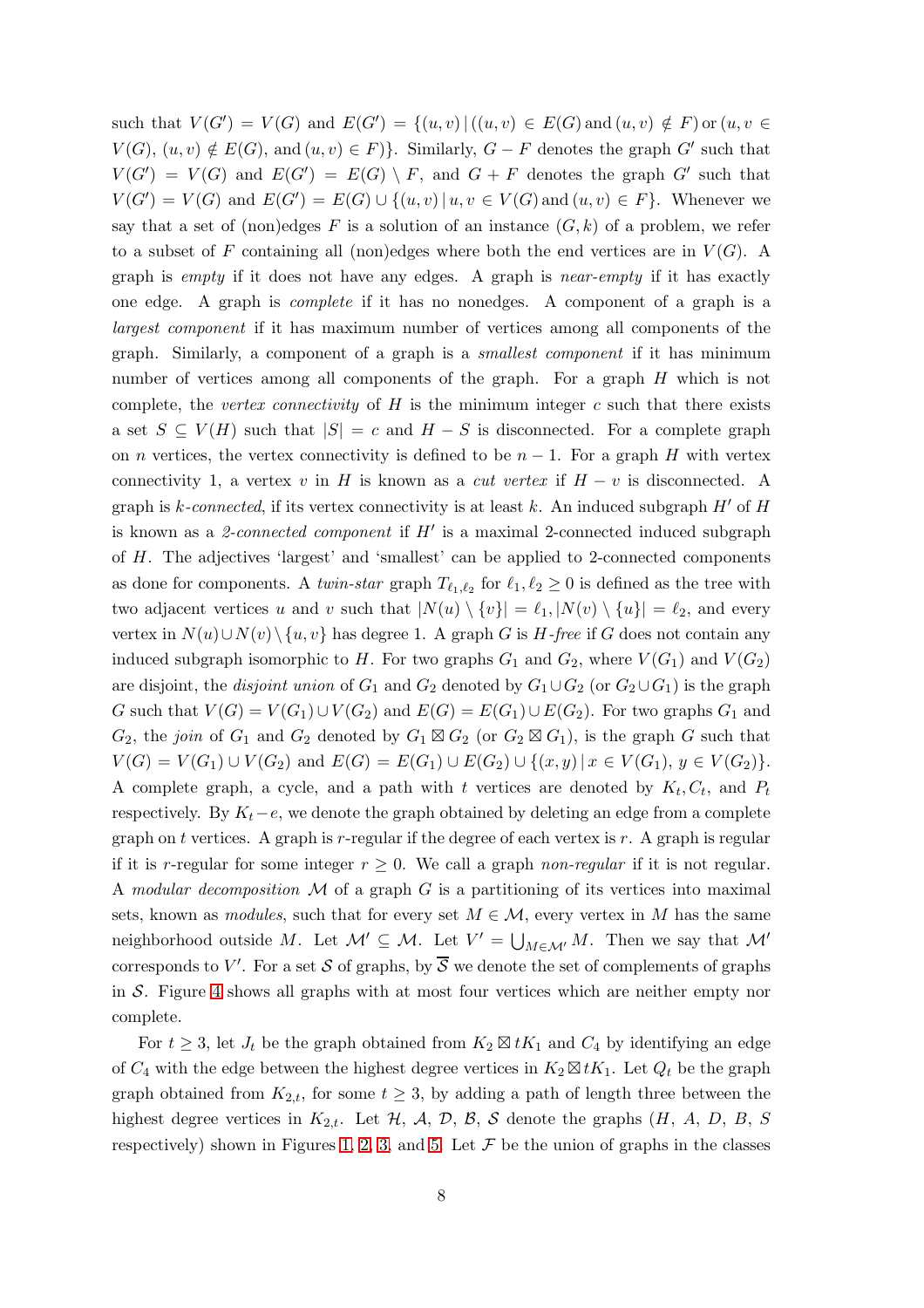<span id="page-8-0"></span>

Figure 4: All non-empty and non-complete graphs with at most four vertices

of graphs shown in column  $\mathcal F$  of Figure [6.](#page-9-1) The graphs in  $\mathcal S$  and  $\mathcal F$  are handled in Section [4](#page-25-0) and the graphs in  $A$  and  $B$  are handled in Section [5.](#page-35-0) For all these classes of graphs, we use subscripts to identify each graph/graph class. For example  $H_1$  is  $P_3 \cup 2K_1$  and  $\mathcal{F}_2$  is the class of graphs  $K_{1,t}$ . Let W be the set  $\mathcal{H} \cup \overline{\mathcal{H}} \cup \mathcal{A} \cup \overline{\mathcal{A}} \cup \mathcal{D} \cup \overline{\mathcal{D}} \cup \mathcal{B} \cup \overline{\mathcal{B}} \cup \mathcal{S} \cup \overline{\mathcal{S}} \cup \mathcal{F} \cup \overline{\mathcal{F}}$ . We observe that  $\overline{\mathcal{W}} = \mathcal{W}$ .

Parameterized problems and transformations. Here, we very briefly recall the definitions related to parameterized algorithms and complexity that are required in this paper. We refer to the book [\[30](#page-57-4)] for a detailed exposition of the field. A parameterized problem is a classical problem with an additional integer input known as the parameter. A parameterized problem admits a polynomial kernel if there is a polynomial-time algorithm which takes as input an instance  $(I, k)$  of the problem and outputs an instance  $(I', k')$  of the same problem, where  $|I'|, k' \leq p(k)$ , where  $p(k)$  is a polynomial in k, such that  $(I, k)$  is a yes-instance if and only if  $(I', k')$  is a yes-instance. A parameterized problem is incompressible if it does not admit a polynomial kernel. A Polynomial Parameter Transformation (PPT) from one parameterized problem Q to another parameterized problem  $Q'$  is a polynomial-time algorithm which takes as input an instance  $(I, k)$  of  $Q$  and produces an instance  $(I', k')$  of  $Q'$  such that  $(I, k)$  is a yes-instance of Q if and only if  $(I', k')$  is a yes-instance of  $Q'$ , and  $k' \leq p(k)$ , for some polynomial  $p(.)$ . It is known that if there is a PPT from  $Q$  to  $Q'$ , then if  $Q$  is incompressible, then so is  $Q'$ .

The parameterized problems we deal with in this paper are listed below.

H-FREE EDGE EDITING: Given a graph G and an integer k, does there exist a set F of at most k edges/nonedges such that  $G \triangle F$  is H-free? Parameter:  $k$ 

H-FREE EDGE DELETION: Given a graph G and an integer  $k$ , does there exist a set F of at most k edges such that  $G - F$  is H-free?

Parameter:  $k$ 

H-FREE EDGE COMPLETION: Given a graph G and an integer  $k$ , does there exist a set F of at most k nonedges such that  $G + F$  is H-free? Parameter:  $k$ 

**Basic results.** Proposition [2.1](#page-10-0) follows from the observations that  $(G, k)$  is a yesinstance of H-FREE EDGE EDITING(DELETION) if and only if  $(\overline{G}, k)$  is a yes-instance of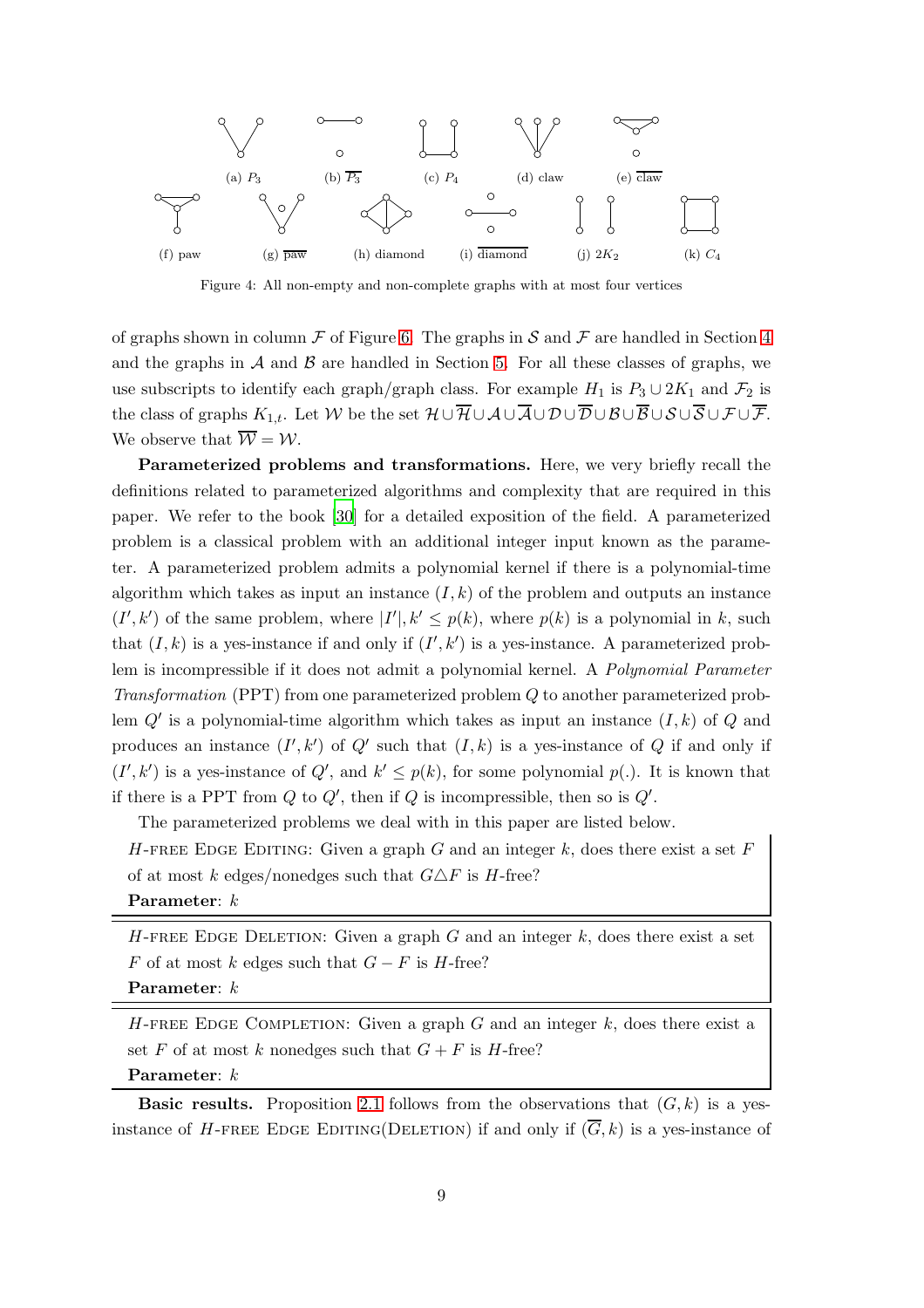<span id="page-9-0"></span>

| $\#$              | $\cal S$                 | $\overline{S}$ | $\#$   | $\cal S$ | $\overline{S}$ | $\#$        | $\cal S$ | $\overline{S}$ | $\#$        | $\boldsymbol{S}$ | $\overline{S}$ |
|-------------------|--------------------------|----------------|--------|----------|----------------|-------------|----------|----------------|-------------|------------------|----------------|
| 1                 |                          |                | 10     |          |                | $19\,$      | ↷<br>n   |                | $\sqrt{28}$ |                  |                |
| $\overline{2}$    |                          |                | 11     |          |                | $20\,$      |          |                | $\sqrt{29}$ |                  |                |
| 3                 |                          |                | 12     |          | same           | 21          |          |                | $30\,$      |                  |                |
| $\overline{4}$    | $\circ$<br>$\Omega$      |                | $13\,$ |          |                | 22          |          |                | 31          |                  |                |
| $\overline{5}$    |                          |                | 14     |          |                | $\bf 23$    |          |                | $32\,$      |                  |                |
| $\,6\,$           | $\circ$<br>$\circ$<br>O. |                | $15\,$ |          |                | $\sqrt{24}$ |          | ${\rm same}$   | $33\,$      |                  |                |
| $\scriptstyle{7}$ |                          |                | $16\,$ |          |                | $25\,$      |          |                | $34\,$      |                  |                |
| $\boldsymbol{8}$  |                          |                | 17     |          |                | $\sqrt{26}$ |          |                | $35\,$      |                  |                |
| 9                 |                          |                | 18     |          |                | 27          |          |                | $36\,$      |                  |                |

Figure 5: The set  $S$  of graphs

<span id="page-9-1"></span>

| #              |                      | $\overline{\mathcal{F}}$ | Constraint | F when $t=6$                     | $\overline{F}$ when $t=6$                           | #              |                   | τ                    | Constraint | $F$ when $t=6$ | $\overline{F}$ when $t=6$                   |
|----------------|----------------------|--------------------------|------------|----------------------------------|-----------------------------------------------------|----------------|-------------------|----------------------|------------|----------------|---------------------------------------------|
|                | $K_{2,t}$            | $K_t \cup K_2$           | $4 \leq t$ |                                  | $\circ\hspace{-1.5pt}\sim\hspace{-1.5pt}\circ$<br>₩ | 6              | $(K_t-e)\cup K_2$ | $(K_t - e) \cup K_2$ | $4 \leq t$ |                | $\circ\hspace{-1.5pt}-\hspace{-1.5pt}\circ$ |
| $\overline{2}$ | $K_{1,t}$            | $K_t\cup K_1$            | $5 \leq t$ | $\alpha$<br>Λ                    | $\circ$                                             | $\overline{ }$ | $K_{1,t}\cup K_2$ | $K_{1,t}\cup K_2$    | $4 \leq t$ | $\circ\circ$   |                                             |
| 3              | $K_2 \boxtimes tK_1$ | $K_t\cup 2K_1$           | $4 \leq t$ | ⅏                                | $\circ$ $\circ$<br>₽¥R                              | 8              | $(K_t-e)\cup K_1$ | $(K_t - e) \cup K_1$ | $6 \leq t$ | σ              | $\circ$                                     |
| $\overline{4}$ | $T_{t,1}$            | $T_{t,1}$                | $4 \leq t$ | $\circ$<br>$\alpha$<br>ക്ക<br>σ١ |                                                     | 9              | $J_t$             | $J_t$                | $3 \leq t$ |                |                                             |
| 5              | $(K_t-e)\cup 2K_1$   | $(K_t - e) \cup 2K_1$    | $4 \leq t$ | റ്റ്റ                            | $\circ$ $\circ$                                     | 10             | $Q_t$             | $Q_t$                | $3 \leq t$ |                |                                             |

Figure 6: The set  ${\mathcal F}$  of infinite sets of graphs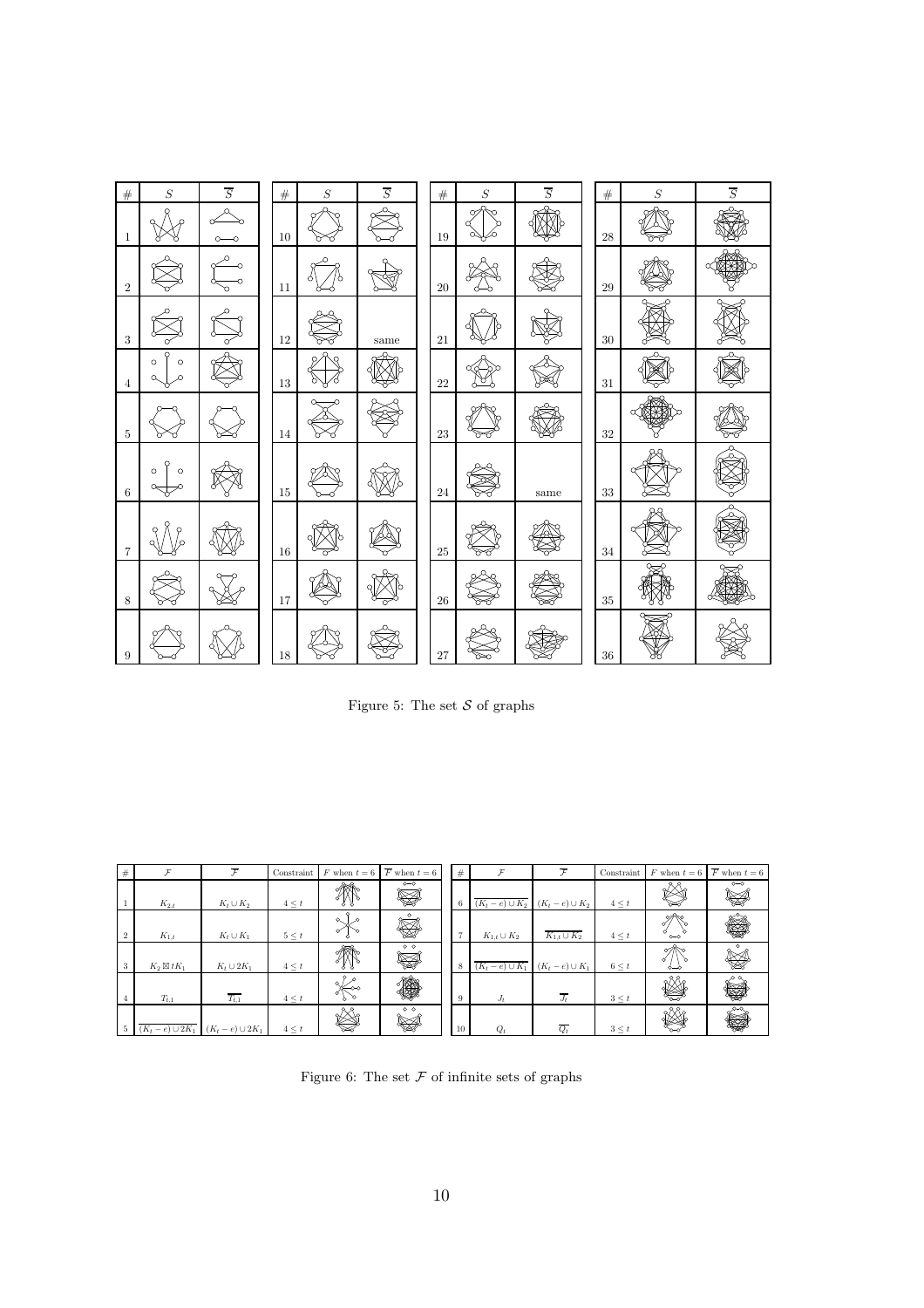$\overline{H}$ -FREE EDGE EDITING(COMPLETION). It enables us to focus only on H-FREE EDGE EDITING and  $H$ -FREE EDGE DELETION.

<span id="page-10-0"></span>**Proposition 2.1** (folklore). Let  $H$  be any graph. Then  $H$ -FREE EDGE DELETION is incompressible if and only if  $\overline{H}$ -FREE EDGE COMPLETION is incompressible. Similarly, H-FREE EDGE EDITING is incompressible if and only if  $\overline{H}$ -FREE EDGE EDITING is incompressible.

For graphs H and H', by "H simulates  $H''$  and by "H' is simulated by  $H$ ", we mean that, there is a PPT from  $H'$ -FREE EDGE EDITING to  $H$ -FREE EDGE EDITING, there is a PPT from  $H'$ -free Edge Deletion to  $H$ -free Edge Deletion, and there is a PPT from  $H'$ -FREE EDGE COMPLETION to  $H$ -FREE EDGE COMPLETION. We observe that this is transitive, i.e., if H simulates  $H'$  and  $H'$  simulates  $H''$ , then H simulates  $H''$ . A set of graphs H is called a base for a set G of graphs if for every graph  $H \in \mathcal{G}$  there is a graph  $H' \in \mathcal{H}$  such that H simulates H'. The objective of the rest of the paper is to find, for each of the problems, a base  $\mathcal{H} \cup \mathcal{X}$  for all graphs with at least five vertices, except the trivial cases, such that the following conditions are satisfied: (i)  $\mathcal{H}$  is finite and the incompressibility is not known for any graph in it; (ii) for every graph in  $\mathcal{X}$ , the problem is known to be incompressible.

Proposition [2.1](#page-10-0) implies Corollary [2.2](#page-10-1) and Proposition [2.3](#page-10-2) can be deduced directly from the definitions.

<span id="page-10-1"></span>**Corollary 2.2.** Let H and H' be graphs such that H simulates H'. Then  $\overline{H}$  simulates  $\overline{H'}$ .

<span id="page-10-2"></span>**Proposition 2.3.** Let  $H$  be a base for a set  $G$  of graphs. Assume that for every graph  $H' \in \mathcal{H}$ , H'-FREE EDGE EDITING (DELETION) is incompressible. Then for every graph  $H \in \mathcal{G}$ , H-FREE EDGE EDITING (DELETION) is incompressible.

Intuitively, if  $H'$  is an induced subgraph of  $H$ , then  $H$ -FREE EDGE EDITING (DELETION) seems harder than H'-FREE EDGE EDITING (DELETION). However, there is no general argument why this should be true: there does not seem to be a completely general reduction that would reduce  $H'$ -FREE EDGE EDITING (DELETION) to  $H$ -FREE EDGE EDITING (Deletion). There is, however, a fairly natural idea for trying to do such a reduction: we extend the graph by attaching copies of  $H - H'$  at every place where a copy of  $H'$ can potentially appear. The following construction is essentially the same as the main construction used in [\[8\]](#page-55-0).

<span id="page-10-3"></span>**Construction 1** (see [\[8\]](#page-55-0)). Let  $(G', k, H, V')$  be an input to the construction, where G' and H are graphs,  $k$  is a positive integer and  $V'$  is a subset of vertices of H. We construct a graph G from G' as follows. For every injective function  $f: V' \longrightarrow V(G')$ , do the following:

• Introduce  $k+1$  sets of vertices  $V_1, V_2, \ldots, V_{k+1}$ , each of size  $|V(H) \setminus V'|$ , and  $k+1$ bijective functions  $g_i: V(H) \longrightarrow (f(V') \cup V_i)$ , for  $1 \le i \le k+1$ , such that  $g_i(v') =$  $f(v')$  for every  $v' \in V'$ ;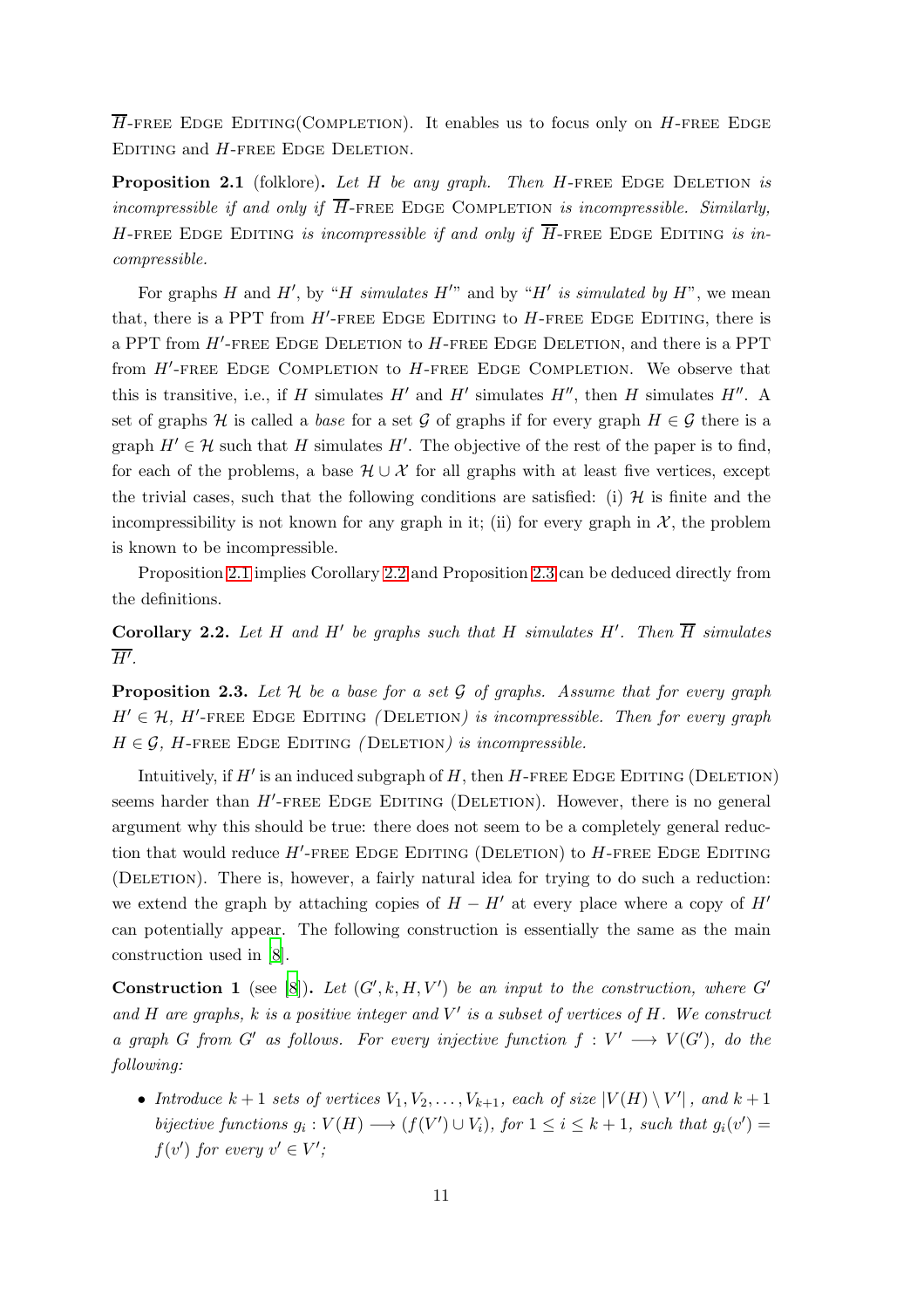• For each set  $V_i$ , introduce an edge set  $E_i = \{(u, v) | u \in (f(V') \cup V_i), v \in V_i, (g_i^{-1}(u), g_i^{-1}(v)) \in$  $E(H)$ .

This completes the construction. Let the constructed graph be G.

For convenience, we call every set  $V_i$  of vertices introduced in the construction a *satellite* and the vertices in it satellite vertices. This reduction works correctly in one direction: it ensures that the operations that make the new graph  $G$   $H$ -free should ensure that the copy of  $G'$  inside G is  $H'$ -free.

<span id="page-11-0"></span>**Proposition 2.4** (see Lemma 2.6 in  $[8]$ ). Let G be obtained by Construction [1](#page-10-3) on the input  $(G', k, H, V')$ , where G' and H are graphs, k is a positive integer and  $V' \subseteq V(H)$ . Then, if  $(G, k)$  is a yes-instance of H-FREE EDGE EDITING (DELETION), then  $(G', k)$  is a yes-instance of H'-FREE EDGE EDITING (DELETION), where H' is  $H[V']$ .

However, the other direction of the correctness of the reduction does not hold in general (this is easy to see for example for  $H = K_{1,2}$  and  $H' = K_2$ ). As we shall see, there are particular cases where we can prove the converse of Proposition [2.4,](#page-11-0) for example, when  $H-$ H' consists of exactly the highest- or lowest-degree vertices. Application of such arguments will be our main tool in reducing the complexity of  $H$ -FREE EDGE EDITING (DELETION) to simpler cases. The first known incompressible (assuming  $NP \not\subseteq \text{coNP/poly}$ ) H-free edge modification problems are  $H$ -FREE EDGE EDITING and  $H$ -FREE EDGE DELETION when H is  $K_1 \boxtimes (2K_1 \cup 2K_2)$  [31]. It is known that when H is a star graph on at least 11 vertices,  $H$ -FREE EDGE DELETION is incompressible under the same complexity assumption [\[10](#page-56-0)]. Propositions [2.5](#page-11-1) to [2.8](#page-11-2) summarize other major results on the incompressibility of H-free edge modification problems known so far.

<span id="page-11-1"></span>**Proposition 2.5** ([\[24\]](#page-57-0)). Assuming  $NP \not\subseteq \text{coNP/poly}$ , H-FREE EDGE EDITING, H-FREE Edge Deletion, and H-free Edge Completion are incompressible if H is either of the following graphs.

- (i)  $C_{\ell}$  for any  $\ell \geq 4$ ;
- (*ii*)  $P_{\ell}$  for any  $\ell \geq 5$ ;

<span id="page-11-4"></span>**Proposition 2.6** ([\[24](#page-57-0)]). Assuming  $NP \not\subset \text{coNP/poly}$ , for 3-connected graphs H, H-FREE EDGE EDITING and  $H$ -FREE EDGE DELETION are incompressible if  $H$  is not complete and  $H$ -FREE EDGE COMPLETION is incompressible if  $H$  has at least two nonedges.

<span id="page-11-3"></span>**Proposition 2.7** ([\[24](#page-57-0)], folklore). If H is a complete or empty graph, then H-FREE EDGE EDITING admits polynomial kernelization. If  $H$  is complete or has at most one edge then  $H$ -FREE EDGE DELETION admits polynomial kernelization. If  $H$  is an empty graph or has at most one nonedge then H-FREE EDGE COMPLETION admits polynomial kernelization.

<span id="page-11-2"></span>Proposition 2.8. H-FREE EDGE EDITING, H-FREE EDGE DELETION, and H-FREE EDGE COMPLETION admit polynomial kernels when H is a  $P_3$  [\[12](#page-56-2), [13\]](#page-56-3),  $P_4$  [\[14](#page-56-4)], paw [\[15](#page-56-5), [16](#page-56-6)], or a diamond [\[10](#page-56-0), [11\]](#page-56-1).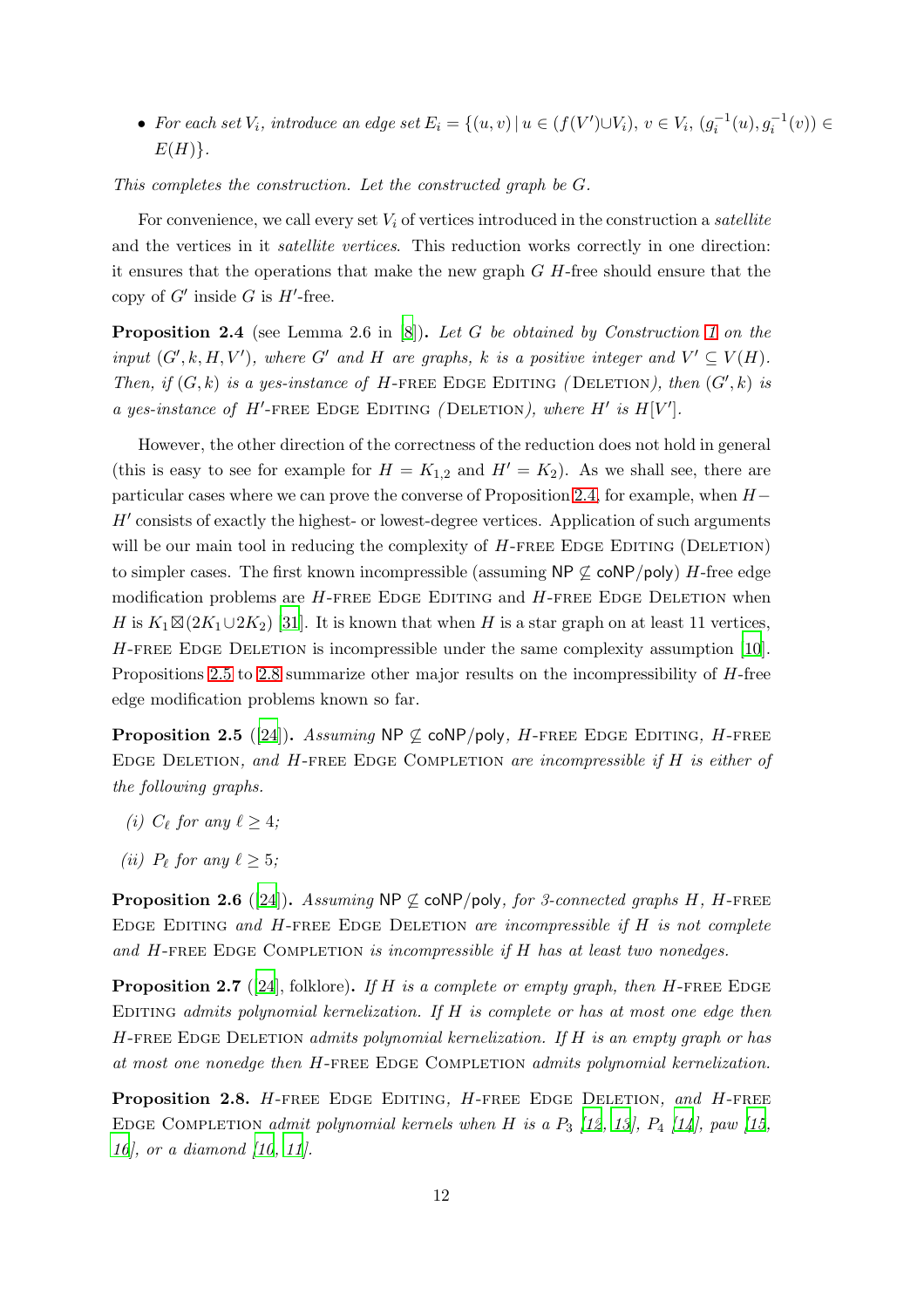We end this section by proving the incompressibility of the problems for regular nontrivial graphs H.

<span id="page-12-3"></span>**Theorem 2.9.** Let H be a regular graph. Then H-FREE EDGE DELETION, H-FREE EDGE COMPLETION, and H-FREE EDGE EDITING are incompressible if and only if  $H$  is neither complete nor empty, where the incompressibility assumes  $\mathsf{NP} \not\subseteq \mathsf{coNP/poly}$ .

*Proof.* Let  $H$  be an r-regular graph. If  $H$  is either empty or complete, then by Proposition [2.7,](#page-11-3) the problems admit polynomial kernels. To prove the other direction, assume that  $H$  is an r-regular graph, which is neither complete nor empty. It can be easily verified that if H has exactly one nonedge then H must be a  $2K_1$ , an empty graph. Similarly, if H has exactly one edge then H is a  $K_2$ , a complete graph. Therefore, assume that both H and  $\overline{H}$  has at least two edges and two nonedges. Now, it is sufficient to prove that either H or  $\overline{H}$  is 3-connected or a cycle with at least four vertices (see Propositions [2.5](#page-11-1) and [2.6\)](#page-11-4).

Suppose that  $4 \leq r \leq |V(H)| - 5$ . Assume that H is not 3-connected. Then there exists a set  $S \subseteq V(H)$  such that  $H - S$  is disconnected and  $|S| \leq 2$ . Let A be the set of vertices of any component in  $H - S$ . Since  $r \geq 4$ , we obtain that  $|A| \geq 3$ . Therefore  $\overline{H-S}$  is a 3-connected graph. Since  $r \leq |V(H)|-5$ , every vertex in S has at least three neighbors outside S in  $\overline{H}$ . Therefore,  $\overline{H}$  is 3-connected. Suppose that  $r > |V(H)| - 5$ (the case  $r < 4$  can be handled by considering  $\overline{H}$ ). Let  $|V(H)| \geq 9$ . Then every pair of non-adjacent vertices has at least three common neighbors. Therefore, H is 3-connected. By using a computer search, we verified that if  $r > |V(H)| - 5$  and  $|V(H)| \leq 8$ , then H or H is either 3-connected, or H is a  $2K_2$ , or a  $C_4$ , or a  $C_5$ .  $\Box$ 

#### <span id="page-12-0"></span>3. Churning

In this section, we introduce and analyze the churning procedure. The main result of the section is that incompressibility for the class  $W$  of graphs defined in the previous section implies incompressibility for every graph with at least five vertices, except the trivial cases. Recall that  $W$  is not finite, as it contains the infinite families shown in Figure [6.](#page-9-1) In Sections [4](#page-25-0) and [5,](#page-35-0) we will further reduce  $W$  to a finite set. We formally state below the main results proved in this section.

<span id="page-12-4"></span>**Lemma 3.1.** If H-FREE EDGE EDITING is incompressible for every  $H \in \mathcal{W}$ , then H-FREE EDGE EDITING is incompressible for every  $H$  having at least five vertices but is neither complete nor empty, where the incompressibility assumes  $\mathsf{NP} \not\subseteq \mathsf{coNP/poly}$ .

<span id="page-12-2"></span>**Lemma 3.2.** If H-FREE EDGE DELETION is incompressible for every  $H \in \mathcal{W}$ , then H-FREE EDGE DELETION is incompressible for every  $H$  having at least five vertices and at least two edges but not complete, where the incompressibility assumes  $\mathsf{NP} \not\subseteq \mathsf{coNP/poly}$ .

Corollary [3.3](#page-12-1) follows from Lemma [3.2,](#page-12-2) Proposition [2.1](#page-10-0) and from the fact that  $\overline{\mathcal{W}} = \mathcal{W}$ .

<span id="page-12-1"></span>**Corollary 3.3.** If H-FREE EDGE COMPLETION is incompressible for every  $H \in \mathcal{W}$ , then  $H$ -FREE EDGE COMPLETION is incompressible for every  $H$  having at least five vertices and at least two nonedges but not empty, where the incompressibility assumes  $NP \not\subseteq \text{coNP/poly}$ .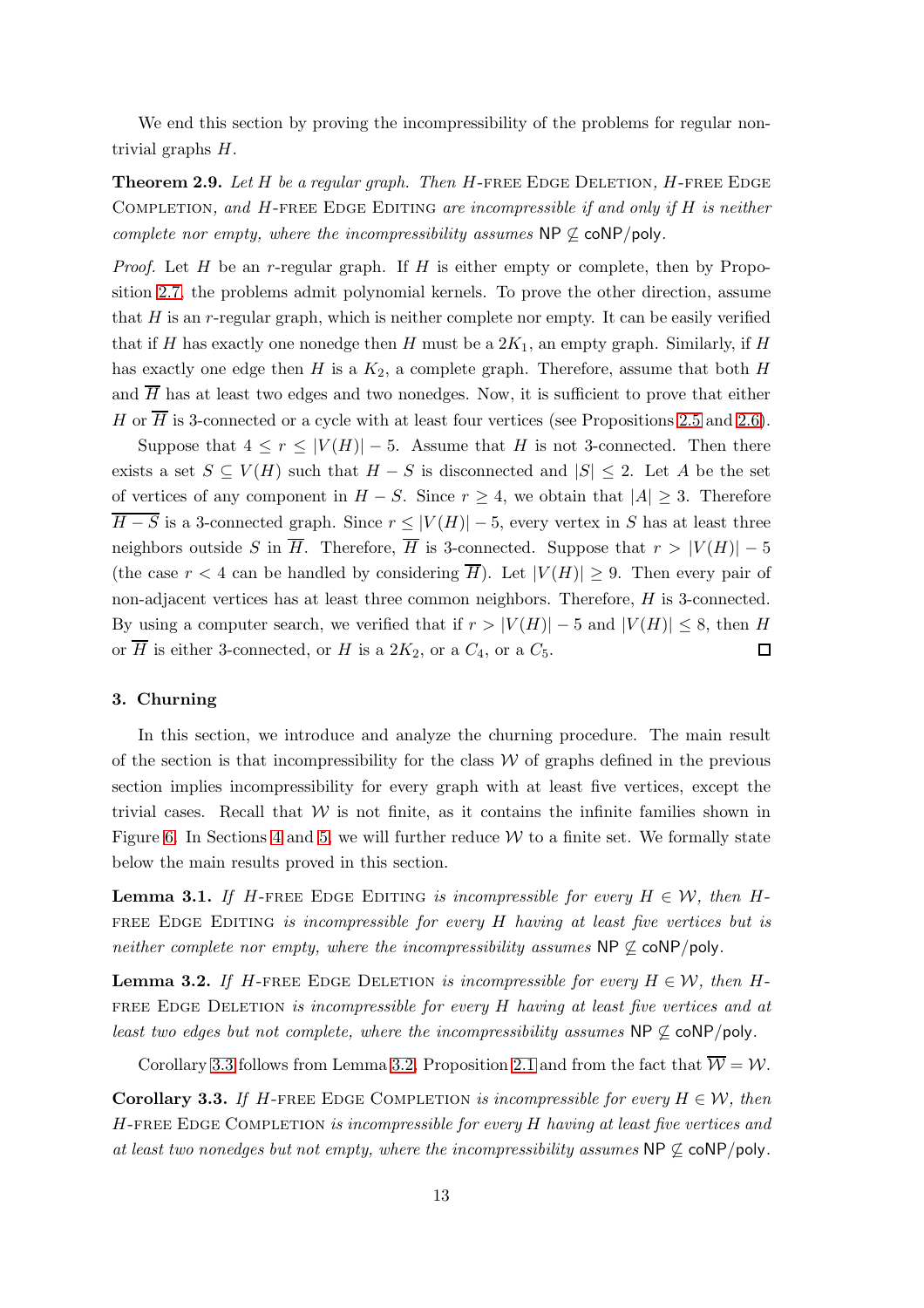By  $\mathcal{X}_E$  we denote the set of all graphs (and their complements) listed in Proposition [2.5,](#page-11-1) Proposition [2.6,](#page-11-4) and Theorem [2.9](#page-12-3) for which the incompressibility is known (assuming NP  $\not\subseteq$ coNP/poly) for H-FREE EDGE EDITING. By  $\mathcal{Y}_E$ , we denote the set of all graphs (and their complements) listed in Proposition [2.7](#page-11-3) and [2.8](#page-11-2) for which there exist polynomial kernels for H-FREE EDGE EDITING; additionally, we include into  $\mathcal{Y}_E$  the claw and its complement (as we do not want to conjecture the incompressibility for these cases). Similarly, we define the set  $\mathcal{X}_D$  of "hard" and the set  $\mathcal{Y}_D$  of "nonhard" cases for H-FREE EDGE DELETION. More formally,

 $\mathcal{X}_D = \{C_\ell, C_\ell \text{ for all } \ell \geq 4, \}$  $P_{\ell}, P_{\ell}$  for all  $\ell \geq 5$ ,  $H$  such that  $H$  is regular but is neither complete nor empty,  $H$  such that either  $H$  is 3-connected but not complete or  $\overline{H}$  is 3-connected with at least two nonedges}  $\mathcal{X}_E = \mathcal{X}_D \cup \{H \text{ such that } H \text{ has exactly one edge and at least five vertices}\}\$  $\mathcal{Y}_E = \{K_t, K_t \text{ for all } t \geq 1,$  $P_3, \overline{P_3}, P_4,$ 

 $diamond, \overline{diamond, paw, \overline{paw}}$ ,  $claw, \overline{claw}$ }

 $\mathcal{Y}_D = \mathcal{Y}_E \cup \{H \text{ such that } H \text{ has exactly one edge and at least five vertices}\}\$ 

Additionally we define  $\mathcal{Y}' = \{P_3, \overline{P_3}, P_4, \text{claw}, \overline{\text{claw}}, \text{paw}, \overline{\text{paw}}, \text{diamond}, \overline{\text{diamond}}, \overline{\text{diamond}}\}$ . We observe that  $\mathcal{Y}' \subseteq \mathcal{Y}_E \cap \mathcal{Y}_D$  and the set of graphs with at most four vertices is a subset of  $\mathcal{X}_E \cup \mathcal{Y}_E$  and  $\mathcal{X}_D \cup \mathcal{Y}_D$ . Further, we observe that near-empty graphs with at least five vertices are in  $\mathcal{Y}_D$  but their complements are 3-connected and are in  $\mathcal{X}_D$ . We also note that both these graphs and their complements are in  $\mathcal{X}_E$ .

The main technical result of the section is the following lemma. It states that if a graph is not in the set  $\mathcal{Y}_D$  of "easy" graphs, then it simulates a "hard" graph in  $\mathcal{X}_D$  or W, and there is a similar result for  $\mathcal{X}_E$  and  $\mathcal{Y}_E$ . The two statements in the lemma are not comparable: the latter has a weaker assumption and a weaker consequence compared to the former.

<span id="page-13-0"></span>**Lemma 3.4.** If  $H \notin \mathcal{Y}_D$ , then H simulates a graph in  $\mathcal{X}_D \cup \mathcal{W}$ . If  $H \notin \mathcal{Y}_E$ , then H simulates a graph in  $\mathcal{X}_E \cup \mathcal{W}$ .

In the rest of the paper, integer  $\ell$  and set  $V_{\ell}$  denote the lowest degree and the set of lowest degree vertices in  $H$  respectively; integer  $h$  and set  $V_h$  denote the highest degree and the set of highest degree vertices in  $H$  respectively; and set  $V_m$  denotes the set  $V(H)\setminus (V_{\ell}\cup V_h)$ . By  $h^*$  we denote the degree of vertices of  $V_h$  in  $\overline{H}$ , i.e.,  $h^* = |V(H)| - h - 1$ .

Now we introduce a procedure (Churn) which is similar to the one used to obtain dichotomy results on the polynomial-time solvable and NP-hard cases of these problems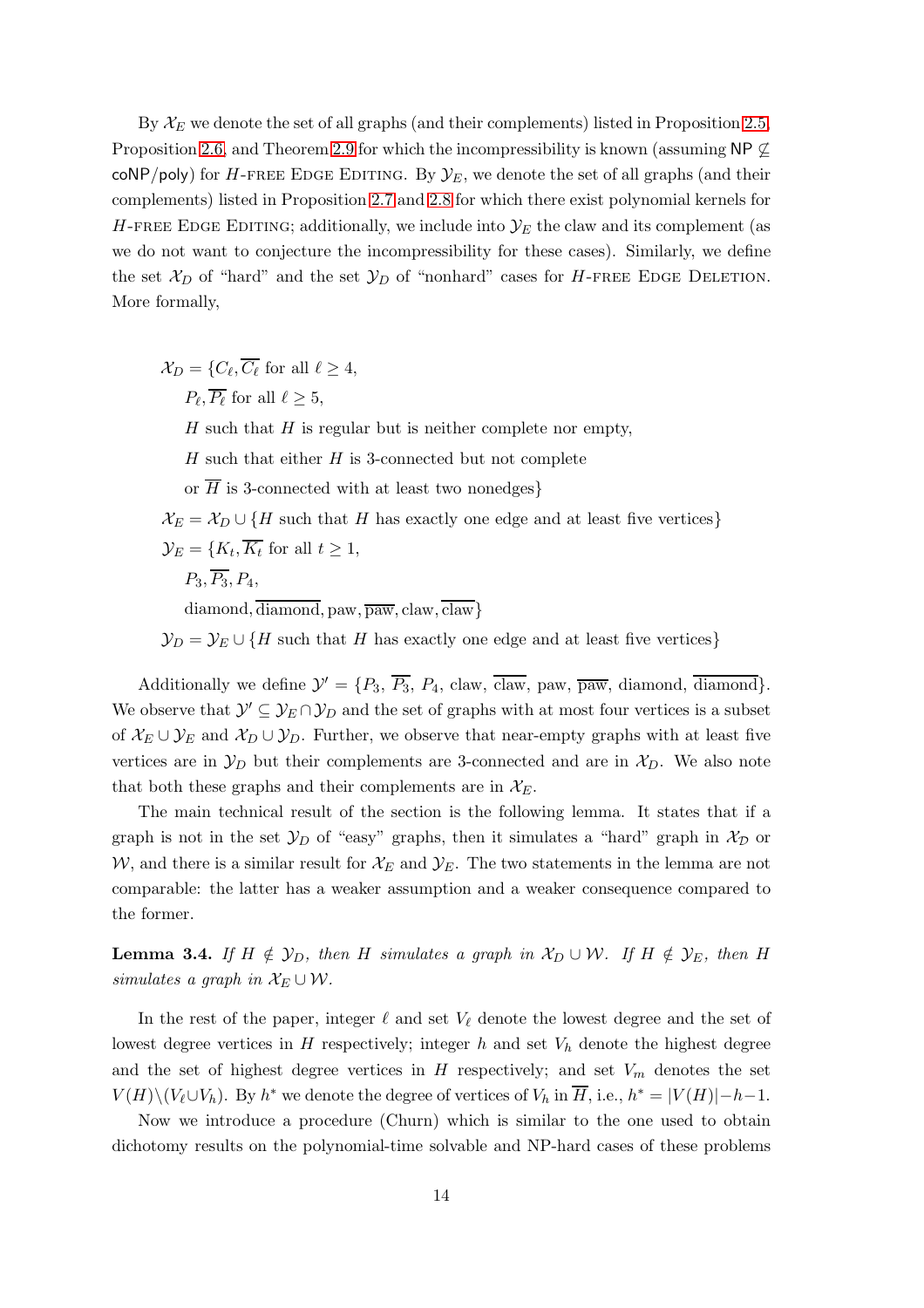(see Section 5 in [\[8](#page-55-0)]). The basic observation is that H can simulate the graphs  $H - V_{\ell}$ and  $H - V_h$ . This follows from proving that Construction [1](#page-10-3) gives a PPT in these cases.

<span id="page-14-0"></span>**Proposition 3.5** (Corollary 2.9 in [\[8](#page-55-0)]). Let H' be  $H - V_\ell$  or  $H - V_h$ . Then H simulates  $H^{\prime}$ .

To deal with both  $H$ -free Edge Editing and  $H$ -free Edge Deletion in a uniform way, we define  $\mathcal{X} = \mathcal{X}_E$  and  $\mathcal{Y} = \mathcal{Y}_D$ . We observe that  $\overline{\mathcal{X} \cup \mathcal{Y}} = \mathcal{X} \cup \mathcal{Y}$  and  $\mathcal{X} \cup \mathcal{Y} =$  $\mathcal{X}_E \cup \mathcal{Y}_E = \mathcal{X}_D \cup \mathcal{Y}_D.$ 

 $Churn(H)$ :

**Step 1:** If  $H$  is regular, then return  $H$ .

Step 2: If  $H - V_{\ell} \notin \mathcal{Y}$ , then return Churn $(H - V_{\ell})$ .

**Step 3:** If  $H - V_h \notin \mathcal{Y}$ , then return Churn $(H - V_h)$ .

Step 4: Return H.

Proposition [3.5](#page-14-0) implies Corollary [3.6.](#page-14-1)

<span id="page-14-1"></span>Corollary 3.6. Let  $H'$  be the output of Churn $(H)$ . Then  $H$  simulates  $H'$ .

We prove Lemma [3.4](#page-13-0) by analyzing Churn() and showing that the graph returned by it always satisfies the requirements of the lemma. The procedure first handles the case when H is regular. If H is regular and not in  $\mathcal{Y}_E \subseteq \mathcal{Y}_D$ , then H is in  $\mathcal{X}_D \subseteq \mathcal{X}_E$ . Therefore, it is safe to return H. If H is not regular, then  $H - V_\ell$  and  $H - V_h$  are both defined. If one of these two graphs is not in  $\mathcal{Y}$ , then Proposition [3.5](#page-14-0) allows us to proceed by recursion on that graph. Step 4 is reached when both  $H - V_{\ell}$  and  $H - V_h$  are in  $\mathcal{Y}$ . However, at this point the conditions on  $H - V_{\ell}$  and  $H - V_h$  give us important structural information about the graph H, which can be exploited to show that it is in  $\mathcal{X}_D \cup \mathcal{W}$ . Recall that  $\mathcal{Y}$ is the union of complete, empty, near-empty, and the finite graphs in  $\mathcal{Y}'$ . This means we can split the problem into  $4 \cdot 4$  different cases, with very strict structural restrictions on H in each case. These cases are analysed in a sequence of lemmas/corollaries (Lemma [3.7](#page-15-0) to Lemma [3.23](#page-22-0) in Sections [3.1](#page-14-2)[–3.4\)](#page-18-0). This is summarized in Figure [7.](#page-15-1)

Some of these proofs require a case analysis based on e.g.,  $\ell$  and  $h$ . As mentioned earlier, we used a systematic search of all graphs up to 11 vertices to reduce the number of corner cases that need to be handled in the proof. It may be possible to further simplify the proof by the exhaustive search of even larger graphs. But we want to point out that it would not be possible to eliminate all the case distinctions. Even if we perform a systematic search of all graphs up to a larger number of vertices, the infinite families in  $\mathcal F$  (see Figure [6\)](#page-9-1) would need to be recognized as separate cases in the proof.

## <span id="page-14-2"></span>3.1. Small graphs

If both  $H - V_{\ell}$  and  $H - V_h$  are in the finite set  $\mathcal{Y}'$  of graphs, then H has bounded size. An exhaustive computer search showed the correctness of the procedure in this case.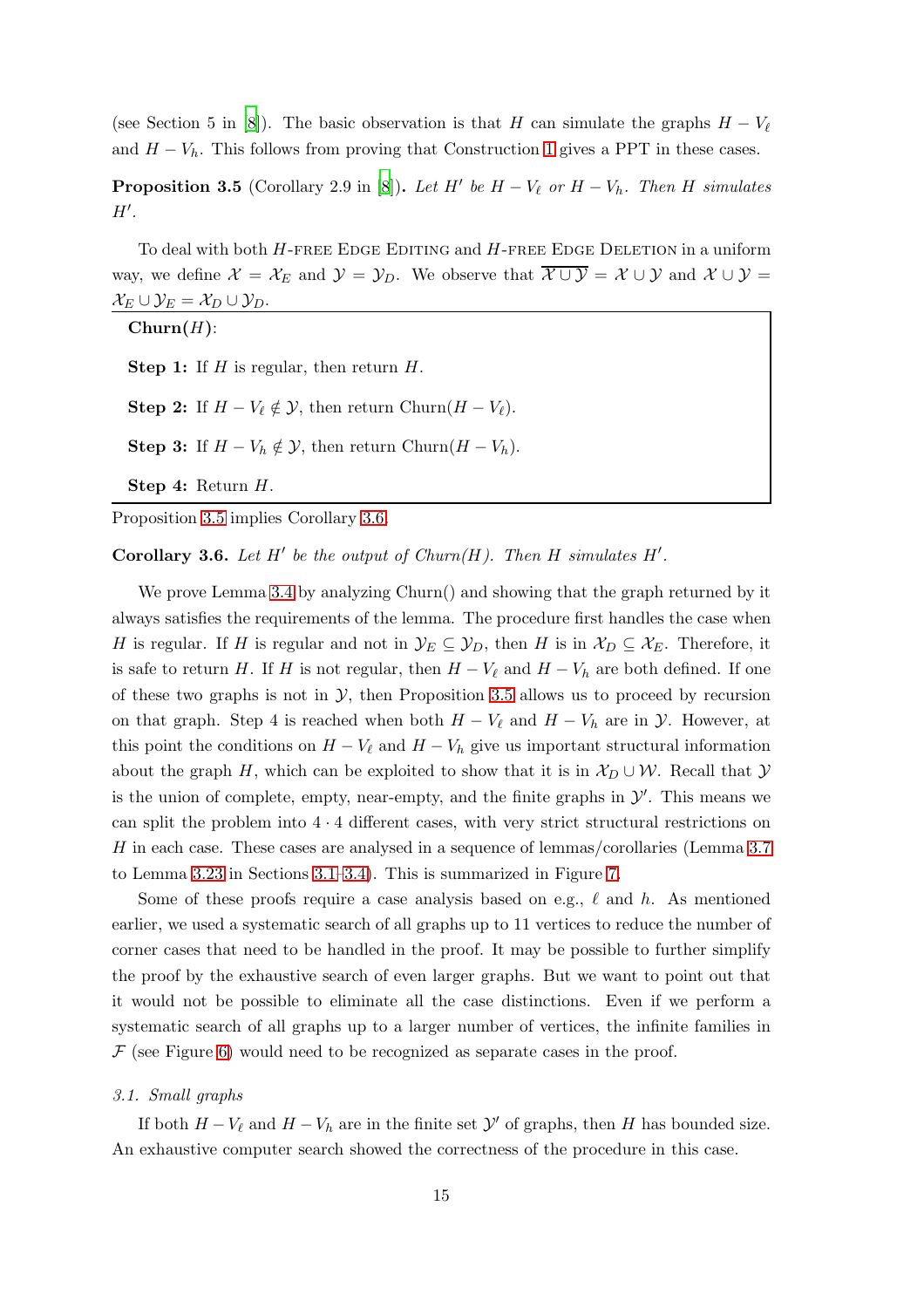<span id="page-15-1"></span>

| $H-V_h$<br>$H-V_{\ell}$ | Complete     | Empty         | Near-empty   | $\mathcal{Y}'$ |
|-------------------------|--------------|---------------|--------------|----------------|
| Complete                | Lemma 3.8    | Lemma $3.10$  | Lemma $3.16$ | Corollary 3.15 |
| Empty                   | Lemma $3.11$ | Corollary 3.9 | Lemma $3.19$ | Corollary 3.13 |
| Near-empty              | Lemma $3.17$ | Lemma $3.20$  | Lemma $3.21$ | Lemma 3.22     |
| $\mathcal{Y}'$          | Lemma $3.12$ | Lemma $3.14$  | Lemma $3.23$ | Lemma 3.7      |

Figure 7: Gist of results in Sections [3.1](#page-14-2) to [3.4](#page-18-0)

<span id="page-15-0"></span>**Lemma 3.7.** Let  $H \notin \mathcal{X} \cup \mathcal{Y}$  be such that both  $H - V_{\ell}$  and  $H - V_h$  are in  $\mathcal{Y}'$ . Then  $H \in \mathcal{W}$ .

*Proof.* Since every graph in  $\mathcal{Y}'$  has only at most four vertices, H has only at most eight vertices. By a computer search we found that  $H \in \mathcal{W}$ .  $\Box$ 

#### 3.2. Cliques and empty graphs

In this section, we consider the cases when both  $H - V_{\ell}$  and  $H - V_h$  are cliques or empty graphs. In this case, the structure of  $H$  is very limited. In principle, we need to consider four cases separately depending on the type of  $H - V_{\ell}$  and  $H - V_h$ . However, a simple complementation argument shows that the case when both of them are cliques is equivalent to the case when both of them are empty.

<span id="page-15-2"></span>**Lemma 3.8.** Let  $H \notin \mathcal{X} \cup \mathcal{Y}$  be such that both  $H - V_\ell$  and  $H - V_h$  are complete graphs. Then  $H \in \mathcal{W}$ .

*Proof.* If H has only at most eleven vertices, by a computer search we found that  $H \in \mathcal{W}$ . Assume that H has at least twelve vertices and  $H \notin \mathcal{W}$ . We claim that either H or  $\overline{H}$  is 3-connected, which is a contradiction.

Since  $H - V_{\ell}$  and  $H - V_h$  are complete graphs, both  $V_m \cup V_{\ell}$  and  $V_m \cup V_h$  induce complete graphs. This implies that every vertex in  $V_m$  is universal and hence is having the highest degree, which is a contradiction. Therefore,  $V_m = \emptyset$ . Assume that there exists at least one edge between  $V_{\ell}$  and  $V_h$ . Then every vertex in  $V_{\ell}$  has a neighbor in  $V_h$  and every vertex in  $V_h$  has a neighbor in  $V_{\ell}$ . Then it can be easily verified that that H is 3-connected. Therefore, assume that there is no edge between  $V_{\ell}$  and  $V_{h}$ . Then H is  $K_t \cup K_s$  where  $t > s$ . If  $s = 1$ , then  $H \in \overline{\mathcal{F}_2}$ , a contradiction. If  $s = 2$ , then  $H \in \overline{\mathcal{F}_1}$ , a contradiction. Therefore,  $s \geq 3$ . Then  $\overline{H}$  is 3-connected. 口

Corollaries in this section and in Sections [3.3](#page-16-2) and [3.4](#page-18-0) use the facts that various sets we consider are self-complementary, i.e.,  $\mathcal{X} \cup \mathcal{Y} = \overline{\mathcal{X} \cup \mathcal{Y}}, \mathcal{W} = \overline{\mathcal{W}}, \mathcal{Y}' = \overline{\mathcal{Y}'}.$ 

<span id="page-15-3"></span>Corollary 3.9. Let  $H \notin \mathcal{X} \cup \mathcal{Y}$  be such that both  $H - V_{\ell}$  and  $H - V_h$  are empty graphs. Then  $H \in \mathcal{W}$ .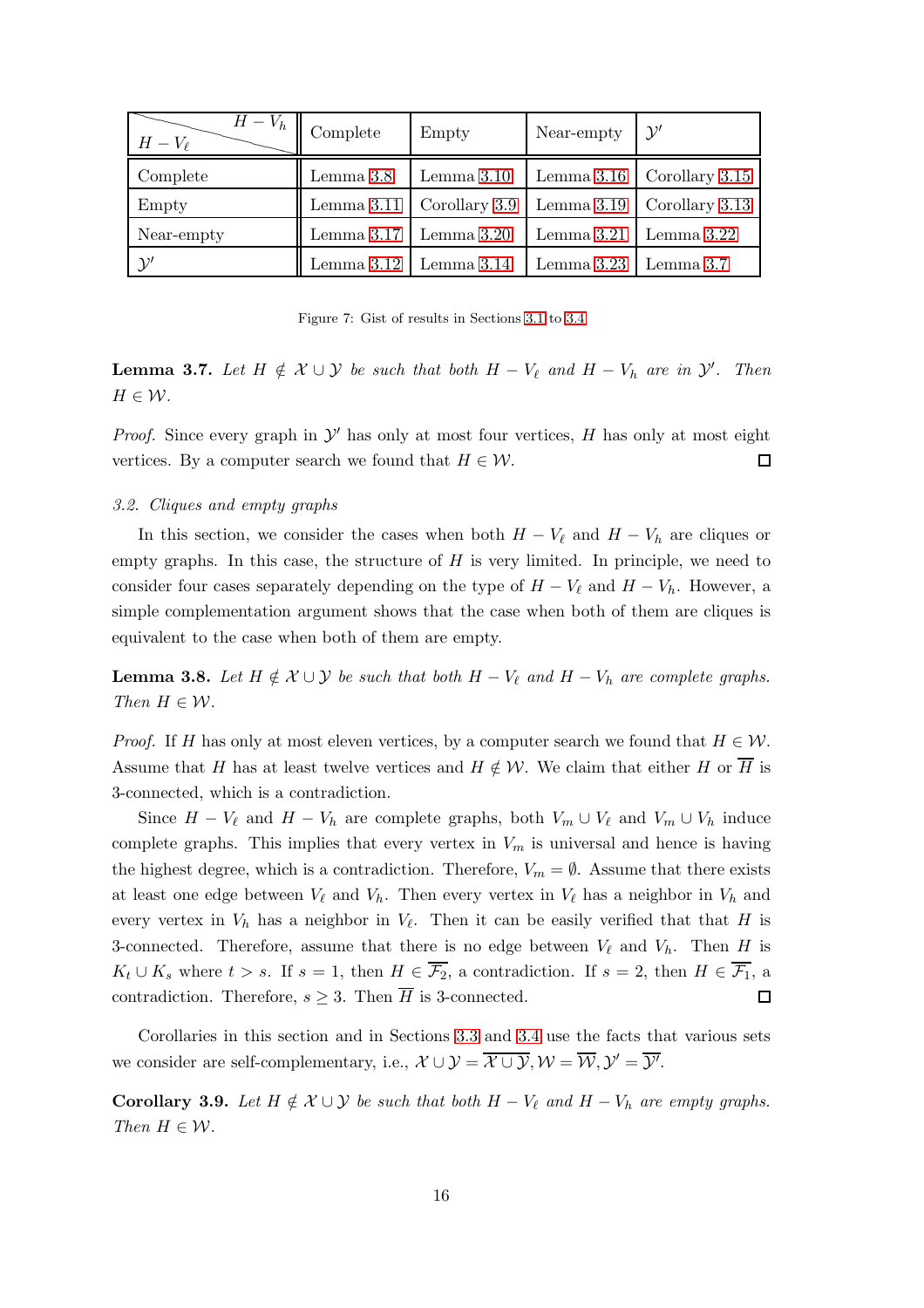<span id="page-16-0"></span>**Lemma 3.10.** Let  $H \notin \mathcal{X} \cup \mathcal{Y}$  be such that  $H - V_{\ell}$  is a complete graph and  $H - V_h$  is an empty graph. Then  $H \in \mathcal{W}$ .

*Proof.* If H has at most eleven vertices, by a computer search we verified that  $H \in \mathcal{W}$ . Assume that H has at least twelve vertices. For a contradiction, assume that  $H \notin W$ . Then we will show that either H or  $\overline{H}$  is 3-connected, which is a contradiction. If  $\ell > 3$ , then H is 3-connected. Therefore,  $\ell \leq 2$ . If  $h^* = |V(H)| - h - 1 \geq 3$ , then  $\overline{H}$  is 3connected. Therefore,  $h^* \leq 2$ , which implies that  $h \geq 12 - 3 = 9$ , as H has at least twelve vertices. We observe that every vertex in  $V_h$  has same number of neighbors, say t, in  $V_{\ell}$ . Since  $V_m \cup V_\ell$  is an independent set and  $V_m \cup V_h$  is a clique, we obtain that  $|V_m| \leq 1$ . Further, by symmetry, we can assume that  $|V_\ell| \ge |V_h|$  (otherwise we can consider H).

Case 1:  $\ell = 0$ . Then the graph is  $K_r \cup sK_1$  (for  $s \geq r$ ) and  $V_m = \emptyset$ . If  $s \geq 3$ , then  $\overline{H}$ is 3-connected. If  $s \leq 2$ , then H has only at most four vertices, which is a contradiction.

Case 2:  $\ell = 1$ . Since H is not  $K_{1,t}$   $(t \geq 9, \in \mathcal{F}_2)$ , we obtain that  $|V_h| \geq 2$ . If  $|V_h| = 2$ and  $t \geq 3$ , then  $h^* \geq 3$ , a contradiction. If  $|V_h| = 2$  and  $t \leq 2$ , then  $|V(H)| \leq 7$ , a contradiction. If  $|V_h| = 3$  and  $t \geq 2$ , then  $h^* \geq 3$ , a contradiction. If  $|V_h| = 3$  and  $t \leq 1$ , then H has only at most seven vertices, which is a contradiction. If  $|V_h| \geq 4$ , then  $h^* \geq 3$ , a contradiction.

Case 3:  $\ell = 2$ . Clearly,  $|V_h| \geq 2$ . If  $|V_h| = 2$ , then H is  $K_2 \boxtimes sK_1$  (for  $s \geq 8$ ), a contradiction as it is in  $\mathcal{F}_3$ . We have that  $2|V_\ell| = |V_h|(|V_\ell| - h^*)$ . This implies that  $|V_{\ell}| = (h^*|V_h|)/(|V_h| - 2)$ . Hence if  $|V_h| \geq 3$ , then  $|V_{\ell}| \leq 6$  as  $h^* \leq 2$ . Therefore, if  $|V_h| \leq 4$ , then  $|V_{\ell}| \leq 6$  and  $|V(H)| \leq 11$ , a contradiction. If  $|V_h| \geq 5$ , then  $|V_{\ell}| < |V_h|$ , a contradiction.  $\Box$ 

Our last case is when  $H - V_{\ell}$  is empty and  $H - V_h$  is complete. Let us observe that this case does not follow from Lemma [3.10](#page-16-0) by complementation. If  $\overline{V_{\ell}}$  and  $\overline{V_{h}}$  are the lowestand highest-degree vertices in H, then  $V_{\ell} = V_h$ ,  $V_h = V_{\ell}$  and hence  $H - V_{\ell}$  is empty and  $\overline{H} - \overline{V_h}$  is a clique, that is, we have the same condition as for H. Fortunately, this last case is very simple to handle.

<span id="page-16-1"></span>**Lemma 3.11.** There exists no graph  $H \notin \mathcal{X} \cup \mathcal{Y}$  such that  $H - V_{\ell}$  is an empty graph and  $H - V_h$  is a complete graph.

*Proof.* The constraints imply that H is a split graph with a partitioning  $\{V_\ell \cup V_m, V_h\}$ , where  $V_{\ell} \cup V_m$  forms a clique and  $V_h$  forms an independent set. Then we obtain that the degree of a vertex in  $V_{\ell} \cup V_m$  is at least that of a vertex in  $V_h$ , which is a contradiction.  $\Box$ 

#### <span id="page-16-2"></span>3.3. Cliques/empty graphs plus small graphs

Next we consider the cases when one of  $H - V_{\ell}$  or  $H - V_h$  is a clique or an empty graph, while the other is a graph from the finite set  $\mathcal{Y}'$ . Assuming that H is not too small, this means that  $H$  is essentially a clique or an empty graph, and intuitively it should follow that H or  $\overline{H}$  is 3-connected, respectively. However, this requires a detailed proof considering several cases.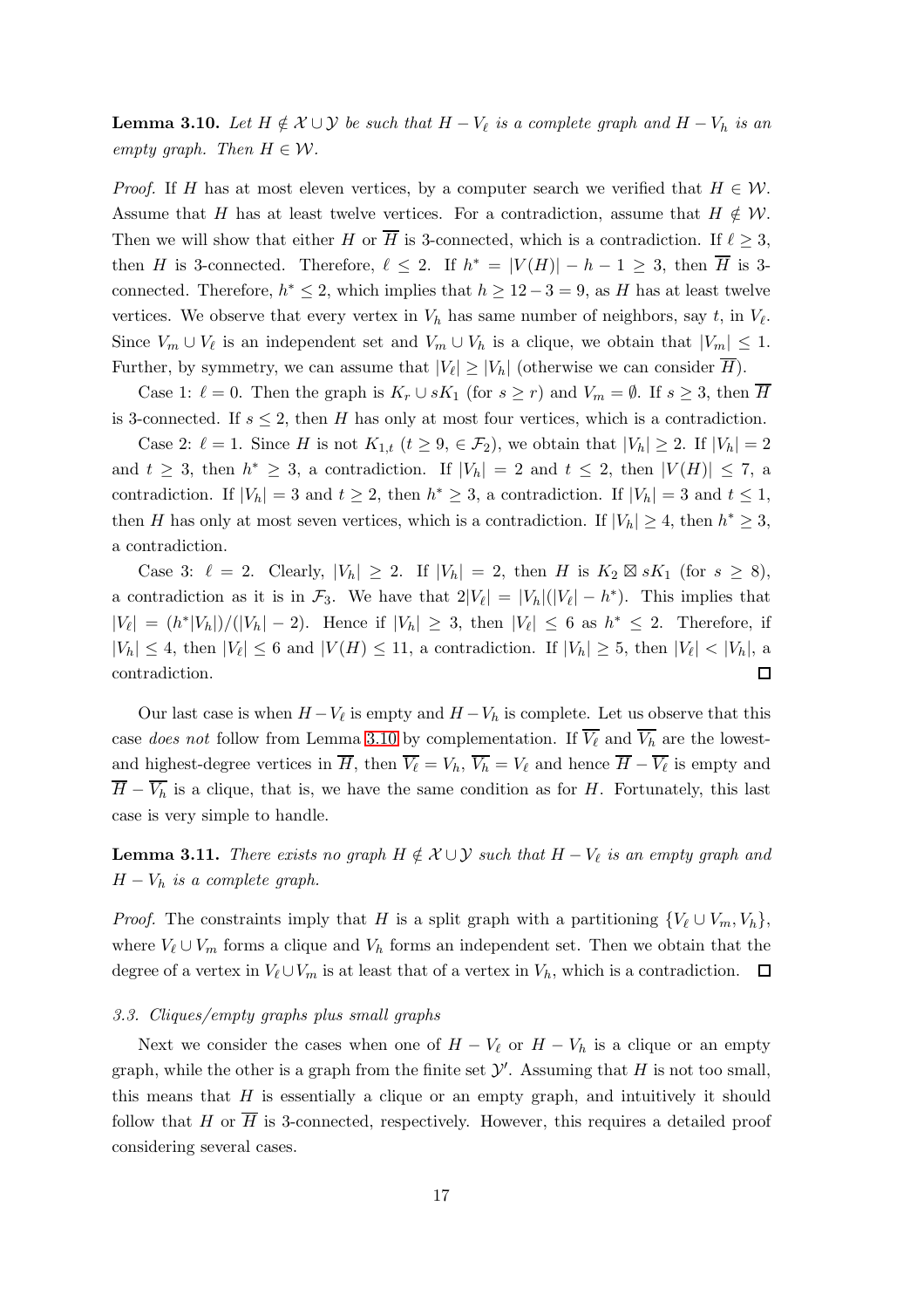<span id="page-17-1"></span>**Lemma 3.12.** Let  $H \notin \mathcal{X} \cup \mathcal{Y}$  be such that  $H - V_{\ell} \in \mathcal{Y}'$  and  $H - V_h$  is a complete graph. Then  $H \in \mathcal{W}$ .

Proof. If H has only at most eleven vertices, by using a computer search we verified that  $H \in \mathcal{W}$ . Assume that H has at least twelve vertices. For a contradiction, assume that  $H \notin \mathcal{W}$ . We will prove that H is 3-connected, which is a contradiction. Since every graph in  $\mathcal{Y}'$  has at most four vertices,  $H - V_h$ , which is a complete graph, has at least eight vertices. This implies that a vertex in  $V_{\ell} \cup V_m$  has degree at least seven and hence  $h \geq 8$ . Since the maximum degree of every graph in  $\mathcal{Y}'$  is at most 3, every vertex in  $V_h$  has at least five neighbors in  $V_{\ell} \cup V_m$ . Hence H is a 3-connected graph.  $\Box$ 

<span id="page-17-0"></span>**Corollary 3.13.** Let  $H \notin \mathcal{X} \cup \mathcal{Y}$  be such that  $H - V_{\ell}$  is an empty graph and  $H - V_h \in \mathcal{Y}'$ . Then  $H \in \mathcal{W}$ .

<span id="page-17-2"></span>**Lemma 3.14.** Let  $H \notin \mathcal{X} \cup \mathcal{Y}$  be such that  $H - V_{\ell} \in \mathcal{Y}'$  and  $H - V_h$  is an empty graph. Then  $H \in \mathcal{W}$ .

Proof. If H has only at most eleven vertices, by using a computer search we verified that  $H \in \mathcal{W}$ . Let H has at least twelve vertices. For a contradiction, assume that  $H \notin \mathcal{W}$ . We will show that either H or  $\overline{H}$  is 3-connected, which is a contradiction. We observe that  $|V_{\ell}| \geq 8$ . Therefore, if  $\ell = 0$ , then H is 3-connected. Therefore,  $\ell \geq 1$ . If every vertex in  $V_{\ell}$  is adjacent to every vertex in  $V_h \cup V_m$ , then H is 3-connected. Therefore, assume that  $\ell \leq |V_h \cup V_m| - 1 \leq 3$ . Additionally, we note that  $|V_m| \leq 3$ .

Case 1:  $\ell = 1$ . Clearly, every vertex in  $V_{\ell}$  has exactly one neighbor in  $V_h$  and has no neighbors in  $V_m$  ( $V_\ell \cup V_m$  forms an independent set). If  $|V_m| = 3$ , then  $H - V_\ell$  has an independent set of three vertices such that each has degree at least two. This is not true as every graph in  $\mathcal{Y}'$  has only at most four vertices. Therefore,  $|V_m| \leq 2$ . Since degrees of vertices in  $V_m$  is at least two, we get that  $|V_h| \geq 2$  (if  $V_m = \emptyset$ , then  $|V_h| \geq 3$  as graphs in  $\mathcal{Y}'$  has at least three vertices). Therefore, if every vertex in  $V_h$  has at least  $5 - |V_h|$ neighbors in  $V_{\ell}$  (as  $\ell = 1$ , there are no two vertices in  $V_h$  having a common neighbor in  $V_{\ell}$ ), then every vertex in  $V_h$  has at least  $(|V_h| - 1)(5 - |V_h|) \geq 3$  non-neighbors in  $V_{\ell}$ . Therefore, H is 3-connected. If a vertex in  $V_h$  has only at most  $4 - |V_h|$  neighbors in  $V_{\ell}$ , then  $h^* \ge |V_\ell| - (4 - |V_h|) \ge 8 - (4 - |V_h|) = |V_h| + 4 \ge 6$ . Since  $H - V_\ell$  has only at most four vertices, we obtain that every vertex in  $V<sub>h</sub>$  has at least three non-neighbors in  $V_{\ell}$ . Therefore, H is 3-connected.

Case 2:  $\ell = 2$ . Since every graph in  $\mathcal{Y}'$  has only at most four vertices, there are no two nonadjacent vertices in it having degree at least three. Therefore,  $|V_m| = 0$  or 1. Therefore,  $|V_h| = 3$  or 4 (the case  $|V_h| = 2$  and  $|V_m| = 1$  does not arise as every vertex in  $V_m$  should have degree at least 3).

Suppose  $|V_h| = 3$ . Since  $H - V_{\ell}$  is not a clique and every vertex in  $V_{\ell}$  is nonadjacent to exactly one vertex in  $V_h$ , we obtain that the sum of degrees of vertices of  $V_h$  in  $\overline{H}$  is at least  $|V_\ell| + 2 \geq 10$  (if  $V_m$  is nonempty, then the vertex in  $V_m$  is adjacent to all the three vertices in  $V_h$  and there must be a missing edge among the vertices in  $V_h$ ). This means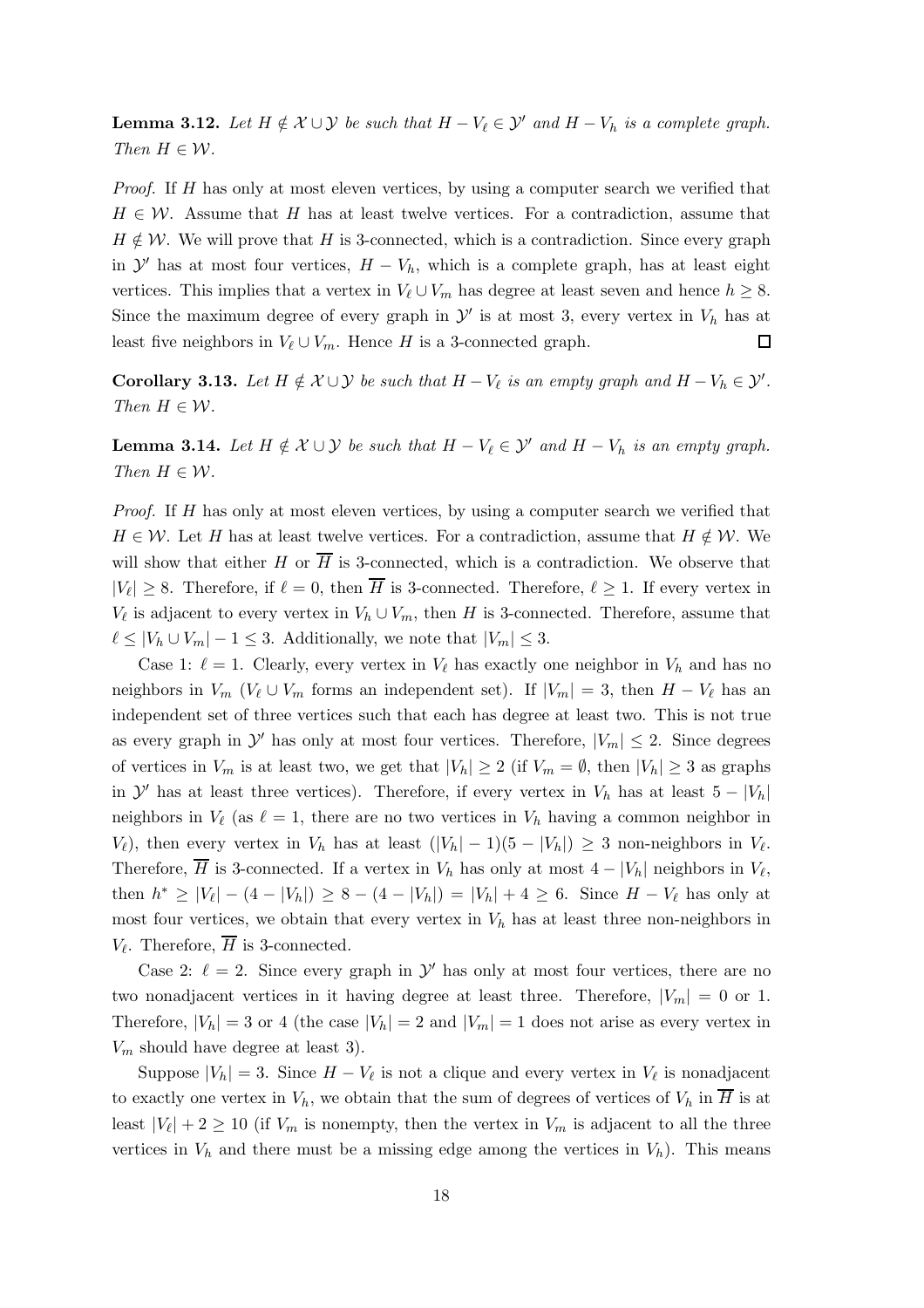that there is a vertex in  $V_h$  whose degree is at least 4 in  $\overline{H}$ , which is then true for every vertex in  $V_h$ . Then it is easy to see that  $\overline{H}$  is 3-connected.

Suppose that  $|V_h| = 4$ . Since there are  $2|V_{\ell}|$  edges between  $V_{\ell}$  and  $V_h$ , at least one vertex in  $V_h$  has at most  $2|V_{\ell}|/4$  neighbors in  $V_{\ell}$ . Therefore, there is a vertex in  $V_h$  that is adjacent to at least  $|V_{\ell}|/2 \geq 4$  vertices of  $V_{\ell}$  in H. So the degree of every vertex in  $V_h$  is at least four in  $\overline{H}$ . Then  $\overline{H}$  is 3-connected (note that it is not possible to separate 3 vertices of  $V_h$  from the rest of the graph by deleting at most two vertices, as any set  $\{x, y, z\} \subseteq V_h$ is adjacent to every vertex in  $V_{\ell}$ ).

Case 3:  $\ell = 3$ . Since  $\ell \le |V_h \cup V_m| - 1$ ,  $|V_h \cup V_m| = 4$ . Since every graph in  $\mathcal{Y}'$  has only at most four vertices, there is no vertex in it with degree at least four. Therefore,  $V_m = \emptyset$ . Let  $V_h = \{w, x, y, z\}$ . We claim that H is 3-connected. For a contradiction, assume that the vertex-connectivity of H is at most two. We partition  $V_{\ell}$  into four sets  $V_w, V_x, V_y$ , and  $V_z$ , where  $V_u$  is the set of all vertices in  $V_\ell$  not adjacent to  $u$ , for  $u \in \{w, x, y, z\}$ . If any of these sets is empty, then there is a vertex in  $V<sub>h</sub>$  adjacent to all vertices in  $V<sub>l</sub>$ . Since the difference in degrees of vertices in graphs in  $\mathcal{Y}'$  is at most two, we obtain that every other set in the partition has size at most two. Then  $H$  has only at most ten vertices, which is a contradiction. Therefore, every set in the partition is nonempty. Consider an auxiliary graph J such that it is a bipartite graph with partition  $V_h$  and  $U_{\ell}$ , where  $U_{\ell}$  has a vertex for each set in the partition. A vertex, say w in  $V_h$  is adjacent to a vertex  $U_u$  in  $U_\ell$ , if and only if w is adjacent to all vertices in  $V_u$  in H. It is straight-forward to verify that J is 3-connected. It implies that H is 3-connected.  $\Box$ 

<span id="page-18-2"></span>**Corollary 3.15.** Let  $H \notin \mathcal{X} \cup \mathcal{Y}$  be such that  $H - V_{\ell}$  is a complete graph and  $H - V_h \in \mathcal{Y}'$ . Then  $H \in \mathcal{W}$ .

#### <span id="page-18-0"></span>3.4. Near-empty graphs

Finally, we consider the cases when one of  $H - V_{\ell}$  or  $H - H_h$  is near empty. These cases are similar to the corresponding ones for empty graphs, but more technical and a higher number of corner cases need to be handled. Let us remark that this part of the proof is needed only for the H-free Edge Deletion problem: near-empty graphs are not in  $\mathcal{Y}_E$ , hence if our goal is to prove Theorem [1.1](#page-2-1) for H-FREE EDGE EDITING, then the churning procedure can recurse on such graphs.

<span id="page-18-1"></span>**Lemma 3.16.** Let  $H \notin \mathcal{X} \cup \mathcal{Y}$  be such that  $H - V_{\ell}$  is a complete graph and  $H - V_h$  is a near-empty graph. Then  $H \in \mathcal{W}$ .

*Proof.* If H has at most eleven vertices, then by a computer search we found that  $H \in \mathcal{W}$ . Therefore, let H has at least twelve vertices. For a contradiction, assume that  $H \notin W$ . We will prove that either H or  $\overline{H}$  is 3-connected, a contradiction.

If  $h^* = |V(H)| - h - 1 \geq 3$ , then  $\overline{H}$  is 3-connected. Therefore, assume that  $h^* \leq 2$ . If  $|V_{\ell} \cup V_m| \leq 4$ , then  $V_{\ell} \cup V_m$  induces either a  $K_2$  or a graph in  $\mathcal{Y}'$ . Then the statement follows from Lemma [3.8](#page-15-2) and Corollary [3.15.](#page-18-2) Therefore, assume that  $|V_{\ell} \cup V_m| \geq 5$ . Since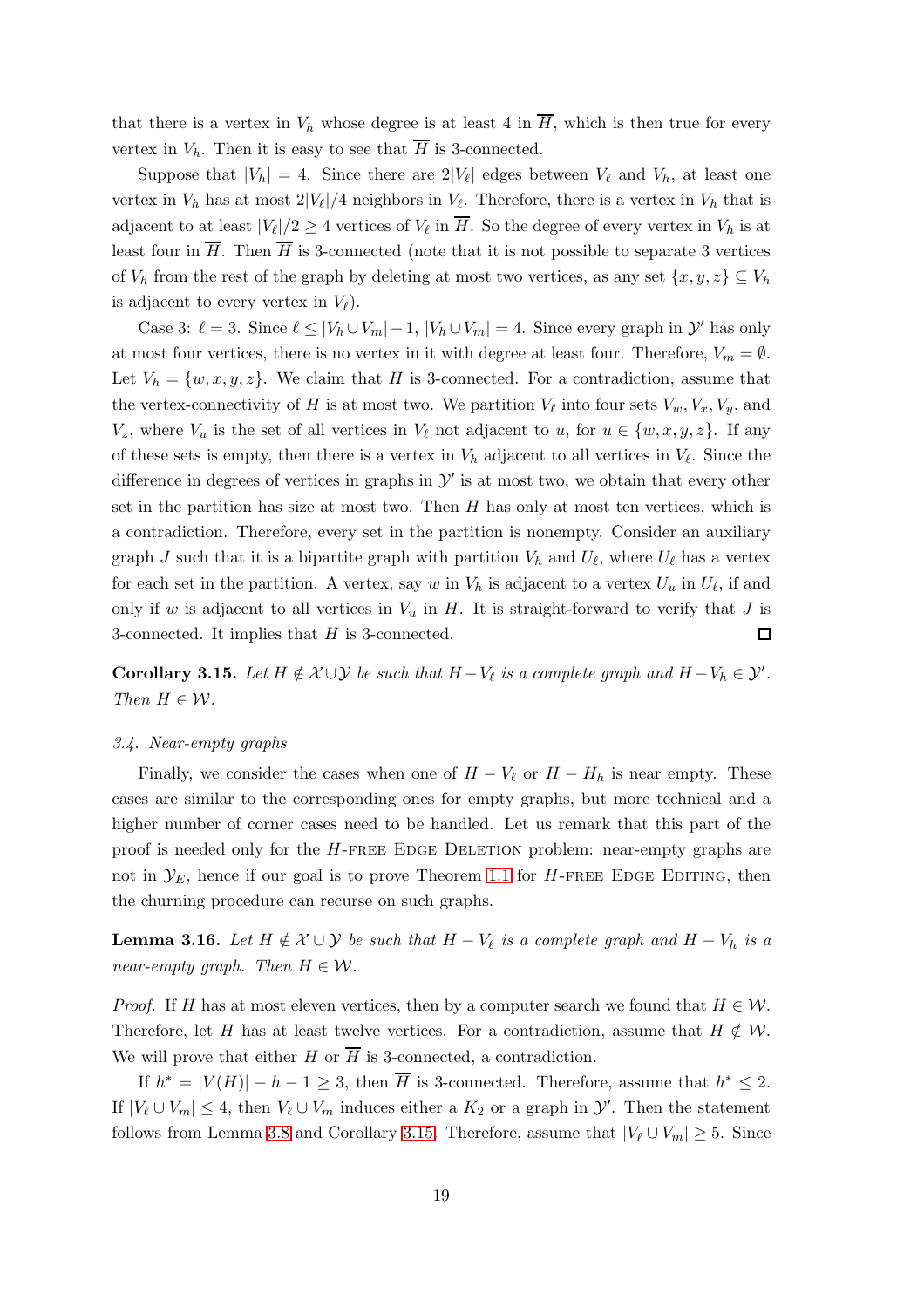$V_h \cup V_m$  induces a clique and  $V_\ell \cup V_m$  induces a near-empty graph, we obtain that  $|V_m| \leq 2$ . Therefore,  $|V_{\ell}| \geq 3$ . Clearly, every vertex in  $V_h$  has the same number  $t \geq 0$  of neighbors in  $V_{\ell}$ . Since  $h^* \leq 2$  and  $|V_{\ell}| \geq 3$ , we obtain that  $t \geq 1$ , which means that there is a vertex in  $V_{\ell}$  which has at least one neighbor in  $V_h$ . Hence  $\ell \geq 1$ . If  $\ell \geq 4$ , then H is 3-connected. Therefore,  $1 \leq \ell \leq 3$ . Every vertex in  $V_{\ell}$  is adjacent to at least one vertex in  $V_h$  except possibly for two vertices (due to the single edge in  $H - V_h$ ). Let uv be the edge in  $H[V_\ell \cup V_m]$  and let  $x = |V_\ell \cap \{u, v\}|$ . We observe that the number of edges between  $V_h$ and  $V_{\ell}$  is  $t|V_h| = \ell|V_{\ell}| - x$ . Since  $h^* \leq 2$ ,  $t \geq |V_{\ell}| - 2$ . Thus we obtain that

<span id="page-19-1"></span>
$$
|V_{\ell}| \cdot (|V_h| - \ell) \le 2|V_h| - x \tag{1}
$$

Case 1:  $\ell = 1$ . Let  $|V_h| \geq 2$ . Then by  $(1)$ ,  $|V_{\ell}| \leq 2|V_h|/(|V_h| - 1)$ . Then  $|V_{\ell}| \geq 3$ is possible only when  $|V_h|$  is 2 or 3, but then  $|V_m| \leq 2$  implies that H has less than 12 vertices, a contradiction. Therefore,  $|V_h| = 1$ . If  $V_m = \emptyset$ , then H is  $K_{1,t} \cup K_2$  ( ∈  $\mathcal{F}_7$ ), a contradiction. If  $|V_m| = 1$ , then H is  $T_{t,1}$  ( $\in \mathcal{F}_4$ ), a contradiction. If  $|V_m| = 2$ , then H is  $(K_{t+2}-e) \cup K_1 \in \mathcal{F}_8$ , a contradiction.

Case 2:  $\ell = 2$ . Clearly,  $|V_h| \geq 2$ . If  $|V_h| \geq 7$ , then by  $(1)$ ,  $|V_{\ell}| \leq 2$ , a contradiction. Therefore,  $2 \leq |V_h| \leq 6$ .

Let  $|V_h| = 2$ . If  $V_m = \emptyset$ , then H is  $J_t \in \mathcal{F}_9$ , a contradiction. It can be easily verified that there is no H with  $|V_m| = 1$ . If  $|V_m| = 2$ , then H is  $(K_{t+2}-e) \cup 2K_1 \in \mathcal{F}_5$ , a contradiction.

Therefore,  $|V_h| \in \{3, 4, 5, 6\}$ . By [\(1\)](#page-19-1), if  $|V_h| = 6$ , then  $|V_{\ell}| \leq 3$ . Since H has at least twelve vertices,  $|V_m| \geq 3$ , a contradiction. Hence assume that  $|V_h| \in \{3, 4, 5\}$ . Then by  $(1), |V_{\ell}| \leq 6.$  $(1), |V_{\ell}| \leq 6.$  Thus  $|V_m| \geq 3$ , a contradiction.

Case 3:  $\ell = 3$ . Clearly,  $|V_h| \geq 3$ . It is easy to verify that H is 3-connected unless both u and v are in  $V_{\ell}$  (i.e.,  $x = 2$ ). Therefore,  $x = 2$  and  $|V_m| \leq 1$ . Then by [\(1\)](#page-19-1),

$$
|V_{\ell}| \cdot (|V_h| - 3) \le 2|V_h| - 2 \tag{2}
$$

If  $|V_h| \geq 8$ , we obtain from [\(2\)](#page-19-2) that  $|V_{\ell}| \leq 2$ , a contradiction. Therefore,  $3 \leq |V_h| \leq 7$ .

If  $|V_h| \in \{4, 5, 6, 7\}$ , then using [\(2\)](#page-19-2), we obtain that  $|V_{\ell}| + |V_h| + |V_m| < 12$ , a contradiction. Let  $|V_h| = 3$ . Then the number of edges between  $V_{\ell}$  and  $V_h$  is  $3|V_{\ell}| - 2$  which is not a multiple of  $|V_h|$ , a contradiction.

<span id="page-19-2"></span> $\Box$ 

<span id="page-19-0"></span>**Lemma 3.17.** There exists no  $H \notin \mathcal{X} \cup \mathcal{Y}$  such that  $H - V_{\ell}$  is a near-empty graph and  $H - V_h$  is a complete graph.

*Proof.* By a computer search, we found that there exists no such graph  $H$  with at most eleven vertices. For a contradiction, assume that there exists such a graph  $H$  with at least twelve vertices. Let  $H - V_h$  has s vertices. Since it forms a clique,  $\ell \geq s - 1$ . Therefore,  $h \geq s$ . This implies that a vertex in  $V_h$  is adjacent to at least  $s - 1$  vertices in  $H - V_h$ (recall that  $H[V_h]$  has only at most one edge). Therefore, a vertex in  $V_m \cup V_\ell$  has degree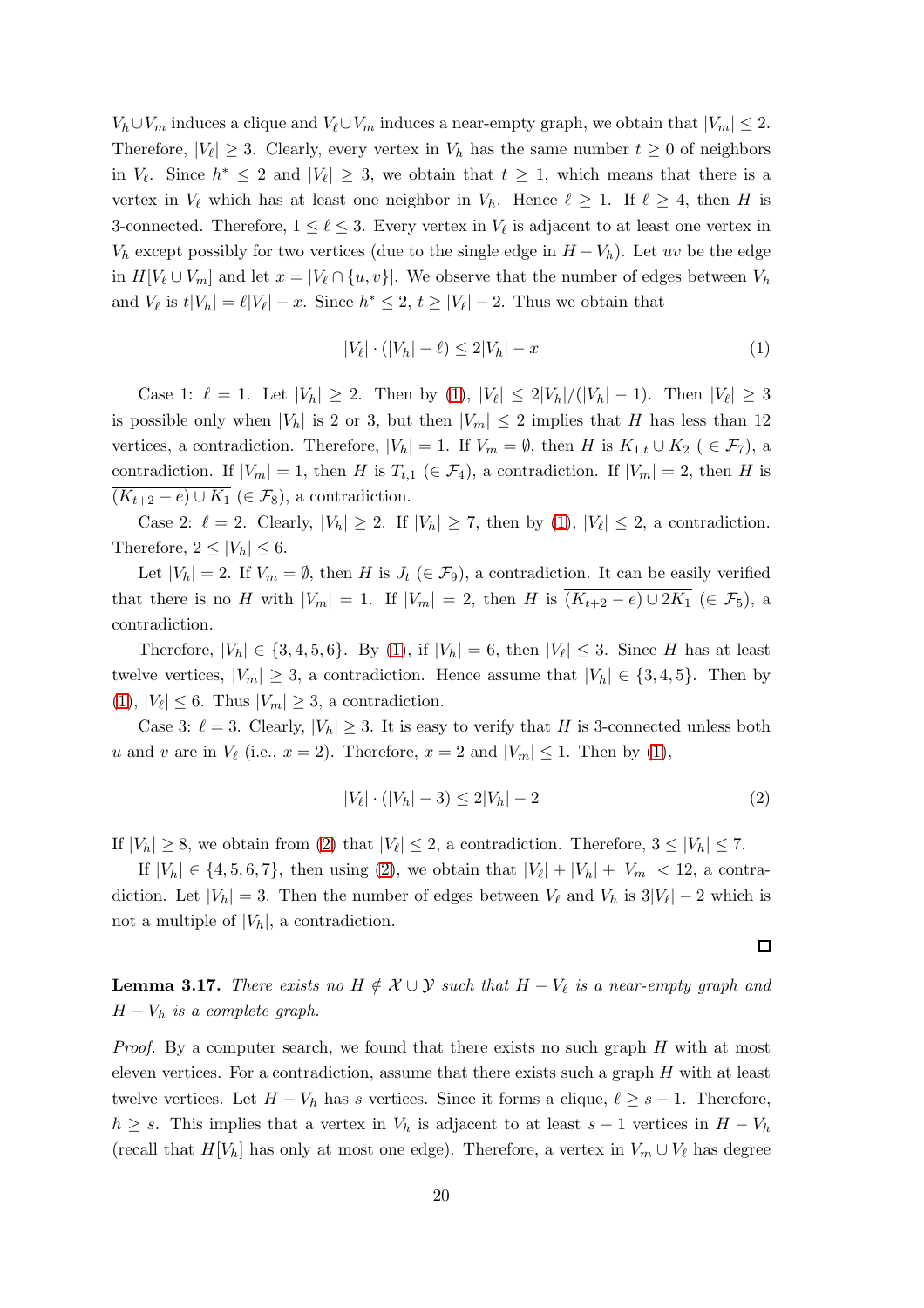at least s and hence  $h \geq s+1$ . Therefore, every vertex in  $V_h$  has degree 1 in  $H[V_h]$  and is adjacent to every vertex in  $V_m \cup V_\ell$ . This implies that vertices in  $V_\ell$  are universal, which is a contradiction.  $\Box$ 

Next we state and prove an observation which will be used in the proofs of a few lemmas in this section.

<span id="page-20-1"></span>**Observation 3.18.** Let  $H$  be a graph with at least twelve vertices such that its vertices can be partitioned into two sets  $A$  and  $B$  such that the following conditions are satisfied:

- (i)  $|A|, |B| \geq 3;$
- (ii)  $H[A]$  and  $H[B]$  are empty or near-empty;
- (iii) every vertex in A has degree r for some  $r \geq 1$ , and every vertex in B has degree s for some  $s \geq 1$ ;
- $(iv)$  every vertex in A has a non-neighbor in B, and every vertex in B has a non-neighbor in A;

# Then  $\overline{H}$  is 3-connected.

*Proof.* Since  $|A|, |B| \geq 3$  and  $H[A]$  and  $H[B]$  are empty or near-empty, we obtain that the complement of  $H[A]$  and the complement of  $H[B]$  are connected. Therefore, due to condition (iv), if we remove at most two vertices from A or at most two vertices from B in  $\overline{H}$ , then the resultant graph remains connected. Now assume that we remove one vertex a from A and one vertex b from B in  $\overline{H}$ . Let the resultant graph be J. It is sufficient to prove that J is connected. For a contradiction, assume that J is disconnected. If  $J[A \setminus \{a\}]$  and  $J[B \setminus \{b\}]$  are connected, then J is disconnected only when every vertex in A is adjacent to all vertices except b in  $B$ , and every vertex in  $B$  is adjacent to all vertices except  $a$ in A in H. This contradicts condition (iii). Therefore, either  $J[A \setminus \{a\}]$  or  $J[B \setminus \{b\}]$  is disconnected. Without loss of generality, assume that  $J[A \setminus \{a\}]$  is disconnected. Then  $|A| = 3$  and  $H[A]$  induces a  $K_2 \cup K_1$ , where the  $K_1$  is formed by the vertex a. Let  $A = \{a, a_1, a_2\}$ . Since H has at least twelve vertices, we obtain that  $|B| \geq 9$ . Therefore,  $J[B \setminus \{b\}]$  is connected. Then  $J - \{a, b\}$  is disconnected only when either  $a_1$  or  $a_2$  is adjacent to only b in B in  $\overline{H}$ . This implies that the degree of a vertex in A is 2 in  $\overline{H}$ . This implies that the vertex  $a$  is adjacent to all vertices in  $B$  in  $H$ , which contradicts condition (iv).  $\Box$ 

<span id="page-20-0"></span>**Lemma 3.19.** Let  $H \notin \mathcal{X} \cup \mathcal{Y}$  such that  $H - V_\ell$  is an empty graph and  $H - V_h$  is a near-empty graph. Then  $H \in \mathcal{W}$ .

*Proof.* If H has only at most eleven vertices, by a computer search we found that  $H \in \mathcal{W}$ . Assume that H has at least twelve vertices. For a contradiction, assume that  $H \notin W$ . Then we will show that either H or  $\overline{H}$  is 3-connected, a contradiction.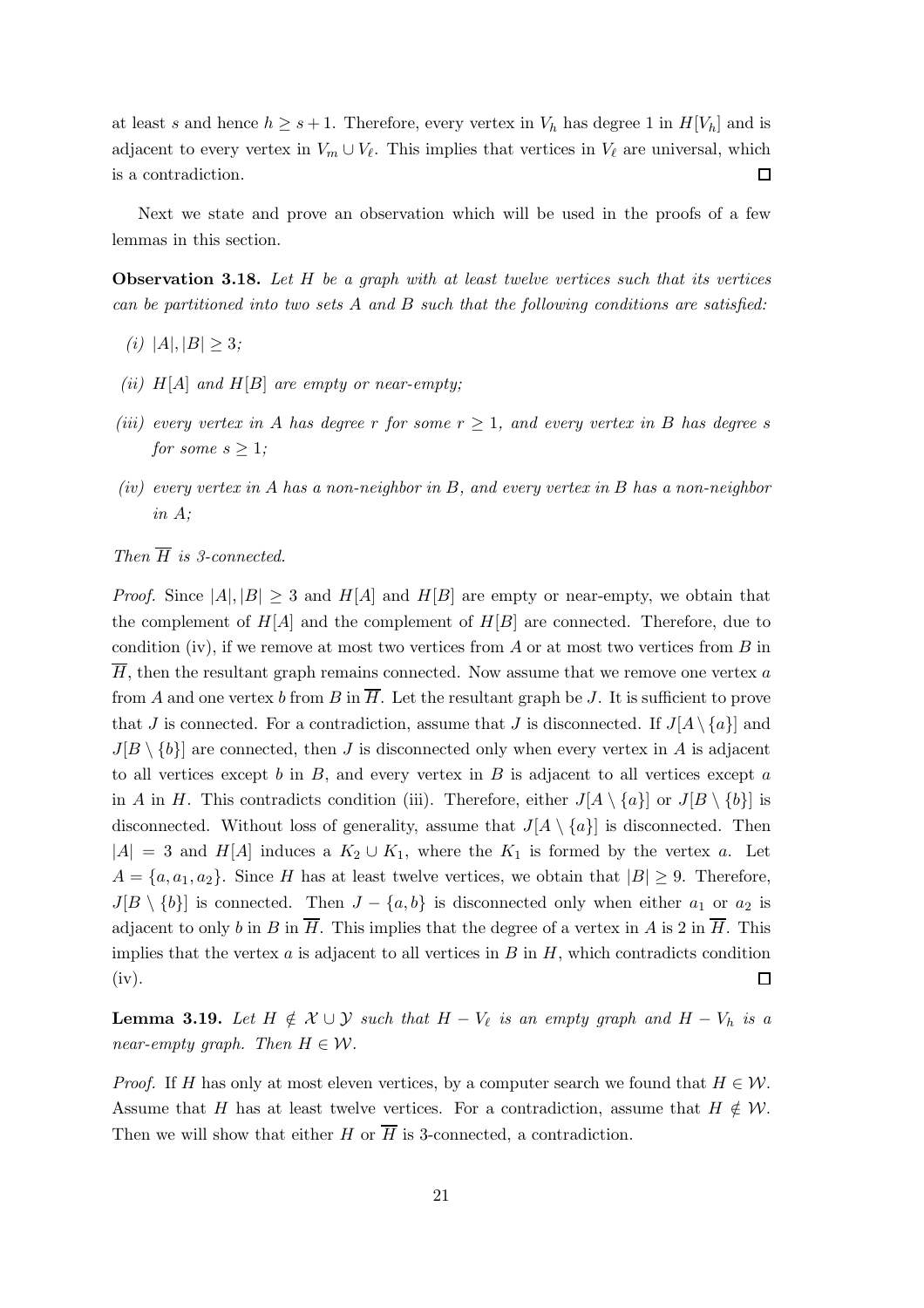If  $H-V_h$  is a  $K_2$ , then by Lemma [3.11,](#page-16-1) H does not exist. Therefore, let  $|V_m \cup V_\ell| \geq 3$ . If  $\ell = 0$ , then  $H[V_m]$  contains an edge, which is a contradiction as  $V_h \cup V_m$  is an independent set. Therefore,  $\ell \geq 1$ . Since  $H - V_{\ell}$  has no edge and  $H - V_h$  has exactly one edge, a vertex in  $V_m$  has degree at most 1, which is a contradiction as it is not more than  $\ell$ . Therefore,  $V_m = \emptyset$ . Hence  $|V_{\ell}| \geq 3$ . Further,  $|V_h| \geq \ell$  and  $|V_{\ell}| \geq h$ . If a vertex in  $V_h$  is adjacent to all vertices in  $V_{\ell}$ , then every vertex in  $V_h$  is adjacent to all vertices in  $V_{\ell}$ . Then there will be a discrepancy in the degrees of vertices in  $V_{\ell}$  (due to the single edge in  $H[V_{\ell}]$  and the fact that  $|V_{\ell}| \geq 3$ ). Therefore,  $h < |V_{\ell}|$ . Let  $|V_h| \geq 3$ . If  $\ell = |V_h|$ , then H is 3-connected. Hence  $\ell \leq |V_h| - 1$ . Therefore, every vertex in  $V_h$  has a non-neighbor in  $V_\ell$  and every vertex in  $V_{\ell}$  has a non-neighbor in  $V_h$  in H. Hence by Observation [3.18,](#page-20-1)  $\overline{H}$  is 3-connected. Therefore,  $|V_h| \leq 2$ . Hence  $\ell = 1$  or 2. Let  $\ell = 1$ . Then H is  $sK_{1,h} \cup K_2$ . If  $s > 1$ , then  $\overline{H}$  is 3-connected. When  $s = 1$ , H is  $K_{1,h} \cup K_2 \in \mathcal{F}_7$ , a contradiction. Let  $\ell = 2$ . Then  $|V_h| = 2$  and H is  $Q_t$  ( $\in \mathcal{F}_{10}$ ), a contradiction. 囗

<span id="page-21-0"></span>**Lemma 3.20.** Let  $H \notin \mathcal{X} \cup \mathcal{Y}$  such that  $H - V_\ell$  is a near-empty graph and  $H - V_h$  is an empty graph. Then  $H \in \mathcal{W}$ .

Proof. If H has only at most eleven vertices, then by a computer search we found that  $H \in \mathcal{W}$ . Let H has at least twelve vertices. For a contradiction, assume that  $H \notin \mathcal{W}$ . We will show that H or  $\overline{H}$  is 3-connected, a contradiction.

If  $H - V_{\ell}$  is a  $K_2$ , then the statement follows from Lemma [3.10.](#page-16-0) Therefore, let  $|V_m \cup$  $|V_h| \geq 3$ . If  $\ell = 0$ , then H is  $K_2 \cup |V_{\ell}| K_1 \in \mathcal{X} \cup \mathcal{Y}$ , a contradiction. Therefore,  $\ell \geq 1$ . Since  $H - V_h$  has no edge and  $H - V_\ell$  has exactly one edge, a vertex in  $V_m$  has degree at most 1, which is a contradiction as it is not more than  $\ell$ . Therefore,  $V_m = \emptyset$ . Hence  $|V_h| \geq 3$ . Further,  $|V_h| \geq \ell$  and  $|V_{\ell}| \geq h$ . If a vertex in  $V_{\ell}$  is adjacent to all vertices in  $V_h$ , then every vertex in  $V_{\ell}$  is adjacent to all vertices in  $V_h$ . Then there will be a discrepancy in the degrees of vertices in  $V_h$  (due to the single edge in  $H[V_h]$  and the fact that  $|V_h| \geq 3$ ). Therefore,  $\ell < |V_h|$ . Let  $|V_{\ell}| \geq 3$ . Then it can be easily verified that  $h < |V_{\ell}|$ . Therefore, every vertex in  $V_h$  has a non-neighbor in  $V_\ell$  and every vertex in  $V_\ell$  has a non-neighbor in  $V_h$  in H. Hence by Observation [3.18,](#page-20-1) H is 3-connected. Therefore,  $|V_{\ell}| \leq 2$ . Hence  $h = 1$ or 2. Since  $\ell \geq 1$ ,  $h = 2$ . Then  $\ell = 1$ . Then H is  $P_4 \cup sP_3$ , for  $s \geq 3$  (as  $|V(H)| \geq 12$ ). Then  $\overline{H}$  is 3-connected.  $\Box$ 

<span id="page-21-1"></span>**Lemma 3.21.** Let  $H \notin \mathcal{X} \cup \mathcal{Y}$  be such that both  $H - V_\ell$  and  $H - V_h$  are near-empty graphs. Then  $H \in \mathcal{W}$ .

*Proof.* If H has only at most eleven vertices, by a computer search we found that  $H \in \mathcal{W}$ . Assume that H has at least twelve vertices. For a contradiction, assume that  $H \notin W$ . Then we will show that either H or  $\overline{H}$  is 3-connected, a contradiction.

If  $H - V_{\ell}$  is a  $K_2$ , then the statement follows from Lemma [3.16.](#page-18-1) Therefore, let  $|V_m \cup$  $|V_h| \geq 3$ . If  $H - V_h$  is a  $K_2$ , then by Lemma [3.17,](#page-19-0) H does not exist. Therefore, let  $|V_{\ell} \cup V_m| \geq 3$ . Let  $\ell = 0$ . Then  $V_{\ell}$  and  $V_h$  are independent sets and  $V_m$  induces a  $K_2$ . This is a contradiction as there are no edges incident to vertices in  $V_h$ . Therefore,  $\ell \geq 1$ .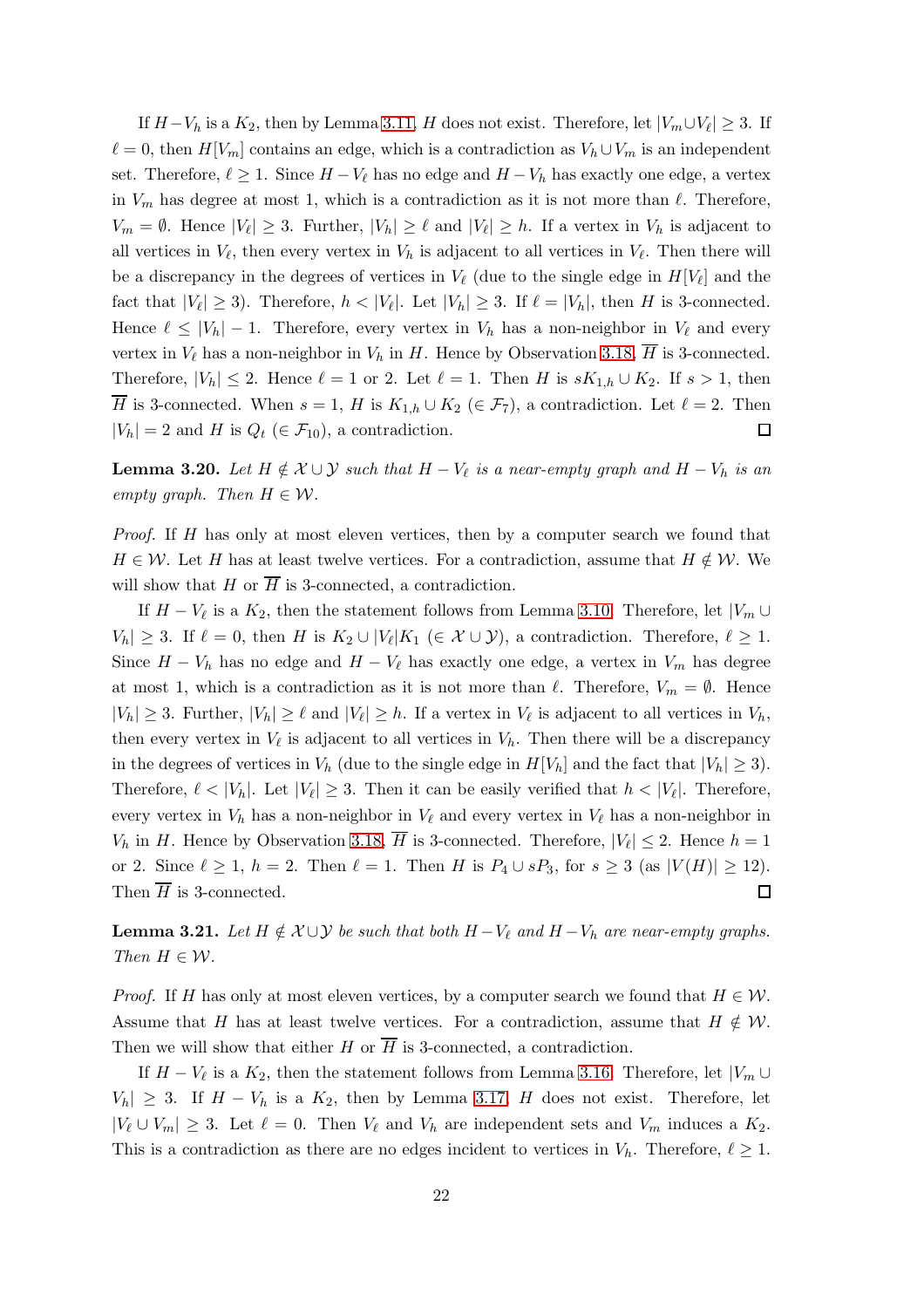Since  $H - V_h$  and  $H - V_\ell$  have exactly one edge each, a vertex in  $V_m$  has degree at most 2. Therefore, if  $V_m \neq \emptyset$ , then  $|V_m| = 1$ ,  $\ell = 1$ , and  $h \geq 3$ . Then H is  $T_{h-1,1} \cup sK_{1,h}$ , for s  $\geq 1$  (recall that  $|V_h \cup V_m| \geq 3$ ). Then H is 3-connected. Therefore,  $V_m = \emptyset$ . We observe that there is at least one isolated vertex in  $H[V_{\ell}]$  and in  $H[V_{h}]$ . Let uv be the edge in  $H[V_{\ell}]$  and xy be the edge in  $H[V_h]$ . If a vertex in  $V_{\ell}$  is adjacent to all vertices in  $V_h$  or if a vertex in  $V_h$  is adjacent to all vertices in  $V_{\ell}$ , then H has all possible edges between  $V_{\ell}$ and  $V_h$  except two. In that case, the two nonedges between  $V_\ell$  and  $V_h$  are ux and vy or uy and vx. Then H is 3-connected. Therefore, every vertex in  $V<sub>h</sub>$  has a non-neighbor in  $V_{\ell}$  and every vertex in  $V_{\ell}$  has a non-neighbor in  $V_h$  in H. Hence by Observation [3.18,](#page-20-1) H is 3-connected.  $\Box$ 

<span id="page-22-1"></span>**Lemma 3.22.** Let  $H \notin \mathcal{X} \cup \mathcal{Y}$  be such that  $H - V_{\ell}$  is a near-empty graph and  $H - V_h \in \mathcal{Y}'$ . Then  $H \in \mathcal{W}$ .

Proof. If H has only at most eleven vertices, by using a computer search we verified that  $H \in \mathcal{W}$ . Let H has at least twelve vertices. Since every graph in  $\mathcal{Y}'$  has only at most four vertices,  $V_h$  has at least eight vertices. Since  $H[V_h]$  has at most one edge and  $H[V_l \cup V_m]$ has at least one edge, a simple degree counting gives us a contradiction to the fact that  $\ell < h$ .  $\Box$ 

<span id="page-22-0"></span>**Lemma 3.23.** Let  $H \notin \mathcal{X} \cup \mathcal{Y}$  be such that  $H - V_{\ell} \in \mathcal{Y}'$  and  $H - V_h$  is a near-empty graph. Then  $H \in \mathcal{W}$ .

Proof. If H has only at most eleven vertices, by using a computer search we verified that  $H \in \mathcal{W}$ . Assume that H has at least twelve vertices. For a contradiction, assume that  $H \notin \mathcal{W}$ . We will show that either H or  $\overline{H}$  is 3-connected, a contradiction.

We observe that  $|V_\ell| \geq 8$  if  $|V_h \cup V_m| = 4$ , and  $|V_\ell| \geq 9$  if  $|V_h \cup V_m| = 3$  (recall that a graph in  $\mathcal{Y}'$  has either 3 or 4 vertices).

Therefore, if  $\ell = 0$ , then  $\overline{H}$  is 3-connected. Hence assume that  $\ell \geq 1$ . If a vertex in  $V_{\ell}$  is adjacent to all vertices in  $V_h \cup V_m$ , then every degree-0 vertex in  $H[V_{\ell}]$  is adjacent to every vertex in  $V_h \cup V_m$ . Since there are at least three vertices in  $V_\ell$  adjacent to all vertices in  $V_h \cup V_m$ , H is 3-connected. Therefore, assume that none of the vertices in  $V_\ell$ is adjacent to all vertices in  $V_h \cup V_m$ . Therefore,  $\ell \leq |V_h \cup V_m| - 1$ . Let  $H[V_\ell \cup V_m]$  be  $K_2 \cup tK_1$ , for  $t \geq 6$ . If  $|V_m| = 3$ , then the single edge in  $H[V_\ell \cup V_m]$  and the edges from the single vertex in  $V_h$  cannot give degree at least two for every vertex in  $V_m$ . Therefore,  $|V_m| \leq 2$ . Further, since  $H[V_\ell \cup V_m]$  induces a  $K_{t+2} - e$  in  $\overline{H}$ , if every vertex in  $V_h$  has at least three non-neighbors in  $V_{\ell} \cup V_m$  in H, then  $\overline{H}$  is 3-connected. Therefore, assume that there exists a vertex in  $V_h$  with at most two non-neighbors in  $V_{\ell} \cup V_m$ . Since the difference in degrees of vertices in graphs in  $\mathcal{Y}'$  is at most two, we obtain that every vertex in  $V_h$  has only at most four non-neighbors in  $V_{\ell} \cup V_m$ .

Case 1:  $\ell = 1$ . Since there is a vertex in  $V_h$  with at most two non-neighbors in  $V_\ell$  and every vertex in  $V_h$  has only at most four non-neighbors in  $V_{\ell}$ , we obtain that, if  $|V_h| \geq 2$ , then there is a vertex in  $V_{\ell}$  with degree at least 2, a contradiction. Therefore,  $|V_h| \leq 1$ .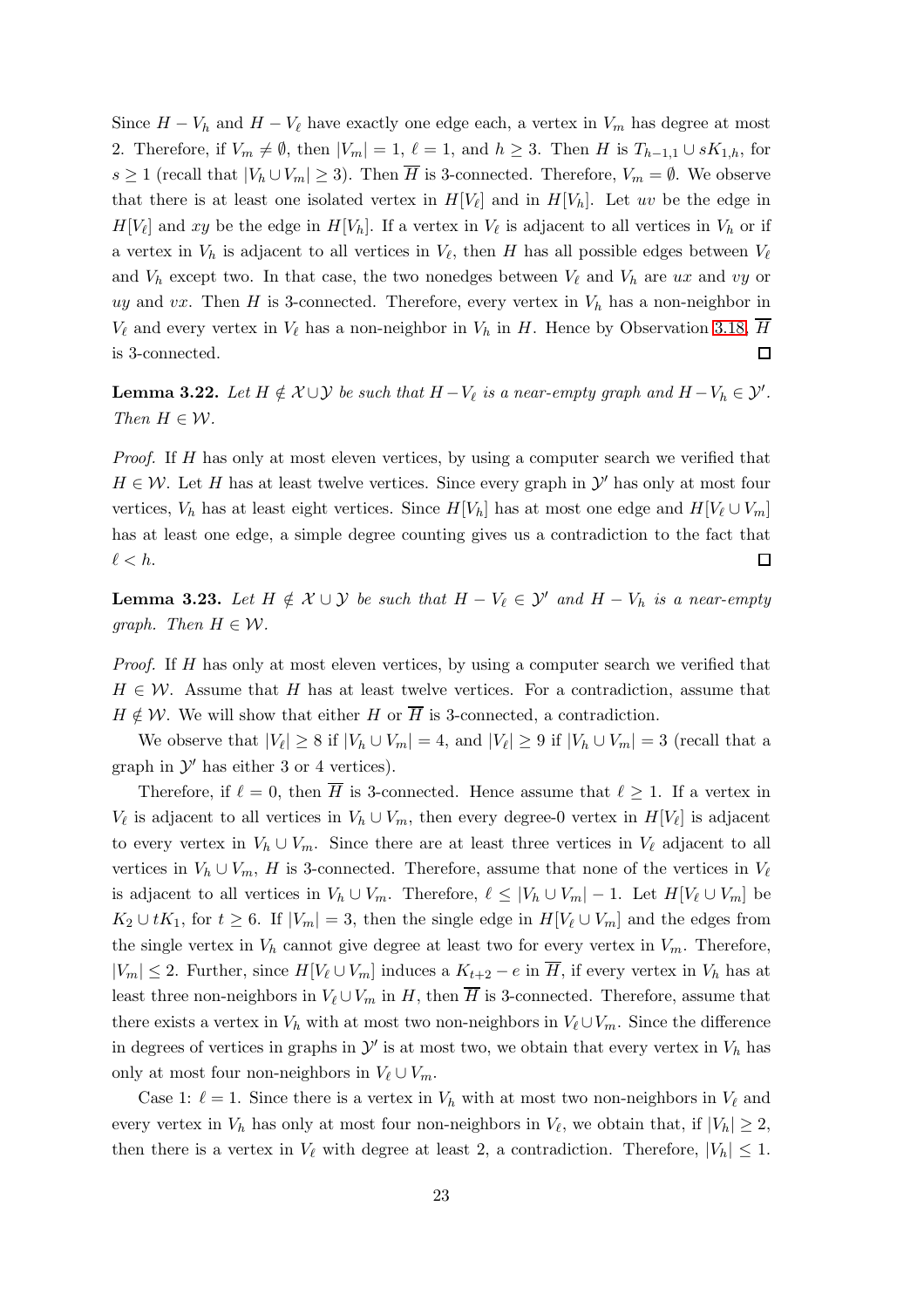Therefore,  $|V_m| = 2$ . Since both the vertices in  $V_m$  has degree at least two, both must be mutually adjacent and adjacent to the vertex in  $V_h$ . Then  $H[V_h \cup V_m]$  is a  $K_3$ , a contradiction.

Case 2:  $\ell = 3$ . Since  $\ell \leq |V_h \cup V_m| - 1$ , we obtain that  $|V_h \cup V_m| = 4$ . Since there is no vertex in  $\mathcal{Y}'$  with degree more than three, we obtain that either  $V_m = \emptyset$  or  $|V_m| = 1$  and the vertex in  $V_m$  has exactly three neighbors in  $V_h$  and one neighbor in  $V_{\ell}$ .

Case 2a:  $V_m = \emptyset$ . Let  $u, v$  be the two adjacent vertices in  $H[V_\ell]$ . We observe that  $V_\ell$ induces  $K_{|V_{\ell}|} - e$  in  $\overline{H}$ . Since  $\ell = 3$  and  $|V_h| = 4$ , u and v has exactly two neighbors each in  $V_h$  in  $\overline{H}$ . Further, every other vertex in  $V_\ell$  has exactly one neighbor each in  $V_h$  in  $\overline{H}$ . Therefore, there are  $2 \cdot 2 + (|V_{\ell}| - 2) = |V_{\ell}| + 2$  edges between  $V_{\ell}$  and  $V_h$  in H. Let p be the number of edges in the graph induced by  $V_h$  in  $\overline{H}$ . We observe that  $1 \le p \le 5$ . Then we have

$$
|V_{\ell}| + 2 = 4h^* - 2p \tag{3}
$$

<span id="page-23-0"></span>Recall that  $|V_{\ell}| \geq 8$ . Therefore, if  $h^* \leq 2$ , we get a contradiction by [\(3\)](#page-23-0). Let  $h^* = 3$ . Then by [\(3\)](#page-23-0),  $p = 1$  and  $|V_{\ell}| = 8$ . This implies that  $H[V_h]$  is a diamond. Since H is not 3-connected, u and v are adjacent to two vertices  $\{x, y\}$  in  $V_h$ . This gives rise to three cases - (i) x and y are the two degree-3 vertices in the diamond induced by  $H[V_h]$ ; (ii) x and y are the two degree-2 vertices in the diamond; (iii) x is a degree-2 vertex and y is a degree-3 vertex in the diamond. It can be verified that in case (i),  $H$  is  $S_{35}$  and in case (ii) and (iii),  $\overline{H}$  is 3-connected. If  $h^* \geq 4$ , it can be easily verified that  $\overline{H}$  is 3-connected.

Case 2b:  $|V_m| = 1$  and the vertex, say  $v_m$ , in  $V_m$  has exactly three neighbors in  $V_h$  and one neighbor, say  $w$ , in  $V_{\ell}$ . Further,  $V_{\ell}$  forms an independent set of at least eight vertices. Since  $\ell = 3$ , every vertex in  $V_{\ell}$ , except w is adjacent to all the three vertices in  $V_h$ . Then w must be adjacent to exactly two vertices in  $V<sub>h</sub>$ . This gives rise to a 3-connected graph H, which is a contradiction.

Case 3:  $\ell = 2$ .

Case 3a:  $|V_h \cup V_m| = 3$ . Since a vertex in  $V_m$  has degree at least three, we obtain that either  $V_m = \emptyset$  or  $|V_m| = 1$  and the vertex in  $V_m$  is adjacent to both the vertices in  $V_h$  and adjacent to exactly one vertex in  $V_{\ell}$ .

Case 3ai:  $V_m = \emptyset$ . Clearly  $V_\ell$  induces  $K_2 \cup tK_1$ , for  $t \geq 7$ . As claimed earlier, there is a vertex in  $V<sub>h</sub>$  non-adjacent to only at most two vertices in  $V<sub>l</sub>$ . Since the difference in degrees of vertices in  $H[V_h]$  is only at most one, we obtain that the other two vertices in  $V_h$  is adjacent to at least  $t-1$  vertices in  $V_{\ell}$ . Then there are at least  $3t-2$  edges between  $V_h$  and  $V_\ell$ . Since every vertex (except for two adjacent vertices) in  $V_\ell$  has exactly two edges to  $V_h$ , this count must be  $2t + 2$ . This is a contradiction as  $3t - 2 > 2t + 2$  for  $t \ge 7$ .

Case 3aii:  $|V_m| = 1$  and the vertex in  $V_m$  is adjacent to both the vertices in  $V_h$  and adjacent to exactly one vertex, say v, in  $V_{\ell}$ . Then all the vertices in  $V_{\ell}$ , except v, is adjacent to both the vertices in  $V_h$ . Then v must be adjacent to exactly one vertex in  $V_h$ , which is a contradiction.

Case 3b:  $|V_h \cup V_m| = 4$ .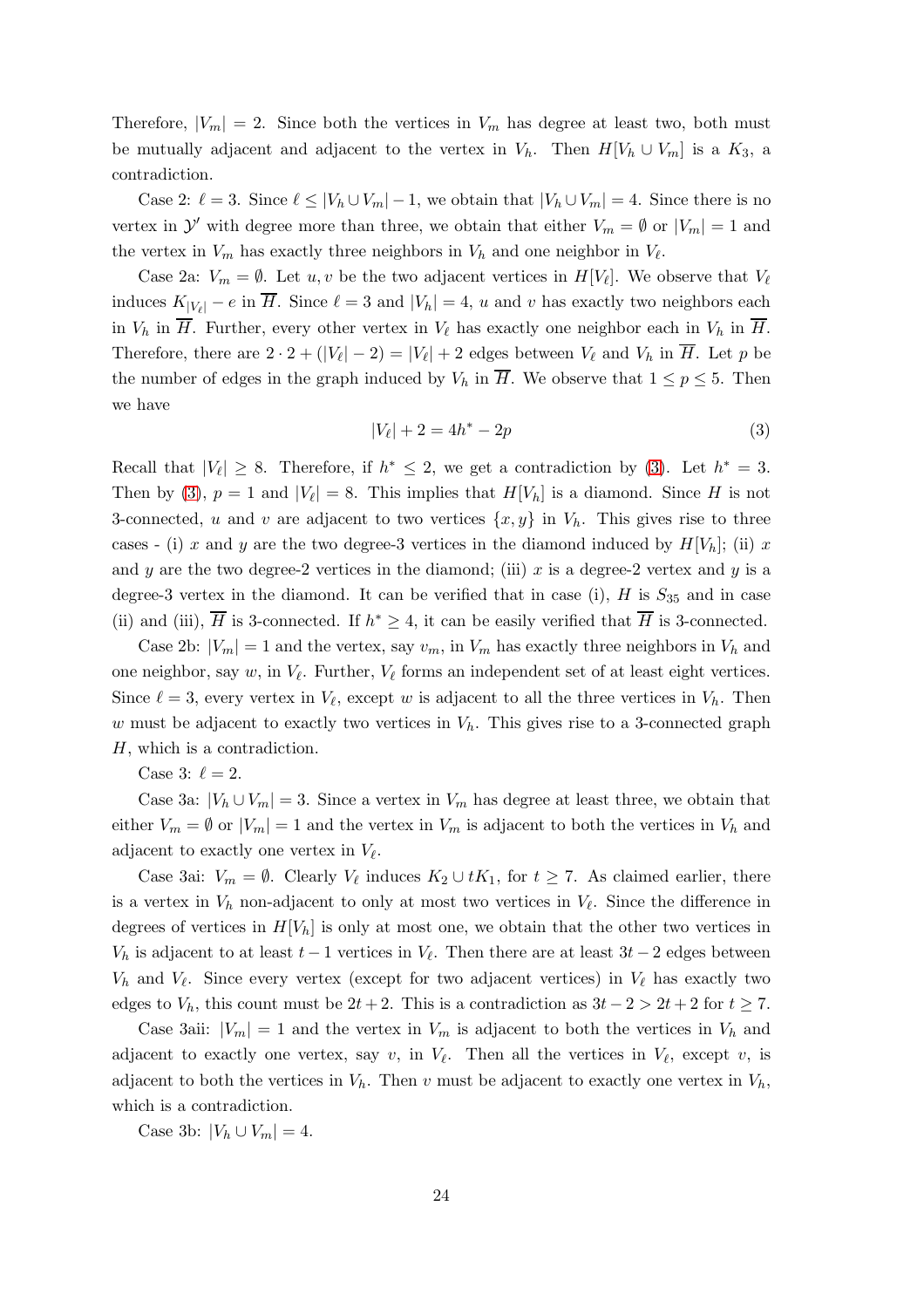Case 3bi:  $V_m = \emptyset$ . Since H has at least 12 vertices,  $V_{\ell}$  induces  $K_2 \cup tK_1$  for some  $t \geq 6$ . Since there is a vertex in  $V_h$  adjacent to at least t vertices in  $V_\ell$  and the difference in degrees of vertices in every graph in  $\mathcal{Y}'$  is at most two, we obtain that there are at least  $t + 3(t - 2) = 4t - 6$  edges between  $V_h$  and  $V_{\ell}$ . Since  $\ell = 2$  and  $H[V_{\ell}]$  induces  $K_2 \cup tK_1$ , we obtain that there are exactly  $2t + 2$  edges between  $V_h$  and  $V_{\ell}$ . Therefore,  $t \leq 4$ , which is a contradiction.

Case 3bii:  $|V_m| = 1$ . Let  $v_m$  be the vertex in  $V_m$ . Assume that  $v_m$  is not adjacent to  $V_{\ell}$ . Then  $V_{\ell}$  induces  $K_2 \cup tK_1$  for some  $t \geq 6$ . Since  $v_m$  has degree at least three,  $v_m$  must be adjacent to all the three vertices in  $V_h$ . Recall that there exists a vertex in  $V_h$  which is adjacent to at least t vertices in  $V_{\ell}$ . Since the difference in degrees of vertices in  $V_h$  in  $H[V_h \cup V_m]$  is at most one, there are at least  $t + 2(t-1) = 3t-2$  edges between  $V_h$  and  $V_{\ell}$ . Since  $H[V_{\ell}]$  induces  $K_2 \cup tK_1$ , there are exactly  $2t+2$  edges between  $V_{\ell}$  and  $V_h$ . Therefore,  $2t + 2 \geq 3t - 2$ . Then  $t \leq 4$ , which is a contradiction. Assume that  $v_m$  is adjacent to a vertex, say w, in  $V_{\ell}$ . Then  $H[V_{\ell}]$  is an independent set of at least  $t+1 \geq 8$  vertices. There are exactly  $2(t + 1) - 1 = 2t + 1$  edges between  $V_{\ell}$  and  $V_{h}$ . Since there exists a vertex in  $V_h$  with only at most two non-neighbors in  $V_{\ell}$ , and the degrees of the vertices in  $V_h$  in  $H[V_h \cup V_m]$  differs only by one, we obtain that there are at least  $(t-1) + 2(t-2) = 3t - 5$ edges between  $V_{\ell}$  and  $V_h$ . Therefore,  $2t+1 \geq 3t-5$ . Then  $t \leq 6$ , which is a contradiction.

Case 3biii:  $|V_m| = 2$ . Let  $x, y \in V_m$ . Assume that x and y are adjacent. Then  $V_\ell$  is an independent set of size at least  $t \geq 8$  vertices. Since vertices in  $V_m$  has degree at least 3, both x and y are adjacent to both the vertices in  $V_h$  and  $H[V_h \cup V_m]$  is a diamond. Further, every vertex in  $V_{\ell}$  is adjacent to both the vertices in  $V_h$ . Then the graph is  $(K_{t+2}-e) \cup K_2 \in \mathcal{F}_6$ , a contradiction. Assume that x and y are nonadjacent. Then either  $x$  or  $y$  cannot have degree at least three, a contradiction.  $\Box$ 

#### 3.5. Putting it together

Now we are able to formally prove the main results of the section.

*Proof of Lemma [3.4.](#page-13-0)* We prove by induction on the number of vertices in  $H$ . To prove the first statement, let  $H \notin \mathcal{Y}_D$ . The base case is when  $H \in \mathcal{X}_D \cup \mathcal{W}$ . Then the statement is trivial, as H simulates H. Assume that  $H \notin \mathcal{X}_D \cup \mathcal{W}$ . Hence  $H \notin \mathcal{Y}_D \cup \mathcal{X}_D = \mathcal{X} \cup \mathcal{Y}$ . If  $H - V_{\ell} \notin \mathcal{Y}$ , then by the inductive hypothesis (as  $H - V_{\ell} \notin \mathcal{Y}_D$ ),  $H - V_{\ell}$  simulates a graph in  $\mathcal{X}_D \cup \mathcal{W}$ . By Proposition [3.5,](#page-14-0) H simulates  $H - V_{\ell}$ . Therefore, by trasitivity, H simulates a graph in  $\mathcal{X}_D \cup \mathcal{W}$ . The same arguments apply when  $H - V_h \notin \mathcal{Y}$ . Therefore, assume that both  $H - V_{\ell}$  and  $H - V_h$  are in  $\mathcal{Y}$ . Then by Lemma [3.8](#page-15-2) to Lemma [3.23,](#page-22-0) we have that  $H \in \mathcal{W}$ , which is a contradiction.

To prove the second statement, let  $H \notin \mathcal{Y}_E$ . The base case is when  $H \in \mathcal{X}_E \cup \mathcal{W}$ , then the statement is trivially true. Assume that  $H \notin \mathcal{X}_E \cup \mathcal{W}$ . Therefore,  $H \notin \mathcal{X}_E \cup \mathcal{Y}_E = \mathcal{X} \cup \mathcal{Y}$ . If  $H - V_{\ell} \in \mathcal{Y} \setminus \mathcal{Y}_E$ , then  $H - V_{\ell}$  is a graph with exactly one edge and at least five vertices. Therefore,  $H - V_{\ell} \in \mathcal{X}_E$ . Then by Proposition [3.5,](#page-14-0) H simulates a graph in  $\mathcal{X}_E$ . Assume that  $H - V_{\ell} \notin \mathcal{Y}_E$ . Then we are done by induction hypothesis and Proposition [3.5.](#page-14-0)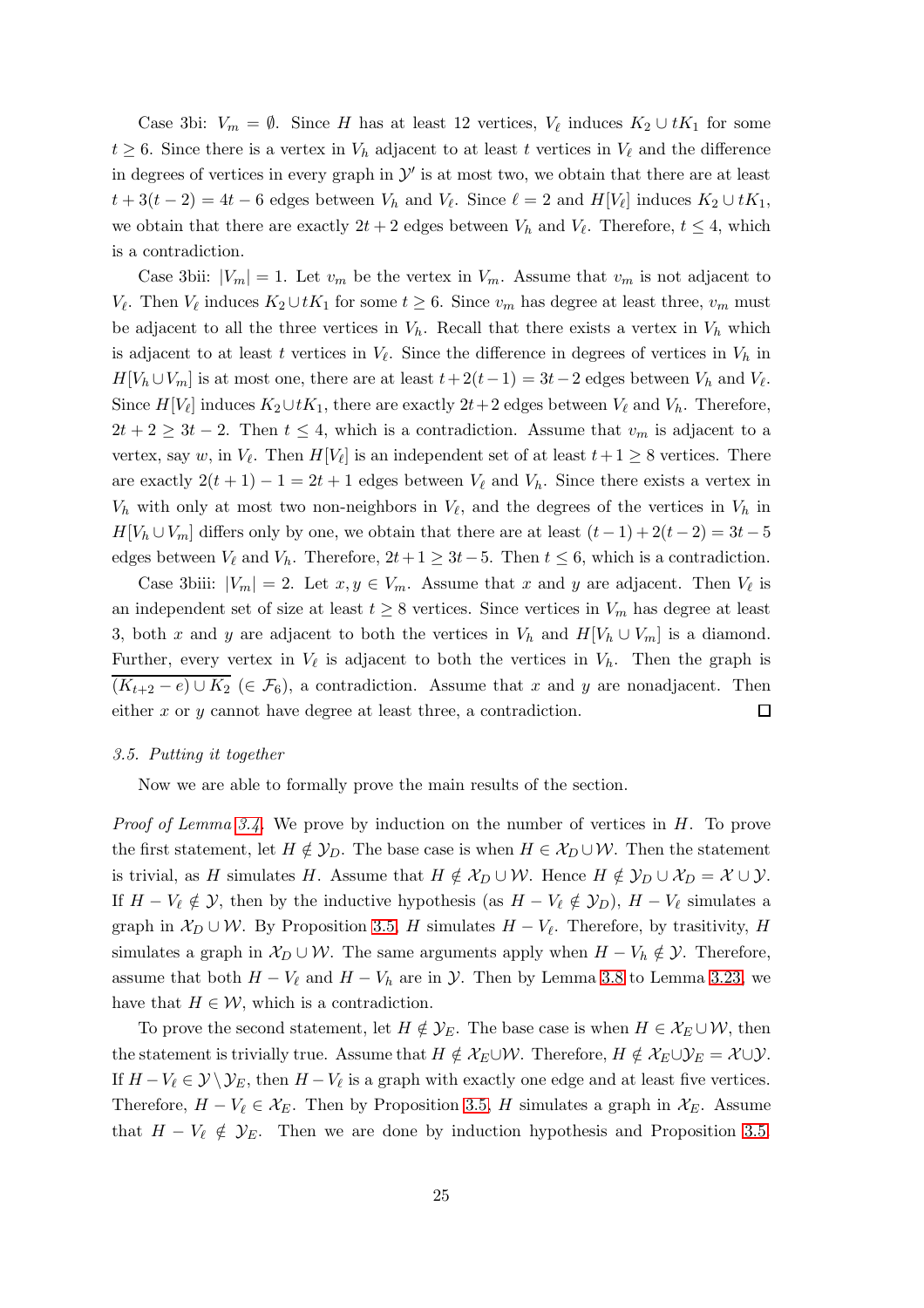<span id="page-25-1"></span>

| H        | Simulates        | $\mathbf{B}\mathbf{y}$ | H        | <b>Simulates</b>                      | By             | H        | <b>Simulates</b>           | $\mathbf{B}\mathbf{y}$ |
|----------|------------------|------------------------|----------|---------------------------------------|----------------|----------|----------------------------|------------------------|
| $S_1$    | $C_4$            | Lemma 4.16             | $S_{13}$ | $S_3$                                 | Corollary 4.12 | $S_{25}$ | $\overline{H_1}$           | Corollary 4.12         |
| $S_2$    | $\overline{H_7}$ | Corollary 4.18         | $S_{14}$ | $B_1$                                 | Corollary 4.12 | $S_{26}$ | $S_8$                      | Corollary 4.12         |
| $S_3$    | $H_6$            | Corollary 4.18         | $S_{15}$ | $H_9$                                 | Corollary 4.7  | $S_{27}$ | a graph in $\mathcal{F}_6$ | Corollary 4.9          |
| $S_4$    | $H_2$            | Corollary 4.23         | $S_{16}$ | $S_3$                                 | Corollary 4.18 | $S_{28}$ | $A_9$                      | Corollary 4.12         |
| $S_5$    | $C_4$            | Corollary 4.7          | $S_{17}$ | $H_1$                                 | Corollary 4.18 | $S_{29}$ | $S_{17}$                   | Corollary 4.12         |
| $S_6$    | $H_6$            | Corollary 4.23         | $S_{18}$ | $\overline{A_1}$                      | Corollary 4.12 | $S_{30}$ | $S_{19}$                   | Corollary 4.12         |
| $S_7$    | $H_9$            | Corollary 4.12         | $S_{19}$ | $S_3$                                 | Corollary 4.12 | $S_{31}$ | $S_3$                      | Corollary 4.18         |
| $S_8$    | $\overline{A_1}$ | Corollary 4.12         | $S_{20}$ | a graph in $\mathcal{F}_1$            | Corollary 4.9  | $S_{32}$ | $S_{16}$                   | Corollary 4.12         |
| $S_9$    | $H_4$            | Corollary 4.7          | $S_{21}$ | $H_4$                                 | Corollary 4.12 | $S_{33}$ | a graph in $\mathcal{F}_7$ | Corollary 4.12         |
| $S_{10}$ | $C_4$            | Corollary 4.12         | $S_{22}$ | a graph in $\overline{\mathcal{F}_6}$ | Corollary 4.7  | $S_{34}$ | a graph in $\mathcal{F}_7$ | Corollary 4.12         |
| $S_{11}$ | $\overline{H_7}$ | Corollary 4.12         | $S_{23}$ | $\overline{A_7}$                      | Corollary 4.12 | $S_{35}$ | a graph in $\mathcal{X}_D$ | Lemma $4.10$           |
| $S_{12}$ | $S_2$            | Corollary 4.12         | $S_{24}$ | $\overline{S_7}$                      | Corollary 4.12 | $S_{36}$ | $S_{14}$                   | Corollary 4.12         |

Figure 8: Summary of results in Section [4](#page-25-0) handling graphs in  $S$ 

Therefore,  $H - V_{\ell} \notin \mathcal{Y}$ . Similar arguments apply when  $H - V_h \in \mathcal{Y}$ . Therefore, assume that both  $H - V_\ell$  and  $H - V_h$  are not in  $\mathcal Y$ . Then by Lemma [3.8](#page-15-2) to Lemma [3.23,](#page-22-0) we obtain that  $H \in \mathcal{W}$ , which is a contradiction.  $\Box$ 

*Proof of Lemma [3.1.](#page-12-4)* Assume that for every  $H \in \mathcal{W}$ , H-FREE EDGE EDITING is incompressible. Let  $H$  be a graph with at least five vertices but neither complete nor empty. That is  $H \notin \mathcal{Y}_E$ . Then by Lemma [3.4,](#page-13-0) H simulates a graph in  $\mathcal{X}_E \cup \mathcal{W}$ . Then the statement follows from Proposition [2.3.](#page-10-2)  $\Box$ 

*Proof of Lemma [3.2.](#page-12-2)* Assume that for every  $H \in \mathcal{W}$ , H-FREE EDGE DELETION is incompressible. Let H be a graph with at least five and at least two edges but not complete. That is  $H \notin \mathcal{Y}_D$ . Then by Lemma [3.4,](#page-13-0) H simulates a graph in  $\mathcal{X}_D \cup \mathcal{W}$ . Then the statement follows from Proposition [2.3.](#page-10-2) □

#### <span id="page-25-0"></span>4. Reductions

Recall that we defined  $W = \mathcal{H} \cup \overline{\mathcal{H}} \cup \mathcal{A} \cup \overline{\mathcal{A}} \cup \mathcal{D} \cup \overline{\mathcal{D}} \cup \mathcal{B} \cup \overline{\mathcal{B}} \cup \mathcal{S} \cup \overline{\mathcal{S}} \cup \mathcal{F} \cup \overline{\mathcal{F}}$  and Section [3](#page-12-0) reduced our main questions to assuming incompressibility for the set  $W$ . In this section, we further refine the result and show that incompressibility needs to be assumed only for the finite set  $W' = \mathcal{H} \cup \overline{\mathcal{H}} \cup \mathcal{A} \cup \overline{\mathcal{A}} \cup \mathcal{B} \cup \mathcal{D}$ . That is, we recall and introduce some further simple reductions and use them to prove that every graph in  $W \setminus W'$  simulates a graph in  $W' \cup \mathcal{X}_D$ . Summary of results in this section handling graphs in S and F are given in Figure [8](#page-25-1) and [9](#page-26-0) respectively.

To begin with, we observe that deleting the lowest degree vertices in the graphs in  $\overline{\mathcal{B}} \cup \overline{\mathcal{D}}$  results in 3-connected graphs which are not complete. Then by Proposition [3.5,](#page-14-0) we have:

<span id="page-25-2"></span>**Proposition 4.1.** If  $H \in \overline{\mathcal{B}} \cup \overline{\mathcal{D}}$ , then H-FREE EDGE EDITING and H-FREE EDGE DELETION are incompressible, assuming NP  $\nsubseteq$  coNP/poly.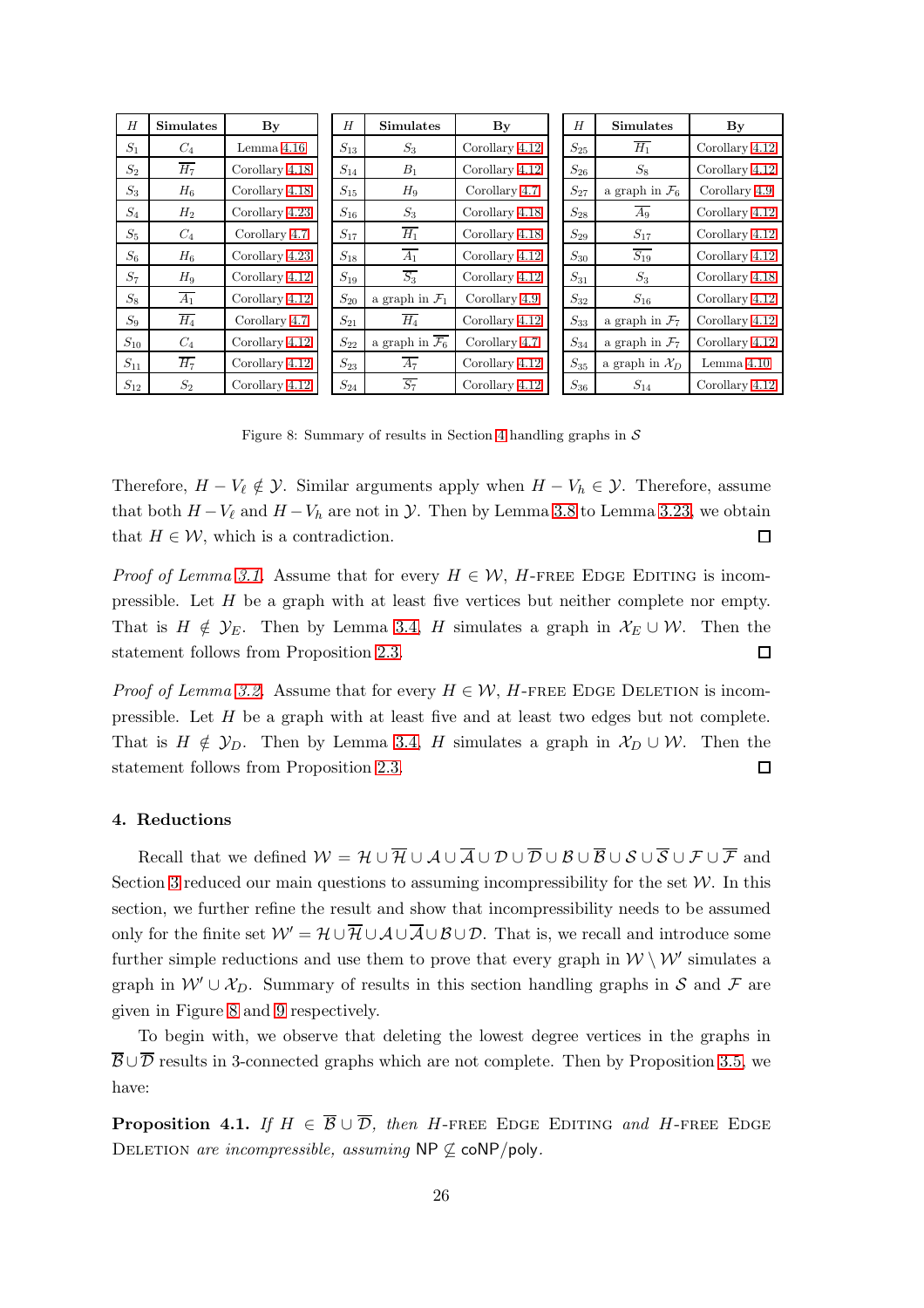<span id="page-26-0"></span>

| $H \in$         | Simulates a graph in              | $\mathbf{B}\mathbf{y}$ | $H \in$            | Simulates a graph in                  | $\mathbf{By}$  |
|-----------------|-----------------------------------|------------------------|--------------------|---------------------------------------|----------------|
| $\mathcal{F}_1$ | $\{H_5\} \cup \mathcal{F}_2$      | Corollary 4.3          | $\mathcal{F}_6$    | ${H_8, D_2} \cup \mathcal{F}_8$       | Corollary 4.3  |
| $\mathcal{F}_2$ | ${H_5}$                           | Corollary 4.13         | $\mathcal{F}_{7}$  | ${H_5}\cup F_2$                       | Corollary 4.21 |
| $\mathcal{F}_3$ | $\{\overline{H_3}\}$              | Corollary 4.14         | $\mathcal{F}_8$    | ${H_5}\cup F_2$                       | Lemma $4.19$   |
| $\mathcal{F}_4$ | ${H_5}\cup F_2$                   | Corollary 4.15         | $\mathcal{F}_9$    | $\{\overline{H_3}\}\cup\mathcal{F}_3$ | Corollary 4.5  |
| $\mathcal{F}_5$ | $\{H_8, D_2\} \cup \mathcal{F}_8$ | Corollary 4.23         | $\mathcal{F}_{10}$ | $\{S_1\} \cup \mathcal{F}_1$          | Corollary 4.6  |

Figure 9: Summary of results in Section [4](#page-25-0) handling graphs in  $\mathcal F$ 

Proofs in the rest of this section are written only for EDITING. The proofs can be replicated for DELETION and COMPLETION by replacing 'EDITING' with 'DELETION' and 'Completion' respectively. The reductions are based on Construction [1](#page-10-3) and a few other similar constructions.

#### 4.1. Reductions based on Construction [1](#page-10-3)

The following lemma can be proved using a straight-forward application of Construction [1.](#page-10-3)

**Lemma 4.2.** Let H be  $J \cup K_t$ , for some graph J and integer  $t \geq 1$ , where the  $K_t$  is induced by  $V_{\ell}$ . Let  $V'$  be  $V(H) \setminus \{v\}$ , where v is any vertex in the  $K_{t}$ . Let  $H'$  be  $H[V']$ . Then H simulates H'. In particular, H simulates  $J \cup K_1$ .

*Proof.* Let  $(G', k)$  be an instance of  $H'$ -FREE EDGE EDITING. Apply Construction [1](#page-10-3) on  $(G', k, H, V')$  to obtain G. We claim that  $(G', k)$  is a yes-instance if and only if  $(G, k)$  is a yes-instance of H-FREE EDGE EDITING. Proposition [2.4](#page-11-0) proves the backward direction. For the forward direction, let  $(G', k)$  be a yes-instance and  $F'$  be a solution of  $(G', k)$  of size at most k. Since  $H[V_{\ell}]$  is  $K_t$  and every satellite vertex has degree  $\ell$ , it can be part of only an induced  $K_t$  (in an induced H in  $G \triangle F'$ ). Then if  $G \triangle F'$  has an induced H, then  $G' \Delta F'$  has an induced  $H'$ , which is a contradiction.  $\Box$ 

- **Corollary 4.3.** (i) Let H be  $K_t \cup K_2$ , for  $t \geq 4$  ( $\in \overline{\mathcal{F}_1}$ ). Then H simulates  $K_t \cup K_1$  $(\in \{\overline{H_5}\}\cup \overline{\mathcal{F}_2}).$
- (ii) Let H be  $(K_t e) \cup K_2$ , for  $t \geq 4 \ (\in \overline{\mathcal{F}_6})$ . Then H simulates  $(K_t e) \cup K_1$  $(\in \{\overline{H_8}, \overline{D_2}\} \cup \overline{\mathcal{F}_8}).$

Next we consider the removal of a path of degree-2 vertices. We can prove the correctness of the reduction only under a certain uniqueness condition on the path.

**Lemma 4.4.** Let H be a graph with minimum degree two and let  $p \geq 2$  be an integer such that there is a unique induced path P of length p with the property that all the internal vertices of the path are having degree exactly two in  $H$ . Let  $H'$  be obtained from  $H$  by removing all internal vertices of P. Then H simulates H′ .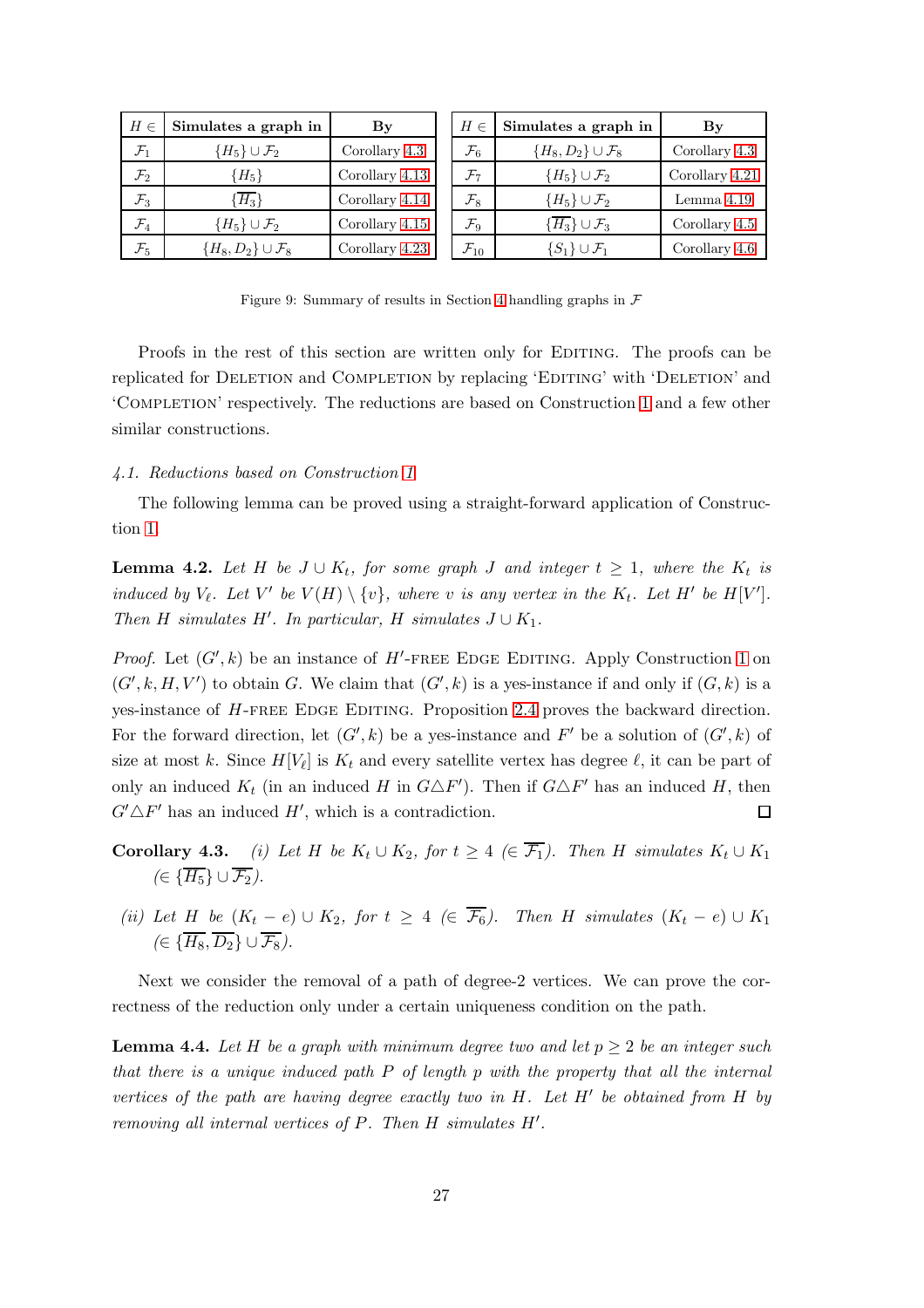<span id="page-27-2"></span>

Figure 10: Graphs handled by Corollary 4.7

*Proof.* Let  $(G', k)$  be an instance of  $H'$ -FREE EDGE EDITING. We apply Construction [1](#page-10-3) on  $(G', k, H, V')$  to obtain G, where V' is the set of vertices inducing H' in H. We claim that  $(G', k)$  is a yes-instance of H'-FREE EDGE EDITING if and only if  $(G, k)$  is a yes-instance of  $H$ -free Edge Editing.

Before proving the claim, we note that there exist no induced path in  $H$  with length more than  $p$  such that every internal vertex has degree two. Proposition [2.4](#page-11-0) proves the backward direction of the claim. For the forward direction, let  $(G', k)$  be a yes-instance and let F' be a solution. For a contradiction, assume that  $G \triangle F'$  has an induced H with a vertex set V''. If there is no satellite vertex in  $V''$ , then clearly,  $G' \triangle F'$  has an induced H', a contradiction. Therefore,  $V''$  contains at least one satellite vertex  $v_j \in V_j$  for some satellite  $V_i$ . Since the minimum degree of H is two and the path P (with length p and having degree two for all internal vertices) is unique in  $H$ , all vertices in  $V_i$  must be in  $V''$  and forms the internal vertices of the path P in H induced by  $V''$ . Then  $G' \Delta F'$  has an induced  $H'$ , a contradiction.  $\Box$ 

<span id="page-27-0"></span>**Corollary 4.5.** Let H be  $J_t$ , for some  $t \geq 3$  ( $\in \mathcal{F}_9$ ). Then H simulates  $K_2 \boxtimes tK_1$  $(\in {\overline{H_3}} \cup \mathcal{F}_3).$ 

<span id="page-27-1"></span>**Corollary 4.6.** Let H be  $Q_t$ , for some  $t \geq 3$  ( $\in \mathcal{F}_{10}$ ). Then H simulates  $K_{2,t}$  ( $\in$  $\{S_1\} \cup \mathcal{F}_1$ ).

Corollary 4.7. (i)  $S_5$  simulates  $C_4$ .

- (*ii*) S<sub>9</sub> simulates  $\overline{H_4}$ .
- (iii)  $S_{15}$  simulates  $H_9 \boxtimes K_1$ . Further  $S_{15}$  simulates  $H_9$  (Proposition [3.5\)](#page-14-0).
- (iv)  $S_{22}$  simulates  $\overline{diamond} \, \overline{P_6}$ ).

Figure [10](#page-27-2) shows the graphs handled by Corollary 4.7. Lemma [4.8](#page-27-3) essentially says the following: If H has vertex connectivity 1 and has a unique smallest 2-connected component which is a 'leaf' in the tree formed by the 2-connected components, then  $H$  simulates a graph obtained by removing all vertices in the 2-connected component except the cut vertex.

<span id="page-27-3"></span>**Lemma 4.8.** Let  $H$  be a graph with vertex connectivity 1 and be not a complete graph. Let C be the set of all 2-connected components of H having exactly one cut vertex of H. Assume that there exists a unique smallest (among  $C$ ) 2-connected component J in C. Let v be the cut vertex of H in J. Let H' be  $H - \{J \setminus \{v\}\}\$ . Then H' is simulated by H.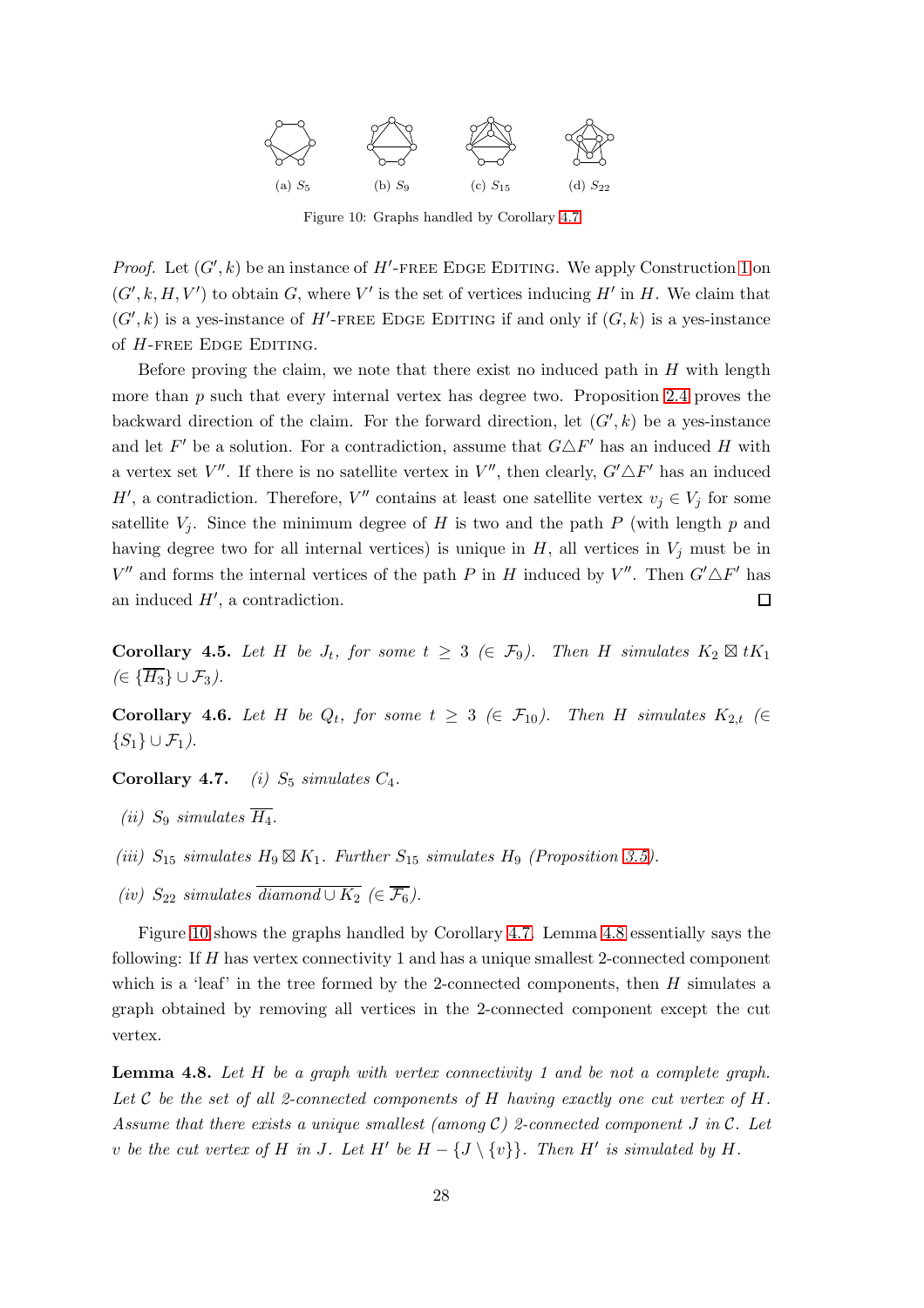<span id="page-28-1"></span>

Figure 11: Graphs handled by Corollary 4.9 [\(11a, 11b\)](#page-28-1) and Lemma [4.10](#page-28-0) [\(11c, 11d\)](#page-28-1)

*Proof.* Let  $(G, k)$  be an instance of  $H'$ -FREE EDGE EDITING. Let G be obtained by applying Construction [1](#page-10-3) on  $(G', k, H, V(H'))$ . We claim that  $(G', k)$  is a yes-instance  $H'$ -FREE EDGE EDITING if and only if  $(G, k)$  is a yes-instance. Proposition [2.4](#page-11-0) proves one direction. For the other direction, assume that  $(G', k)$  is a yes-instance and let F' be a solution. For a contradiction, assume that  $G \triangle F'$  has an H induced by U. Since every satellite corresponds to a unique smallest 2-connected component (with exactly one cut vertex of  $H$ ) sans the cut vertex, if a satellite has nonempty intersection with U then every vertex in the satellite is in U and no other satellite vertices can be in U. Then  $G' - F'$ has an induced  $H'$ , which is a contradiction.  $\Box$ 

Corollary 4.9. (i)  $S_{20}$  simulates  $K_{2,4}$  ( $\in \mathcal{F}_1$ ).

(ii)  $S_{27}$  simulates  $(K_5 - e) \cup K_2$  ( $\in \mathcal{F}_6$ ).

<span id="page-28-0"></span>**Lemma 4.10.**  $S_{35}$  simulates a 3-connected graph, which is not complete ( $\in \mathcal{X}_D$ ).

*Proof.* Let H be  $S_{35}$ . We will show that H simulates H', where H' is the graph shown in Figure [11d.](#page-28-1) We observe that  $H'$  is 3-connected.

Let  $(G', k)$  be an instance of  $H'$ -FREE EDGE EDITING. Let G be obtained from  $(G', k, H, V')$  by applying Construction [1,](#page-10-3) where V' is the set all vertices of H except the two adjacent degree-3 vertices. We claim that  $(G', k)$  is a yes-instance of  $H'$ -FREE EDGE EDITING if and only if  $(G, k)$  is a yes-instance of H-FREE EDGE EDITING. Proposition [2.4](#page-11-0) proves the backward direction. For the forward direction, let  $(G', k)$  be a yes-instance of  $H'$ -FREE EDGE EDITING and let  $F'$  be a solution. For a contradiction, assume that  $G \triangle F'$  has an H induced by U. Clearly, U contains at least one satellite vertex. Since every satellite has a pair of adjacent degree-3 vertices, if a satellite vertex is in  $U$  then the other vertex in the satellite must be in  $U$ . Since there is a unique pair of adjacent degree-3 vertices in  $H$ , the rest of the vertices in  $U$  must be from the copy of  $G'$  in  $G$ . Then  $G' \triangle F'$  has an induced  $H'$ , a contradiction.  $\Box$ 

Figure [11](#page-28-1) shows the graphs handled by Corollary 4.9 and Lemma [4.10.](#page-28-0)

#### 4.2. Reductions based on Construction [2](#page-28-2)

The following is a simplified version of Construction [1.](#page-10-3)

<span id="page-28-2"></span>**Construction 2.** Let  $(G', k, \ell)$  be an input to the construction, where  $G'$  is a graph and k and  $\ell$  are positive integers. For every set S of  $\ell$  vertices in  $G'$  introduce a clique C of  $k+1$  vertices and make all the vertices in C adjacent to all the vertices in S.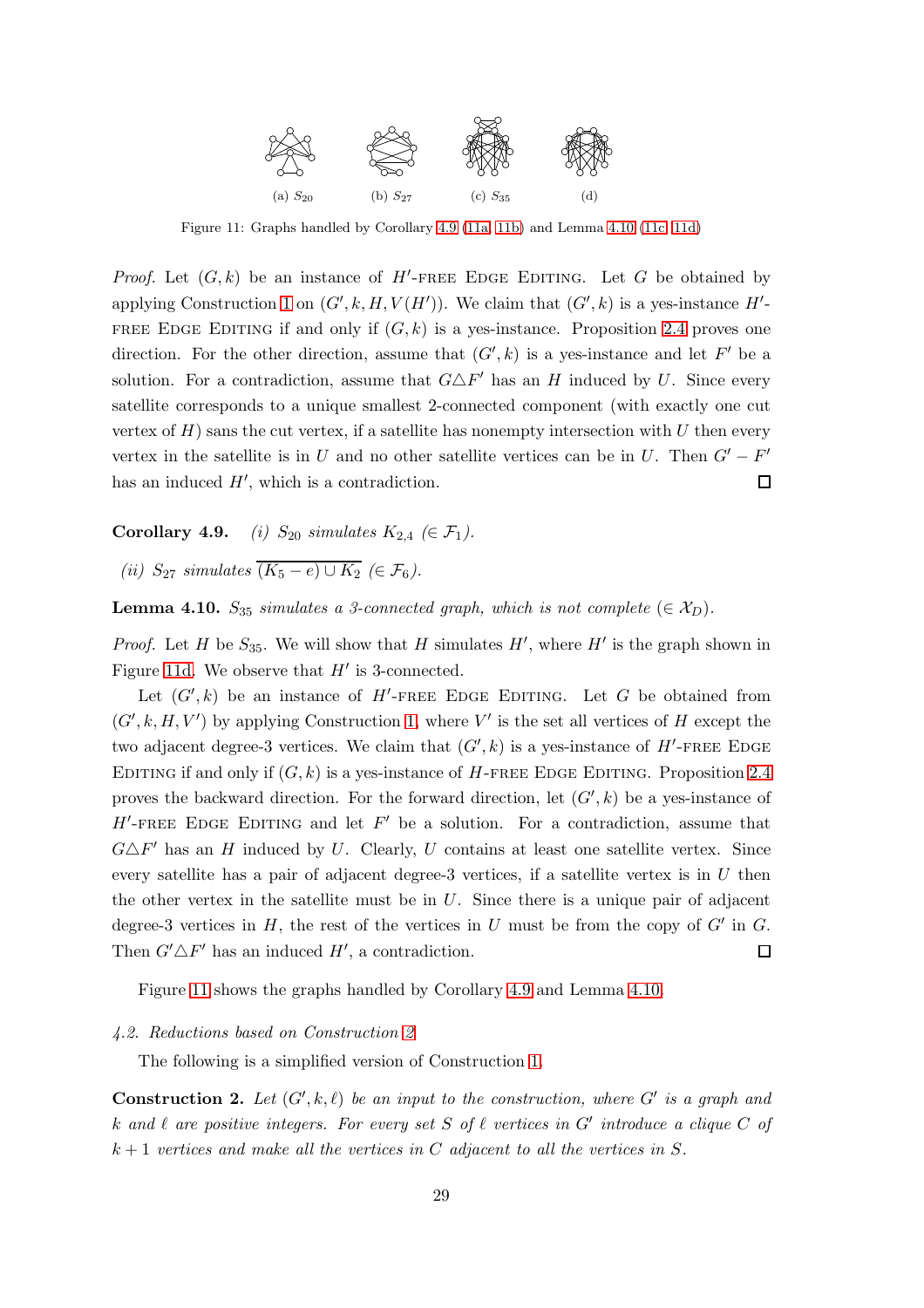As before, we call every clique C introduced during the construction as a *satellite* and the vertices in it as satellite vertices. Lemma [4.11](#page-29-0) can be proved using a straight-forward application of Construction [2.](#page-28-2) It says that if  $H$  satisfies some properties, then  $H$  simulates  $H'$  where  $H'$  is obtained by removing one vertex from each module of  $H$  contained within  $V_{\ell}$ .

<span id="page-29-0"></span>**Lemma 4.11.** Let  $H$  be a non-regular graph such that the following conditions hold true:

- (i)  $1 \leq \ell \leq 2, |V(H)| \geq 5;$
- (ii)  $V_{\ell}$  is an independent set,  $V_h \cup V_m$  induces a connected graph, and every vertex in  $V_h$ is adjacent to at least one vertex in  $V_{\ell}$ ;
- (iii) Every vertex in  $V_m$  has at least  $\ell+1$  neighbors outside  $V_m$  or there exists no pair u, v of adjacent vertices in  $V_m$  such that  $N(u) \setminus \{v\} = N(v) \setminus \{u\}.$

Assume that H admits a modular decomposition M such that no module in M contains vertices from both  $V_{\ell}$  and  $V_m \cup V_h$ . Let  $\mathcal{M}' \subseteq \mathcal{M}$  corresponds to  $V_{\ell}$ . Let  $H'$  be the graph obtained from  $H$  by removing one vertex from each module in  $\mathcal{M}'$ . Then  $H$  simulates  $H'$ .

*Proof.* Let  $(G', k)$  be an instance of  $H'$ -FREE EDGE EDITING. We apply Construction [2](#page-28-2) on  $(G', k, \ell)$  to obtain G. We claim that  $(G', k)$  is a yes-instance of H'-FREE EDGE EDITING if and only if  $(G, k)$  is a yes-instance of H-FREE EDGE EDITING.

For the backward direction, let  $(G, k)$  be a yes-instance of H-FREE EDGE EDITING and let F be a solution. We claim that  $G' \Delta F$  is H'-free. For a contradiction, assume that  $G' \Delta F'$  has an H' induced by V'. Since every set S of  $\ell$  vertices in G' has a corresponding clique C of  $k+1$  vertices, every vertex of which is adjacent to every vertex of S, we obtain that  $V' \cup V''$  induces an H in  $G \triangle F$ , which is a contradiction, where  $V''$  is a carefully chosen subset of all satellite vertices.

To prove the forward direction, let  $(G', k)$  be a yes-instance and let  $F'$  be a solution. We claim that  $G \triangle F'$  is H-free. For a contradiction, assume that  $G \triangle F'$  has an induced H with a vertex set V'. Let C be any satellite. Since  $V_{\ell}$  is an independent set,  $|V_{\ell} \cap C| \leq 1$ for the H induced by V'. Therefore, for every module  $M' \in \mathcal{M}'$  of  $V_{\ell}$ ,  $M'$  contains at most one satellite vertex in a satellite. Since every pair of satellite has distinct neighborhood, this implies that M' contains at most one satellite vertex. Therefore, if  $(V_h \cup V_m) \cap C = \emptyset$ for every satellite C, then  $G' \Delta F'$  contains an induced H', a contradiction. Therefore, assume that  $|(V_h \cup V_m) \cap C| \ge 1$  for at least one satellite C.

Case 1:  $|V_h \cap C| \ge 1$  for some satellite C: Let  $v \in V_h$  be in the H induced by V' in  $G \triangle F'$ , where v is in C which was introduced for a set S of  $\ell$  vertices in  $G'$ . Since every vertex in  $C \cap V(H)$  has the same degree in the H,  $C \cap V(H) \subseteq V_h$ . If  $\ell = 1$ , then  $|S| = 1$ and  $S \subseteq V_\ell$  as v must be adjacent to some vertex in  $V_\ell$ . This gives a contradiction as the vertex in S has degree at least that of v in the induced H. Let  $\ell = 2$ . Then  $h \geq 3$ . As  $|S| = 2$ , we note that v cannot be adjacent to more than two vertices in  $V_{\ell}$ . If v is adjacent to two vertices in  $V_{\ell}$ , then S is exactly the set of those two vertices. Then H is  $K_2 \boxtimes 2K_1$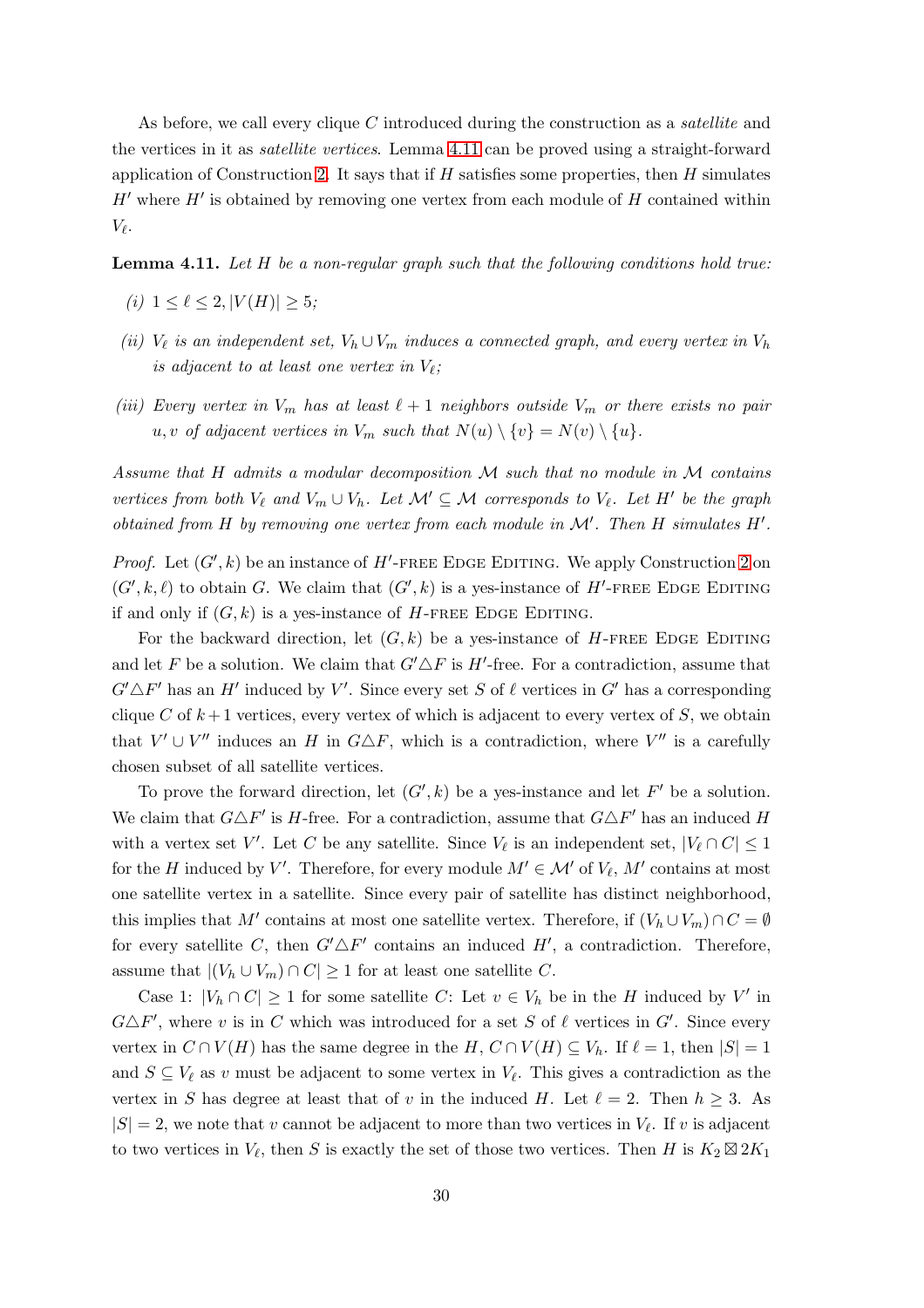<span id="page-30-0"></span>

Figure 12: Graphs handled by Corollary 4.12

which is a contradiction, as  $H$  has at least five vertices. So,  $v$  is adjacent to exactly one vertex in  $V_{\ell}$ . Then one vertex, say  $s_1 \in S$  is in  $V_{\ell}$  and the other vertex  $s_2 \in S$  is in  $V_h \cup V_m$ (if  $s_2 \notin V_h \cup V_m$  then  $s_1$  will have degree at least that of v in the H). If  $|V_h \cap C| \geq 3$ , then s<sub>1</sub> has degree at least three in the H, which is a contradiction. Therefore, since  $h \geq 3$ ,  $|V_h \cap C| = 2$ . Hence  $h = 3$ . Since  $\ell = 2$  and  $h = 3$ , we obtain that  $V_m = \emptyset$ . Therefore,  $s_2 \in V_h$ . We observe that  $s_1$  and  $s_2$  are nonadjacent in  $G \triangle F'$  as otherwise the degree of  $s_1$  becomes at least h, which is a contradiction. Since every vertex in  $V_h$  is adjacent to at least one vertex in  $V_{\ell}$ ,  $s_2$  is adjacent to a vertex u (which is not  $s_1$ ) in  $V_{\ell}$ . Now,  $s_2$  cannot have any other neighbors in H (other than u, and two vertices in  $V_h \cap C$ ). Since  $V_h \cup V_m$ induces a connected graph,  $|V_h \cup V_m| = |V_h| = 3$  and u has degree at most one, which is a contradiction.

Case 2:  $|V_m \cap C| \geq 1$ : Since every vertex in  $V' \cap C$  has the same degree in the induced H,  $V' \cap C \subseteq V_m$ . Consider condition (iii). Assume that every vertex in  $V_m$  has at least  $\ell+1$  neighbors outside  $V_m$ . Then we get a contradiction, as a vertex in C has only at most  $\ell$  neighbors outside C. Now assume that there is no pair  $u, v$  of adjacent vertices in  $V_m$  such that their neighbors outside them are same. Then  $|V_m \cap C| = 1$ . Then the vertex in  $V_m \cap C$  has degree only at most  $\ell$  in the H, a contradiction.  $\Box$ 

The following corollary lists many graphs (see Figure [12\)](#page-30-0) that can be handled by Lemma [4.11.](#page-29-0)

| Corollary 4.12. <i>(i)</i> $S_7$ simulates $H_9$ . | $(vi)$ $S_{13}$ simulates $S_3$ .                               |
|----------------------------------------------------|-----------------------------------------------------------------|
| ( <i>ii</i> ) $S_8$ simulates $\overline{A_1}$ .   | ( <i>vii</i> ) $\overline{S_{14}}$ simulates $\overline{B_1}$ . |
| ( <i>iii</i> ) $S_{10}$ simulates $C_4$ .          | (viii) $S_{18}$ simulates $\overline{A_1}$ .                    |
| (iv) $S_{11}$ simulates $\overline{H_7}$ .         | (ix) $S_{19}$ simulates $\overline{S_3}$ .                      |
| (v) $S_{12}$ simulates $S_2$ .                     | $(x)$ $S_{21}$ simulates $\overline{H_4}$ .                     |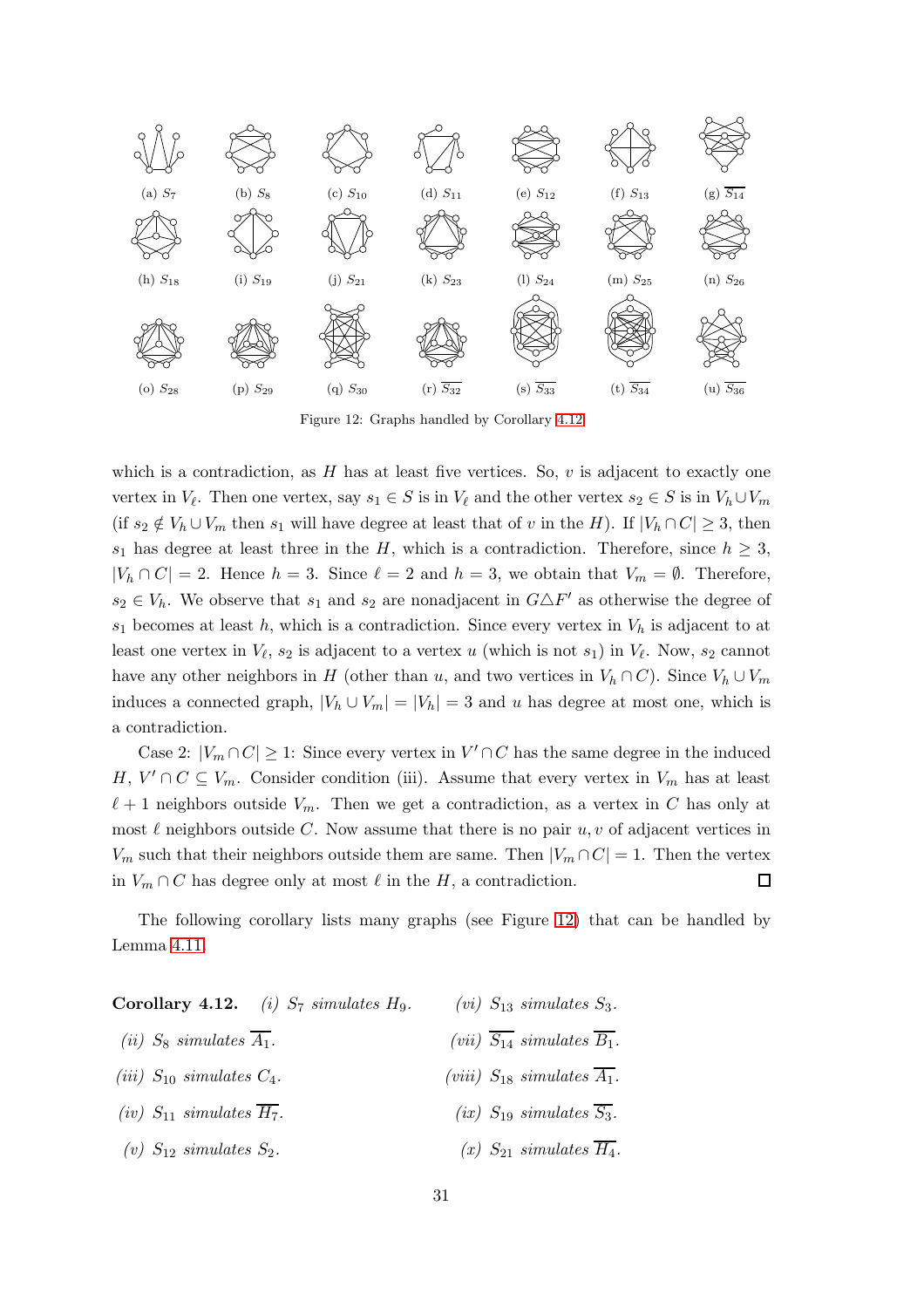(xi)  $S_{23}$  simulates  $\overline{A_7}$ . (xii)  $S_{24}$  simulates  $\overline{S_7}$ . (xiii)  $S_{25}$  simulates  $\overline{H_1}$ . (xiv)  $S_{26}$  simulates  $S_8$ .  $(xv)$  S<sub>28</sub> simulates  $\overline{A_9}$ . (xvi)  $S_{29}$  simulates  $S_{17}$ . (xvii)  $S_{30}$  simulates  $\overline{S_{19}}$ .  $(xviii)$   $\overline{S_{32}}$  simulates  $\overline{S_{16}}$ . (xix)  $\overline{S_{33}}$  simulates  $\overline{K_{1,4} \cup K_2} \in \overline{\mathcal{F}_7}$ .  $(xx)$   $\overline{S_{34}}$  simulates  $\overline{K_{1,5} \cup K_2} \in \overline{\mathcal{F}_7}$ .  $(xxi)$   $\overline{S_{36}}$  simulates  $\overline{S_{14}}$ .

The following three corollaries are obtained by application of Lemma [4.11:](#page-29-0) they show that in certain families of graphs, every member simulates the simplest member. Corol-lary [4.13](#page-31-1) deals with star graphs  $(K_{1,t})$ . For every graph H in this class,  $V_{\ell}$  is a single module of the graph and H simulates a graph  $H'$ , where  $H'$  is obtained by removing one vertex from  $V_{\ell}$ . Corollary [4.14](#page-31-2) handles  $K_2 \boxtimes sK_1$ , where  $V_{\ell}$  forms a single module of the graph. As in the previous case,  $H'$  is obtained by removing one vertex from  $V_{\ell}$ . Corollary [4.15](#page-31-3) deals with the set of twin-star graphs  $(T_{t_1,t_2})$ . For every graph H in this class, there are two modules of H in  $V_{\ell}$ :  $t_1$  vertices adjacent to one vertex in  $H - V_{\ell}$  and  $t_2$  vertices adjacent to the other vertex in  $H - V_{\ell}$ . Then H simulates a graph H', where  $H'$  is obtained by removing one vertex each from the two modules.

<span id="page-31-1"></span>**Corollary 4.13** (see Lemma 6.4 in [\[8](#page-55-0)] for a partial result). Let H be  $K_{1,t}$ , for any  $t \ge 5$ (∈ $\mathcal{F}_2$ ). Let H' be  $K_{1,t-1}$ . Then H simulates H'. Furthermore, H simulates H<sub>5</sub> (K<sub>1,4</sub>).

<span id="page-31-2"></span>Corollary 4.14 (see Lemma 4.5 in [\[32](#page-58-0)] for a partial result). Let H be  $K_2 \boxtimes sK_1$ , for any  $s \geq 4 \ (\in \mathcal{F}_3)$  and let H' be  $K_2 \boxtimes (s-1)K_1$ . Then H simulates H'. Furthermore, H simulates  $\overline{H_3}$  (K<sub>2</sub>  $\boxtimes$  3K<sub>1</sub>).

<span id="page-31-3"></span>**Corollary 4.15** (see Lemma 6.6 in [\[8](#page-55-0)] for a partial result). Let H be a twin-star graph  $T_{t_1,t_2}$ , such that  $t_1,t_2 \geq 1$ . Let H' be  $T_{t_1-1,t_2-1}$ . Then H simulates H'. In particular, if H is  $T_{t,1}$ , for some  $t \geq 4 \ (\in \mathcal{F}_4)$ , then H simulates  $K_{1,t} \ (\in \ H_5 \} \cup \mathcal{F}_2)$ .

Next we see another application of Construction [2.](#page-28-2)

<span id="page-31-0"></span>**Lemma 4.16.**  $K_{2,3} (= S_1)$  simulates  $C_4$ .

*Proof.* Let H be  $K_{2,3}$ . Let H' be  $C_4$ . Let  $(G', k)$  be an instance of H-FREE EDGE EDITING. Let G be constructed from  $(G', k, \ell)$  by applying Construction [2.](#page-28-2) We claim that  $(G', k)$  is a yes-instance of H'-FREE EDGE EDITING if and only if  $(G, k)$  is a yes-instance of  $H$ -free Edge Editing.

Let  $(G', k)$  be a yes-instance of H'-FREE EDGE EDITING and let F' be a solution. For a contradiction, assume that  $G \triangle F'$  has a  $K_{2,3}$  induced by V'. Clearly,  $V' \cap C \neq \emptyset$  for some clique C introduced during the construction for some set  $S$  of two vertices in  $G'$ . Since  $V' \cap C$  forms a clique and has the same neighborhood outside  $V' \cap C$  in the H,  $|V' \cap C| = 1$ . Therefore, the vertex in  $V' \cap C$  must be a degree-2 vertex in the H. Then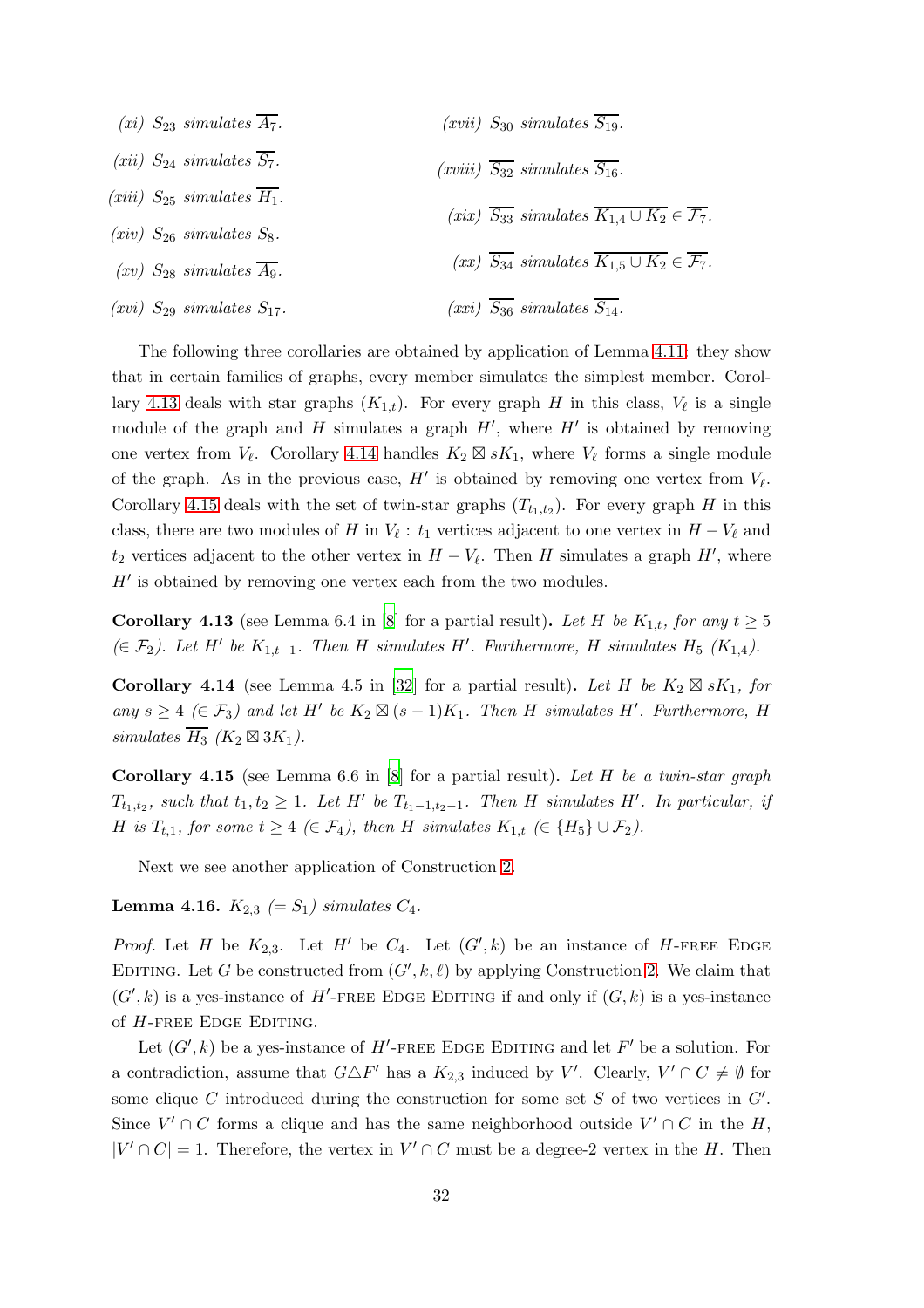the two vertices in  $S$  act as the two highest degree vertices in the  $H$ . Then the other two degree-2 vertices must be from the copy of  $G'$  in  $G$  (there is no other constructed clique adjacent to both the vertices in S) and hence  $G' \triangle F'$  contains an induced  $C_4$ , a contradiction.

For the other direction, assume that  $(G, k)$  is a yes-instance and let F be a solution. For a contradiction, let  $G' \triangle F$  has a  $C_4$  induced by  $\{v_1, v_2, v_3, v_4\}$ , where  $v_1$  and  $v_3$  are nonadjacent. Since there are  $k + 1$  vertices in a clique C adjacent to both  $v_1$  and  $v_3$  (due to the construction), there is at least one vertex  $v$  in  $C$  adjacent to both  $v_1$  and  $v_3$  and not adjacent to  $v_2$  and  $v_4$  in  $G \triangle F$ . Then  $G \triangle F$  has an induced  $K_{2,3}$ , a contradiction.  $\Box$ 

#### 4.3. Reductions based on Construction [3](#page-32-0)

Now we give another construction that will be used in a few reductions.

<span id="page-32-0"></span>**Construction 3.** Let  $(G', k, t)$  be an input to the construction, where  $G'$  is a graph and k and t are positive integers. For every set S of t vertices in G' introduce an independent set  $I_S$  of  $k+2$  vertices such that every vertex in  $I_S$  is adjacent to every vertex in  $G'$  except those in S. Let  $\bigcup_{S \subseteq V(G'), |S|=t} I_S = I$ . Let the resultant graph be G.

<span id="page-32-1"></span>**Lemma 4.17.** Let H be a graph such that  $V<sub>h</sub>$  forms a clique and for every pair of vertices  $u, v \in V_h$ ,  $H - u$  is isomorphic to  $H - v$ . Further assume that there exists no independent set S of size  $s \geq 2$  where each vertex in S has degree at least  $h - s + 1$  in H. Then H simulates  $H - u$ , where u is any vertex in  $V_h$ .

*Proof.* Let H' be obtained from H by deleting a vertex in  $V_h$ . Let  $(G', k)$  be an instance of H'-FREE EDGE EDITING. Apply Construction [3](#page-32-0) on  $(G', k, h^* = |V(H)| - h - 1)$  to obtain G. We claim that  $(G', k)$  is a yes-instance of H'-FREE EDGE EDITING if and only if  $(G, k)$  is a yes-instance of H-FREE EDGE EDITING.

Let  $(G', k)$  be a yes-instance of H'-FREE EDGE EDITING and let F' be a solution. We claim that  $G \triangle F'$  is H-free. For a contradiction, assume that  $U \subseteq V(G)$  induces H in  $G \triangle F'$ . Clearly,  $I \cap U \neq \emptyset$ . Let  $|U \cap I| = 1$ . Since a vertex in I is nonadjacent to only  $h^*$  vertices in the copy of G' in G, we obtain that the vertex in  $I \cap U$  must be a vertex in  $V_h$  in the H. Therefore,  $G' \triangle F$  has an induced H', a contradiction. Let  $|U \cap I| = s > 1$ . Since  $U \cap I$  is an independent set and each vertex in it is nonadjacent to only at most  $h^*$  vertices in the copy of G' in G, we get that each vertex in  $U \cap I$  has degree at least  $|V(H)| - 1 - (s - 1) - h^*$  in the H induced by U in  $G \triangle F'$ . Since  $h^* = |V(H)| - h - 1$ , we obtain that each vertex in  $U \cap I$  has degree at least  $h - s + 1$  in the H, which is a contradiction.

Let  $(G, k)$  be a yes-instance and let F be a solution. For a contradiction, assume that  $G' \triangle F$  has an H' induced by U. Let  $U' \subseteq U$  be such that  $|U'| = h^*$  and introducing a new vertex u and making it adjacent to every vertex in  $U \setminus U'$  of  $(G' \triangle F')[U]$  results in H. Since there are at least  $k+1$  vertices adjacent to every vertex, except those in U' in the copy of  $G'$  in  $G$ , we obtain that  $G \triangle F$  has an induced  $H$ , a contradiction.  $\Box$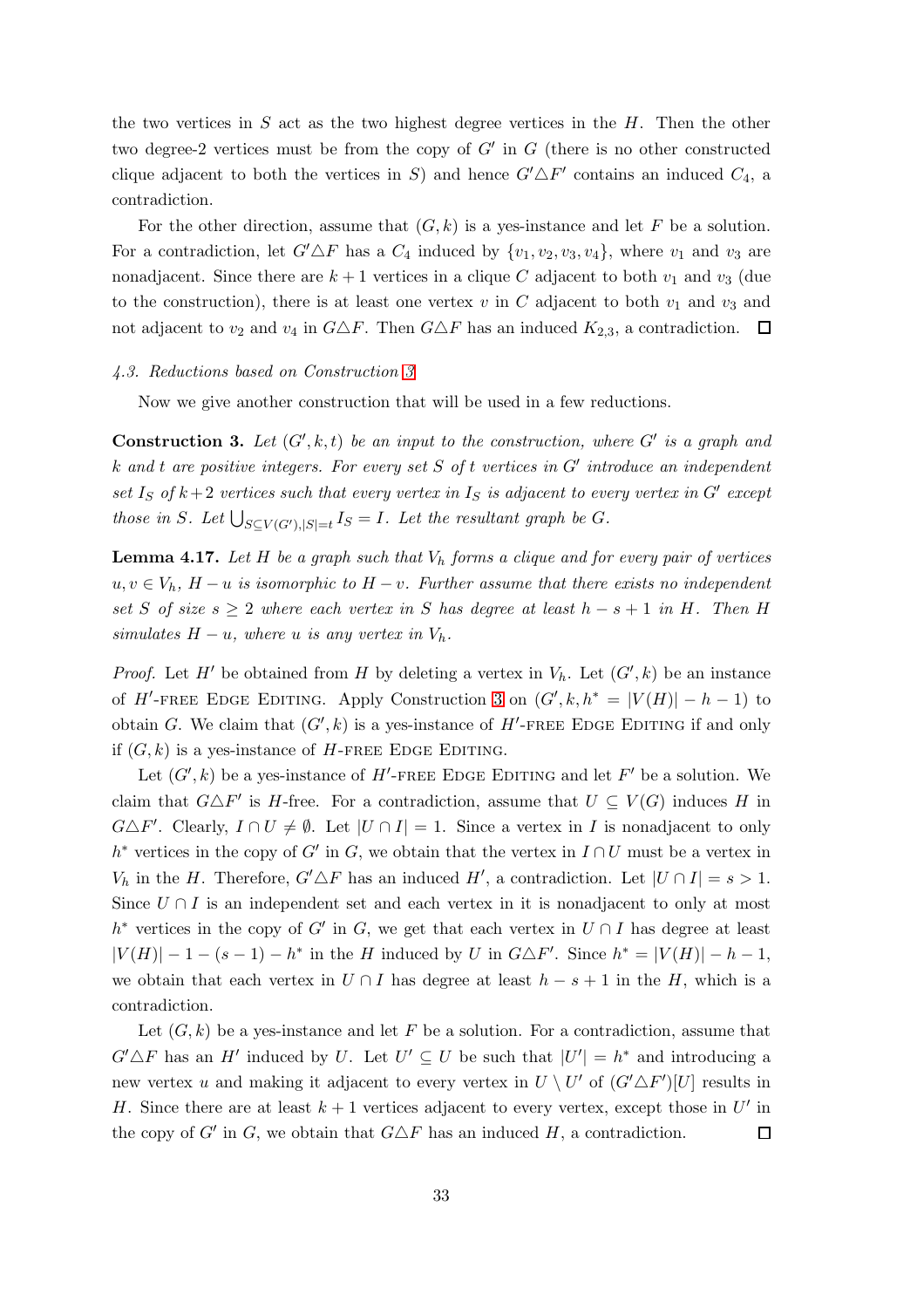<span id="page-33-1"></span>

Figure [13](#page-33-1) shows the graphs handled by Corollary 4.18. Sequences of reductions used by Corollary 4.18 are shown in parenthesis, unless the result is obtained by a direct application of Lemma [4.17.](#page-32-1)

Corollary 4.18. *(i)*  $S_2$  simulates  $\overline{H_7}$ .

- (*ii*)  $S_3$  simulates  $H_6$ .
- (iii)  $S_{16}$  simulates  $S_3$  (delete a high degree vertex (Lemma [4.17\)](#page-32-1)  $\rightarrow$  delete  $V_{\ell}$  (Proposition [3.5\)](#page-14-0)).
- (iv)  $S_{17}$  simulates  $\overline{H_1}$  (delete a high degree vertex (Lemma [4.17\)](#page-32-1)  $\rightarrow$  delete  $V_{\ell}$  (Proposition [3.5\)](#page-14-0)).
- (v)  $S_{31}$  simulates  $S_3$  (delete a high degree vertex (Lemma [4.17\)](#page-32-1)  $\rightarrow$  delete  $V_{\ell}$  (Proposition  $3.5$ ) $\rightarrow$  delete  $V_h$  (Proposition [3.5\)](#page-14-0))

<span id="page-33-0"></span>**Lemma 4.19.** Let H be  $(K_t - e) \cup K_1$  for  $t \geq 6$  ( $\overline{\mathcal{F}_8}$ ). Let H' be  $K_{t-2} \cup K_1$  ( $\in \{\overline{H_5}\} \cup \overline{\mathcal{F}_2}$ ). Then H simulates H'.

*Proof.* We observe that H' is obtained by removing the two vertices with degree  $t - 2$ from H. Let  $(G', k)$  be an instance of H'-FREE EDGE EDITING. Let G be obtained by applying Construction [3](#page-32-0) on  $(G', k, 1)$ . We claim that  $(G', k)$  is a yes-instance of H'-FREE EDGE EDITING if and only if  $(G, k)$  is a yes-instance of H-FREE EDGE EDITING.

For the forward direction, let  $(G', k)$  be a yes-instance of  $H'$ -FREE EDGE EDITING. Let F' be a solution of it. For a contradiction, assume that  $G \triangle F'$  has an H induced by U. Clearly  $U \cap I \neq \emptyset$ . Since an isolated vertex in H is not adjacent to  $t \geq 6$  vertices in H, a vertex in I cannot be the isolated vertex in the H induced by U. Therefore,  $|U \cap I| \leq 2$ . Let  $|U \cap I = \{u\}| = 1$ . Since u is adjacent to all except one vertex in the copy of G' in G, u must be a vertex with degree  $t-1$  in the induced H. Then  $G' \Delta F'$  contains an induced  $(K_{t-1}-e) \cup K_1$  and hence a  $K_{t-2} \cup K_1$ , which is a contradiction (we note that  $K_{t-2} \cup K_1$ is an induced subgraph of  $(K_{t-1}-e) \cup K_1$ ). Let  $|U \cap I = \{u, u'\}| = 2$ . Clearly,  $u, u' \in I_{\{v\}}$ for some vertex v in the copy of  $G'$  in  $G$ . Then u and u' are the vertices with degree  $t-2$ in the H. Therefore,  $G' \triangle F'$  has an induced  $K_{t-2} \cup K_1$ , which is a contradiction.

For the other direction, let  $(G, k)$  be a yes-instance of H-FREE EDGE EDITING. Let F be a solution of it. For a contradiction, assume that  $G' \Delta F$  contains an H' induced by U. Let v be the isolated vertex in the induced H. Since there are  $k + 2$  vertices adjacent to all vertices, except v, in the copy of  $G'$  in  $G$ , at least two of them along with U induces H in  $G \triangle F$ , which is a contradiction.  $\Box$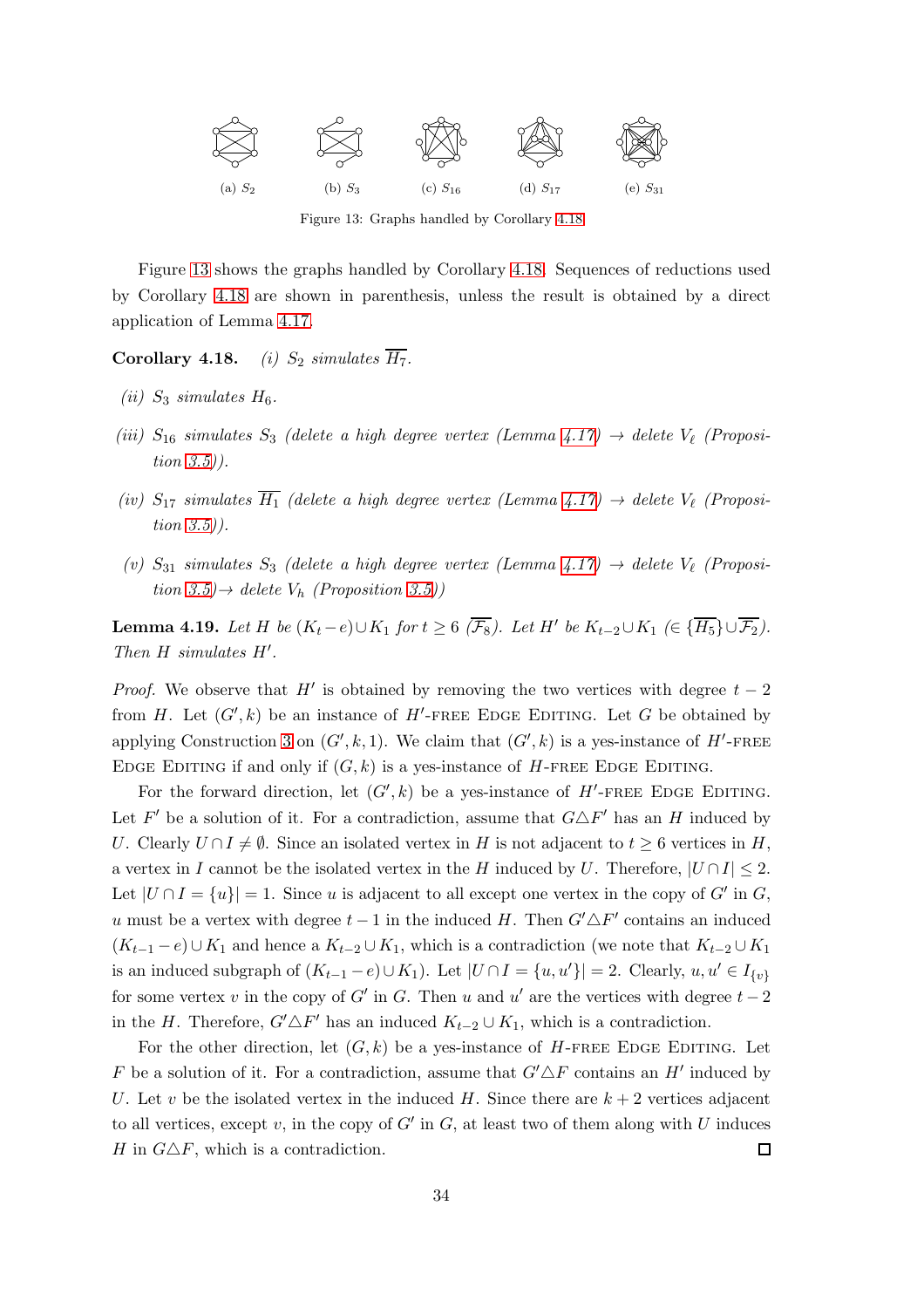#### 4.4. Other reductions

To resolve graphs in  $\mathcal{F}_7$  (=  $K_{1,t} \cup K_2$ ), we resort to a known reduction. There is a PPT in [\[8\]](#page-55-0) from  $H'$ -FREE EDGE EDITING to H-FREE EDGE EDITING, where  $H'$  is a largest component in  $H$ . It is a composition of two reductions: one from  $H'$ -FREE EDGE EDITING to  $H''$ -FREE EDGE EDITING and another from  $H''$ -FREE EDGE EDITING to  $H$ -FREE EDGE EDITING, where  $H''$  is the union of all components in  $H$  isomorphic to  $H'$ . The first reduction uses a simple construction (take a disjoint union of the input graph and join of  $k + 1$  copies of  $H'$ ) and the second reduction uses Construction [1.](#page-10-3)

**Proposition 4.20** (see Lemma 3.5 in  $[8]$ ). Let H' be a largest component of H. Then H simulates H′ .

<span id="page-34-0"></span>Corollary 4.21. Let H be  $K_{1,t} \cup K_2$ , for  $t \geq 4 \ (\in \mathcal{F}_7)$ . Then H simulates  $K_{1,t} \ (\in \mathcal{F}_7)$  ${H<sub>5</sub>} \cup F<sub>2</sub>$ ).

The following statement consider reduction that involve the removal of independent vertices.

**Lemma 4.22.** Let H be  $J \cup tK_1$ , for any  $t \geq 2$  such that J has no component which is a clique. Let  $H'$  be  $J \cup (t-1)K_1$ . Then H simulates  $H'$ . In particular, H simulates  $J \cup K_1$ .

*Proof.* Let  $(G', k)$  be a an instance of H'-FREE EDGE EDITING. Let G be  $G' \cup K$ , where K is  $K_{k+1}$ . We claim that  $(G', k)$  is a yes-instance of H'-FREE EDGE EDITING if and only if  $(G, k)$  is a yes-instance of H-FREE EDGE EDITING.

Let  $(G', k)$  be a yes-instance. Let F' be a solution of size at most k. For a contradiction assume that  $G \triangle F'$  has an induced  $J \cup tK_1$  with a vertex set V'. Since  $G' \triangle F'$  is H'-free,  $V' \cap K \neq \emptyset$ . Since  $V' \cap K$  induces a clique component in  $G \triangle F'$  and J does not have a clique component,  $V' \cap K$  is a singleton set and induces  $K_1$ . Therefore  $G' \triangle F'$  induces  $J \cup (t-1)K_1$ , which is a contradiction. For the other direction, let  $(G, k)$  be a yes-instance and let F be a solution. We claim that  $G' \triangle F$  is H'-free. For a contradiction, assume that  $G' \triangle F$  has an induced H' with a vertex set V'. Since K is a clique of  $k+1$  vertices, there exists at least one vertex v in K such that v is not adjacent to any vertex in  $V'$  in  $G \triangle F$ . Then  $V' \cup \{v\}$  induces H in  $G \triangle F$ , which is a contradiction.  $\Box$ 

## Corollary 4.23. (i)  $S_4$  simulates  $H_2$ .

- (ii)  $S_6$  simulates  $H_6$ .
- (iii) Let H be  $(K_t e) \cup 2K_1$ , for  $t \geq 4$  ( $\in \overline{\mathcal{F}_5}$ ). Then H simulates  $(K_t e) \cup K_1$  $(\in \{\overline{H_8}, \overline{D_2}\} \cup \overline{\mathcal{F}_8}).$

Some graphs handled by Corollary 4.23 is shown in Figure [14.](#page-35-1)

Lemma [4.24](#page-34-1) follows from Corollary [2.2,](#page-10-1) Proposition [4.1,](#page-25-2) the transitivity of PPTs, and other results in this section (see Figures [8](#page-25-1) and [9\)](#page-26-0) for details.

<span id="page-34-1"></span>**Lemma 4.24.** Let  $H \in \mathcal{W} \setminus \mathcal{W}'$ . Then H simulates a graph in  $\mathcal{W}' \cup \mathcal{X}_D$ .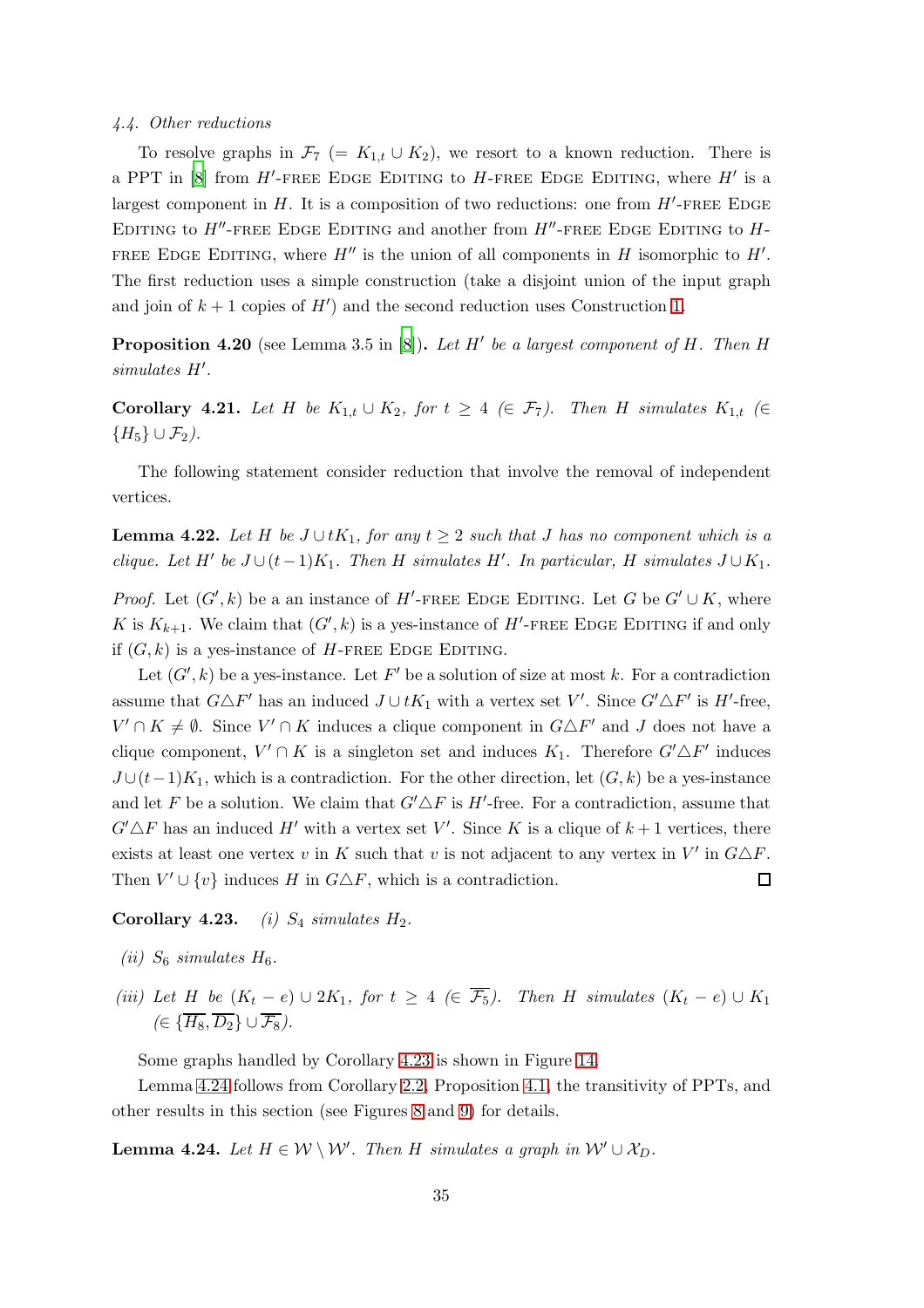

Figure 14: Two of the graphs handled by Corollary 4.23

#### <span id="page-35-1"></span><span id="page-35-0"></span>5. Incompressibility results for the graphs in  $A$  and  $B$

In this section, we prove that for every graph  $H \in \mathcal{A} \cup \overline{\mathcal{A}}$ , all three problems H-FREE EDGE EDITING, H-FREE EDGE DELETION, and H-FREE EDGE COMPLETION are incompressible, assuming  $NP \nsubseteq \text{coNP/poly}$ . With the same assumption, we prove that H-FREE EDGE DELETION is incompressible for every graph  $H \in \mathcal{B}$ ; Proposition [2.1](#page-10-0) then implies incompressibility of H-FREE EDGE COMPLETION for every  $H \in \overline{\mathcal{B}}$ .

<span id="page-35-3"></span><span id="page-35-2"></span>Theorem 5.1. Assuming NP  $\not\subset$  coNP/poly:

- <span id="page-35-4"></span>(i) Let  $H \in \mathcal{A}$ . Then H-FREE EDGE EDITING is incompressible.
- <span id="page-35-5"></span>(ii) Let  $H \in \mathcal{A} \cup \overline{\mathcal{A}} \cup \mathcal{B}$ . Then H-FREE EDGE DELETION is incompressible.
- (iii) Let  $H \in \mathcal{A} \cup \overline{\mathcal{A}} \cup \overline{\mathcal{B}}$ . Then H-FREE EDGE COMPLETION is incompressible.

We apply the technique used by Cai and Cai [\[24\]](#page-57-0) by which they obtained a complete dichotomy on the incompressibility of H-free edge modification problems on 3-connected graphs H. We will give a self-contained summary of their proof technique, with only a few references to proofs of formal statements. The reader is referred to [\[24](#page-57-0)] for a more detailed exposition of terminology and concepts discussed in this section.

The first step in the proof is to establish incompressibility for the *restricted* versions of  $H$ -FREE EDGE DELETION and  $H$ -FREE EDGE COMPLETION, where only allowed edges can be deleted/added. Then deletion and completion enforcer gadgets can be used to reduce the restricted problems to the original versions. Cai and Cai [\[24\]](#page-57-0) presented constructions that were proved to work correctly when  $H$  is 3-connected. We show, by careful inspection, that the same technique works for certain graphs  $H$  that are not 3-connected. For certain graphs  $H$ , we can prove incompressibility of the restricted problem, but enforcer gadgets of the required form provably do not exist. In these cases, we use ad hoc ideas to reduce the restricted version to the original one. In yet further cases, we need even trickier reductions, where we reduce  $H'$ -FREE EDGE DELETION to  $H$ -FREE EDGE DELETION for some  $H' \neq H$ .

#### 5.1. Incompressibility results for the restricted problems

A graph is called edge-restricted if a subset of its edges are marked as forbidden. All edges other than forbidden are allowed. A graph is called nonedge-restricted if a subset of its nonedges are marked as forbidden. All nonedges other than forbidden are allowed.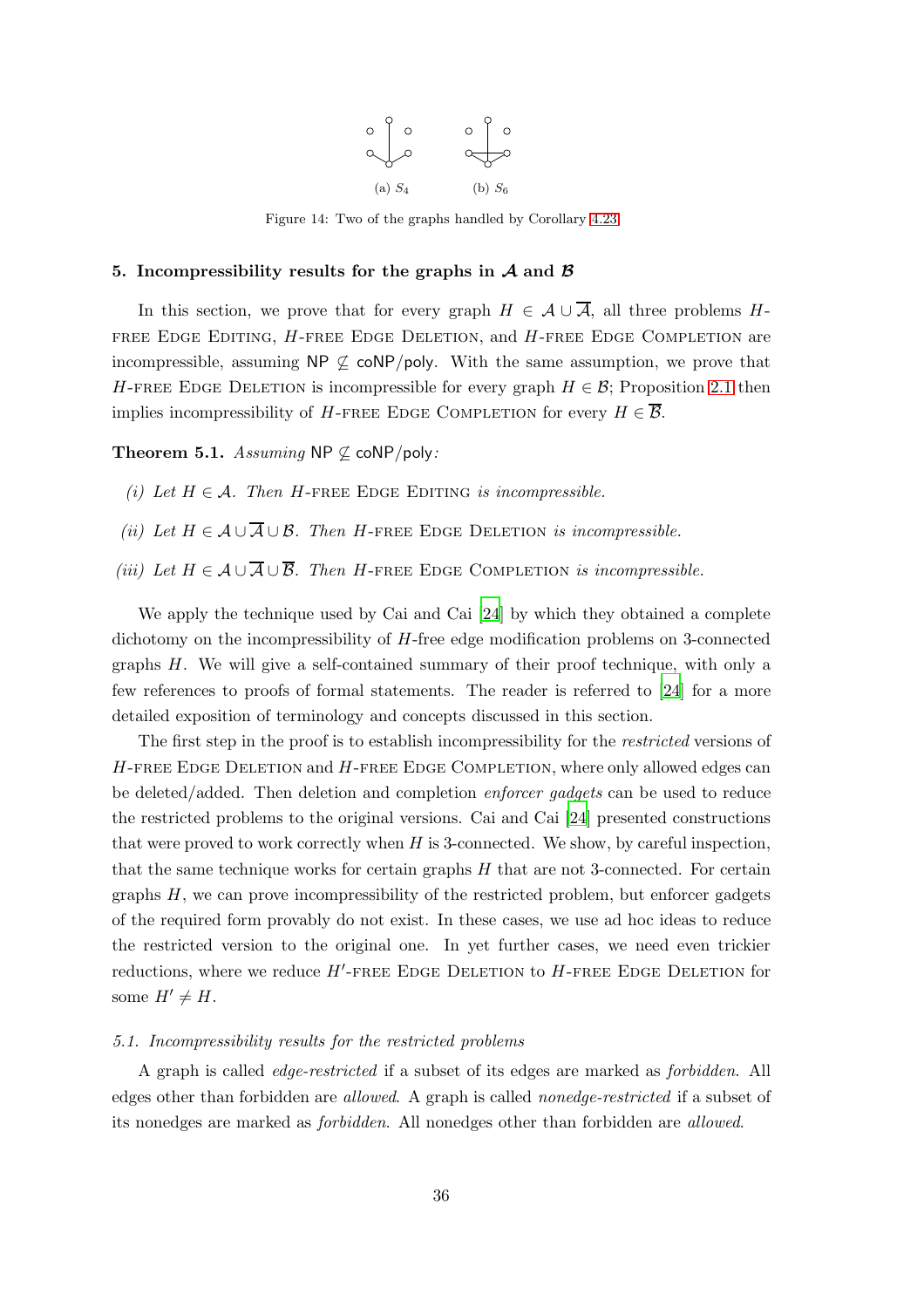RESTRICTED H-FREE EDGE DELETION: Given a graph  $G$ , an integer  $k$ , and a set  $R$ of edges of  $G$ , do there exist at most k edges disjoint from  $R$  such that deleting them from  $G$  results in an  $H$ -free graph?

Parameter:  $k$ 

RESTRICTED  $H$ -FREE EDGE COMPLETION: Given a graph  $G$ , an integer  $k$ , and a set R of nonedges of  $G$ , do there exist at most  $k$  nonedges disjoint from  $R$  such that adding them in  $G$  results in an  $H$ -free graph?

Parameter:  $k$ 

**Propagational formula satisfiability.** A ternary Boolean function  $f(x, y, z)$  (where x, y, and z are either Boolean variables or constants 0 or 1) is propagational if  $f(1, 0, 0) =$  $0, f(0, 0, 0) = f(1, 0, 1) = f(1, 1, 0) = f(1, 1, 1) = 1$ . This has the meaning: if x is true then either  $y$  is true or  $z$  is true.

PROPAGATIONAL- $f$  SATISFIABILITY: Given a conjunctive formula  $\varphi$  of a propagational ternary function f with distinct variables in each clause of  $\varphi$ , find whether there exists a satisfying truth assignment with weight at most  $k$ . The parameter we consider is  $k$ .

<span id="page-36-0"></span>Proposition 5.2 (Theorem 3.4 in [\[24\]](#page-57-0)). For any propagational ternary Boolean function  $f$ , PROPAGATIONAL- $f$  SATISFIABILITY on 3-regular conjunctive formulas (every variable appears exactly three times) admits no polynomial kernel, assuming  $NP \nsubseteq \text{coNP/poly}$ .

Satisfaction-testing components. For H-FREE EDGE DELETION, a satisfactiontesting component  $S_D(x, y, z)$  is a constant-size edge-restricted H-free graph with exactly three allowed edges  $\{x, y, z\}$  such that there is a propagational Boolean function  $f(x, y, z)$ such that  $f(x, y, z) = 1$  if and only if the graph obtained from  $S_D(x, y, z)$  by deleting edges in  $\{x, y, z\}$  with value 1 is *H*-free. For *H*-FREE EDGE COMPLETION, a *satisfaction-testing* component  $S_C(x, y, z)$  is a constant-size nonedge-restricted H-free graph with exactly three allowed nonedges  $\{x, y, z\}$  such that there is a propagational Boolean function  $f(x, y, z)$ such that  $f(x, y, z) = 1$  if and only if the graph obtained from  $S<sub>C</sub>(x, y, z)$  by adding edges in  $\{x, y, z\}$  with value 1 is H-free.

There is an easy construction (Lemma 4.3 in [\[24](#page-57-0)]) showing that  $S_D(x, y, z)$  exists for every connected graph H with at least four vertices but not complete and  $S_{\mathcal{C}}\{x, y, z\}$ exists for every connected graph with at least four vertices and at least two nonedges. The construction for this is as follows.  $S_D\{x, y, z\}$ : Let x be a nonedge, and y and z be two edges in H. Then  $H + x$  is a  $S_D(x, y, z)$  where  $x, y, z$  are the only allowed edges.  $S_{\mathcal{C}}\{x,y,z\}$ : Let x be an edge, and y and z be two nonedges in H. Then  $H - x$  is a  $S_C(x, y, z)$  where x, y, z are the only allowed nonedges.

**Truth-setting components.** For  $H$ -FREE EDGE DELETION, a truth-setting component  $(T_D(u))$  is a constant-sized, edge-restricted H-free graph such that it contains at least three allowed edges  $x, y, z$  without a common vertex and admits exactly two deletion sets  $\emptyset$  and the set of all allowed edges. For H-FREE EDGE COMPLETION, a truth-setting *component*  $(T_C(u))$  is a constant-sized, nonedge-restricted H-free graph such that it con-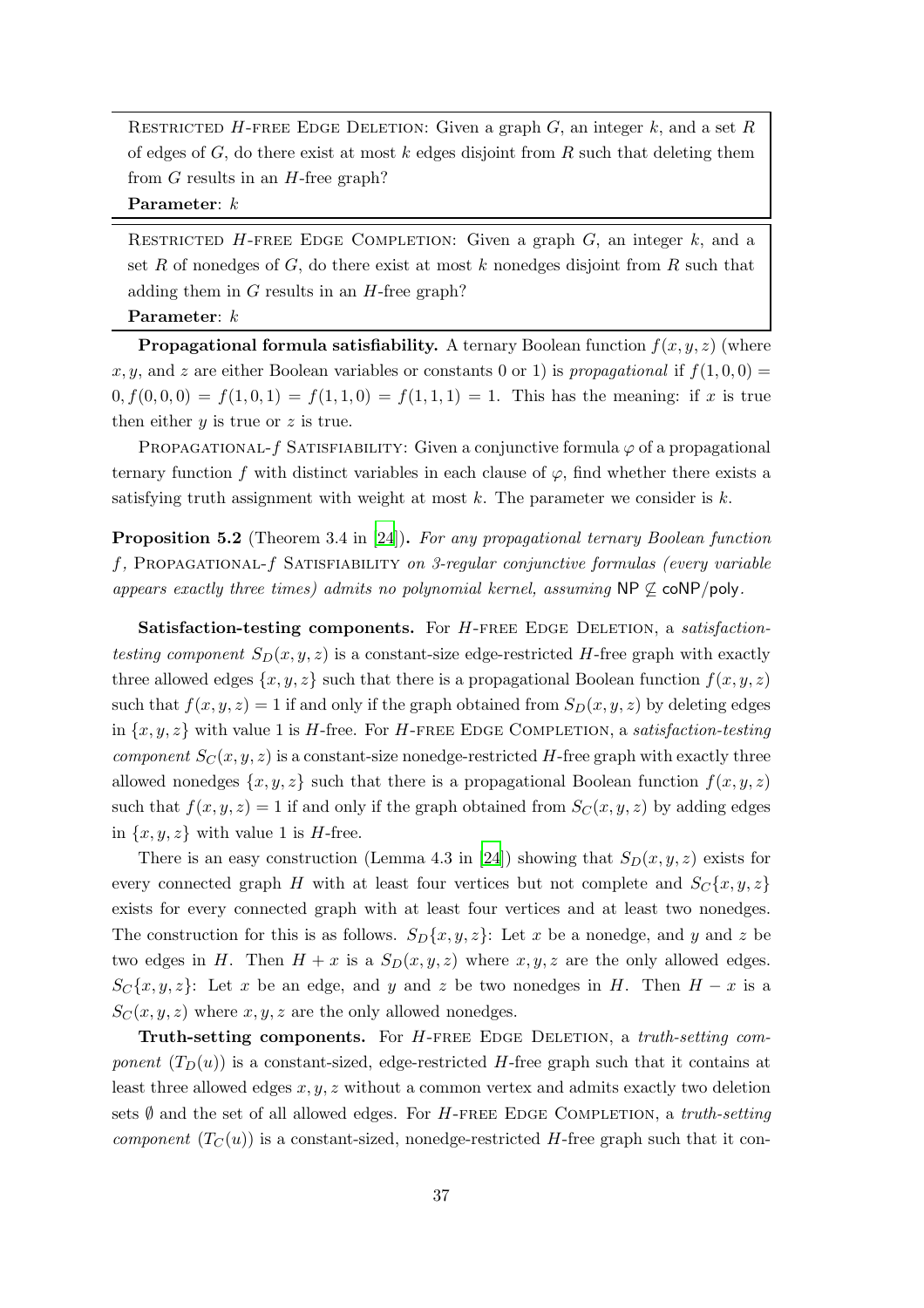tains at least three allowed nonedges  $x, y, z$  without a common vertex, and admits exactly two completion sets ∅ and the set of all allowed nonedges.

There is a construction given in [\[24](#page-57-0)] for  $T_D(u)$  and  $T_C(u)$  when H is 3-connected but not complete. The constructions are given below.

Construction of  $T_D(u)$ : Let  $e', e$  be a nonedge and an edge sharing no common vertex in H. Let the *basic unit*  $U = H + e'$  and set all edges except e and e' in U as forbidden. Let p be the number of vertices in H. Take p copies  $U_1, U_2, \ldots, U_p$  of U. Identify the edge e of  $U_i$  with the edge e' of  $U_{i+1}$  to form a chain of U's. This is a basic chain  $B(u)$ . Let us call the unidentified edge  $e'$  of  $U_1$  as the *left-most allowed edge* of  $B(u)$  and unidentified edge of  $U_p$  as the *right-most allowed edge* of  $B(u)$ . Take three basic chains  $B_0, B_1$ , and  $B_2$ . Attach them in a cyclic fashion: Identify the right-most allowed edge of  $B_i$  with the left-most allowed edge of  $B_{i+1}$ , where indices are taken mod 3. This is the claimed truth-setting component  $T_D(u)$ . Let us call the allowed edges thus identified as variable edges. We note that there are exactly three variable edges in  $T_D(u)$ .

It is easy to see that, for every H, there are only two possible deletion sets in  $T_D(u)$ : the empty set and the set of all allowed edges. To see this, observe that if we remove any of the allowed edges, then it creates a copy of  $H$  in one of the units, forcing us to remove the next allowed edge as well. However, it is not clear if these two deletion sets really make the graph  $H$  free. As Cai and Cai [\[24](#page-57-0)] showed, this construction for  $T_D(u)$  works correctly for 3-connected graphs H: Since the "cycle" of basic units is long enough, every subgraph having vertices from different basic units and having at most  $|V(H)|$  vertices has vertex connectivity at most 2. In general, the construction may not give correct truth-setting components for 2-connected graphs  $H$ . But, as we shall see later, by carefully choosing  $e$  and  $e'$  in these constructions, we can obtain truth-setting components for many 2-connected graphs H.

Construction of  $T_C(u)$ : Let  $e', e$  be a nonedge and an edge sharing no common vertex in H. Let the *basic unit*  $U = H - e$  and set all nonedges except e and e' in U as forbidden. Let p be the number of vertices in H. Take p copies  $U_1, U_2, \ldots, U_p$  of U. Identify the nonedge e of  $U_i$  with the nonedge e' of  $U_{i+1}$  to form a chain of U's. This is a basic chain  $B(u)$ . Let us call the unidentified nonedge e' of  $U_1$  as the *left-most allowed nonedge* of  $B(u)$  and unidentified nonedge of  $U_p$  as the *right-most allowed nonedge* of  $B(u)$ . Take three basic chains  $B_0, B_1$ , and  $B_2$ . Attach them in a cyclic fashion: Identify the rightmost allowed nonedge of  $B_i$  with the left-most allowed nonedge of  $B_{i+1}$ , where indices are taken mod 3. This is the claimed truth-setting component  $T_C(u)$ . Let us call the allowed nonedges thus identified as variable nonedges. We note that there are exactly three variable nonedges in  $T_C(u)$ . Similarly to  $T_D(u)$ , we can argue that for any H, there are only two potential completion sets (the empty set and the set of all allowed nonedges), and for 3-connected  $H$ , these two sets are indeed completion sets.

The following is the construction used in the reduction from PROPAGATIONAL- $f$  SAT-ISFIABILITY to RESTRICTED  $H$ -FREE EDGE DELETION (COMPLETION).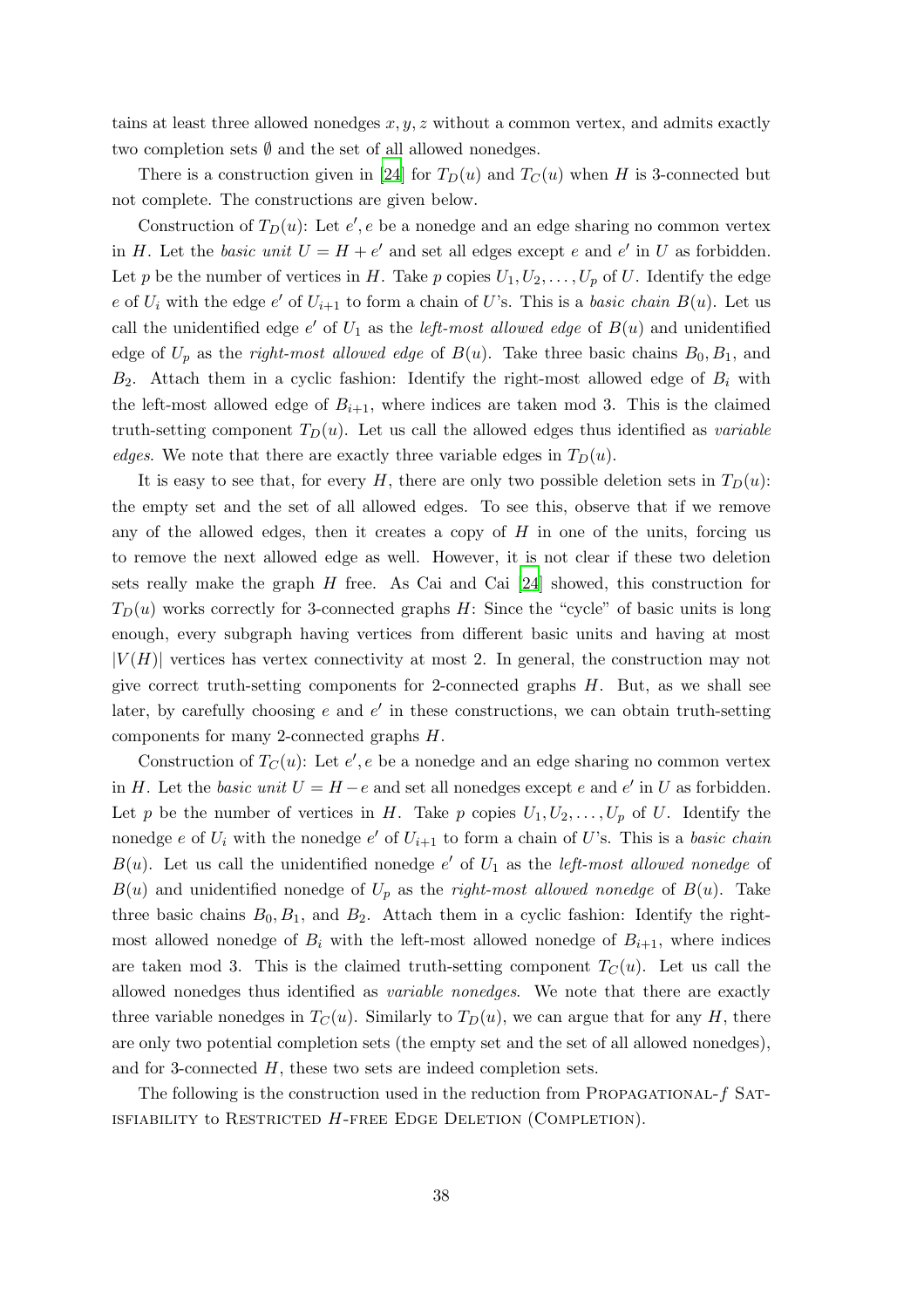<span id="page-38-0"></span>**Construction 4.** Let  $(\varphi, k, H)$  be an input to the construction, where  $\varphi$  is a 3-regular conjunctive formula on a propagational ternary Boolean function  $f, k$  is a positive integer, and  $H$  is a graph such that there exists a satisfaction-testing component for  $H$ -FREE EDGE DELETION (COMPLETION) for f and a truth-setting component for  $H$ -FREE EDGE DELETION (COMPLETION). The construction gives a graph  $G_{\varphi}$ , an integer k', and a set of restricted (non)edges in  $G_{\varphi}$ .

- For every clause in  $\varphi$ , introduce a satisfaction-testing component  $S_D(x, y, z)$   $(S_C(x, y, z))$ for H-FREE EDGE DELETION (COMPLETION).
- If  $c \in \{x, y, z\}$  is 1, then the corresponding allowed (non)edge is deleted (added) and if  $c = 0$  then the corresponding allowed (non)edge is set as forbidden.
- For every variable u in f, introduce a truth-setting component  $T_D(u)$  ( $T_C(u)$ ) for H-FREE EDGE DELETION (COMPLETION).
- For every variable u, identify each of the variable (non)edges in  $T_D(u)$  ( $T_C(u)$ ) with an allowed (non)edge in a satisfaction-testing component corresponds to a different clause in which u appears—since  $\varphi$  is 3-regular, u appears in exactly three clauses.

Let the graph obtained be  $G_{\varphi}$  and let  $k' = 3|V(H)|k$ . For the deletion problem the set R of forbidden edges is all the edges in  $G_{\varphi}$  except the allowed edges in the units. For the completion problem, the set R of forbidden nonedges contains every nonedge of  $G_{\varphi}$  except the allowed nonedges in the units.

Let H be a graph and  $(\varphi, k)$  be an instance of a PROPAGATIONAL-f SATISFIABIL-ITY problem. Let  $(G_{\varphi}, k', R)$  be the output of the Construction [4](#page-38-0) applied on  $(\varphi, k, H)$ . The construction works correctly in one direction: If  $(G_{\varphi}, k', R)$  is a yes-instance of RE-STRICTED H-FREE EDGE DELETION (COMPLETION), then  $(\varphi, k)$  is a yes-instance of PROPAGATIONAL-*f* SATISFIABILITY. To see this, let F be a solution of  $(G_{\varphi}, k', R)$ . By the definition of  $T_D(u)$   $(T_C(u))$ , if an allowed (non)edge is in F then so is every allowed (non)edge in it. Therefore, since  $|F| \leq k' = 3k|V(H)|$  and every truth-setting component has exactly  $3|V(H)|$  many allowed (non)edges, only at most k (non)edges of satisfactiontesting components are in F. By the definition of  $S_D(x, y, z)$  ( $S_C(x, y, z)$ ), if  $x \in F$  then either y or z is in F, otherwise there is an induced H in  $G_{\varphi} + F$ . Therefore, setting the variables to 1 corresponding to the (non)edges, which are part of  $F$ , in satisfaction-testing components, we obtain that  $(\varphi, k)$  is a yes-instance of PROPAGATIONAL-f SATISFIABILity. Thus we have the following Proposition.

<span id="page-38-1"></span>**Proposition 5.3** (see Lemma 5.1 in [\[24\]](#page-57-0)). Let  $(\varphi, k)$  be an instance of PROPAGATIONALf SATISFIABILITY. Let H be a graph such that there exists a satisfaction-testing component for H-FREE EDGE DELETION (COMPLETION) for f and there exists a truth-setting component for H-FREE EDGE DELETION (COMPLETION). Let  $(G_{\varphi}, k', R)$  be obtained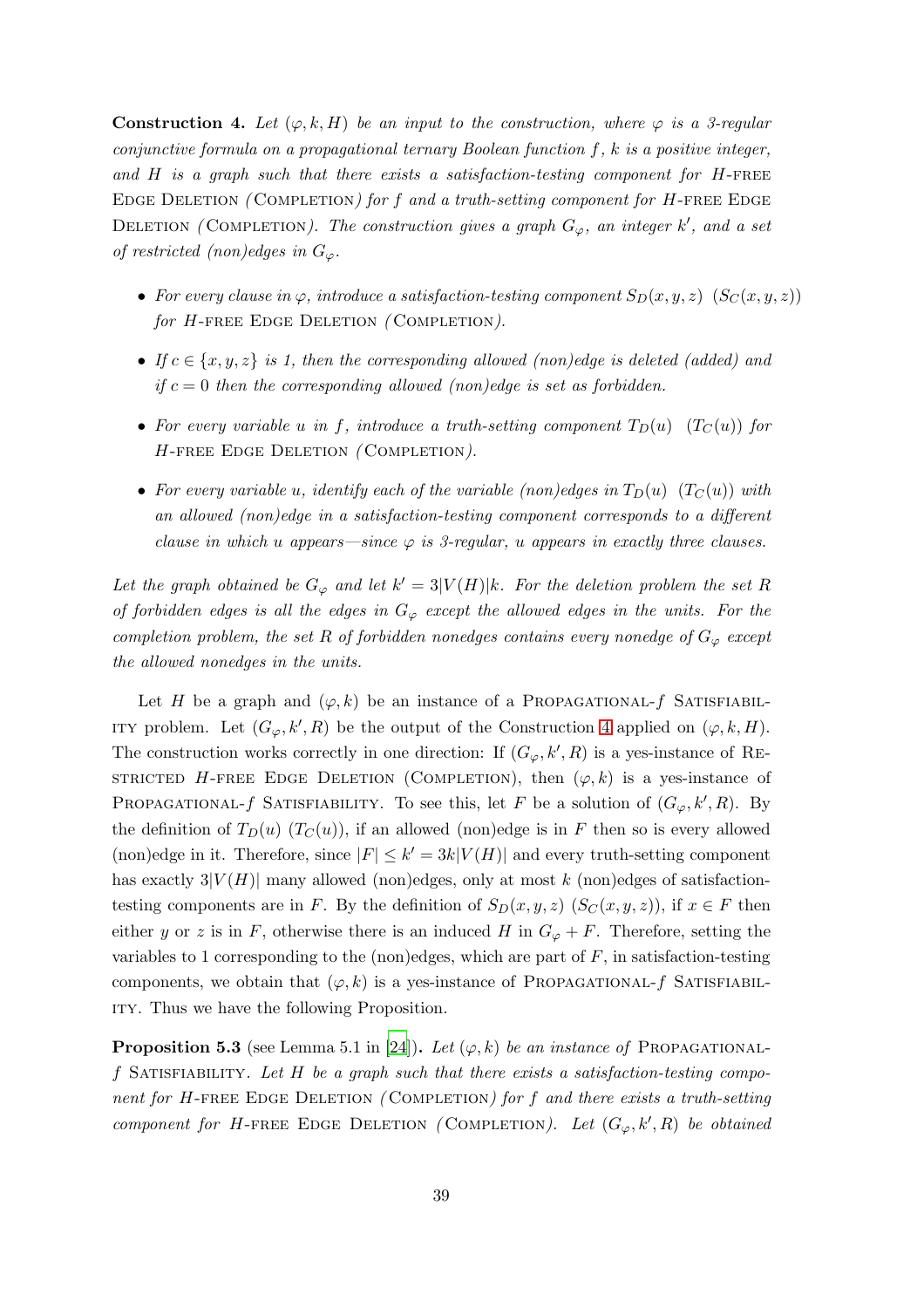by applying Construction [4](#page-38-0) on  $(\varphi, k, H)$ . Then, if  $(G_{\varphi}, k', R)$  is a yes-instance of RE-STRICTED H-FREE EDGE DELETION (COMPLETION) then  $(\varphi, k)$  is a yes-instance of PROPAGATIONAL- $f$  SATISFIABILITY.

We remark that the proof of Proposition [5.3](#page-38-1) works even if we use a gadget for the truth-setting component which satisfies only a weak property: it has at most two deletion (completion) sets, the  $\emptyset$  and the set of all allowed (non)edges. As we have seen, the construction of  $T_D(u)$  and  $T_C(u)$  discussed above satisfies this weak property.

To prove the other direction, one needs to show that there is no induced  $H$  in the "vicinity" of a satisfaction-testing component after deleting (adding) the (non)edges corresponding to the variables being set to 1 in  $\varphi$ . This can be done very easily for 3-connected graphs  $H$ . Proving this direction for 2-connected graphs  $H$  (if provable) requires careful structural analysis of the constructed graph  $G_{\varphi}$ .

In Figure [15,](#page-40-0) we give various gadgets required for the proofs of this section. We use unit as a general term to refer to a satisfaction-testing component or a basic unit.

<span id="page-39-0"></span>**Lemma 5.4.** Let  $H \in {\overline{A_1}, \overline{A_2}, A_3, \overline{A_3}, A_4, A_5, \overline{A_7}, \overline{A_9}}$ . Then RESTRICTED H-FREE EDGE DELETION is incompressible, assuming NP  $\nsubseteq$  coNP/poly.

*Proof.* By definition, the gadget shown in the corresponding cell in the column ' $S_D(x, y, z)$ ' (where x is the edge added to  $H$ , and y and z are the other two darkened edges) of Figure [15](#page-40-0) is a satisfaction-testing component for  $H$ -FREE EDGE DELETION and the gadget shown in the corresponding cell in the column 'Basic unit' (under DELETION) (with two distinguished edges which are darkened) is a basic unit for  $H$ -FREE EDGE DELETION. Let  $T_D(u)$  be obtained by the construction for truth-setting component using the basic unit for H-FREE EDGE DELETION (given in Figure [15\)](#page-40-0). We use these  $S_D(x, y, z)$  and  $T_D(u)$ for the reduction given below.

We give a PPT from PROPAGATIONAL- $f$  SATISFIABILITY to RESTRICTED  $H$ -FREE Edge Deletion. Then the statement follows from the incompressibility of the source problem (Proposition [5.2\)](#page-36-0). Let  $(\varphi, k)$  be an instance of PROPAGATIONAL-f SATISFIABIL-ITY such that every variable appears exactly three times in  $\varphi$ . We apply Construction [4](#page-38-0) on  $(\varphi, k, H)$  to obtain  $(G_{\varphi}, k', R)$ . We claim that  $(\varphi, k)$  is a yes-instance of PROPAGATIONALf SATISFIABILITY if and only if  $(G_{\varphi}, k' = 3|V(H)|k, R)$  is a yes-instance of RESTRICTED H-free Edge Deletion. One direction is proved by Proposition [5.3.](#page-38-1) For the other direction, let  $(\varphi, k)$  be a yes-instance with a satisfying truth assignment with weight at most k. Let F contain all allowed edges of  $T_D(u)$  for every true variable u. Clearly,  $|F| \leq 3|V(H)|k$ . We claim that  $G'_{\varphi} = G_{\varphi} - F$  is H-free. For a contradiction, assume that there is an H induced by Z in  $G'_{\varphi}$ . Clearly, the vertices in Z cannot be from a single unit. Since there is a chain of  $|V(H)|$  many basic units between every pair of satisfaction-testing components, we obtain that the vertices of an allowed edge act as a 2-separator in the H induced by  $Z$ . We list down the arguments which lead to contradiction for each graph  $H$ .

 $\overline{A_1}$ ,  $A_3$ ,  $A_4$ ,  $A_5$ ,  $\overline{A_9}$ : The vertices of every 2-separator of H has more number of mutually adjacent common neighbors than that of vertices of every allowed edge in a unit.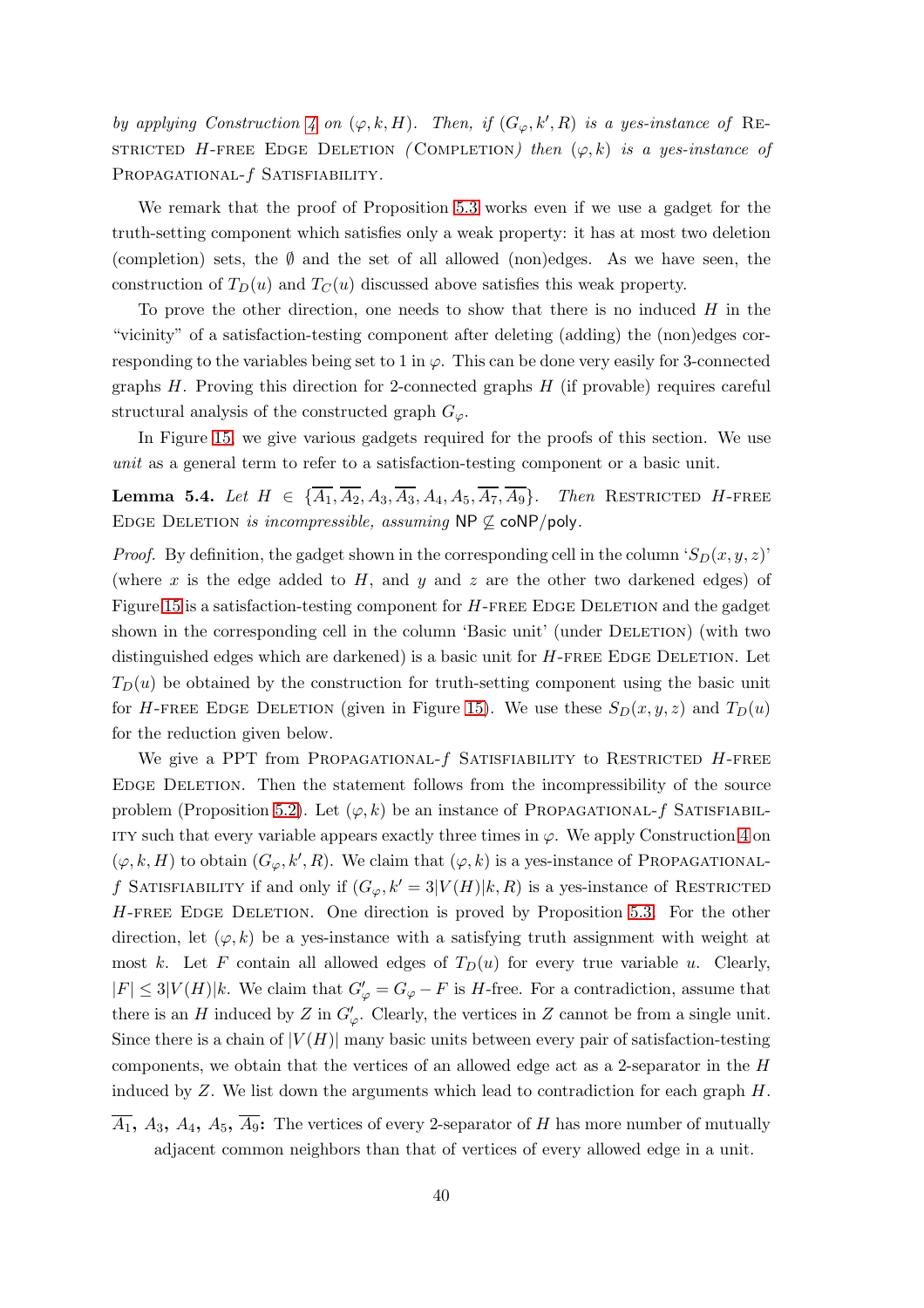<span id="page-40-0"></span>

| $\mbox{Graph}$   |  |              | ${\rm DELETION}$                              |                  | COMPLETION   |                                               |                                  |  |
|------------------|--|--------------|-----------------------------------------------|------------------|--------------|-----------------------------------------------|----------------------------------|--|
|                  |  | $S_D(x,y,z)$ | Basic unit $% \left\vert \cdot \right\rangle$ | ${\rm Enforcer}$ | $S_C(x,y,z)$ | Basic unit $% \left\vert \cdot \right\rangle$ | $\ensuremath{\mathit{Enforcer}}$ |  |
| $\overline{A_1}$ |  |              |                                               |                  |              |                                               |                                  |  |
| $\overline{A_2}$ |  |              |                                               |                  |              |                                               |                                  |  |
| $\mathcal{A}_3$  |  |              |                                               |                  |              |                                               |                                  |  |
| $A_3$            |  |              |                                               |                  |              |                                               |                                  |  |
| ${\cal A}_4$     |  |              |                                               |                  |              |                                               |                                  |  |
| $\mathcal{A}_5$  |  |              |                                               |                  |              |                                               |                                  |  |
| $\overline{A_6}$ |  |              |                                               |                  |              |                                               |                                  |  |
| $\overline{A_7}$ |  |              |                                               |                  |              |                                               |                                  |  |
| $\overline{A_8}$ |  |              |                                               |                  |              |                                               |                                  |  |
| $A_9$            |  |              |                                               |                  |              |                                               |                                  |  |
| $\overline{B_1}$ |  |              |                                               |                  |              |                                               |                                  |  |
| B <sub>2</sub>   |  |              |                                               |                  |              |                                               |                                  |  |
| $B_3$            |  |              |                                               |                  |              |                                               |                                  |  |

Figure 15: Various gadgets used in the proofs of this section. In a satisfaction-testing component  $S_D(x, y, z)$   $(S_C(x, y, z))$ , x is the darkened (non)edge added(deleted) in H to obtain the gadget, and y and  $z$  are the other two darkened (non)edges. Both the allowed (non)edges in basic units are darkened. The distinguished edge in a deletion enforcer and the distinguished nonedge in a completion enforcer are darkened.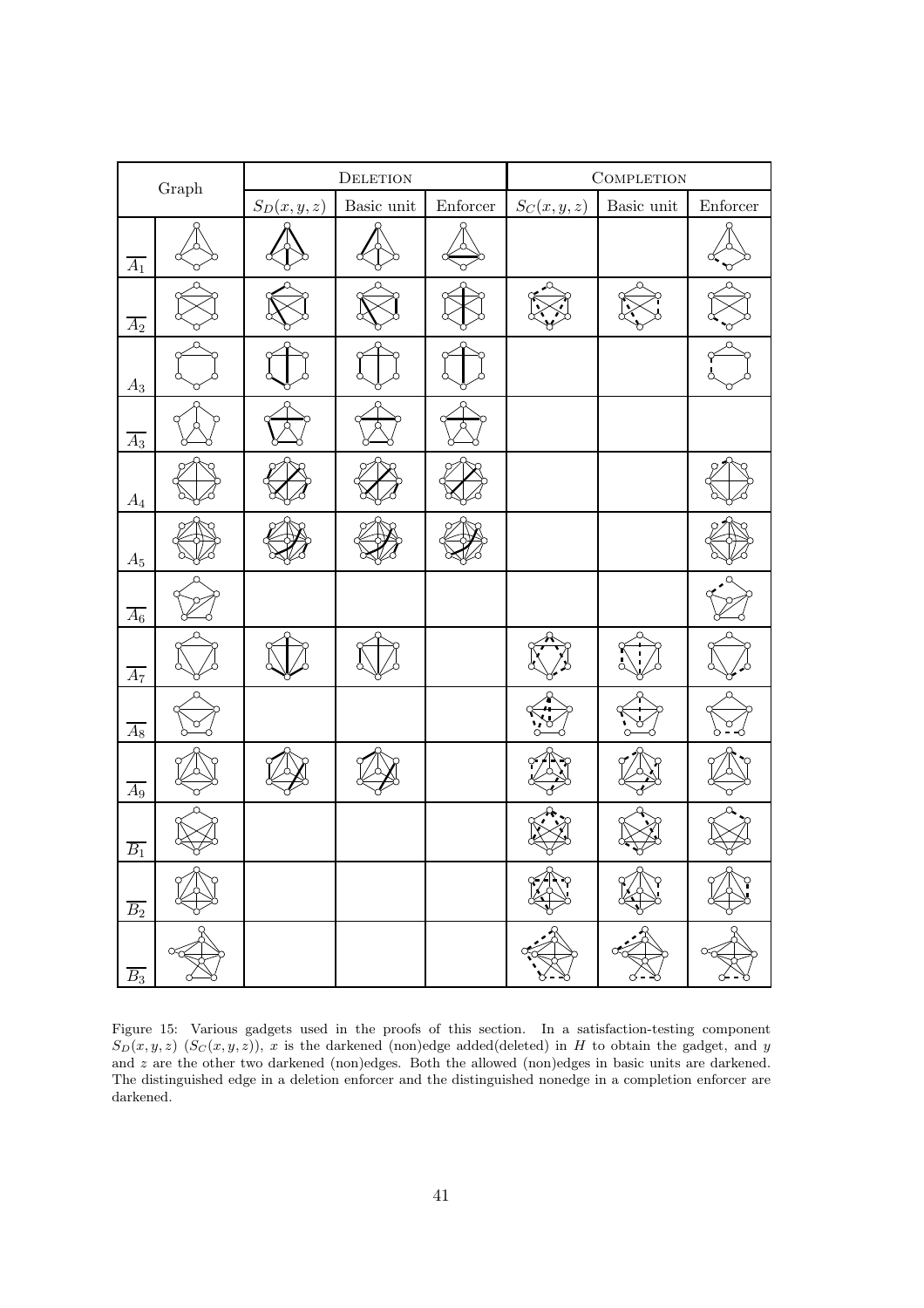- $\overline{A_2}$ : The vertices u, v of every 2-separator have two common neighbors x, y such that x and y have a common neighbor non-adjacent to both  $u$  and  $v$ . Therefore, the vertices  $u, v, x, y$  must be from a unit. That is, the four vertices with degree at least three and form a diamond in the  $H$  must be from a single unit, say  $U$ . Now it can be seen that for every diamond in  $U - F$  neither the middle edge of the diamond nor the nonedge of the diamond is an allowed edge in U.
- $\overline{A_3}$ : Clearly, the induced paw in the H must be from a single unit, say U (any pair of nonadjacent vertices in a paw has a common neighbor which is adjacent to the remaining vertex). But none of the induced paw in  $U - F$  has a nonedge which is an allowed edge in U.
- $\overline{A_7}$ : Every 2-separator in H induces a  $K_2$ . In a unit, we note that if uv is an allowed edge and  $x$  a common neighbor of  $u$  and  $v$ , then neither  $ux$  nor  $vx$  is an allowed edge. Therefore, if uv acts as a 2-separator in the induced  $H$ , then there must be vertices  $x, y, z$  in a unit, say U containing u and v such that, in  $U - F$ , it must be the case that  $x \in N(u) \cap N(v)$ ,  $y \in (N(u) \cap N(x)) \setminus N(v)$ ,  $z \in (N(v) \cap N(x)) \setminus N(u)$ , and  $y, z$  are nonadjacent. This is not the case with vertices of any of the allowed edges in a unit.

The following corollary follows from the fact that there is no subgraph isomorphic to a  $C_4$  where all edges are allowed in the graph  $G_{\varphi}$  constructed in the proof of Lemma [5.4](#page-39-0) for RESTRICTED H-FREE EDGE DELETION, when H is a  $\overline{A_1}$ . We will be using this result later to handle  $\overline{A_6}$  (Lemma [5.14\)](#page-49-0).

<span id="page-41-0"></span>Corollary 5.5. Let H be  $\overline{A_1}$ . Then, assuming NP  $\nsubseteq$  coNP/poly, RESTRICTED H-FREE EDGE DELETION is incompressible even if the input graph does not contain a subgraph (not necessarily induced) isomorphic to a  $C_4$  where all the edges of the  $C_4$  are allowed.

**Lemma 5.6.** Let  $H \in \{\overline{A_2}, \overline{A_7}, \overline{A_8}, \overline{A_9}, \overline{B_1}, \overline{B_2}, \overline{B_3}\}.$  Then RESTRICTED H-FREE EDGE COMPLETION is incompressible, assuming NP  $\nsubseteq$  coNP/poly.

*Proof.* By definition, the gadget shown in the corresponding cell in the column ' $S_C(x, y, z)$ ' (where x is the nonedge added to  $H$ , and y and z are the other two dashed nonedges) of Figure [15](#page-40-0) is a satisfaction-testing component for  $H$ -FREE EDGE COMPLETION and the gadget shown in the corresponding cell in the column 'Basic unit' (under Completion) (with two distinguished nonedges which are dashed) is a basic unit for  $H$ -FREE EDGE COMPLETION. Let  $T_{\mathcal{C}}(u)$  be obtained by the construction for truth-setting component using the basic unit for  $H$ -FREE EDGE COMPLETION (given in Figure [15\)](#page-40-0). We use these  $S_C(x, y, z)$  and  $T_C(u)$  for the reduction given below.

We give a PPT from PROPAGATIONAL- $f$  SATISFIABILITY to RESTRICTED  $H$ -FREE Edge Completion. Then the statement follows from the incompressibility of the source

 $\Box$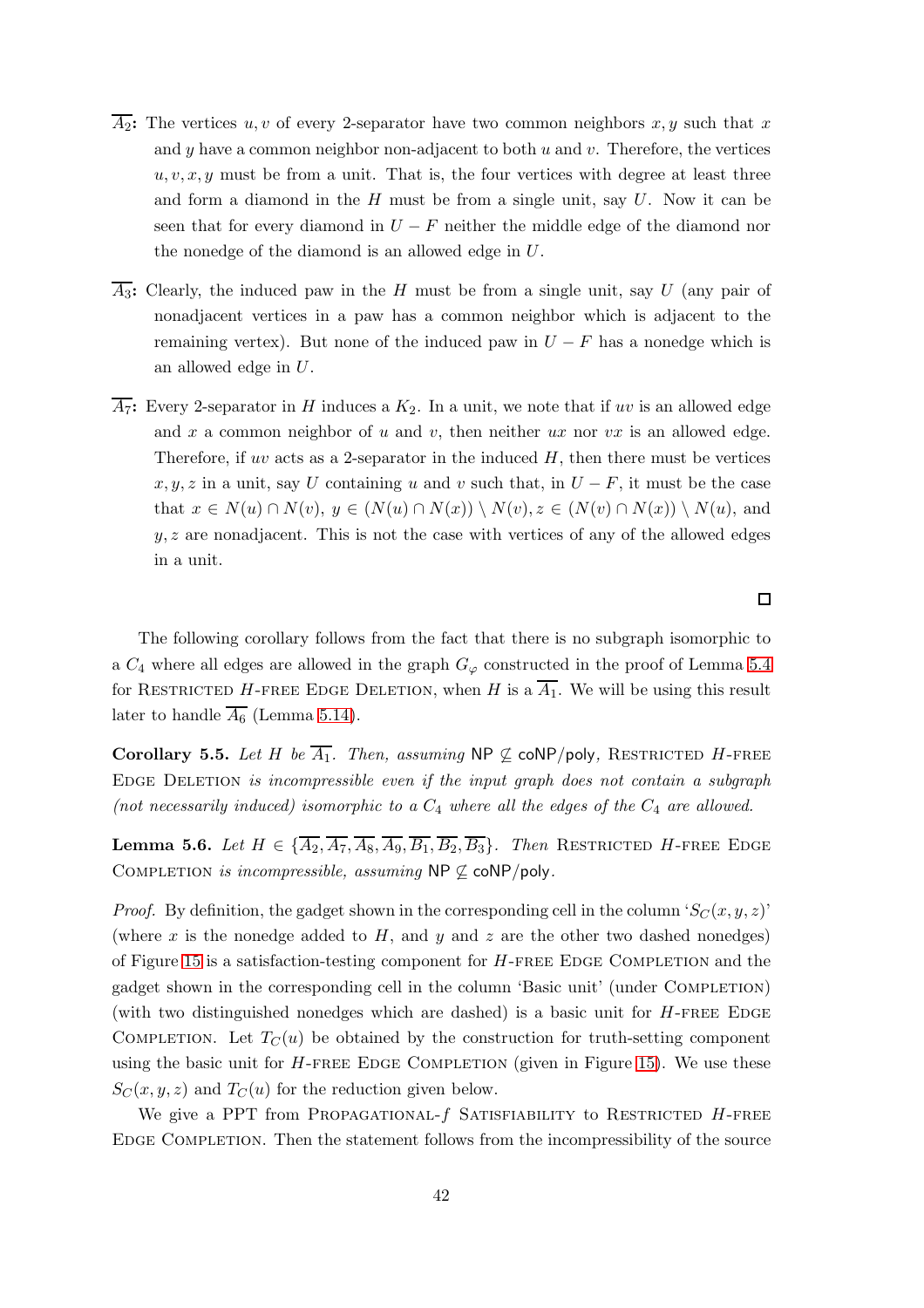problem (Proposition [5.2\)](#page-36-0). Let  $(\varphi, k)$  be an instance of PROPAGATIONAL-f SATISFIABIL-ITY such that every variable appears exactly three times in  $\varphi$ . We apply Construction [4](#page-38-0) on  $(\varphi, k, H)$  to obtain  $(G_{\varphi}, k' = 3|V(H)|k, R)$ . We claim that  $(\varphi, k)$  is a yes-instance of PROPAGATIONAL- $f$  SATISFIABILITY if and only if  $(G_{\varphi}, k', R)$  is a yes-instance of RE-STRICTED  $H$ -FREE EDGE COMPLETION. One direction is proved by Proposition [5.3.](#page-38-1) For the other direction, let  $(\varphi, k)$  be a yes-instance with a satisfying truth assignment with weight at most k. Let F contains all allowed nonedges of  $T_C(u)$  for every true variable u. Clearly,  $|F| \leq 3|V(H)|k$ . We claim that  $G'_{\varphi} = G_{\varphi} + F$  is H-free. For a contradiction, assume that there is an H induced by Z in  $G'_{\varphi}$ . Clearly, the vertices in Z cannot be from a single unit. Since there is a chain of  $|V(H)|$  many basic units between every pair of satisfaction-testing components, we obtain that the vertices of an allowed edge act as a 2 separator in the  $H$  induced by  $Z$ . We list down the arguments which lead to contradiction for each graph  $H$ .

- $\overline{A_2}$ : The vertices u, v of every 2-separator has two common neighbors x, y such that x and y have a common neighbor non-adjacent to both  $u$  and  $v$ . Therefore, the vertices  $u, v, x, y$  must be from a unit. That is, the four vertices with degree at least three and form a diamond in the  $H$  must be from a single unit, say  $U$ . Now it can be seen that the following conditions are satisfied:
	- for every diamond in  $U+F$  if the nonedge in the diamond is an allowed nonedge, then the middle edge of the diamond is neither allowed nor its vertices have a common neighbor outside the diamond and nonadjacent to the vertices of the nonedge, and
	- for every diamond in  $U + F$  if the middle edge in the diamond is allowed, then the nonedge of the diamond is neither allowed nor its vertices have a common neighbor outside the diamond and nonadjacent to the vertices of the middle edge.
- $\overline{A_7}$ : Every 2-separator in H induces a  $K_2$ . In a unit, we note that, if uv is an allowed nonedge and x a common neighbor of u and v, then neither  $ux$  nor  $vx$  is an allowed nonedge. Therefore, if uv acts as a 2-separator in the induced  $H$  then there must be vertices  $x, y, z$  in a unit, say U containing u and v such that, in  $U + F$ , it must be the case that  $x \in N(u) \cap N(v)$ ,  $y \in (N(u) \cap N(x)) \setminus N(v)$ ,  $z \in (N(v) \cap N(x)) \setminus N(u)$ , and  $y, z$  are nonadjacent. This is not the case with vertices of any of the allowed nonedges in a unit.
- $\overline{A_8}$ : It must be the case that at least one of the following cases is true for a unit U:
	- the middle edge of an induced diamond in  $U + F$  is an allowed nonedge in U;
	- the nonedge between a degree-1 vertex and the degree-3 vertex of an induced  $H'$  in  $U + F$  is an allowed nonedge in U, where H' is obtained by deleting a degree-2 vertex, adjacent to another degree-2 vertex, from  $H$ ;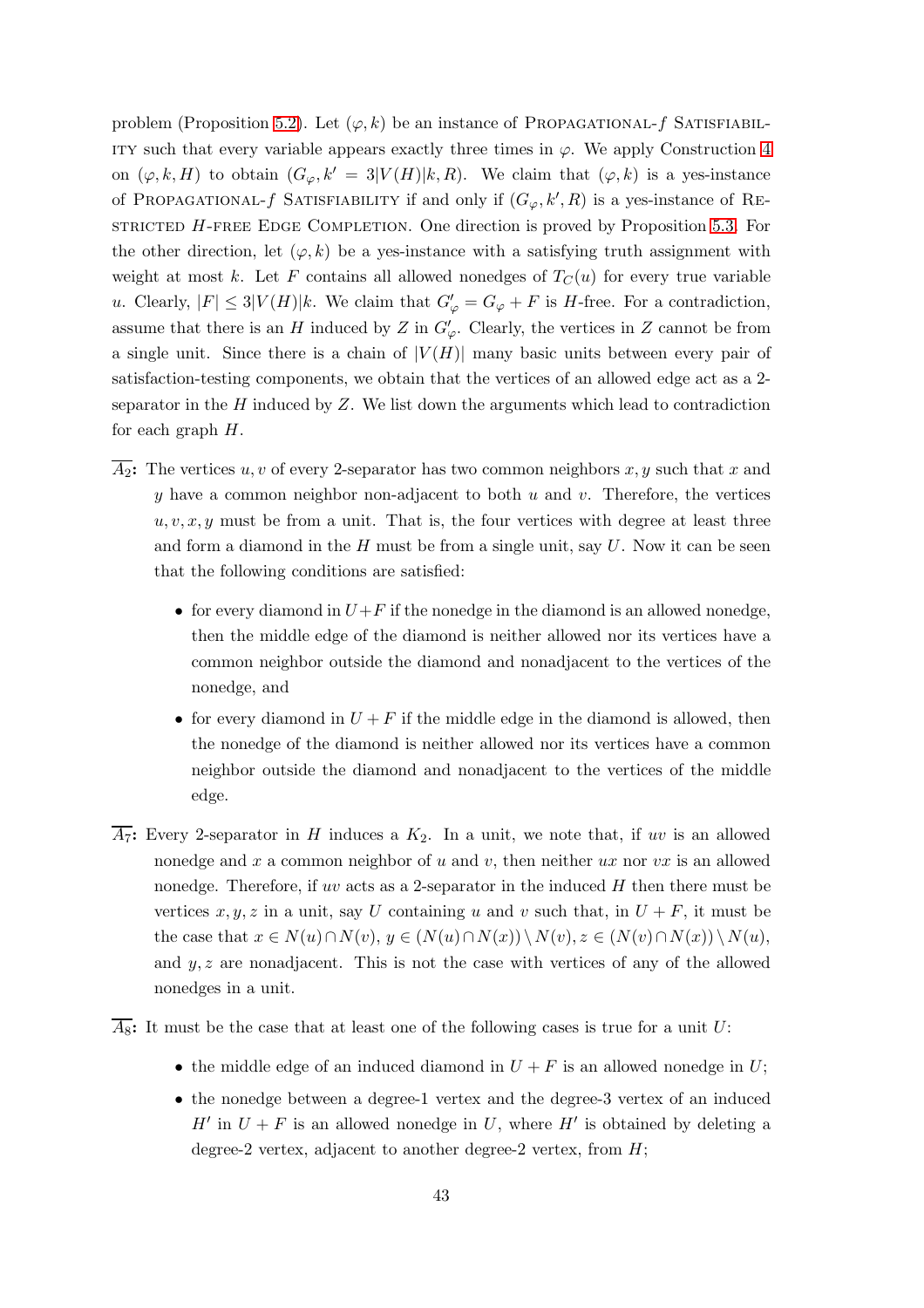- a side edge and a nonedge of an induced paw in  $U + F$  are allowed (a side edge of a paw is an edge connecting a degree two vertex and the degree three vertex of the paw);
- the nonedge and one edge of an induced  $P_3$  in  $U + F$  are allowed;

The first three cases do not hold true for the units.  $S_C(x, y, z)$  satisfies the fourth condition. But, in this case, an induced  $H$  will be formed only if the end points of both the allowed nonedges in the basic unit have common-neighbors, which is not the case.

- $\overline{A_9}$ ,  $\overline{B_2}$ ,  $\overline{B_3}$ : The vertices of every 2-separator of H has more number of mutually adjacent common neighbors than that of vertices of every allowed nonedge in a unit, even if all allowed nonedges are added to the unit.
- $\overline{B_1}$ : Clearly, the  $K_5 e$  in the H must be from a single unit, say U. Further the nonedge in the  $K_5 - e$  must be an allowed nonedge. But for every  $K_5 - e$  in  $U + F$ , the nonedge is not an allowed nonedge.

 $\Box$ 

## 5.2. Using enforcers to reduce to the unrestricted problems

If we want to reduce RESTRICTED  $H$ -FREE EDGE DELETION to  $H$ -FREE EDGE DELE-TION, then there is a fairly natural idea to try: for each restricted edge  $e' = x'y'$ , we introduce a copy of H on set U of new vertices and identify  $x'y'$  with  $xy$ , where  $x, y \in U$ are nonadjacent vertices. Now U induces a copy of H plus an extra edge, but as soon as  $e'$  is deleted, it becomes a copy of  $H$ , effectively preventing the deletion of  $e'$ .

There are two problems with this approach. First, the solution could delete other edges from the new copy of  $H$ , and then it is not necessarily true that the removal of  $e'$  automatically creates an induced copy of  $H$ . However, this problem is easy to avoid by repeating this gadget construction  $k + 1$  times: a solution of size at most k cannot interfere with all  $k + 1$  gadgets. The second problem is more serious: it is possible that attaching the new vertices creates a copy of  $H$ , even when  $e$  is not deleted. For certain graphs  $H$ , with a careful choice of  $x$  and  $y$  we can ensure that this does not happen: no induced copy of  $H$  can go through the separator  $x, y$ .

An *H*-free deletion enforcer  $(X, e)$  consists of an *H*-free graph X and a distinguished edge e in X such that (a)  $X - e$  contains an induced H, and (b) for any graph G vertex disjoint with  $X$ , and any edge  $e'$  of  $G$ , all induced copies of  $H$  in the graph obtained by attaching  $X$  to  $G$  through identifying  $e$  with  $e'$  reside entirely inside  $G$ . Similarly, an  $H$ free completion enforcer  $(X, e)$  consists of an H-free graph X and a distinguished nonedge e such that (a)  $X + e$  contains an induced H, and (b) for any graph G vertex disjoint with X, and any nonedge  $e'$  in  $G$ , all induced copies of  $H$  in the graph obtained by attaching X to G through identifying  $e$  with  $e'$  reside entirely inside G. It can be shown that if we can come up with enforcer gadgets satisfying these conditions, then the ideas sketched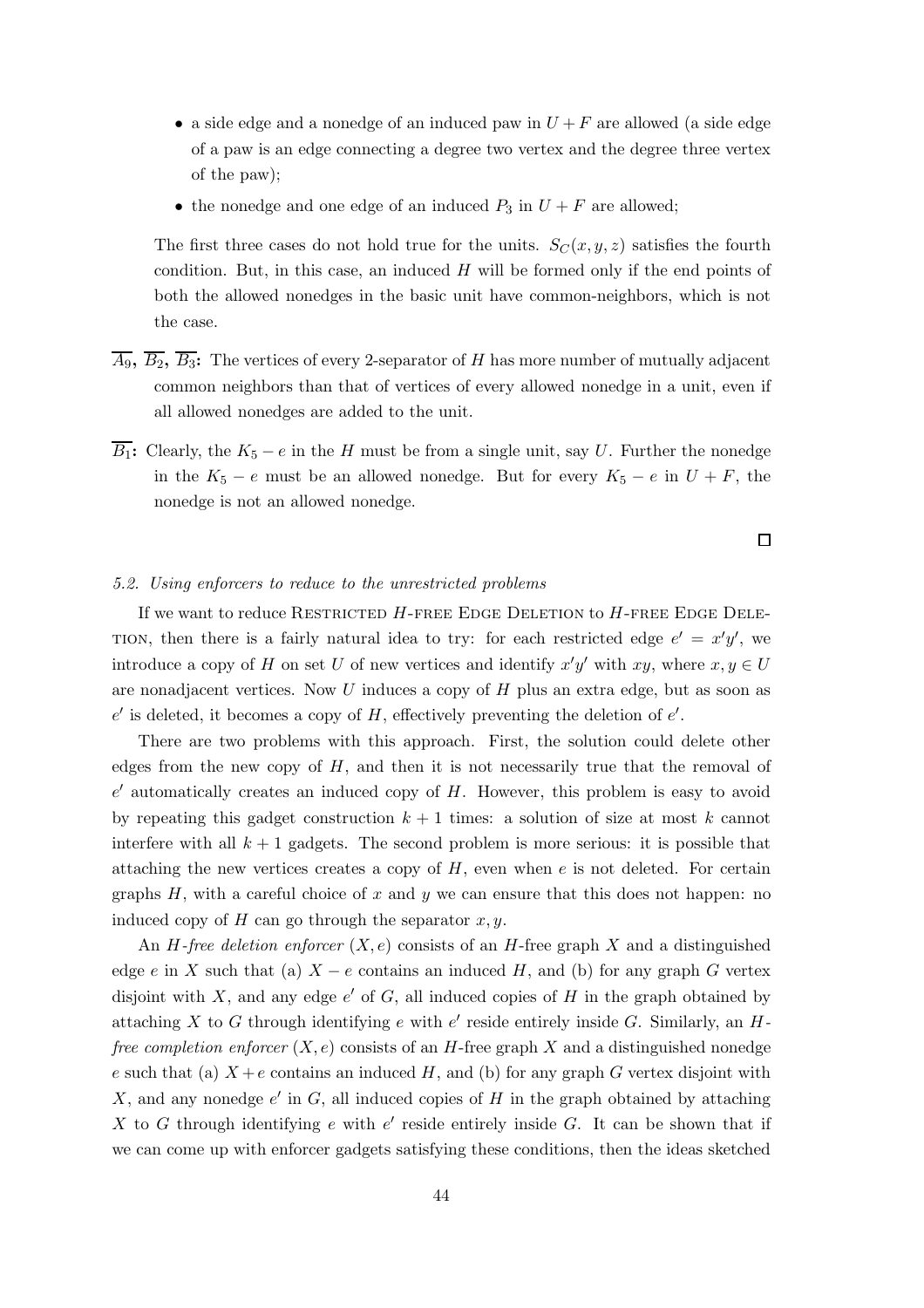above can be made to work, and we obtain a reduction from the restricted problem to the unrestricted version.

<span id="page-44-1"></span>**Proposition 5.7** (See Lemma 6.5 in [\[24\]](#page-57-0)). For a graph  $H$ :

- (i) If RESTRICTED H-FREE EDGE DELETION is incompressible and there exists an  $H$ -free deletion enforcer, then  $H$ -FREE EDGE DELETION is incompressible.
- (ii) If RESTRICTED H-FREE EDGE COMPLETION is incompressible and there exists an  $H$ -free completion enforcer, then  $H$ -FREE EDGE COMPLETION is incompressible.
- (iii) If  $H$ -FREE EDGE DELETION is incompressible and there exists an  $H$ -free completion  $enforcer, then H-FREE EDGE EDITION is incompressible.$

In the rest of the section, we establish the existence of enforcer gadgets for certain graphs H.

<span id="page-44-0"></span>**Lemma 5.8.** Let  $H \in {\overline{A_1}, \overline{A_2}, A_3, \overline{A_3}, A_4, A_5}$ . Then the gadget X with a distinguished edge e shown in the corresponding cell in the column 'Enforcer' (under DELETION) in Figure [15](#page-40-0) is an H-free deletion enforcer.

*Proof.* Clearly, X is H-free and  $X - e$  contains an induced H as required by the definition. Let G be a graph vertex-disjoint with X. Let  $G'$  be obtained from G and X by identifying e and any edge  $e'$  of G. Let  $u, v$  be the vertices in G' obtained by the identification of e and  $e'$ . We need to prove that every induced  $H$  in  $G'$  is induced by a subset of vertices in  $G$ . For a contradiction, assume that there is an  $H$  in  $G'$  induced by  $Z$  where  $Z$  has vertices from  $V(X) \setminus \{u, v\}$  and from  $V(G) \setminus \{u, v\}$ . Since H is 2-connected,  $\{u, v\} \subseteq Z$ and  $\{u, v\}$  must act as a 2-separator which induces a  $K_2$  in the induced H. We list down arguments which lead to contradiction with the assumption for each graph H.

- $\overline{A_1}$ ,  $\overline{A_3}$ : None of the 2-separators in H induces a  $K_2$ .
- $\overline{A_2}$ ,  $A_4$ ,  $A_5$ : Every 2-separator xy in H has at least one common neighbor in every component obtained after deleting x and y from  $H$ . But the vertices of e do not have a common neighbor.
- $A_3$ : Since H is 2-connected, Z induces a graph containing an induced  $C_4$  with the vertices in X. But H does not have an induced  $C_4$ .

 $\Box$ 

<span id="page-44-2"></span>**Lemma 5.9.** Let  $H \in \{\overline{A_1}, \overline{A_2}, A_3, A_4, A_5, \overline{A_6}, \overline{A_7}, \overline{A_8}, \overline{A_9}, \overline{B_1}, \overline{B_2}, \overline{B_3}\}$ . Then the gadget X with a distinguished nonedge e shown in the corresponding cell in the column 'Enforcer' (under COMPLETION) in Figure [15](#page-40-0) is an  $H$ -free completion enforcer.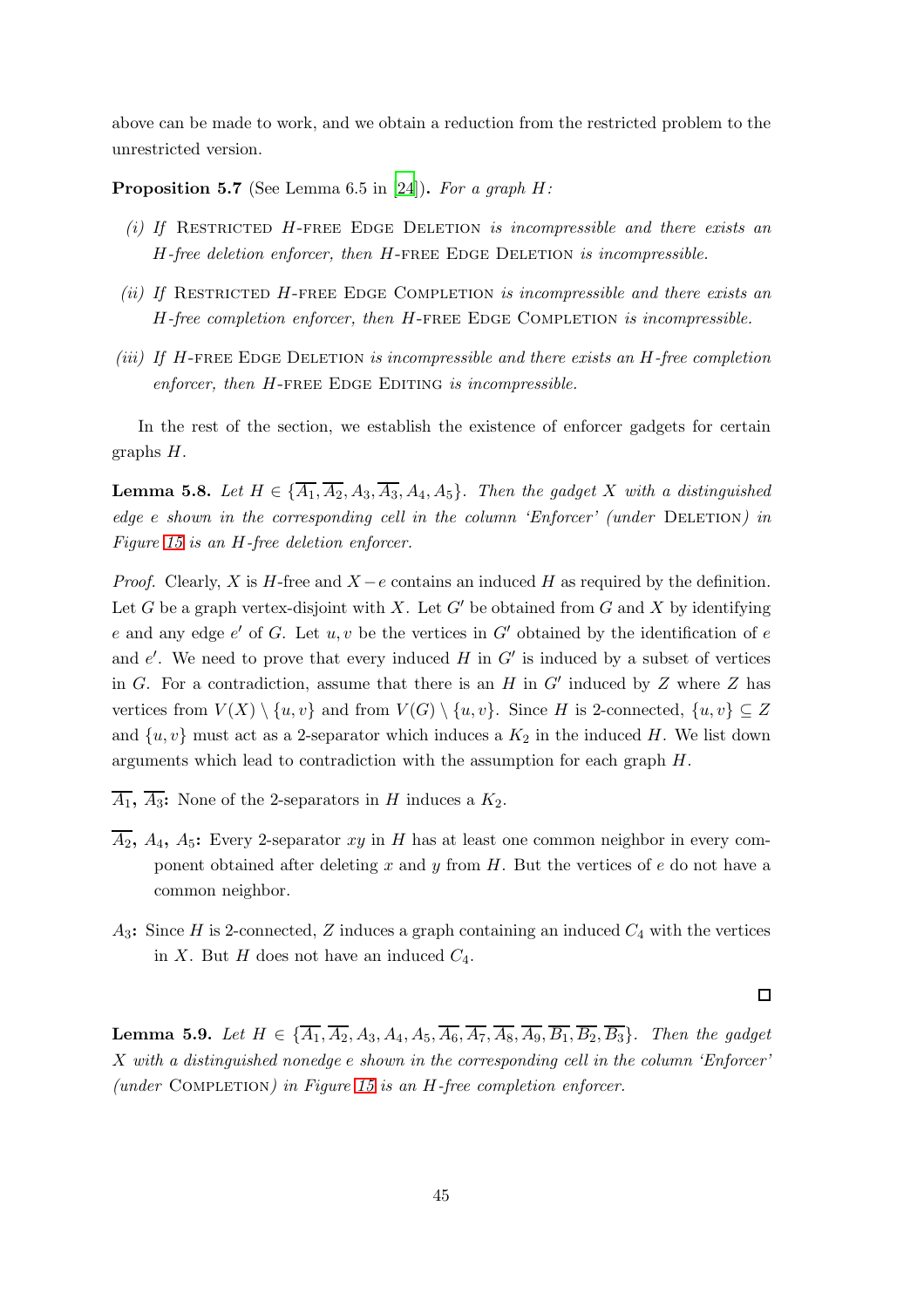*Proof.* Clearly, X is H-free and  $X + e$  contains an induced H as required by the definition. Let G be a graph vertex-disjoint with X. Let  $G'$  be obtained from G and X by identifying e and any nonedge  $e'$  of G. Let  $u, v$  be the vertices in  $G'$  obtained by the identification of e and e'. We need to prove that every induced  $H$  in  $G'$  is induced by a subset of vertices in  $G$ . For a contradiction, assume that there is an  $H$  in  $G'$  induced by  $Z$  where  $Z$  has vertices from  $V(X) \setminus \{u, v\}$  and from  $V(G) \setminus \{u, v\}$ . Since H is 2-connected,  $\{u, v\} \subseteq Z$ and  $\{u, v\}$  must act as a 2-separator which induces a  $2K_1$  in the induced H. We list down arguments which lead to contradiction with the assumption for each graph H.

- $\overline{A_1}, \overline{A_2}, \overline{A_6}, \overline{A_8}, \overline{B_1}$ : Every 2-separator xy in H which induces a  $2K_1$  has at least one common neighbor in every component obtained after deleting  $x$  and  $y$  from  $H$ . But the vertices of e does not have a common neighbor.
- $A_4, A_5, \overline{A_7}, \overline{A_9}, \overline{B_2}, \overline{B_3}$ : There is no 2-separator in H inducing a  $2K_1$ .
- $A_3$ : Since H is 2-connected, Z induces a graph containing an induced  $P_5$  with the vertices in X. But H does not have an induced  $P_5$  between vertices of a 2-separator inducing  $2K_1$ .

<span id="page-45-1"></span>**Lemma 5.10.** Let  $H \in {\overline{A_1}, \overline{A_2}, A_3, \overline{A_3}, A_4, A_5}$ . Then H-FREE EDGE DELETION and H-FREE EDGE EDITING are incompressible, assuming NP  $\nsubseteq$  coNP/poly.

*Proof.* By Lemma [5.4,](#page-39-0) RESTRICTED  $H$ -FREE EDGE DELETION is incompressible. By Lemma [5.8,](#page-44-0) we have  $H$ -free deletion enforcer. Then by Proposition [5.7,](#page-44-1)  $H$ -FREE EDGE DELETION incompressible, assuming NP  $\nsubseteq$  coNP/poly. By Lemma [5.9,](#page-44-2) we have H-free completion enforcer, except when  $H = \overline{A_3}$ . Then by Proposition [5.7,](#page-44-1) H-FREE EDGE EDITING is incompressible, except when  $H = \overline{A_3}$ , assuming NP  $\nsubseteq$  coNP/poly. Incompressibility of H-FREE EDGE EDITING when  $H = \overline{A_3}$  follows from that when  $H = A_3$  and Proposition [2.1.](#page-10-0) П

Similarly, we can prove Lemma [5.11.](#page-45-0) The cases of  $H$  being  $A_4$  or  $A_5$  follows from the fact that H and  $\overline{H}$  are isomorphic (see Proposition [2.1\)](#page-10-0).

<span id="page-45-0"></span>**Lemma 5.11.** Let  $H \in \{\overline{A_2}, A_4, A_5, \overline{A_7}, \overline{A_8}, \overline{A_9}, \overline{B_1}, \overline{B_2}, \overline{B_3}\}$ . Then H-FREE EDGE COM-PLETION is incompressible, assuming NP  $\nsubseteq$  coNP/poly.

#### 5.3. Further tricky reductions

There are graphs for which we can show that no completion/deletion enforcers, as defined in the previous section, exist (this can be checked by going through every pair  $x, y$  of (non)adjacent vertices). For some of these graphs, we can find a different way of enforcing that certain edges are forbidden; typically, we introduce some vertices that are used globally by every enforcer gadget. Furthermore, there are graphs  $H$ , where we were unable to obtain a reduction from RESTRICTED  $H$ -FREE EDGE DELETION (COMPLETION), but

 $\Box$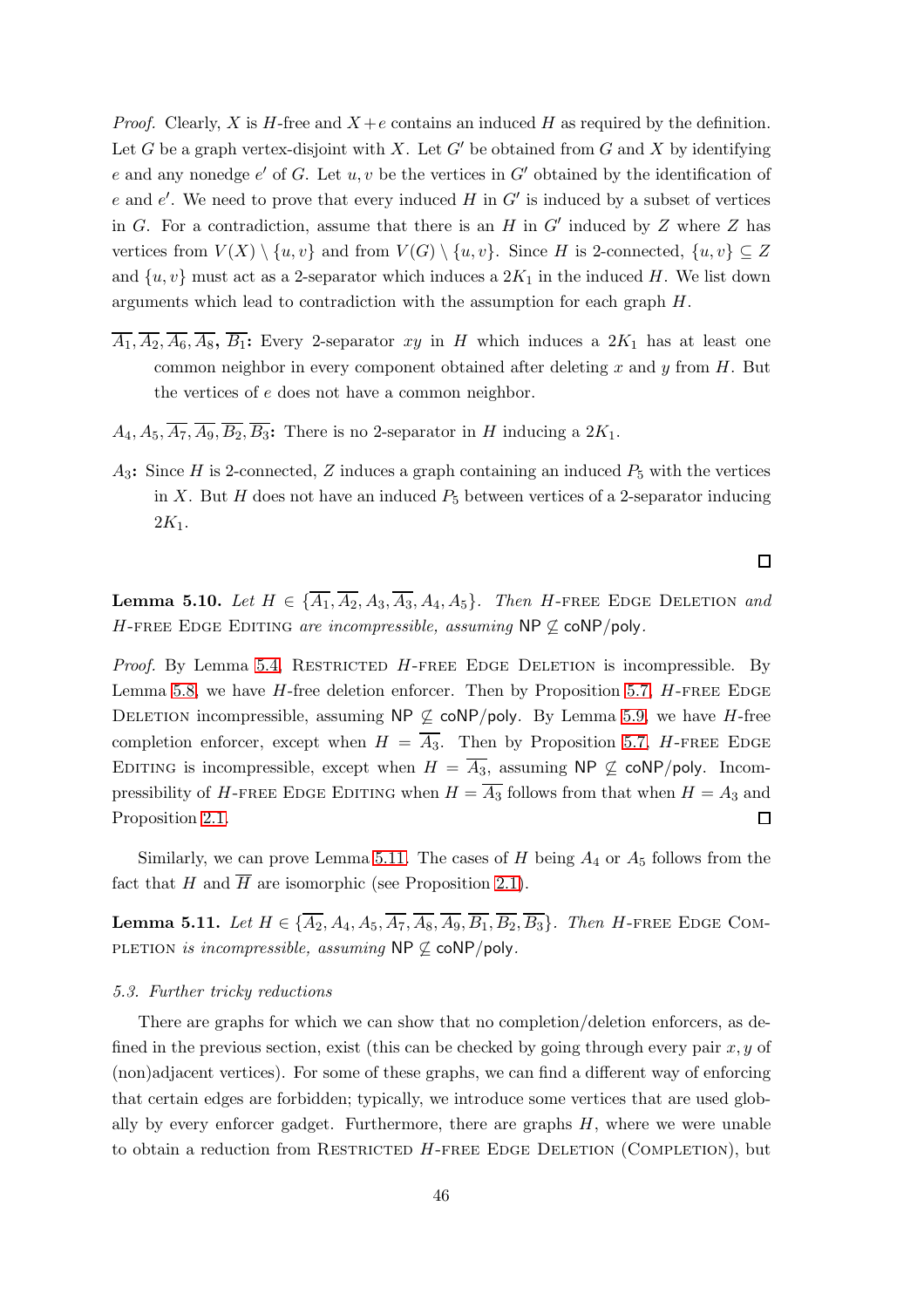could choose an induced subgraphs  $H' \subseteq H$  and obtain a reduction from RESTRICTED H'-FREE EDGE DELETION (COMPLETION), whose incompressibility was established earlier.

<span id="page-46-0"></span>**Lemma 5.12.** Let  $H = \overline{A_7}$ . Then H-FREE EDGE DELETION and H-FREE EDGE EDITing are incompressible, assuming NP  $\emptyset$  coNP/poly.

*Proof.* By Lemma [5.4,](#page-39-0) RESTRICTED  $H$ -FREE EDGE DELETION is incompressible. We give a PPT from RESTRICTED  $H$ -FREE EDGE DELETION to  $H$ -FREE EDGE DELETION. Then the incompressibility of  $H$ -FREE EDGE EDITING follows from the existence of  $H$ -free completion enforcer (Lemma [5.9\)](#page-44-2).

Let  $(G', k, R)$  be an instance of RESTRICTED H-FREE EDGE DELETION. We obtain a graph G from  $G'$  as follows. Introduce a set W of k independent vertices such that all of them are adjacent to all vertices in  $G'$ . For every forbidden edge  $e = uv \in R$ , introduce three sets  $X_e, Y_e, Z_e$  of k vertices each such that  $ux, vy, wx, wy \in E(G)$  for every  $x \in X_e$ , for every  $y \in Y_e$ , and for every  $w \in W$ . Further, for every i such that  $1 \leq i \leq k$ ,  $x_i z_i, y_i z_i \in E(G)$ , where  $x_i \in X_e, y_i \in Y_e$ , and  $z_i \in Z_e$  (assuming a labelling of vertices in sets  $X_e, Y_e$ , and  $Z_e$ ). Let  $X = \bigcup_{e \in R} X_e$ ,  $Y = \bigcup_{e \in R} Y_e$ , and  $Z = \bigcup_{e \in R} Z_e$ . We add edges to make sure that the set  $C = X \cup Y$  forms a clique. Further, Z forms an independent set. This completes the construction and let the resultant graph be  $G$  (see Figure [16a\)](#page-47-0). We claim that  $(G', k, R)$  is a yes-instance of RESTRICTED H-FREE EDGE DELETION if and only if  $(G, k)$  is a yes-instance of H-FREE EDGE DELETION.

Let  $(G, k)$  be a yes-instance. Let F be a solution. Since G' is an induced subgraph of G,  $G' - F$  is H-free. Let F contains a forbidden edge  $e = uv \in R$ . Then there are at least k edge disjoint H due to the vertices in the sets  $W, X_e, Y_e$  and  $Z_e$ . Since  $|F| \leq k$ , this cannot happen. Therefore  $F$  does not contain any forbidden edge and hence  $F$  is a solution for  $(G', k, R)$ .

Let  $(G', k, R)$  be a yes-instance with a solution F'. We claim that F' is a solution for  $(G, k)$ . For a contradiction, let U induce an H in  $G - F'$ . Then U must contain at least one vertex newly introduced in  $G$ . Since there is no pair of vertices with the same neighborhood in H,  $|U \cap W| \leq 1$ . If U contains no vertex from W, and if U contains at least one vertex from  $V(G')$ , then U induces a graph with either a cut vertex or an induced  $C_4$ , which is a contradiction. If U contains no vertex from W and  $V(G')$ , then U is a subgraph of a split graph where every vertex in the clique (formed by  $X \cup Y$ ) is adjacent to exactly one vertex of degree two (a vertex in  $Z$ ). Therefore, U cannot induce H. Hence  $|U \cap W| = 1$ . Let  $U \cap W = \{w\}$ . Let  $e = uv$  be any forbidden edge in G'. For every vertex  $x \in X_e$ , ux is not the middle edge of any induced diamond (disregarding all vertices in W except w) in  $G - F'$  and so is the case with every edge vy for every  $y \in Y_e$ . Therefore, neither  $ux$  nor  $vy$  can be part of the central triangle (triangle formed by the degree-4 vertices) of the induced H.

Case 1: The vertex  $w$  is a degree-4 vertex in the induced  $H$ . Let the other two vertices in the central triangle in the  $H$  be  $a, b$ . Since an edge between  $C$  and  $G'$  cannot be an edge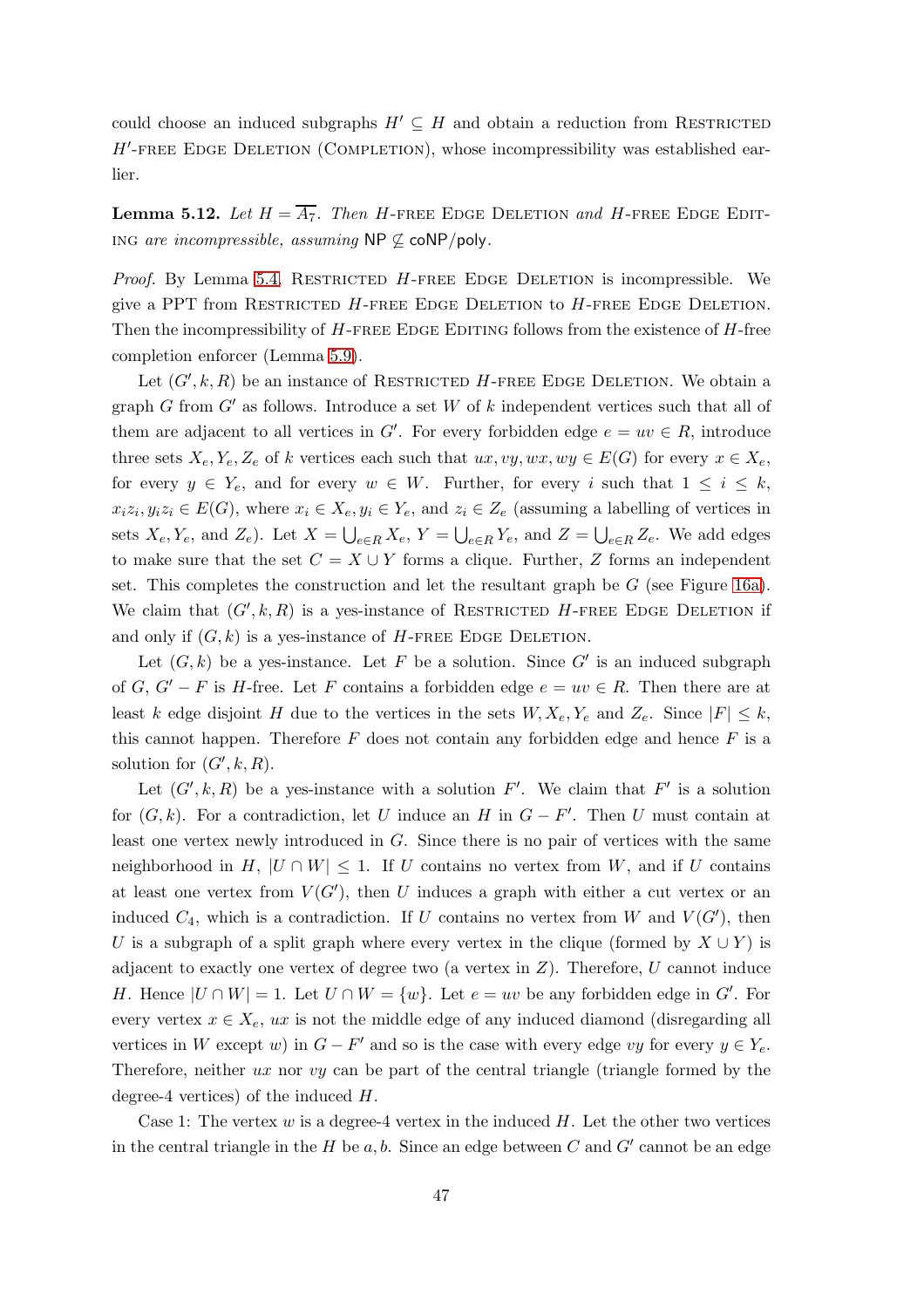<span id="page-47-0"></span>



(a) The gadget used to handle  $\overline{A_7}$  in Lemma [5.16](#page-50-0)

(b) The gadget used to handle  $\overline{A_9}$  in Lemma [5.13](#page-47-1)

#### Figure 16

in the central triangle, either  $a, b \in V(G')$  or  $a, b \in C$ . Assume that  $a, b \in V(G')$ . Then every common neighbor, not in  $W$ , of a and b is adjacent to w. Hence U cannot induce H in  $G - F$ . Therefore,  $a, b \in C$ . The only possibility of having a common neighbor, not in W and not adjacent to w, of a and b is when  $a \in X_e$ ,  $b \in Y_e$  for some forbidden edge  $e = uv$ . But, then the unique common neighbor  $(u)$ , not in W and nonadjacent to b, of a and w, and the unique common neighbor  $(v)$ , not in W and nonadjacent to a, of b and w are adjacent. Therefore, U cannot induce  $H$  in  $G - F'$ .

Case 2: The vertex w is a degree-2 vertex in the induced  $H$ . Let the other two vertices in the triangle containing w in  $H$  be  $a, b$ . Clearly,  $ab$  is a part of the central triangle of the induced  $H$ . Since an edge between  $C$  and  $G'$  cannot be an edge in the central triangle, either  $a, b \in V(G')$  or  $a, b \in C$ . Assume that  $a, b \in V(G')$ . Then every common neighbor, not in W, of a and b is adjacent to w. Hence U cannot induce H in  $G - F'$ . Therefore,  $a, b \in C$ . The only possibility of having a common neighbor, not in W and not adjacent to w, of a and b is when  $a \in X_e$ ,  $b \in Y_e$  for some forbidden edge  $e = uv$ . Here, such a common neighbor can only be a vertex  $z$  from  $Z_e$ . But, there are no common neighbor of a and z not adjacent to w. Therefore, U cannot induce  $H$  in  $G - F'$ . 囗

We can handle  $\overline{A_9}$  in a similar way.

<span id="page-47-1"></span>**Lemma 5.13.** Let  $H = \overline{A_9}$ . Then H-FREE EDGE DELETION and H-FREE EDGE EDITing are incompressible, assuming NP  $\nsubseteq$  coNP/poly.

*Proof.* By Lemma [5.4,](#page-39-0) RESTRICTED  $H$ -FREE EDGE DELETION is incompressible. We give a PPT from RESTRICTED  $H$ -FREE EDGE DELETION to  $H$ -FREE EDGE DELETION. Then the incompressibility of  $H$ -free EDGE EDITING follows from the existence of  $H$ -free completion enforcer (Lemma [5.9\)](#page-44-2).

Let  $(G', k, R)$  be an instance of RESTRICTED H-FREE EDGE DELETION. We obtain a graph G from  $G'$  as follows. Introduce a set W of k independent vertices such that all of them are adjacent to all vertices in  $G'$ . For every forbidden edge  $e = uv \in R$ , introduce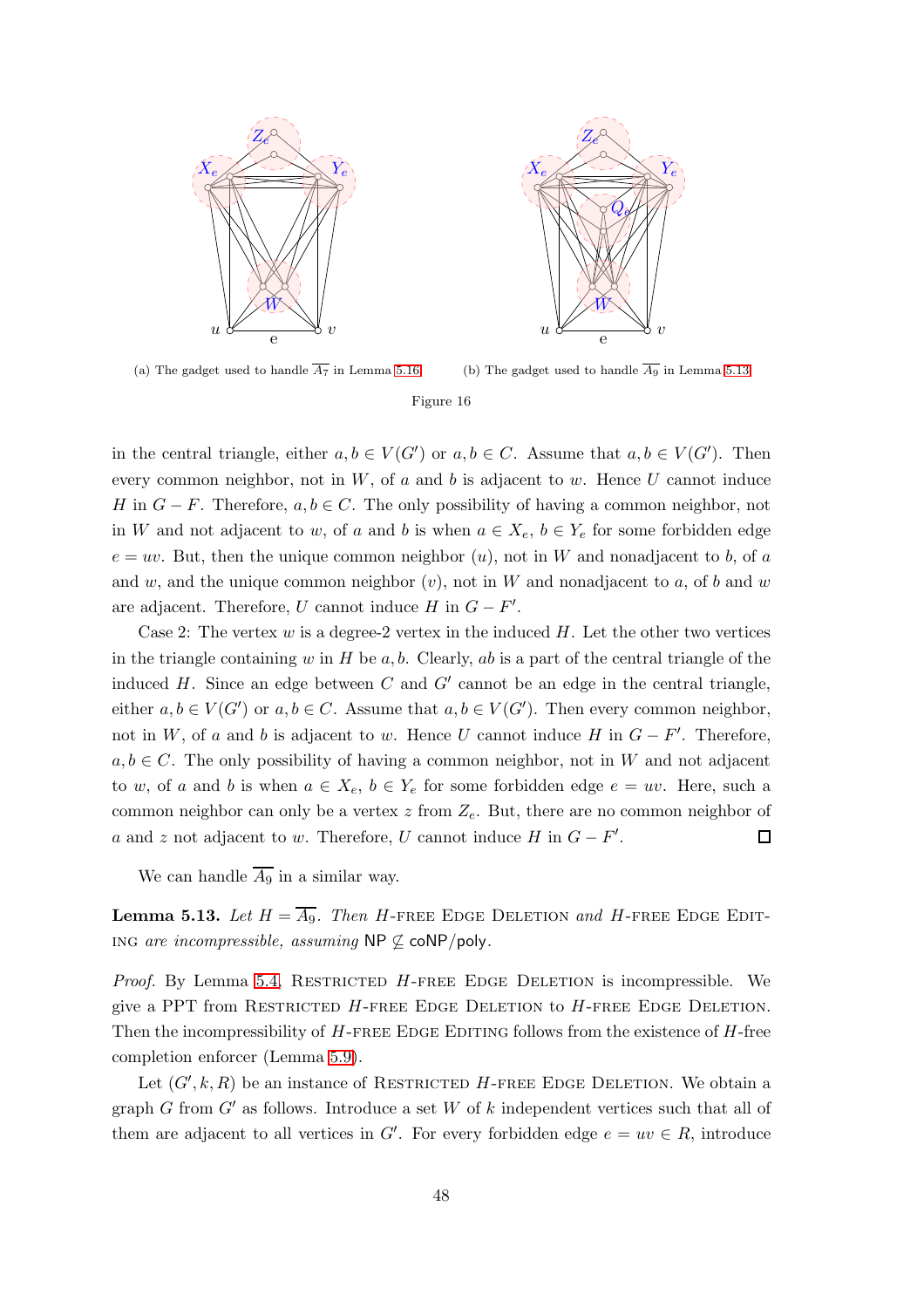four sets  $Q_e, X_e, Y_e, Z_e$  of k vertices each such that  $ux, vy, wg, wx, wy \in E(G)$  for every  $x \in X_e$ , for every  $y \in Y_e$ , for every  $q \in Q_e$ , and for every  $w \in W$ . Further, for every i such that  $1 \leq i \leq k$ ,  $x_i z_i, y_i z_i, x_i q_i, y_i q_i \in E(G)$ , where  $q_i \in Q_e, x_i \in X_e, y_i \in Y_e$ , and  $z_i \in Z_e$  (assuming a labelling of vertices in sets  $Q_e, X_e, Y_e$ , and  $Z_e$ ). Let  $Q = \bigcup_{e \in R} Q_e$ ,  $X = \bigcup_{e \in R} X_e, Y = \bigcup_{e \in R} Y_e$ , and  $Z = \bigcup_{e \in R} Z_e$ . The set  $C = X \cup Y$  forms a clique and  $Q \cup Z$  forms an independent set. This completes the construction and let the resultant graph be G (see Figure [16b\)](#page-47-0). We claim that  $(G', k, R)$  is a yes-instance of RESTRICTED H-FREE EDGE DELETION if and only if  $(G, k)$  is a yes-instance of H-FREE EDGE DELETION.

Let  $(G, k)$  be a yes-instance. Let F be a solution. Since G' is an induced subgraph of G,  $G' - F$  is H-free. Let F contains a forbidden edge  $e = uv \in R$ . Then there are at least k edge disjoint H due to the vertices in the sets  $W, Q_e, X_e, Y_e$  and  $Z_e$ . Since  $|F| \leq k$ , this cannot happen. Therefore  $F$  does not contain any forbidden edge and hence  $F$  is a solution for  $(G', k, R)$ .

Let  $(G', k, R)$  be a yes-instance with a solution F'. We claim that F' is a solution for  $(G, k)$ . For a contradiction, let U induces an H in  $G - F'$ . Then U must contain at least one vertex newly introduced in G. Since there is no pair of vertices with the same neighborhood in H,  $|U \cap W| \leq 1$ . If U contains no vertex from W, and if U contains at least one vertex from  $V(G')$ , then U induces a graph with either a cut vertex or an induced  $C_4$ , which is a contradiction. If U contains no vertex from  $W \cup V(G')$ , then U is a subgraph of a split graph where every pair of vertices in the clique (formed by  $X \cup Y$ ) has exactly two common neighbors in  $Q \cup Z$  (in this case, the two vertices have the same neighborhood in  $Q \cup Z$ ) or has no common neighbors in  $Q \cup Z$ . Then it can be verified that U cannot induce H. Hence  $|U \cap W| = 1$ . Let  $U \cap W = \{w\}$ . Let  $e = uv$  be any forbidden edge in  $G'$ . For every vertex  $x \in X_e$ , ux is not the middle edge of any diamond in  $G - F'$ , disregarding all vertices in W except w; and so is the case with every edge vy for every  $y \in Y_e$ . Therefore, neither ux nor vy can be part of any of the edges between the degree-5 vertices of the  $H$ . Assume that  $ux$  is an edge between a degree-5 vertex and a degree-3 vertex in the  $H$ . Every triangle containing ux (disregarding vertices in  $W$  except w) contains w or a vertex in C. It implies that, an edge between u and C is an edge between two degree-5 vertices in the  $H$ , which is a case we already excluded. Therefore, none of the edges between  $G'$  and  $C$  can be an edge in the  $K_4$  of the H. Further, a vertex in  $Q$  cannot be a degree-5 vertex in the  $H$  as every vertex in  $Q$ , disregarding the vertices in  $W$  other than  $w$ , has adjacent to only three vertices.

Case 1: The vertex w is a degree-5 vertex in the induced  $H$ . Let  $a, b$  be the other two degree-5 vertices in the induced  $H$ . Since an edge between  $G'$  and  $C$  cannot be an edge between two degree-5 vertices, we obtain that either  $a, b \in V(G')$  or  $a, b \in C$  (recall that a vertex in Q cannot be a degree-5 vertex). Let  $a, b \in V(G')$ . Since every common neighbor, other than those in  $W$ , of a and b is adjacent to  $w$ , U does not induce an H. Therefore,  $a, b \in C$ . Since a and b has a common neighbor nonadjacent to w in H, we obtain that  $a = x_i \in X_e$ ,  $b = y_i \in Y_e$  for some forbidden edge  $e = uv$ . Since the unique common neighbor  $(u)$  of w and  $x_i$  which is not in C and not adjacent to  $y_i$ , and the unique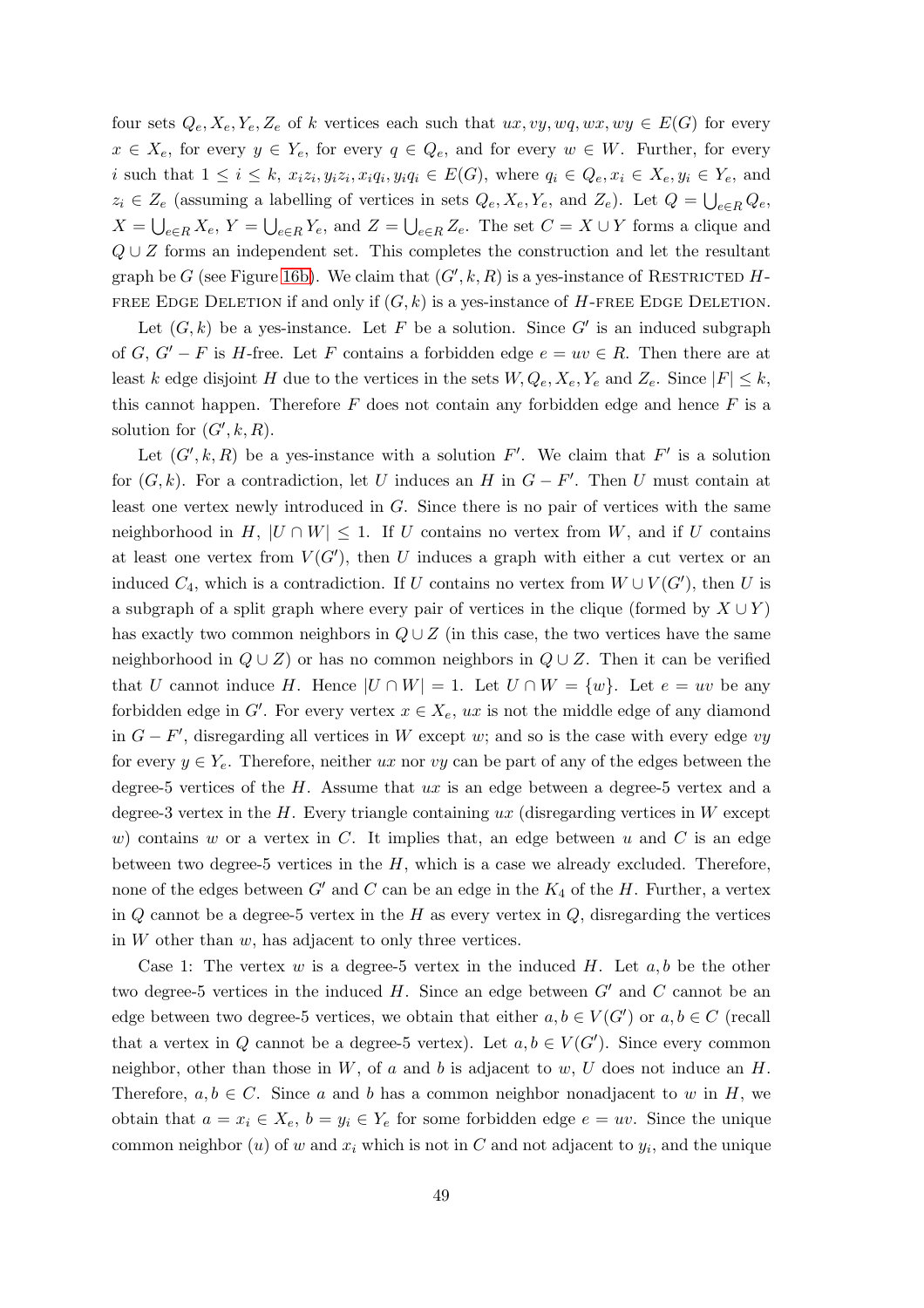common neighbor  $(v)$  of  $w$  and  $y_i$ , which is not in  $C$  and not adjacent to  $x_i$ , are adjacent in  $G - F'$ , U cannot induce an H, which is a contradiction.

Case 2: The vertex  $w$  is a degree-2 vertex in the induced  $H$ . Let the other two vertices in the triangle containing w in H be  $a, b$ . Clearly, ab is a part of the triangle formed by the degree-5 vertices in the induced  $H$ . Since an edge between  $C$  and  $G'$  cannot be an edge in that triangle, either  $a, b \in V(G')$  or  $a, b \in C$ . Assume that  $a, b \in V(G')$ . Then every common neighbor, not in  $W$ , of  $a$  and  $b$  is adjacent to  $w$ . Hence  $U$  cannot induce  $H$ in  $G - F'$ . Therefore,  $a, b \in C$ . But, then a and b do not have a common neighbor with degree at least 5 and non-adjacent to w. Therefore, U cannot induce  $H$  in  $G - F'$ .

Case 3: The vertex  $w$  is a degree-3 vertex in the induced  $H$ . In this case, a vertex from  $V(G')$  cannot be a degree-5 vertex in the induced H as none of the vertices in  $V(G')$  has a neighbor, other than vertices in  $W$  and nonadjacent to  $w$ . We have already obtained that a vertex from  $Q$  cannot be a degree-5 vertex in the induced  $H$ . Therefore, all the three degree-5 vertices in the induced  $H$  must be from  $C$ . Then all the three degree-2 vertices in the H must be from Z as they must be nonadjacent with  $w$  (and not belong to W). This cannot happen as every vertex in C has only one neighbor in Z.  $\Box$ 

Let us observe that  $\overline{A_1}$  can be obtained from  $\overline{A_6}$  by removing a degree-2 vertex. We can reduce RESTRICTED  $\overline{A_1}$ -FREE EDGE DELETION to  $\overline{A_6}$ -FREE EDGE DELETION, but we need the additional assumption of Corollary [5.5](#page-41-0) to make this reduction work.

<span id="page-49-0"></span>**Lemma 5.14.** Let H be  $\overline{A_6}$ . Then H-FREE EDGE DELETION and H-FREE EDGE EDITing are incompressible, assuming NP  $\nsubseteq$  coNP/poly.

*Proof.* We give a PPT from RESTRICTED  $H'$ -FREE EDGE DELETION to  $H$ -FREE EDGE DELETION, where  $H'$  is  $\overline{A_1}$ . Then it follows that H-FREE EDGE DELETION is incompress-ible (Lemma [5.4\)](#page-39-0) and H-FREE EDGE EDITING is incompressible by Proposition [5.7,](#page-44-1) and by the existence of H-free completion enforcer (Lemma [5.9\)](#page-44-2), assuming NP  $\mathcal{L}$  coNP/poly.

By Corollary [5.5,](#page-41-0) RESTRICTED  $H'$ -FREE EDGE DELETION is incompressible (assuming  $NP \nsubseteq \text{coNP/poly}$  even if at least one side-edge of a diamond (an edge incident to the degree-2 vertex of a diamond) in every subgraph isomorphic to  $H'$  in the input graph is forbidden. Let  $(G', k, R)$  be such an instance of RESTRICTED  $H'$ -FREE EDGE DELETION. We construct a graph G as follows. For every forbidden edge  $e = uv \in R$ , introduce three sets  $X_e, Y_e, Z_e$  of  $k+1$  independent vertices each such that u is adjacent to all vertices in  $X_e \cup Y_e \cup Z_e$  and v is adjacent to all vertices in  $Y \cup Z$ . Further, for  $1 \leq i \leq k+1$ ,  $x_i$  is adjacent to  $y_i$  and  $y_i$  is adjacent to  $z_i$ , where  $x_i \in X_e$ ,  $y_i \in Y_e$ ,  $z_i \in Z_e$  (assuming a labelling of the vertices in  $X_e$ ,  $Y_e$ , and  $Z_e$ ). This completes the construction (see Figure [17a\)](#page-50-1). Let the constructed graph be G.

We claim that  $(G', k, R)$  is a yes-instance of RESTRICTED H'-FREE EDGE DELETION if and only if  $(G, k)$  is a yes-instance of H-FREE EDGE DELETION. Let  $(G, k)$  be a yesinstance of  $H$ -FREE EDGE DELETION. Let  $F$  be a solution of it. Assume that  $F$  contains some forbidden edge  $e = uv$  in  $G'$ . Since  $|F| \leq k$ , there exists integers  $i \neq j$  such that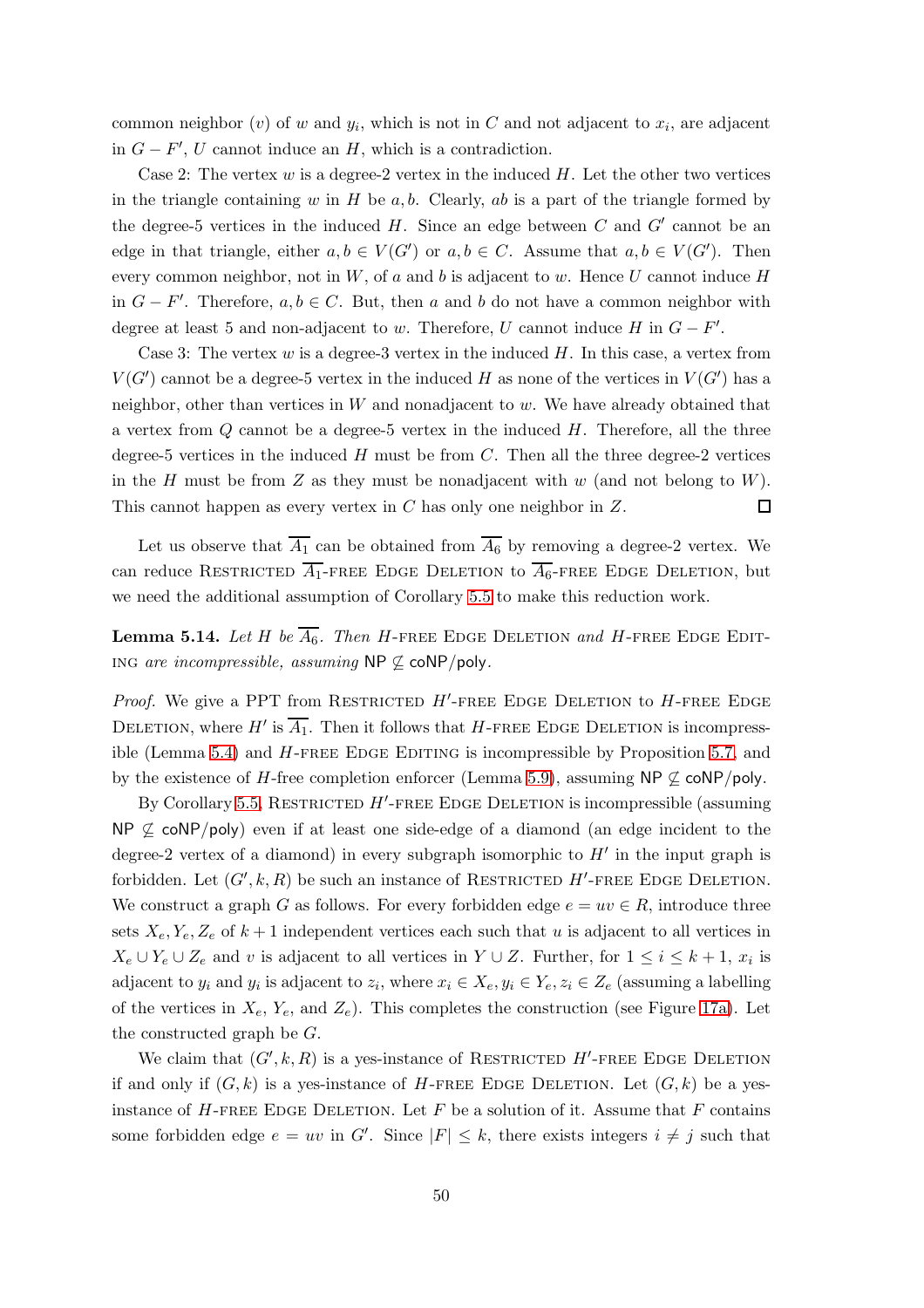<span id="page-50-1"></span>



(a) The gadget used to handle  $\overline{A_6}$  in Lemma [5.14](#page-49-0)

(b) The gadget used to handle  $\overline{A_8}$  in Lemma [5.16](#page-50-0)

#### Figure 17

u and v along with  $\{x_i, y_i, z_i\}$  and  $z_j$  induce an H in  $G - F$ , which is a contradiction. Therefore, F does not contain any forbidden edge in  $G'$ . For a contradiction, let  $G' - F$ contains an  $H$  induced by  $U$ . Then by the assumption on  $G'$ , at least one side-edge of a diamond in the H is a forbidden edge, say  $e = uv$ . Since  $|F| \leq k$ , there exists at least one integer i such that U along with  $z_i$  induces an H in  $G - F$ , which is a contradiction. For the other direction, let  $(G', k, R)$  be a yes-instance and let  $F'$  be a solution of it. For a contradiction, assume that  $G - F'$  contains an H induced by a set U of vertices. It is straight-forward to verify that none of the vertices in  $X_e \cup Y_e \cup Z_e$  can be part of an induced  $C_4$  in  $G - F'$ . Therefore, all the vertices in both the induced  $C_4$  in the H must be in  $G'$ . Then  $G' - F'$  has an induced  $H'$ , which is a contradiction. 囗

Graph  $\overline{A_8}$  is handled in a similar way, by noting that  $C_4$  can be obtained by removing two degree-2 vertices. For the reduction, we need to observe that an additional assumption can be made in the incompressibility proof for RESTRICTED  $C_4$ -FREE EDGE DELETION given in [\[24](#page-57-0)].

<span id="page-50-2"></span>**Observation 5.15.** Let H be  $C_4$ . Then RESTRICTED H-FREE EDGE DELETION is incompressible (assuming NP  $\nsubseteq$  coNP/poly) even if the input graph does not contain any subgraph (not necessarily induced)  $C_4$  such that all its edges are allowed.

<span id="page-50-0"></span>**Lemma 5.16.** Let H be  $\overline{A_8}$ . Then H-FREE EDGE DELETION and H-FREE EDGE EDITing are incompressible, assuming  $NP \nsubseteq \text{coNP/poly}.$ 

*Proof.* We give a PPT from RESTRICTED  $H'$ -FREE EDGE DELETION to  $H$ -FREE EDGE DELETION where  $H'$  is  $C_4$ . Then the completion enforcer given by Lemma [5.9](#page-44-2) implies the incompressibility for  $H$ -FREE EDGE EDITING (by Proposition [5.7\)](#page-44-1).

By Observation [5.15,](#page-50-2) RESTRICTED  $H'$ -FREE EDGE DELETION is incompressible even if the input graph does not contain a  $C_4$  (not necessarily induced) having only allowed edges. Let  $(G', k, R)$  be an instance of RESTRICTED H'-FREE EDGE DELETION such that every subgraph  $C_4$  in  $G'$  has a forbidden edge. For every forbidden edge  $e = uv$  in  $G'$ , introduce three sets  $X_e, Y_e, Z_e$  of  $k+2$  independent vertices each such that u is adjacent to every vertex in  $X_e$ , and v is adjacent to every vertex in  $Y_e \cup Z_e$ . Further, for  $1 \leq i \leq k+2$ ,  $x_iy_i$  and  $x_iz_i$  are edges in the graph, for  $x_i \in X_e$ ,  $y_i \in Y_e$ , and  $z_i \in Z_e$  (assuming a labelling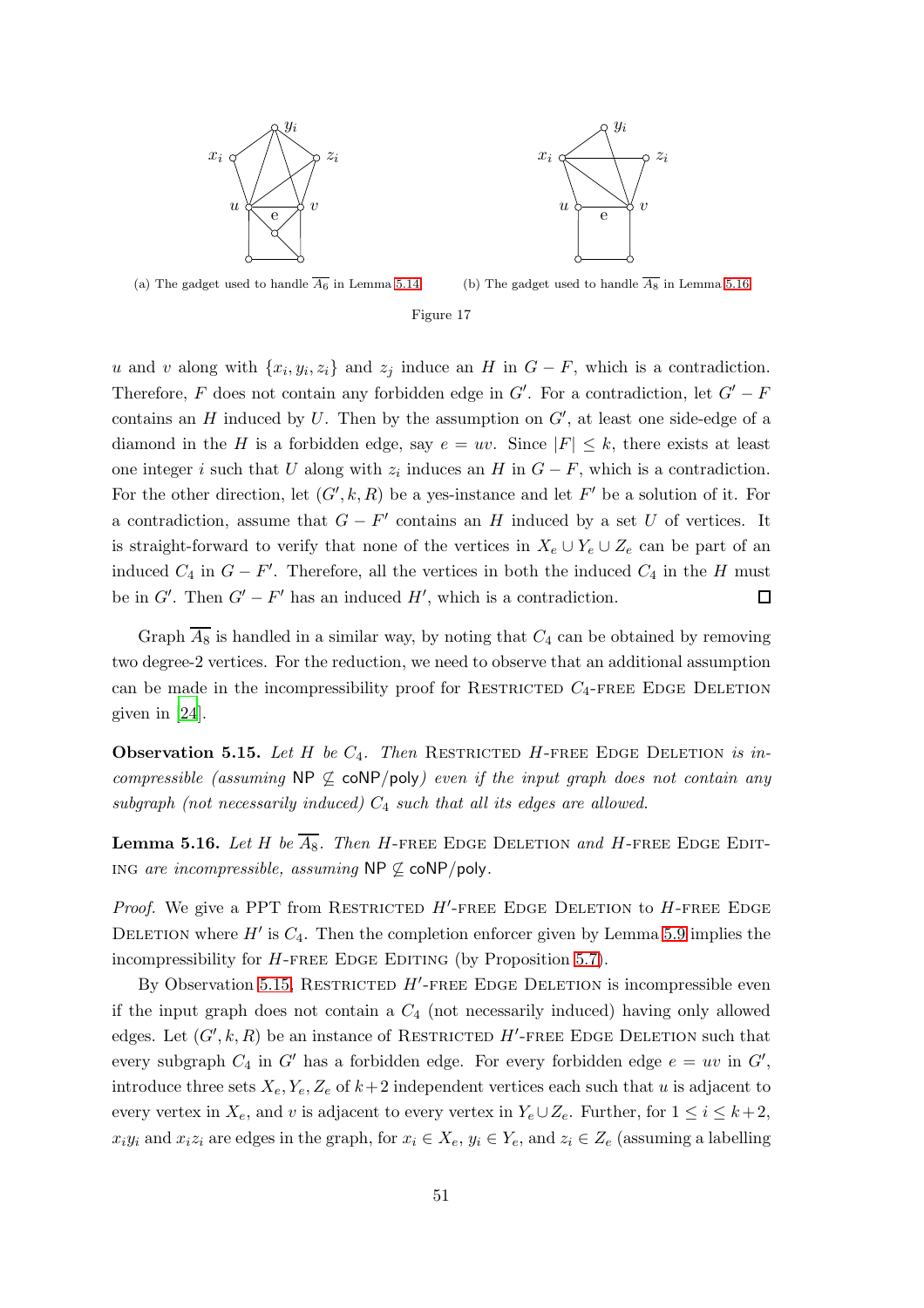of vertices in  $X_e$ ,  $Y_e$ , and  $Z_e$ ). This completes the construction (see Figure [17b\)](#page-50-1). Let the resultant graph be G.

We claim that  $(G', k, R)$  is a yes-instance of RESTRICTED H'-FREE EDGE DELETION if and only if  $(G, k, R)$  is a yes-instance of H-FREE EDGE DELETION. Let  $(G, k)$  be a yes-instance of  $H$ -FREE EDGE DELETION. Let  $F$  be a solution of it. If  $F$  contains a forbidden edge  $e = uv$  in G', then there exists integers  $i \neq j$  such that  $\{u, v, x_i, x_j, y_i, z_i\}$  $(x_i, x_j \in X_e, y_i \in Y_e, z_i \in Z_e)$  induces an H in  $G-F$ , which is a contradiction. Therefore, F can contain none of the forbidden edges in  $G'$ . Now let  $G' - F$  contains a  $C_4$  induced by a set U. Then, at least one of the edge in the  $C_4$  must be a forbidden edge, say  $e = uv$ . Since  $|F| \leq k$ , there exists at least two vertices  $x_i, x_j$   $(i \neq j)$  in  $X_e$  such that the U along with  $x_i$  and  $x_j$  induces an H in  $G - F$ , which is a contradiction. For the other direction, let  $(G', k, R)$  be a yes-instance of RESTRICTED H'-FREE EDGE DELETION. Let F' be a solution of it. We claim that  $G-F'$  is H-free. For a contradiction, let there be an induced H in  $G - F'$ . It is straight-forward to verify that all the vertices of the induced  $C_4$  in the H must be in  $G'$ . Therefore,  $G' - F'$  has an induced  $C_4$ , which is a contradiction.  $\Box$ 

As  $C_4$  can be obtained from  $\overline{A_1}$  by removing a degree-3 vertex, we can reduce RE-STRICTED  $C_4$ -FREE EDGE COMPLETION to  $\overline{A_1}$ -FREE EDGE COMPLETION using the following observation on the proof of incompressibility of  $C_4$ -FREE EDGE COMPLETION in [\[24\]](#page-57-0).

<span id="page-51-0"></span>**Observation 5.17.** Let  $H$  be  $C_4$ . Then  $H$ -FREE EDGE COMPLETION is incompressible (assuming NP  $\nsubseteq$  coNP/poly) for inputs  $(G, R, k)$  even if the following conditions are satisfied:

- (i) For every forbidden nonedge  $xy$ , x and y have only at most two common neighbors in the graph obtained by adding all allowed nonedges to  $G$ ;
- (ii) Let S be a subset of the set of all allowed edges in G. If  $G + S$  has an induced  $C_4$ , then the following conditions are satisfied:
	- Let  $e, e'$  be the two edges of an induced  $P_3$  in the  $C_4$ . Then at least one of them is in G.
	- If only at most one edge of the  $C_4$  is an allowed nonedge in G, then one of the two nonedges in the  $C_4$  is forbidden in G.
	- If  $G + S$  has an induced  $C_4$  where two nonadjacent edges in the  $C_4$  are allowed nonedges in G, then there is an induced  $C_4$  in  $G + S$  where only at most one edge in the  $C_4$  is an allowed nonedge in  $G$ .

<span id="page-51-1"></span>**Lemma 5.18.** Let H be  $\overline{A_1}$ . Then H-FREE EDGE COMPLETION is incompressible, assuming NP  $\not\subseteq$  coNP/poly.

*Proof.* We will prove that RESTRICTED  $H$ -FREE EDGE COMPLETION is incompressible (assuming NP  $\not\subseteq$  coNP/poly), then the statement follows from the existence of completion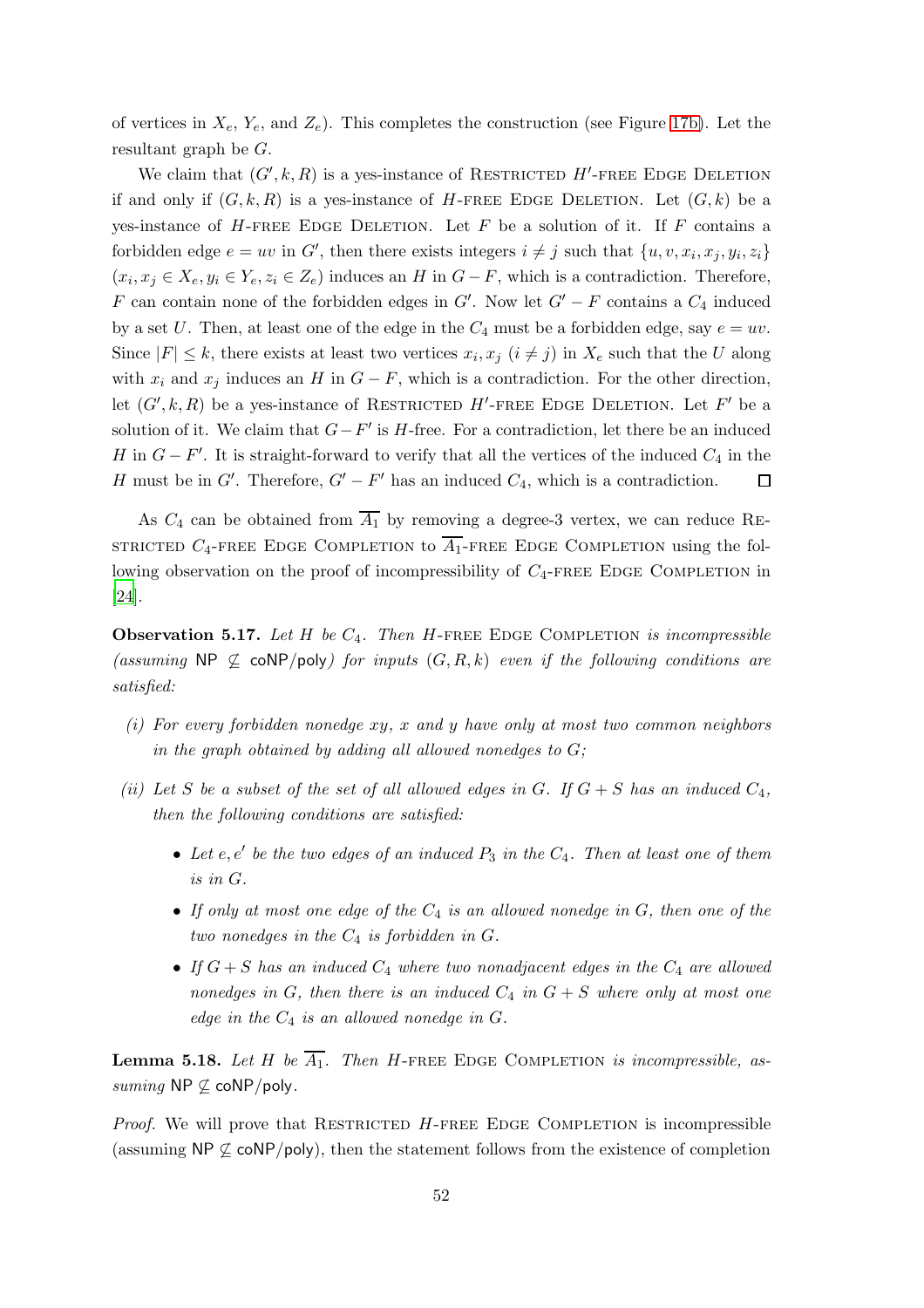enforcer (see Lemma [5.9](#page-44-2) and Proposition [5.7\)](#page-44-1). We give a PPT from RESTRICTED  $H'$ -FREE EDGE COMPLETION where  $H'$  is a  $C_4$ .

Let  $(G', R', k)$  be an instance of RESTRICTED H'-FREE EDGE COMPLETION where  $(G', R')$  satisfies the properties given in Observation [5.17.](#page-51-0) Initialize G to be G' and R to be R'. For every  $xy \in R'$  such that x and y are the end vertices of an induced  $P_3$  in  $G'$ , introduce a vertex v in G adjacent to  $x, y, z$ , where z is a middle vertex of an induced  $P_3$ in  $G'$ , where x and y are the end vertices of the  $P_3$ . We note that only one vertex v is introduced for a forbidden nonedge  $xy$  (where x and y are the end vertices of an induced  $P_3$ ), and v is made adjacent only to x, y, and only one common neighbor z of x and y (even if x and y have another common neighbor). Add all nonedges incident to v to R. Let I be the set of all newly introduced vertices. Add all nonedges among vertices in I to R. We claim that  $(G', R', k)$  is a yes-instance of RESTRICTED  $H'$ -FREE EDGE COMPLETION if and only if  $(G, R, k)$  is a yes-instance of RESTRICTED H-FREE EDGE COMPLETION.

Let  $(G', R', k)$  be a yes-instance of RESTRICTED H'-FREE EDGE COMPLETION. Let  $F'$  be a solution of it. For a contradiction, assume that  $G + F'$  has an H induced by U. Clearly, U contains at least one vertex, say v, in I. Let  $x, y, z$  be the neighbors of v, where z is the middle vertex of the  $P_3$  induced by  $\{x, y, z\}$  in G'. Since the neighborhood of v forms an induced  $P_3$  in  $G'$ , v cannot be a degree-3 vertex adjacent to the degree-2 vertex in the H. Assume that  $v$  is a degree-2 vertex in the H. Then the nonedge in the diamond in the H must be xy. Since there are only at most two common neigbors of x, y in  $G' + F'$ (see condition (i) in Observation [5.17\)](#page-51-0), one of the degree-3 vertex nonadjacent to  $v$  in the H must be from I (recall that one of the common neighbors of x and y is adjacent to v). This is a contradiction, as there is only one vertex in I adjacent to both x and y. Now, assume that  $v$  is a degree-3 vertex nonadjacent to a degree-2 vertex in  $H$ . Since there is no other vertex in I (other than v) adjacent to both x and y, the remaining vertices in the H must be from the copy of G' in G. Therefore,  $G' + F'$  has an induced  $C_4$ , a contradiction.

For the other direction, let  $(G, R, k)$  be a yes-instance and let F be a solution. For a contradiction, assume that  $G' + F$  has a  $C_4$  induced by U. If the  $C_4$  contains only at most one allowed nonedge in  $G'$ , then by condition (ii) of Observation [5.17,](#page-51-0) one of the nonedge  $xy$  in the  $C_4$  is forbidden in  $G'$ . By condition (i), x and y do not have any other common neighbors other than the other two vertices in the  $C_4$ . Then there is an induced  $P_3$  formed by three vertices of the  $C_4$  such that a vetex in I is adjacent to all vertices in the  $P_3$ . Hence there is an induced H in  $G + F$ , a contradiction. If two edges in the  $C_4$  are allowed nonedges in  $G'$ , then they must be nonadjacent edges of the  $C_4$  (condition (ii)). Then by condition (ii), there is an induced  $C_4$  in  $G' + F$  where only at most one edge of the  $C_4$  is allowed. Then the above arguments give a contradiction.  $\Box$ 

 $\overline{A_6}$  can be handled in a similar way.

<span id="page-52-0"></span>**Lemma 5.19.** Let H be  $\overline{A_6}$ . Then H-FREE EDGE COMPLETION is incompressible, assuming NP  $\nsubseteq$  coNP/poly.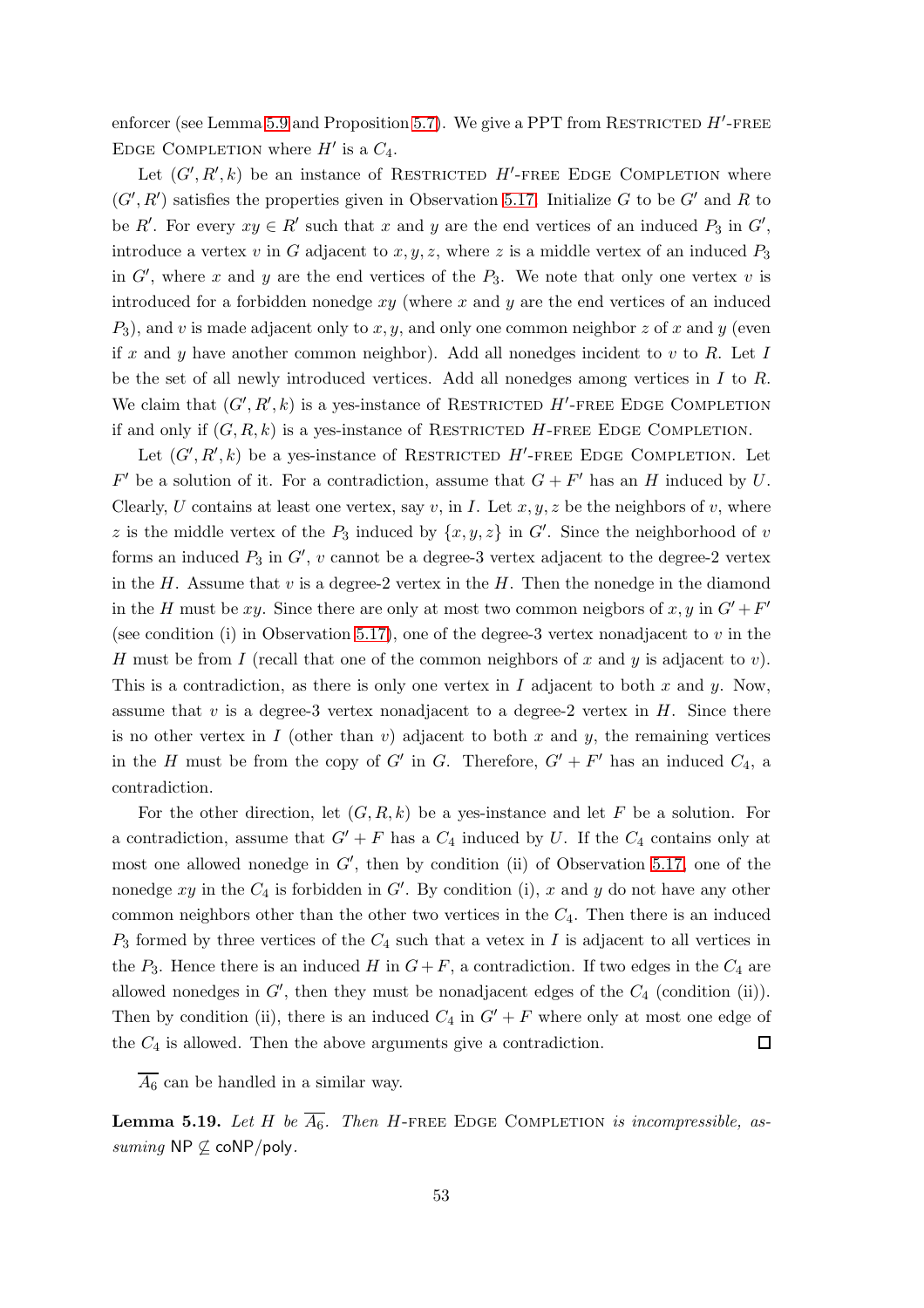*Proof.* We will prove that RESTRICTED  $H$ -FREE EDGE COMPLETION is incompressible (assuming NP  $\nsubseteq$  coNP/poly), then the statement follows from the existence of completion enforcer (see Lemma [5.9](#page-44-2) and Proposition [5.7\)](#page-44-1). We give a PPT from RESTRICTED  $H'$ -FREE EDGE COMPLETION where  $H'$  is a  $C_4$ .

Let  $(G', R', k)$  be an instance of RESTRICTED H'-FREE EDGE COMPLETION where  $(G', R')$  satisfies the properties given in Observation [5.17.](#page-51-0) Initialize G to be G' and R to be R'. For every  $xy \in R'$  such that x and y are the end vertices of an induced  $P_3$  in  $G'$ , introduce two adjacent vertices  $u, v$  in G such that v is adjacent to  $x, y, z$ , where z is the middle vertex of an induced  $P_3$  in  $G'$ , where x and y are the end vertices of the  $P_3$ . We note that only one pair of vertices  $u, v$  is introduced for a forbidden nonedge  $xy$  (where x and y are the end vertices of an induced  $P_3$ , and v is made adjacent only to x, y, and only one common neighbor z of x and y (even if x and y have another common neighbor). Further, u is adjacent to y. Add all nonedges incident to u and v to R. Let I be the set of all newly introduced vertices. Add all nonedges among vertices in  $I$  to  $R$ . We claim that  $(G', R', k)$  is a yes-instance of RESTRICTED H'-FREE EDGE COMPLETION if and only if  $(G, R, k)$  is a yes-instance of RESTRICTED H-FREE EDGE COMPLETION.

Let  $(G', R', k)$  be a yes-instance of RESTRICTED H'-FREE EDGE COMPLETION. Let  $F'$  be a solution of it. For a contradiction, assume that  $G + F'$  has an H induced by U. Every vertex in  $H$ , other than the degree-2 vertex whose neighborhood induces a  $K_2$ , is part of an induced  $C_4$  in H. Therefore, at least one such vertex in the induced H must be from I. Clearly, a degree-2 vertex in I can act as only a degree-2 vertex in the H whose neighborhood induces a  $K_2$ . Therefore, a degree-4 vertex v in I must act as a vertex part of an induced  $C_4$  in the H. Let  $x, y, z$  be the neighbors of v in  $G'$ , where z is the middle vertex of the  $P_3$  induced by  $\{x, y, z\}$  in  $G'$ . Since the neighborhood of v in  $G'$  forms an induced  $P_3$  in  $G'$ , v cannot be a degree-3 or degree-4 vertex adjacent to the degree-2 vertex (whose neighborhood induces a  $2K_1$ ) in the H. Assume that v is a degree-2 vertex, whose neighborhood induces a  $2K_1$ , in the H. Then the nonedge in the diamond in the H formed by deleting the degree-2 vertices must be  $xy$ . Since there are only at most two common neighbors of  $x, y$  in  $G' + F'$  (see condition (i) in Observation [5.17\)](#page-51-0), one of the degree-3 or degree-4 vertex nonadjacent to v in the H must be from I (recall that one of the common neighbors of x and y is adjacent to v). This is a contradiction, as there is only one vertex in I adjacent to both x and y. Now, assume that v is a degree-3 or degree-4 vertex nonadjacent to a degree-2 vertex (whose neighborhood induces a  $2K_1$ ) in H. Since there is no other vertex in I (other than v) adjacent to both x and y,  $G' + F'$ has an induced  $C_4$ , a contradiction.

For the other direction, let  $(G, R, k)$  be a yes-instance and let F be a solution. For a contradiction, assume that  $G' + F$  has a  $C_4$  induced by U. If the  $C_4$  contains only at most one allowed nonedge in  $G'$ , then by condition (ii) of Observation [5.17,](#page-51-0) one of the nonedge xy in the  $C_4$  is forbidden in G'. By condition (i), x and y do not have any other common neighbors other than the other two vertices in the  $C_4$ . Then there is an induced  $P_3$  formed by three vertices of the  $C_4$  such that a vetex v in I is adjacent to all vertices in the  $P_3$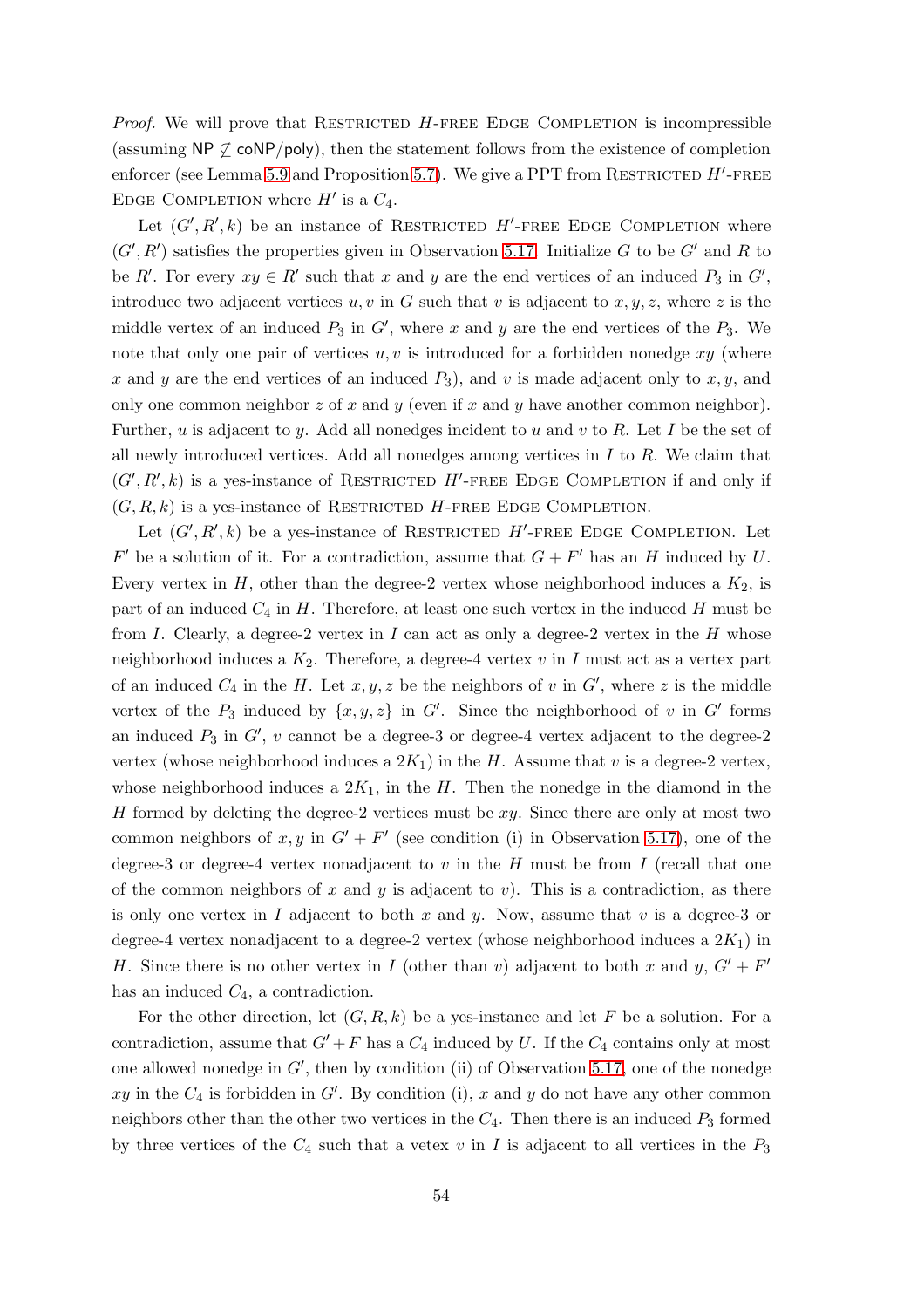and a vertex  $u \in I$  is adjacent to v and y (one of the end-vertices of the forbidden edge xy). Hence there is an induced H in  $G + F$ , a contradiction. If two edges in the  $C_4$  are allowed nonedges in  $G'$ , then they must be nonadjacent edges of the  $C_4$  (condition (ii)). Then by condition (ii), there is an induced  $C_4$  in  $G' + F$  where only at most one edge of the  $C_4$  is allowed. Then the above arguments give a contradiction.  $\Box$ 

Now, Theorem [5.1](#page-35-2)[\(i\)](#page-35-3) follows from Lemma [5.10,](#page-45-1) [5.14,](#page-49-0) [5.12,](#page-46-0) [5.16,](#page-50-0) [5.13,](#page-47-1) and Proposition [2.1.](#page-10-0) Theorem [5.1\(](#page-35-2)[ii\)](#page-35-4) follows from Lemma [5.10,](#page-45-1) [5.14,](#page-49-0) [5.12,](#page-46-0) [5.16,](#page-50-0) [5.13,](#page-47-1) [5.11,](#page-45-0) [5.18,](#page-51-1) [5.19,](#page-52-0) and Proposition [2.1.](#page-10-0) Theorem [5.1](#page-35-2)[\(iii\)](#page-35-5) follows from Theorem [5.1](#page-35-2)[\(ii\)](#page-35-4) and Proposition [2.1.](#page-10-0) Theorem [1.1](#page-2-1) follows from Lemma [3.1,](#page-12-4) [4.24,](#page-34-1) Theorem [5.1](#page-35-2)[\(i\)](#page-35-3), and Proposition [2.3.](#page-10-2) Similarly, Theorem [1.2](#page-4-1) follows from Lemma [3.2,](#page-12-2) [4.24,](#page-34-1) Theorem [5.1](#page-35-2)[\(ii\)](#page-35-4), and Proposition [2.3.](#page-10-2)

## 6. Concluding Remarks

We obtained a set  $\mathcal{H}^E$  of nine 5-vertex graphs such that proving the incompressibility of H-FREE EDGE EDITING for every  $H \in \mathcal{H}^E$  will lead to a complete dichotomy of the incompressibility for  $H$ -FREE EDGE EDITING for graphs  $H$  with at least five vertices. We obtained similar sets  $\mathcal{H}^D$  and  $\mathcal{H}^C$  (=  $\overline{\mathcal{H}^D}$ ) of nineteen graphs each for H-FREE EDGE DELETION and  $H$ -FREE EDGE COMPLETION respectively. Thus we have the following future problems.

- Prove incompressibility or obtain polynomial kernel for  $H$ -FREE EDGE EDITING for every graph  $H \in \mathcal{H}^E$ .
- $\bullet$  Prove incompressibility or obtain polynomial kernel for H-FREE EDGE DELETION for every graph  $H \in \mathcal{H}^D$ .

As remarked in the introduction, these sets  $\mathcal{H}^E$  and  $\mathcal{H}^D$  give the frontier where the possibility of existence of polynomial kernels is the highest. For some graph  $H$  in these sets, if the problem admits polynomial kernel, then one needs to include  $H$  in  $\mathcal Y$  and has to analyze the few extra cases arising out of it to obtain a possibly larger base of graphs.

There is a curious case still unresolved when H has at most four vertices—the claw. It is known that Claw-free Edge Deletion admits a polynomial kernel when the input graphs does not contain a clique of size  $t$ , for any fixed positive integer  $t$  [33]. It is also known that  ${CIAW, DIAMOND}$ -FREE EDGE DELETION admits a polynomial kernel [\[26](#page-57-2)].

• Does claw-free edge modification problems admit polynomial kernels?

All these efforts can be seen as steps toward two larger goals: for finite sets  $\mathcal H$  of graphs

- Obtain a dichotomy on polynomial-time solvable and NP-hard cases for  $H$ -free edge modification problems.
- Obtain a dichotomy on the incompressibility of H-free edge modification problems.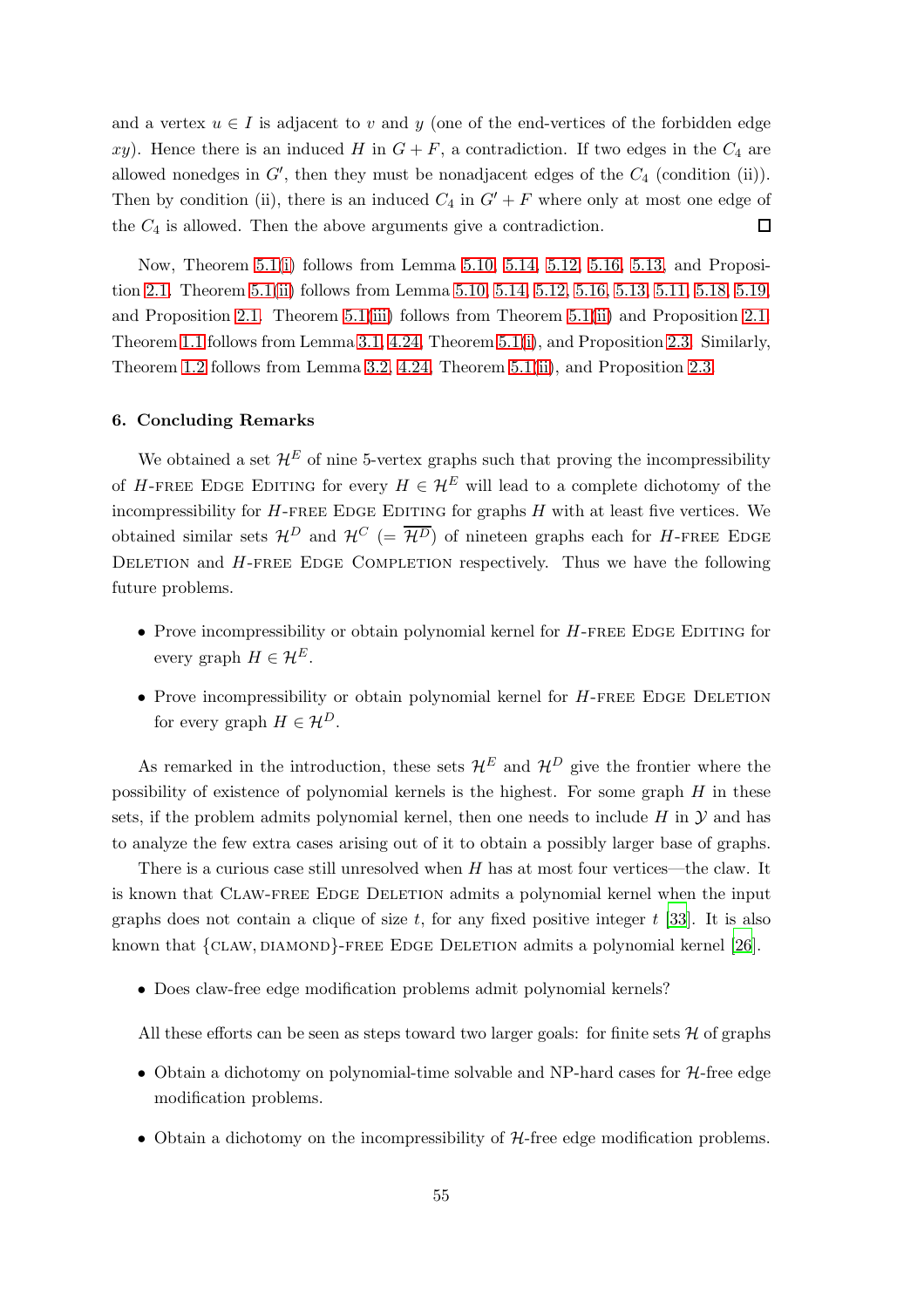As a next step towards these larger goals one may look at the case when  $H$  contains exactly two graphs. We hope that the reductions we introduced in this paper can be of help to obtain various hardness results in this and related settings.

## References

- [1] J. M. Lewis, M. Yannakakis, [The node-deletion problem for hereditary properties is NP-Complete,](https://doi.org/10.1016/0022-0000(80)90060-4) J. Comput. Syst. Sci. 20 (2) (1980) 219–230. [doi:10.1016/0022-0000\(80\)90060-4](http://dx.doi.org/10.1016/0022-0000(80)90060-4). URL [https://doi.org/10.1016/0022-0000\(80\)90060-4](https://doi.org/10.1016/0022-0000(80)90060-4)
- [2] M. Yannakakis, [Edge-deletion problems,](https://doi.org/10.1137/0210021) SIAM J. Comput. 10 (2) (1981) 297–309. [doi:10.1137/0210021](http://dx.doi.org/10.1137/0210021). URL <https://doi.org/10.1137/0210021>
- [3] M. Yannakakis, [Node-deletion problems on bipartite graphs,](https://doi.org/10.1137/0210022) SIAM J. Comput. 10 (2) (1981) 310–327. [doi:10.1137/0210022](http://dx.doi.org/10.1137/0210022). URL <https://doi.org/10.1137/0210022>
- [4] L. Cai, [Fixed-parameter tractability of graph modification problems for hereditary properties,](https://doi.org/10.1016/0020-0190(96)00050-6) Inf. Process. Lett. 58 (4) (1996) 171–176. [doi:10.1016/0020-0190\(96\)00050-6](http://dx.doi.org/10.1016/0020-0190(96)00050-6). URL [https://doi.org/10.1016/0020-0190\(96\)00050-6](https://doi.org/10.1016/0020-0190(96)00050-6)
- [5] Y. Cao, D. Marx, [Chordal editing is fixed-parameter tractable,](https://doi.org/10.1007/s00453-015-0014-x) Algorithmica 75 (1) (2016) 118–137. [doi:10.1007/s00453-015-0014-x](http://dx.doi.org/10.1007/s00453-015-0014-x). URL <https://doi.org/10.1007/s00453-015-0014-x>
- [6] J. Guo, J. Gramm, F. H¨uffner, R. Niedermeier, S. Wernicke, [Compression-based fixed-parameter algorithms for feedback vertex set and edge bipartization,](https://doi.org/10.1016/j.jcss.2006.02.001) J. Comput. Syst. Sci. 72 (8) (2006) 1386–1396. [doi:10.1016/j.jcss.2006.02.001](http://dx.doi.org/10.1016/j.jcss.2006.02.001). URL <https://doi.org/10.1016/j.jcss.2006.02.001>
- [7] K. Kawarabayashi, B. A. Reed, [Computing crossing number](https://doi.org/10.1145/1250790.1250848) in linear time, in: Proc. STOC 2007, ACM, 2007, pp. 382–390. [doi:10.1145/1250790.1250848](http://dx.doi.org/10.1145/1250790.1250848). URL <https://doi.org/10.1145/1250790.1250848>
- <span id="page-55-0"></span>[8] N. R. Aravind, R. B. Sandeep, N. Sivadasan, [Dichotomy results on the hardness of H-free edge modification problems,](https://doi.org/10.1137/16M1055797) SIAM J. Discrete Math. 31 (1) (2017) 542–561. [doi:10.1137/16M1055797](http://dx.doi.org/10.1137/16M1055797). URL <https://doi.org/10.1137/16M1055797>
- <span id="page-55-1"></span>[9] F. V. Fomin, D. Lokshtanov, S. Saurabh, M. Zehavi, Kernelization: Theory of Parameterized Preprocessing, Cambridge University Press, 2019. [doi:10.1017/9781107415157](http://dx.doi.org/10.1017/9781107415157).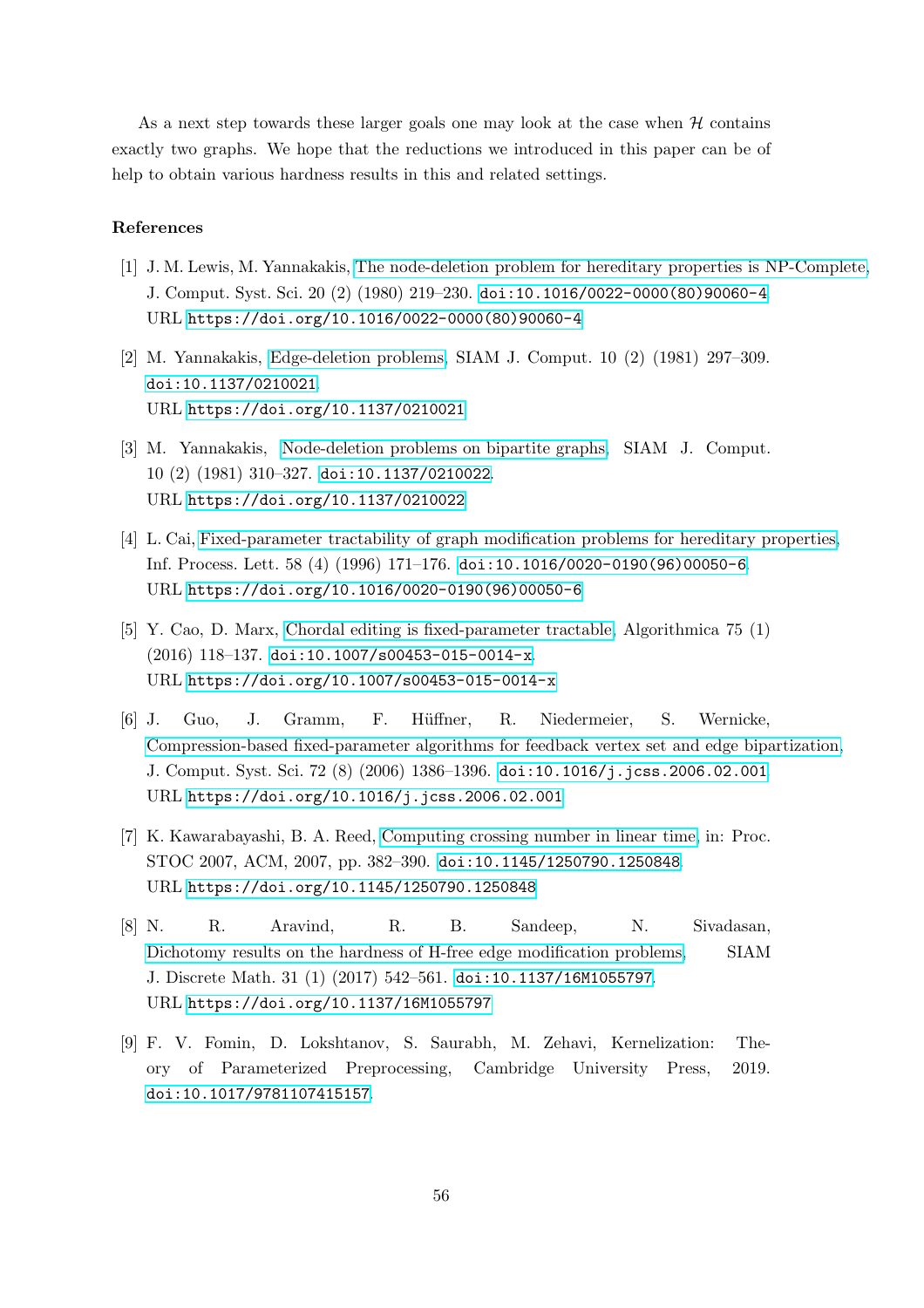- <span id="page-56-0"></span>[10] Y. Cai, Polynomial kernelisation of H-free edge modification problems, Mphil thesis, Department of Computer Science and Engineering, The Chinese University of Hong Kong, Hong Kong SAR, China (2012).
- <span id="page-56-1"></span>[11] Y. Cao, A. Rai, R. B. Sandeep, J. Ye, [A polynomial kernel for diamond-free editing,](https://doi.org/10.4230/LIPIcs.ESA.2018.10) in: Proc. ESA 2018, 2018, pp. 10:1–10:13. [doi:10.4230/LIPIcs.ESA.2018.10](http://dx.doi.org/10.4230/LIPIcs.ESA.2018.10). URL <https://doi.org/10.4230/LIPIcs.ESA.2018.10>
- <span id="page-56-2"></span>[12] Y. Cao, J. Chen, [Cluster editing: Kernelization based on edge cuts,](https://doi.org/10.1007/s00453-011-9595-1) Algorithmica 64 (1) (2012) 152–169. [doi:10.1007/s00453-011-9595-1](http://dx.doi.org/10.1007/s00453-011-9595-1). URL <https://doi.org/10.1007/s00453-011-9595-1>
- <span id="page-56-3"></span>[13] J. Gramm, J. Guo, F. H¨uffner, R. Niedermeier, Graph-modeled data clustering: Fixed-parameter algorithms for clique generation, in: Proc CIAC 2003, 2003, pp. 108–119. [doi:10.1007/3-540-44849-7\\\_17](http://dx.doi.org/10.1007/3-540-44849-7_17).
- <span id="page-56-4"></span>[14] S. Guillemot, F. Havet, C. Paul, A. Perez, [On the \(non-\)existence of polynomial kernels for](https://doi.org/10.1007/s00453-012-9619-5)  $P_\ell$ -free edge modification problems, Algorithmica 65 (4) (2013) 900–926. [doi:10.1007/s00453-012-9619-5](http://dx.doi.org/10.1007/s00453-012-9619-5). URL <https://doi.org/10.1007/s00453-012-9619-5>
- <span id="page-56-5"></span>[15] Y. Cao, Y. Ke, H. Yuan, [Polynomial kernels for paw-free edge modification problems,](https://doi.org/10.1007/978-3-030-59267-7_4) in: Theory and Applications of Models of Computation, 16th International Conference, TAMC 2020, Vol. 12337 of Lecture Notes in Computer Science, Springer, 2020, pp. 37–49. [doi:10.1007/978-3-030-59267-7\\\_4](http://dx.doi.org/10.1007/978-3-030-59267-7_4). URL [https://doi.org/10.1007/978-3-030-59267-7\\_4](https://doi.org/10.1007/978-3-030-59267-7_4)
- <span id="page-56-6"></span>[16] E. Eiben, W. Lochet, S. Saurabh, [A polynomial kernel for](https://doi.org/10.4230/LIPIcs.IPEC.2020.10) paw-free editing, in: 15th International Symposium on Parameterized and Exact Computation, IPEC 2020, Vol. 180 of LIPIcs, Schloss Dagstuhl - Leibniz-Zentrum für Informatik, 2020, pp. 10:1–10:15. [doi:10.4230/LIPIcs.IPEC.2020.10](http://dx.doi.org/10.4230/LIPIcs.IPEC.2020.10). URL <https://doi.org/10.4230/LIPIcs.IPEC.2020.10>
- [17] M. Chudnovsky, P. D. Seymour, [Claw-free graphs. i. orientable prismatic graphs,](https://doi.org/10.1016/j.jctb.2007.02.002) J. Comb. Theory, Ser. B 97 (6) (2007) 867–903. [doi:10.1016/j.jctb.2007.02.002](http://dx.doi.org/10.1016/j.jctb.2007.02.002). URL <https://doi.org/10.1016/j.jctb.2007.02.002>
- [18] M. Chudnovsky, P. D. Seymour, [Claw-free graphs. II. non-orientable prismatic graphs,](https://doi.org/10.1016/j.jctb.2007.06.006) J. Comb. Theory, Ser. B 98 (2) (2008) 249–290. [doi:10.1016/j.jctb.2007.06.006](http://dx.doi.org/10.1016/j.jctb.2007.06.006). URL <https://doi.org/10.1016/j.jctb.2007.06.006>
- [19] M. Chudnovsky, P. D. Seymour, [Claw-free graphs. III. circular interval graphs,](https://doi.org/10.1016/j.jctb.2008.03.001) J. Comb. Theory, Ser. B 98 (4) (2008) 812–834. [doi:10.1016/j.jctb.2008.03.001](http://dx.doi.org/10.1016/j.jctb.2008.03.001). URL <https://doi.org/10.1016/j.jctb.2008.03.001>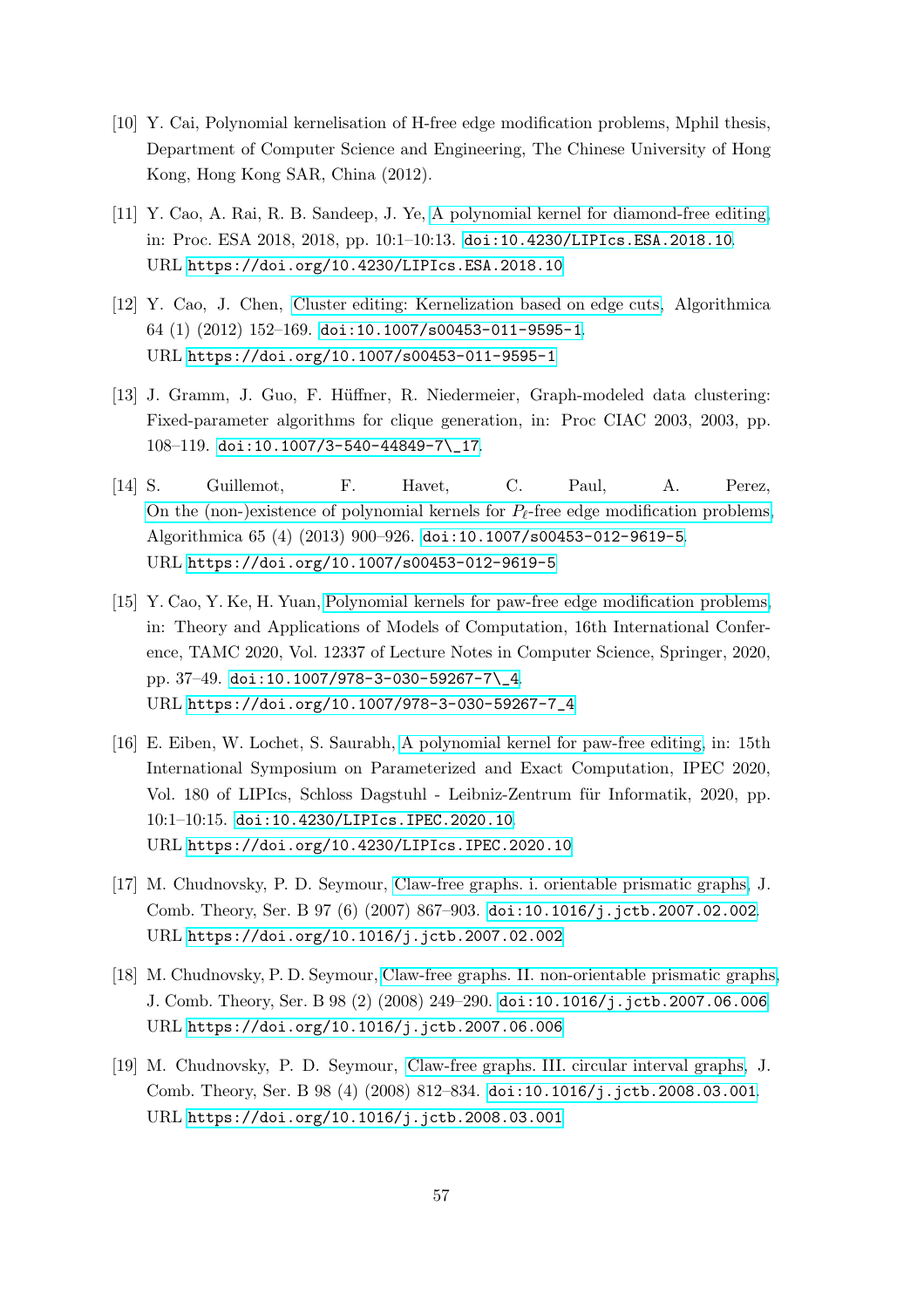- [20] M. Chudnovsky, P. D. Seymour, [Claw-free graphs. IV. decomposition theorem,](https://doi.org/10.1016/j.jctb.2007.06.007) J. Comb. Theory, Ser. B 98 (5) (2008) 839–938. [doi:10.1016/j.jctb.2007.06.007](http://dx.doi.org/10.1016/j.jctb.2007.06.007). URL <https://doi.org/10.1016/j.jctb.2007.06.007>
- [21] M. Chudnovsky, P. D. Seymour, [Claw-free graphs. v. global structure,](https://doi.org/10.1016/j.jctb.2008.03.002) J. Comb. Theory, Ser. B 98 (6) (2008) 1373–1410. [doi:10.1016/j.jctb.2008.03.002](http://dx.doi.org/10.1016/j.jctb.2008.03.002). URL <https://doi.org/10.1016/j.jctb.2008.03.002>
- [22] M. Chudnovsky, P. D. Seymour, [Claw-free graphs VI. colouring,](https://doi.org/10.1016/j.jctb.2010.04.005) J. Comb. Theory, Ser. B 100 (6) (2010) 560–572. [doi:10.1016/j.jctb.2010.04.005](http://dx.doi.org/10.1016/j.jctb.2010.04.005). URL <https://doi.org/10.1016/j.jctb.2010.04.005>
- [23] M. Chudnovsky, P. D. Seymour, [Claw-free graphs. VII. quasi-line graphs,](https://doi.org/10.1016/j.jctb.2012.07.005) J. Comb. Theory, Ser. B 102 (6) (2012) 1267–1294. [doi:10.1016/j.jctb.2012.07.005](http://dx.doi.org/10.1016/j.jctb.2012.07.005). URL <https://doi.org/10.1016/j.jctb.2012.07.005>
- <span id="page-57-0"></span>[24] L. Cai, Y. Cai, Incompressibility of H-free edge modification problems, Algorithmica 71 (3) (2015) 731–757. [doi:10.1007/s00453-014-9937-x](http://dx.doi.org/10.1007/s00453-014-9937-x).
- <span id="page-57-1"></span>[25] C. Crespelle, P. G. Drange, F. V. Fomin, P. A. Golovach, A survey of parameterized algorithms and the complexity of edge modification, arXiv[arXiv:2001.06867](http://arxiv.org/abs/2001.06867).
- <span id="page-57-2"></span>[26] M. Cygan, M. Pilipczuk, M. Pilipczuk, E. J. van Leeuwen, M. Wrochna, [Polynomial kernelization for removing induced claws and diamonds,](https://doi.org/10.1007/s00224-016-9689-x) Theory Comput. Syst. 60 (4) (2017) 615–636. [doi:10.1007/s00224-016-9689-x](http://dx.doi.org/10.1007/s00224-016-9689-x). URL <https://doi.org/10.1007/s00224-016-9689-x>
- [27] P. L. Hammer, B. Simeone, [The splittance of a graph,](https://doi.org/10.1007/BF02579333) Comb. 1 (3) (1981) 275–284. [doi:10.1007/BF02579333](http://dx.doi.org/10.1007/BF02579333). URL <https://doi.org/10.1007/BF02579333>
- [28] A. Natanzon, R. Shamir, R. Sharan, [Complexity classification of some edge modification problems,](https://doi.org/10.1016/S0166-218X(00)00391-7) Discret. Appl. Math. 113 (1) (2001) 109–128. [doi:10.1016/S0166-218X\(00\)00391-7](http://dx.doi.org/10.1016/S0166-218X(00)00391-7). URL [https://doi.org/10.1016/S0166-218X\(00\)00391-7](https://doi.org/10.1016/S0166-218X(00)00391-7)
- <span id="page-57-3"></span>[29] B. McKay, Graphs, https://users.cecs.anu.edu.au/ bdm/data/graphs.html (accessed June 11, 2017).
- <span id="page-57-4"></span>[30] M. Cygan, F. V. Fomin, L. Kowalik, D. Lokshtanov, D. Marx, M. Pilipczuk, M. Pilipczuk, S. Saurabh, [Parameterized Algorithms,](https://doi.org/10.1007/978-3-319-21275-3) Springer, 2015. [doi:10.1007/978-3-319-21275-3](http://dx.doi.org/10.1007/978-3-319-21275-3). URL <https://doi.org/10.1007/978-3-319-21275-3>
- [31] S. Kratsch, M. Wahlström, [Two edge modification problems without polynomial kernels,](https://doi.org/10.1016/j.disopt.2013.02.001) Discret. Optim. 10 (3) (2013) 193–199. [doi:10.1016/j.disopt.2013.02.001](http://dx.doi.org/10.1016/j.disopt.2013.02.001). URL <https://doi.org/10.1016/j.disopt.2013.02.001>